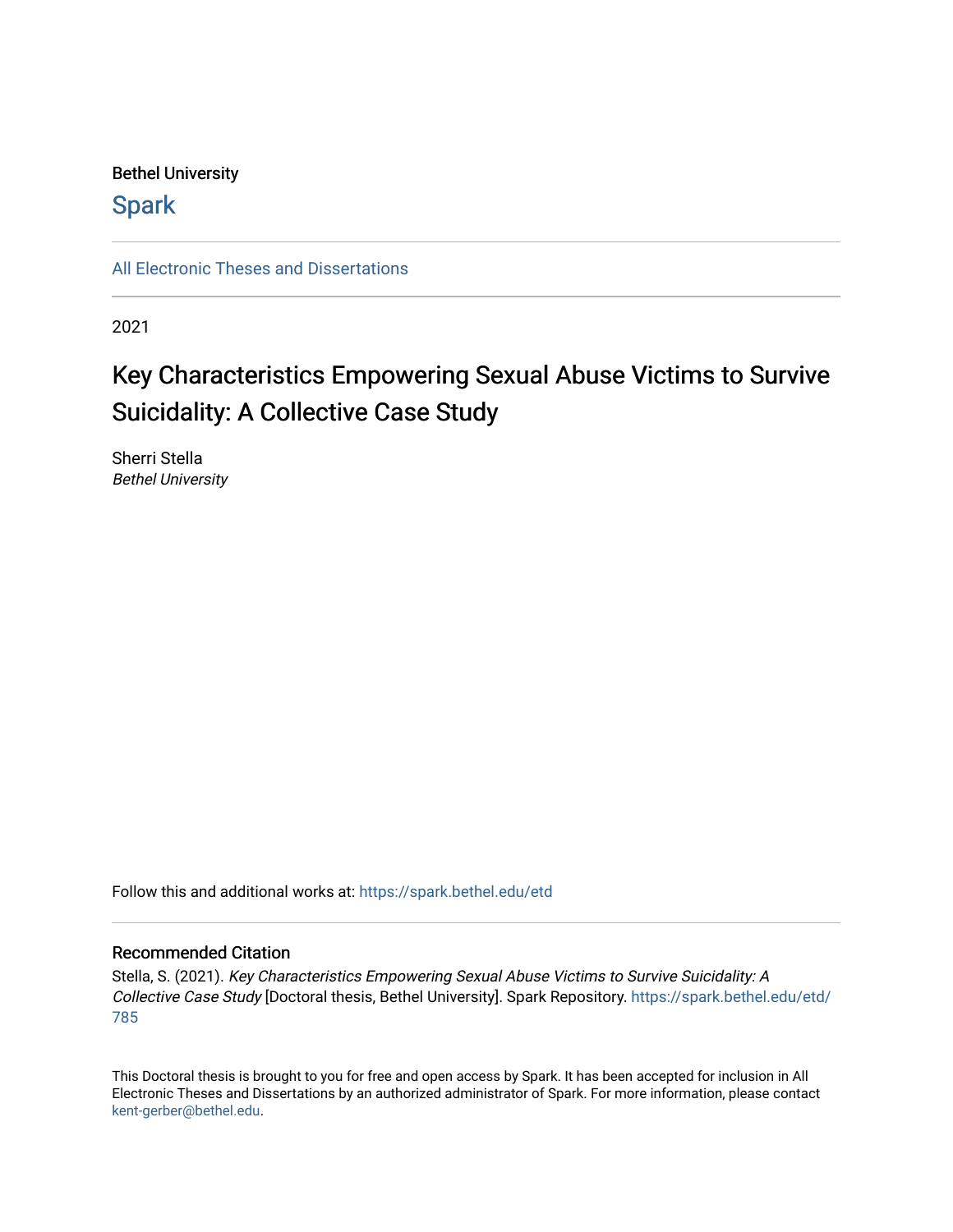# BETHEL THEOLOGICAL SEMINARY BETHEL UNIVERSITY

# KEY CHARACTERISTICS EMPOWERING SEXUAL ABUSE VICTIMS TO SURVIVE SUICIDALITY: A COLLECTIVE CASE STUDY

# A THESIS PROJECT REPORT SUBMITTED IN PARTIAL FULFILLMENT OF THE REQUIREMENTS FOR THE DEGREE OF DOCTOR OF MINISTRY

BY

SHERRI STELLA ST. PAUL, MINNESOTA DECEMBER 9, 2021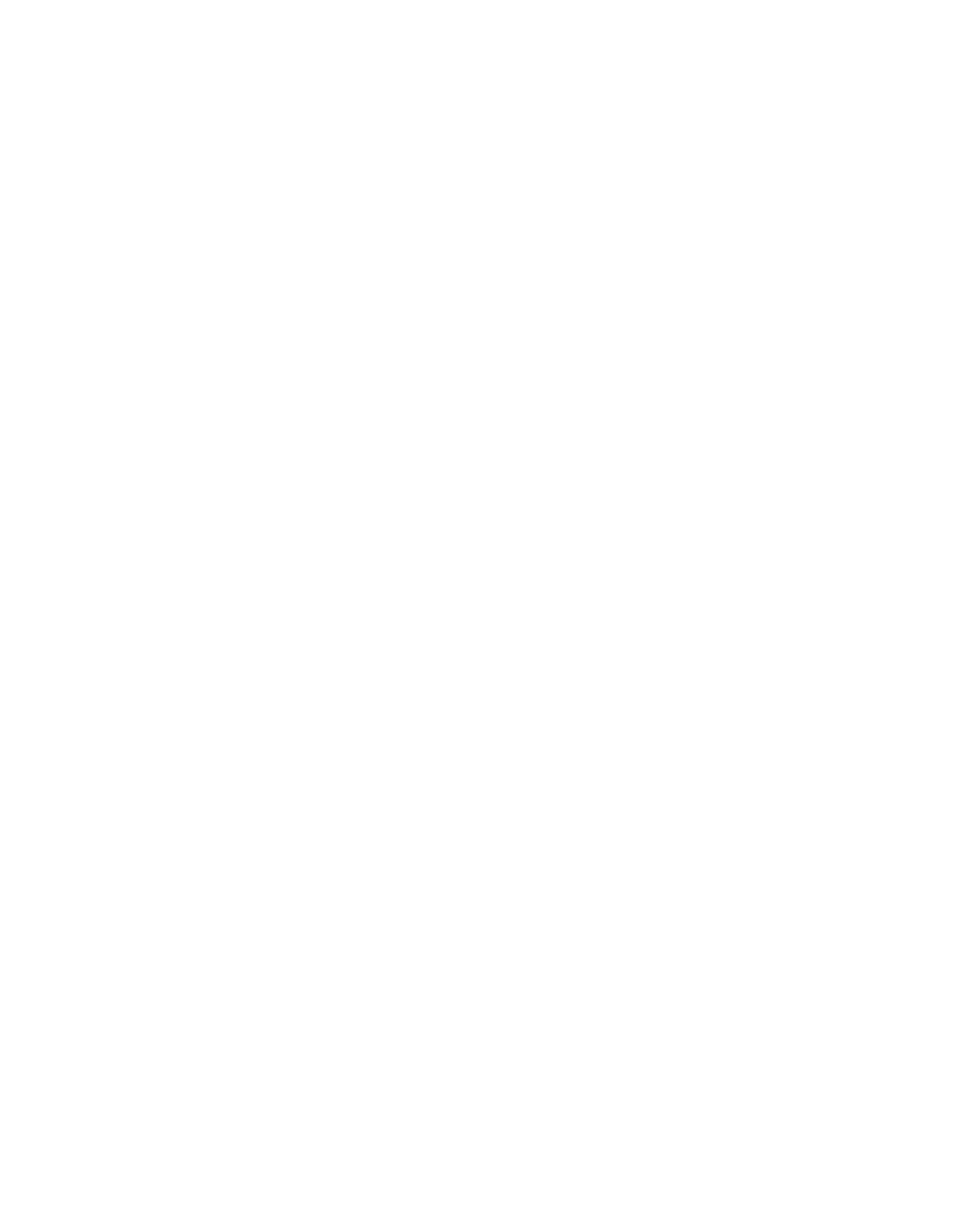*"Someone I loved once gave me a box full of darkness.* 

*It took me years to understand that this too, was a gift."*

Mary Oliver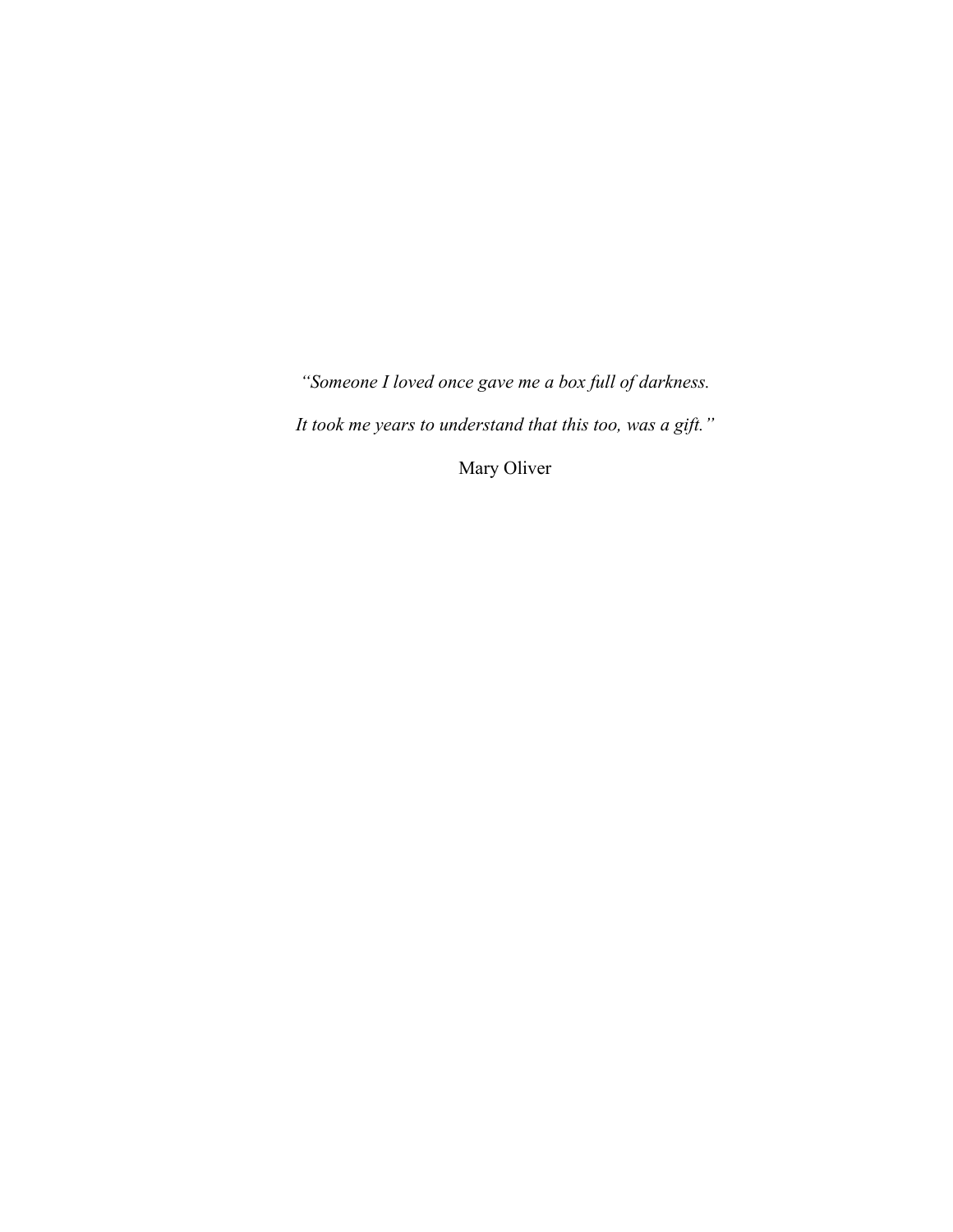# **CONTENTS**

| <b>ABSTRACT</b>                                           | 5  |
|-----------------------------------------------------------|----|
| <b>CHAPTER ONE: SURVIVING SUICIDALITY</b>                 | 6  |
| The Problem and Its Context                               | 6  |
| Delimitations and Assumptions                             | 7  |
| <b>Understanding Suicidality</b>                          | 9  |
| Subproblems                                               | 9  |
| Setting of the Project                                    | 10 |
| <b>Importance of The Project</b>                          | 11 |
| Conclusion                                                | 15 |
| CHAPTER TWO: THEOLOGY OF TRAUMA                           | 16 |
| <b>Literary Context</b>                                   | 16 |
| <b>Spiritual Struggles</b>                                | 20 |
| Theology of Trauma                                        | 37 |
| Conclusion                                                | 38 |
| CHAPTER THREE: SUICIDE, SEXUAL ABUSE, CLINICAL COUNSELING | 39 |
| Suicide                                                   | 39 |
| Risk Factors and Warning Signs                            | 40 |
| Childhood Sexual Abuse                                    | 47 |
| Impact of Childhood Sexual Abuse                          | 48 |
| <b>Best Practices for Clinical Counseling</b>             | 58 |
| Conclusion64                                              |    |
| <b>CHAPTER FOUR: A CASE STUDY</b>                         | 66 |
| Methodology                                               | 66 |
| Project Overview                                          | 70 |
| Holistic Data Analysis                                    | 72 |
| Conclusion                                                | 73 |
|                                                           |    |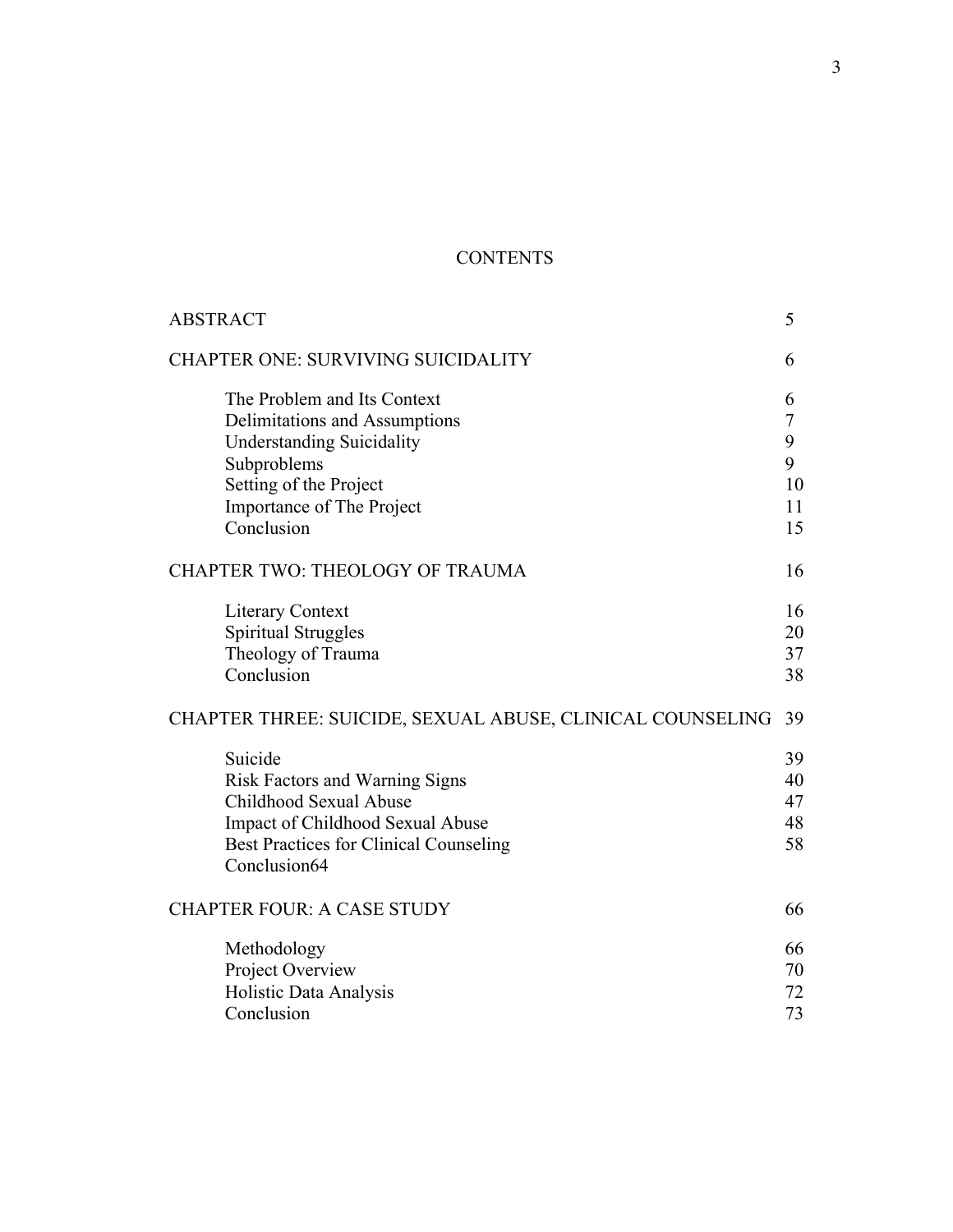| <b>CHAPTER FIVE: ANALYSIS &amp; FINDINGS</b> | 74  |
|----------------------------------------------|-----|
| Participants                                 | 74  |
| <b>Research Findings</b>                     | 77  |
| Conclusion                                   | 92  |
| <b>CHAPTER SIX: EVALUATION AND DICUSSION</b> | 93  |
| <b>Overall Findings</b>                      | 93  |
| <b>Spiritual Struggles</b>                   | 93  |
| Childhood Sexual Trauma                      | 97  |
| <b>Impact of Sexual Trauma</b>               | 97  |
| <b>Posttraumatic Growth</b>                  | 100 |
| Key Characteristics                          | 104 |
| <b>Advantages of These Findings</b>          | 109 |
| <b>Benefits and Challenges</b>               | 111 |
| <b>Strengths and Weaknesses</b>              | 112 |
| <b>Suggestions for Further Research</b>      | 116 |
| Conclusion                                   | 117 |
| <b>CHAPTER SEVEN: THEOLOGICAL REFLECTION</b> | 118 |
| Personal Faith Journey                       | 118 |
| Academic Growth                              | 122 |
| Conclusion                                   | 123 |
| <b>APPENDICES</b>                            | 124 |
| Appendix A: Interview Guide                  | 124 |
| Appendix B: Demographic Survey               | 125 |
| Appendix C: Informed Consent for Research    | 127 |
| <b>BIBLIOGRAPHY</b>                          | 129 |
|                                              |     |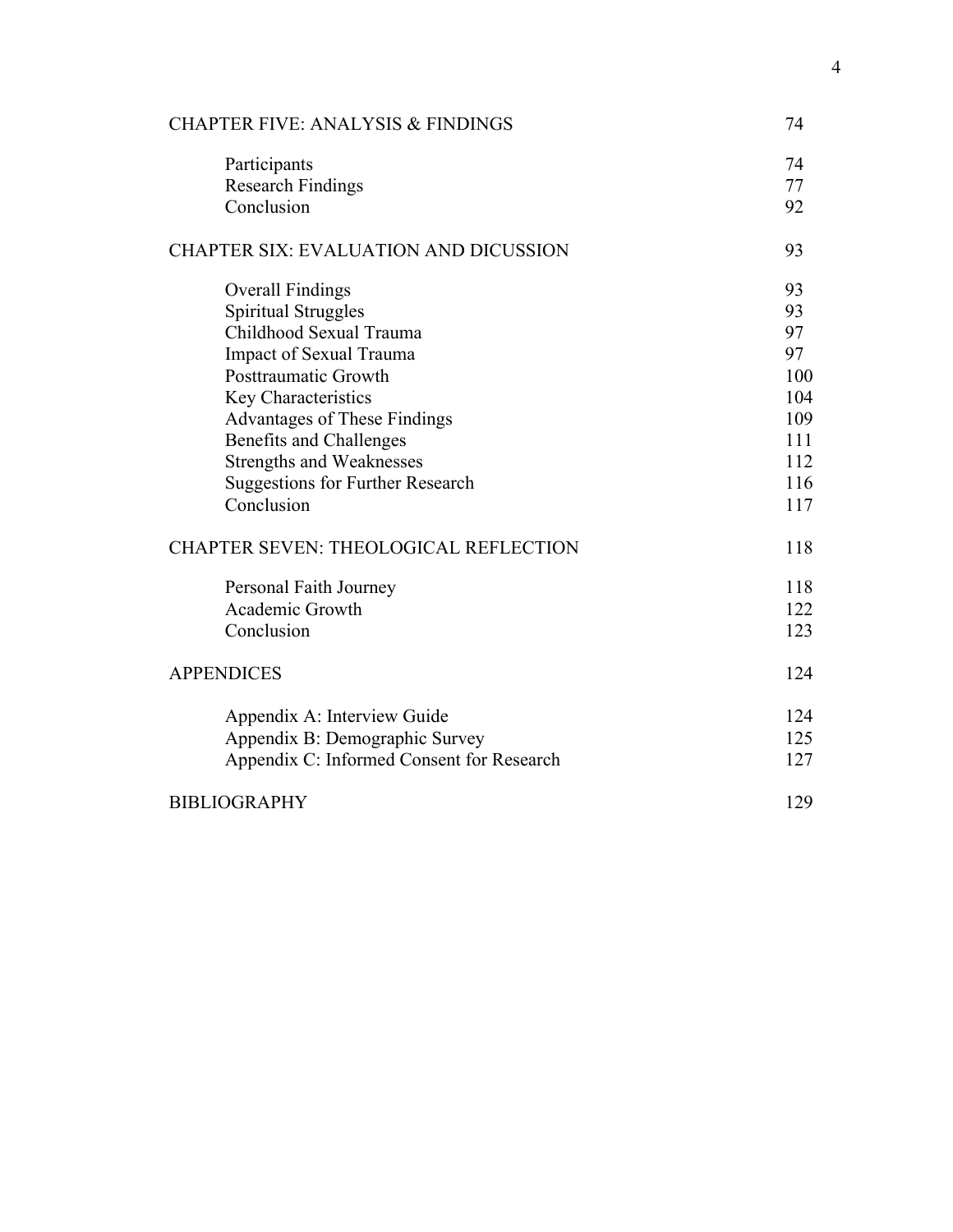### ABSTRACT

Suicide is a leading cause of death in the United States. This qualitative, multicase study investigated key characteristics that empowered sexual abuse victims to survive suicidality. A biblical review of the Book of Job and the Book of Jeremiah provided a theological understanding of trauma. In particular, the researcher proposed a theology of trauma that studies the presence and nature of God in the experience of trauma. A literature review related to suicide and childhood sexual abuse highlighted the effects of childhood sexual abuse contributing to suicidality. This study sought to address the lack of understanding of the key characteristics that empowered sexual abuse victims to survive suicidality. Interviews were employed to gain insight into enigmas related to surviving suicidality in women with a history of childhood sexual abuse. This study found that the impact of childhood sexual abuse was complex and highly individualized. This study concluded by exploring 27 characteristics that empowered sexual abuse victims to survive suicidality.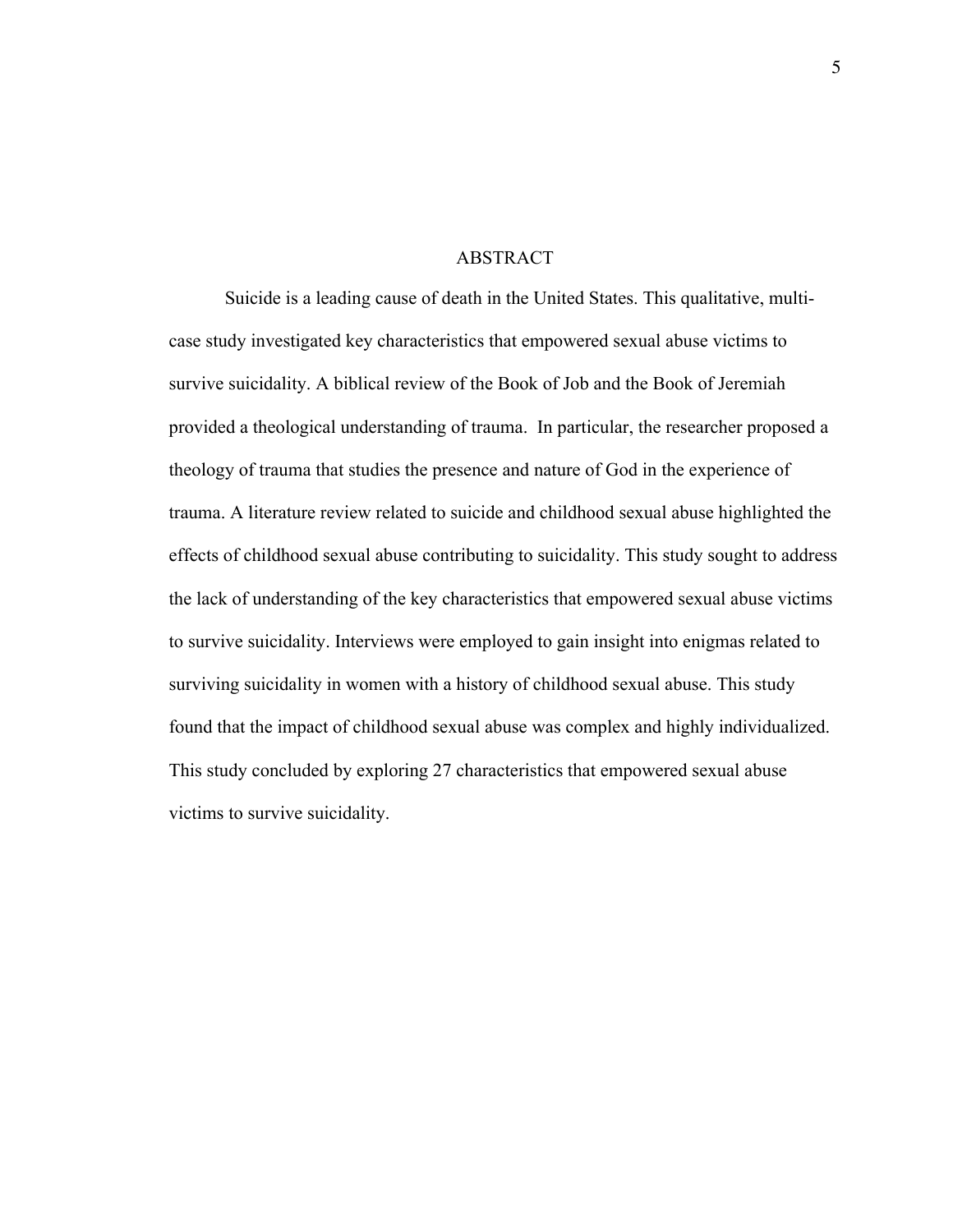# CHAPTER ONE: SURVIVING SUICIDALITY

### **The Problem and Its Context**

The problem this project addressed was the lack of understanding of the key characteristics that empowered sexual abuse victims to survive suicidality. In response to this problem the researcher (a) examined the Book of Job and the Book of Jeremiah to gain a theological understanding of trauma, (b) reviewed relevant literature on suicide, childhood abuse, and best practices in the clinical counseling of individuals with a history of abuse, (c) interviewed individuals who have survived suicidality and also have a history of abuse, and (d) analyzed the data to identify key characteristics that empowered sexual abuse victims to survive suicidality. This data was used to address the lack of understanding of the key characteristics that empowered sexual abuse victims to survive suicidality.

This research was qualitative in nature; using a collective case study approach and grounded in ontological assumptions. This was an appropriate method for understanding the essence of the phenomenon being studied through multiple perspectives.<sup>1</sup> The primary research instruments used for this project were in-depth semi-structured interviews and a survey of pertinent demographic information.

<sup>1</sup> John W. Creswell and Cheryl N. Poth, *Qualitative Inquiry & Research Design: Choosing Among Five Approaches* (Los Angeles, CA: Sage, 2018), 20.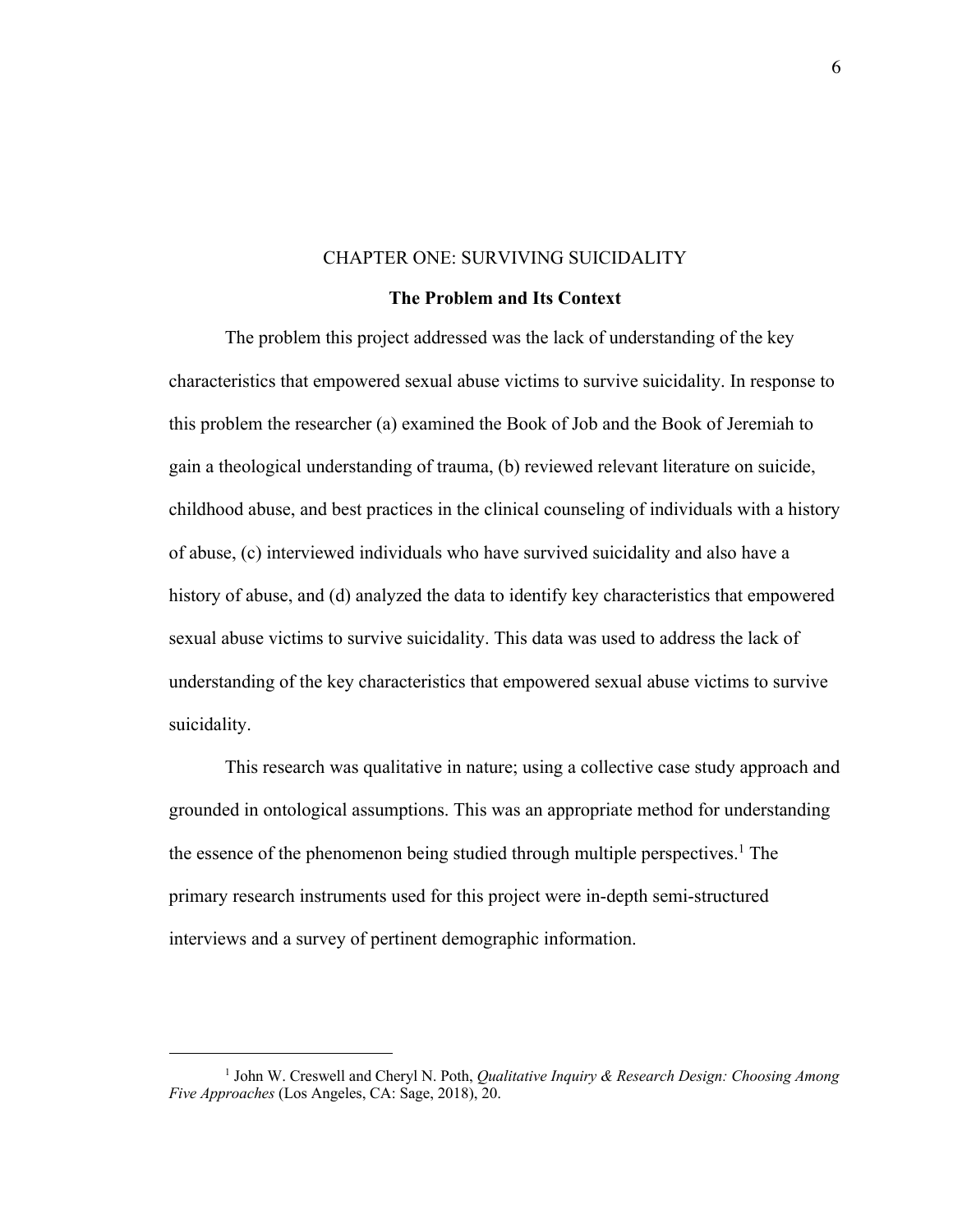The four steps of this research addressed the lack of understanding of the key characteristics that empowered sexual abuse victims to survive suicidality. The first step included an in-depth review of relevant biblical and theological literature on the Book of Job and the Book of Jeremiah to gain insight into the human experience of suffering, healing, and the presence of God in the experience of trauma. The second step included an in-depth review of relevant literature related to the research problem to understand suicide, childhood sexual abuse, and best practices in the clinical counseling of individuals with a history of abuse. A review of relevant literature helped inform the researcher about suicide, childhood sexual abuse, and best practices in the clinical counseling of individuals with a history of abuse. The third step involved interviewing individuals who have survived suicidality and also have a history of abuse. This included developing an interview guide used to conduct in-depth semi-structured interviews (Appendix A), a survey used to collect pertinent demographic information (Appendix B), and an informed consent form (Appendix C). The researcher ensured all ethical practices were followed and that she adhered to all applicable confidentiality practices. The fourth step involved analyzing and interpreting the data to identify key characteristics that empowered sexual abuse victims to survive suicidality. This data was used to address the lack of understanding of the key characteristics that empowered sexual abuse victims to survive suicidality.

# **Delimitations and Assumptions**

# *Delimitations*

The biblical review was limited to the biblical characters of Job and Jeremiah and their personal experiences of trauma. The researcher examined Job and Jeremiah's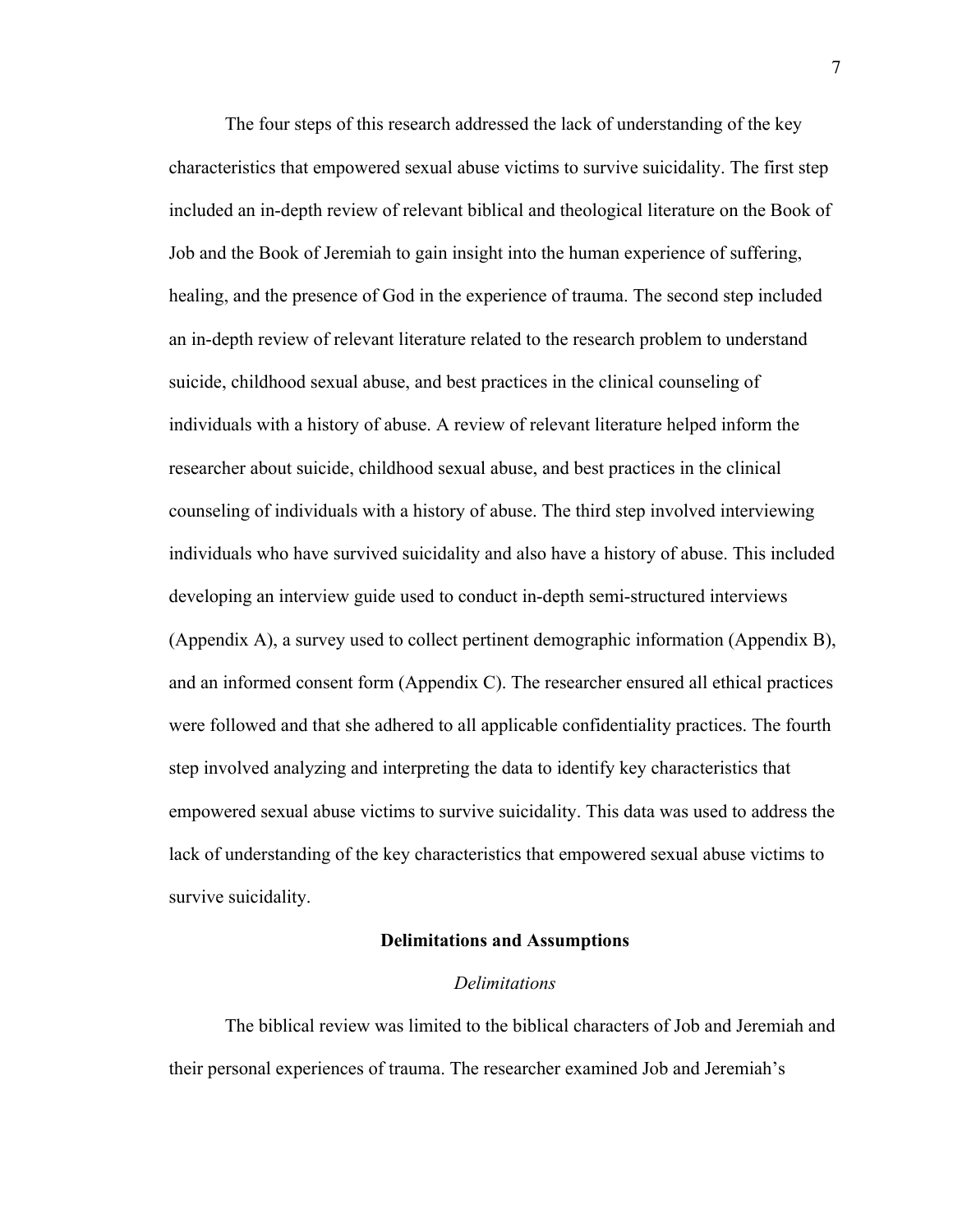personal experience to identify key themes about the human experience of suffering, healing, and the presence of God in the experience of trauma. The literature review was limited to relevant literature related to suicide, childhood sexual abuse, and best practices in the clinical counseling of individuals with a history of abuse. A review of relevant literature helped inform the researcher on topics relevant to this study. This research was limited to interviewing adult individuals who have survived suicidality and also have a history of abuse. Research participants were drawn from a specific sampling of individuals from within the Minneapolis and Saint Paul metropolitan area. This research was limited to the identification of key characteristics that empowered sexual abuse victims to survive suicidality. This data was used to address the lack of understanding of key characteristics that empowered sexual abuse victims to survive suicidality.

# *Assumptions*

Four assumptions have shaped the development of this research project. The first assumption is that the Bible is the inspired Word of God providing insights into the human experience of trauma and suffering. These insights are utilized in the second chapter. The second assumption is that Job and Jeremiah endured personal trauma and their experiences are worthy of study. The third assumption is that participants in the study will answer the survey and interview questions honestly and openly. The fourth assumption is that the study will produce better data by examining the personal experiences of only four individuals who have survived suicidality and have a history of experiencing abuse.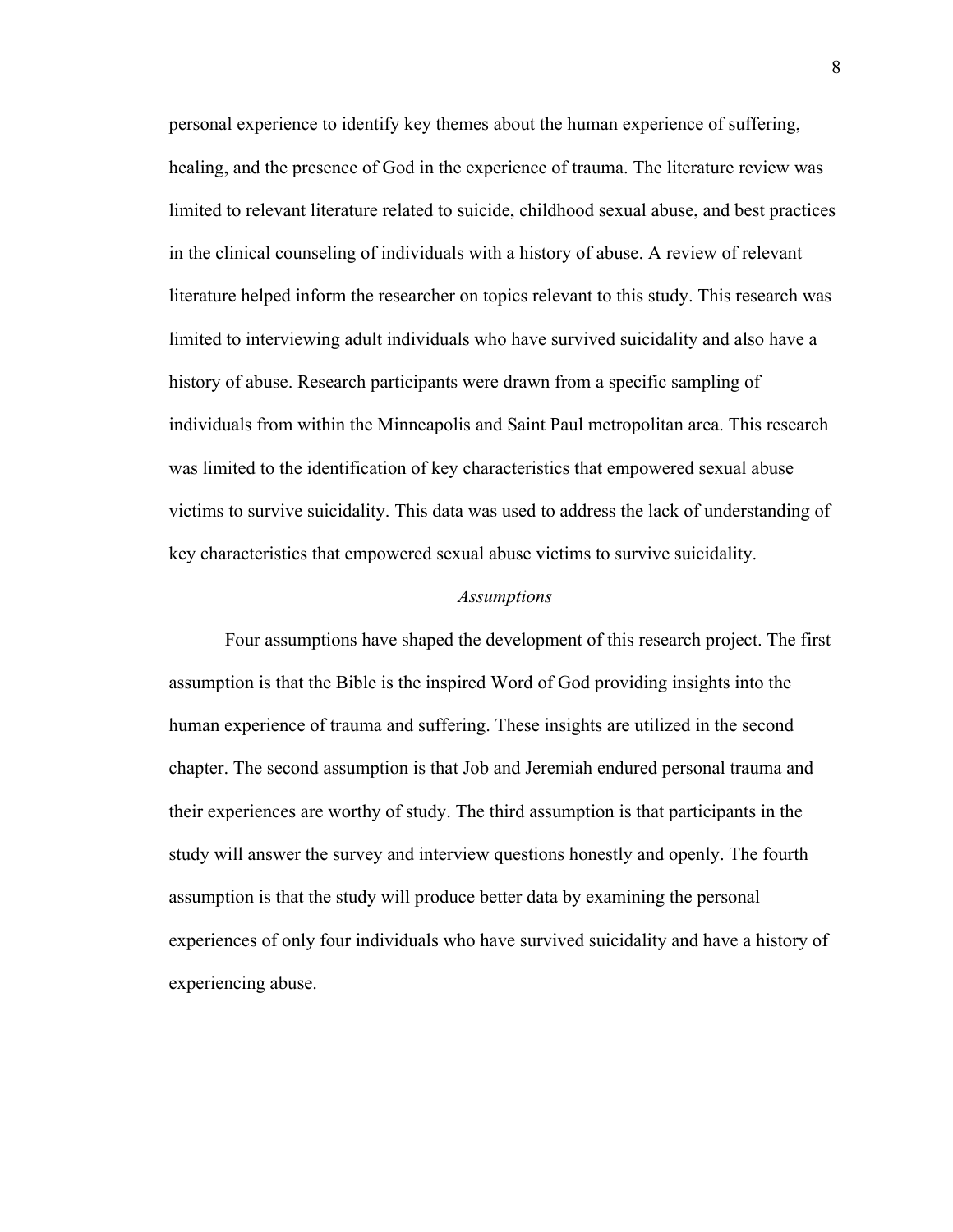## **Understanding Suicidality**

The American Psychological Association defines suicidality as, "the risk of suicide, usually indicated by suicidal ideation or intent, especially as evident in the presence of a well-elaborated suicidal plan."<sup>2</sup> According to the Center for Disease Control (CDC), an estimated 12.2 million adults have considered suicide, 3.5 million adults have had a suicide plan, and 1.4 million adults attempted suicide in 2019.<sup>3</sup> Research shows that 90 percent of individuals who survive a suicide attempt do not go on to die as a result. <sup>4</sup> The researcher defines "surviving suicidality" to refer to an individual who is no longer at risk of attempting suicide.

# **Subproblems**

The first subproblem was to explore scholarly and theological resources on the Book of Job and Book of Jeremiah to identify key themes concerning the human experience of trauma and suffering. The second subproblem was to review literature for information on suicide, childhood sexual abuse, and best practices in the clinical counseling of individuals with a history of abuse. The third subproblem was to conduct qualitative research to understand key characteristics that empowered sexual abuse victims to survive suicidality. An interview guide and survey were used to collect data from research participants. The fourth subproblem was to identify key characteristics that

<sup>2</sup> *American Psychological Association*, APA Dictionary of Psychology, s.v. "Suicidality," accessed February 1, 2021, https://dictionary.apa.org/suicidality.

<sup>&</sup>lt;sup>3</sup> "Preventing Suicide," Facts About Suicide, Centers for Disease Control and Prevention, accessed June 1, 2021, https://www.cdc.gov/suicide/pdf/preventing-suicide-factsheet-2021-508.pdf.

<sup>4</sup> "Preventing Suicide," Suicide Prevention, Centers for Disease Control and Prevention (CDC), accessed September 7, 2021, http://www.cdc.gov/suicide.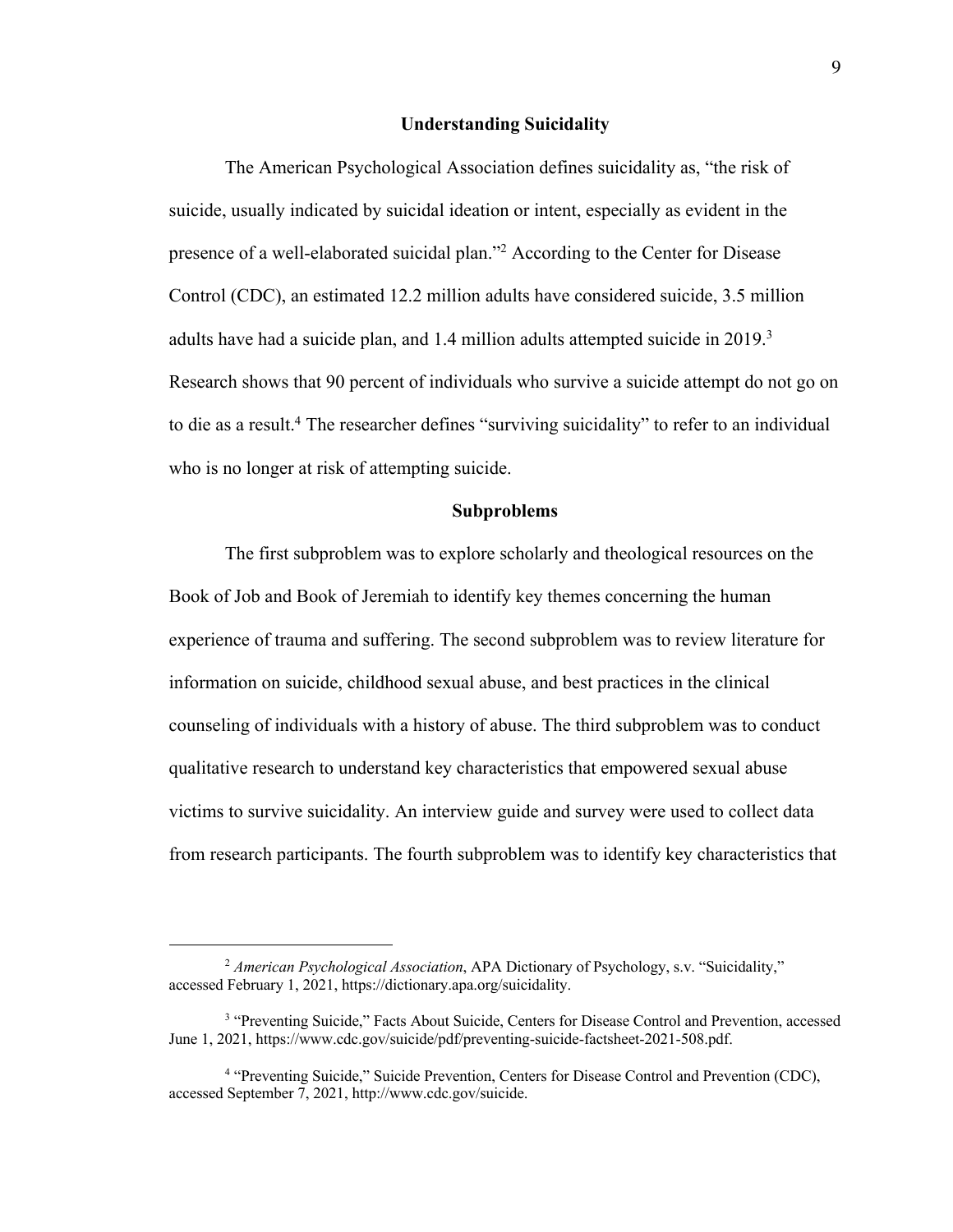empowered sexual abuse victims to survive suicidality. The data obtained in this study was used to address the lack of understanding of the key characteristics that empowered sexual abuse victims to survive suicidality.

# **Setting of the Project**

The setting for this project was the Minneapolis and Saint Paul metropolitan area; also known as the Twin Cities. The Twin Cities fall on either side of the Mississippi River and provide an urban setting for over three million inhabitants, living in 182 communities, within the seven Minnesota counties.<sup>5</sup> This is where the researcher works as a chaplain, community-based educator, and Director of Pastoral Ministries at a Catholic parish in Minneapolis, Minnesota.

The setting for this project is significant for two reasons. First, suicide is a leading cause of death in Minnesota and across the United States. Since 1999, the Minnesota ageadjusted suicide rate has increased by 53 percent, while the national rate increased 33 percent. <sup>6</sup> The seven-county metropolitan area reported an 18 percent increase in male suicides and a 34 percent increase in white male firearm suicides from 2016 to 2017.<sup>7</sup> The rate of suicide has continued to increase over the past 20 years and 2019 marked the "highest annual count ever recorded in Minnesota."<sup>8</sup> The greatest increase in suicides

<sup>5</sup> "The Twin Cities Region," Metropolitan Council, accessed March 28, 2021, https://metrocouncil.org/About-Us/Who-We-Are/The-Twin-Cities-region.aspx.

<sup>6</sup> Melissa Heinen, and J. Roesler, *Suicide in Minnesota, 1999-2017: Data Brief*, Minnesota Department of Health (Saint Paul, 2018), 7.

<sup>7</sup> Heinen and Roesler, 7-9.

<sup>8</sup> S.B. Ginerich, J. Roesler, and T. Carter, *Suicides in Minnesota Show Racial and Demographic Disparities, 2019 Report*, Minnesota Department of Health (Saint Paul, 2021), 1.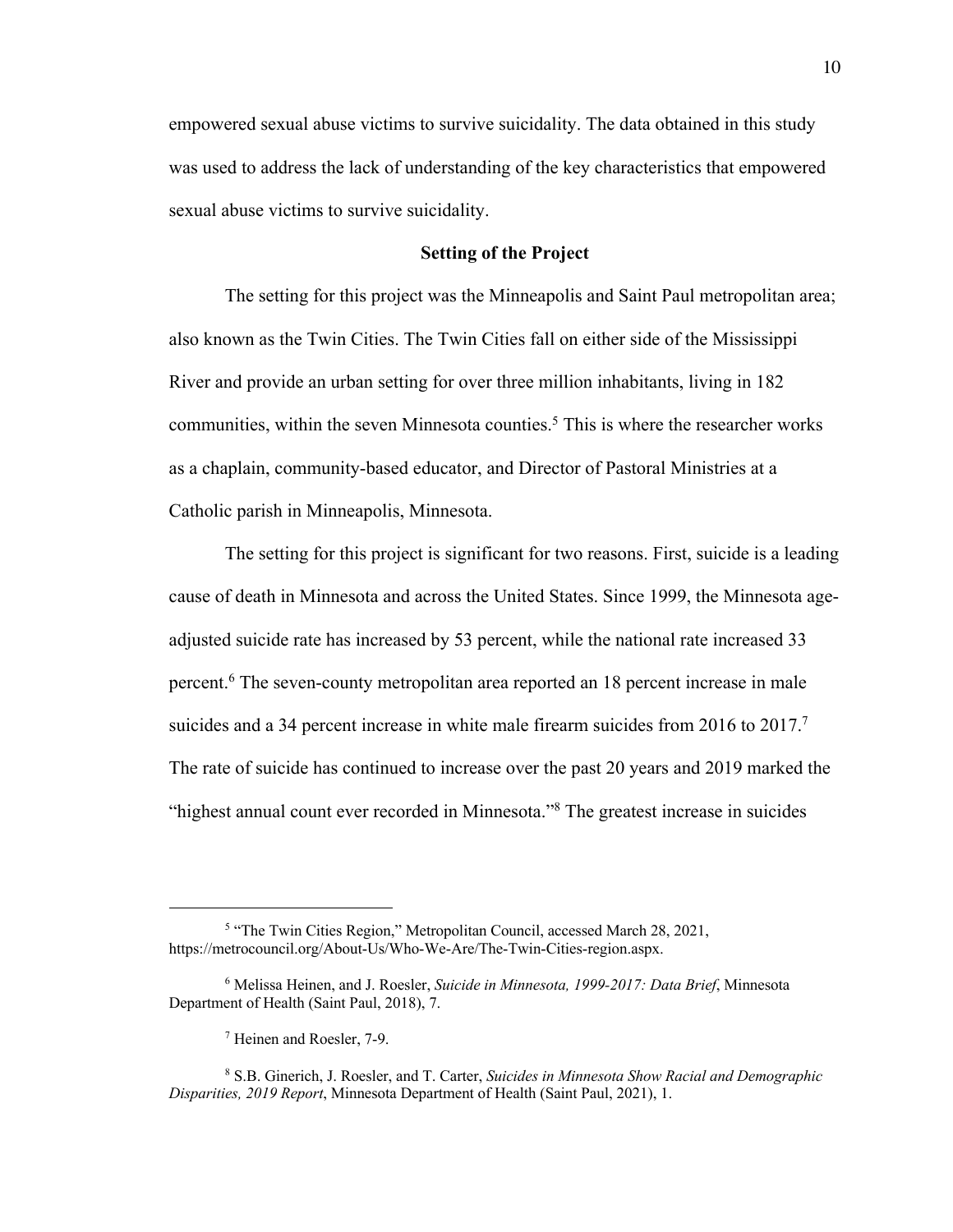were adults between the age of 45 and 54, followed by adults between the age 55 and 64 in 2019.<sup>9</sup> According to the Minnesota Department of Health, additional studies that identify suicide patterns are critical in preventing suicide.<sup>10</sup>

Second, statistics show that 28 percent of adults living in Minnesota report a history of emotional abuse, 16 percent physical abuse, and 10 percent report a history of sexual abuse.<sup>11</sup> These early childhood experiences can lead to a lifetime of emotional and psychological problems if left untreated. Lifelong impact can include anxiety and depression, delayed brain development, future violence victimization and perpetration, substance abuse, low achievement in education and employment, poor interpersonal relationships, legal troubles, sexually transmitted disease or early pregnancy, self-injury or suicide, and the development of post-traumatic stress disorder.<sup>12</sup> These statistics highlight the importance of this project.

## **Importance of The Project**

#### *The Importance of the Project to the Researcher*

This research project is important to the researcher as a mother and suicide survivor. The researcher's husband died by suicide after years of alcohol addiction, undiagnosed mental illness, and unresolved childhood trauma. The researcher met her

<sup>&</sup>lt;sup>9</sup> Ginerich, Roesler, and Carter, 4.

<sup>&</sup>lt;sup>10</sup> Ginerich, Roesler, and Carter, 2.

<sup>11</sup> Minnesota Department of Health, *Adverse Childhood Experiences in Minnesota: Findings & Recommendations Based on the 2011 Minnesota Behavioral Risk Factor Surveillance System*, Minnesota Department of Health (Saint Paul, 2013), 7.

<sup>12</sup> Minnesota Department of Health, *Adverse Childhood Experiences in Minnesota,* 5.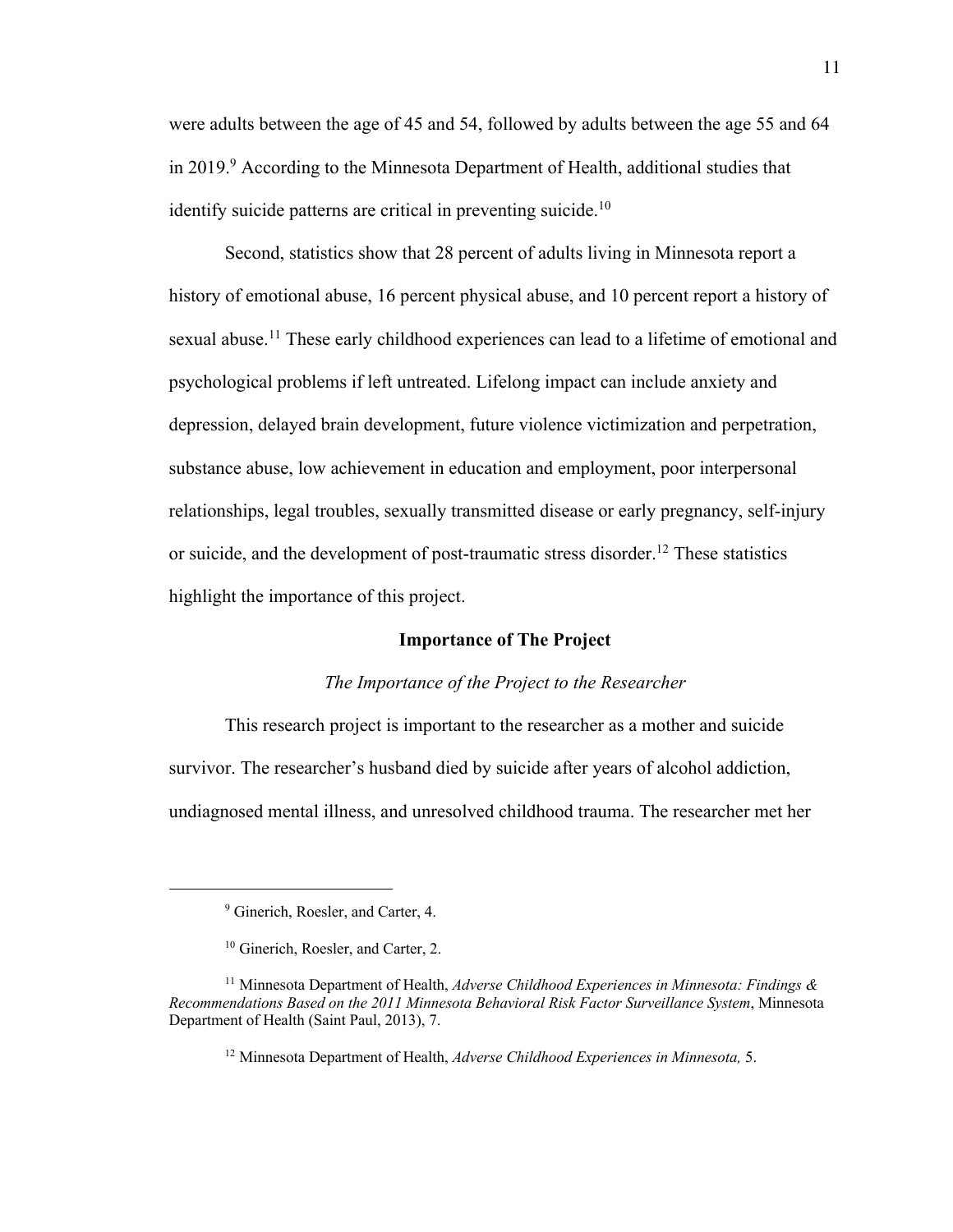husband when they were 17 years old and, over the course of 26 years, she witnessed how multiple childhood traumas influenced and shaped his life. This influence was revealed in his risky and self-destructive behavior, broken interpersonal relationships, dysfunctional family dynamics, substance abuse, and a lifetime of suicidal ideation and threats. All of these eventually evolved into fixation, planning and finally gaining access to lethal means. The influence of the trauma he experienced was also revealed in escalating hostile and violent behavior directed toward the researcher in the form of emotional, physical, and verbal abuse, culminating with direct threats to her life. Witnessing his suicide, combined with years of abuse, and violence, caused the researcher to experience a level of suffering and despair that she had not understood was possible. This resulted in a spiritual struggle that left her feeling hopeless and suicidal.

This research project also holds biblical significance to the researcher. The researcher was drawn to Job and Jeremiah because their expression of suffering mirrored her own. Within the pages of Job and Jeremiah, the researcher discovered that she was not alone, it was okay to question, and her suffering mattered. Their stories inspired hope, healing, and transformation. Throughout her journey toward healing the researcher committed herself to raising awareness, reducing stigma, and preventing suicide.

This research project is also important to the researcher as a parent. The researcher's five young children were home at the time of their father's suicide and were directly exposed to the traumatic event. The researcher understands that exposure to multiple traumas and the legacy of suicide puts her children at a greater risk for suicide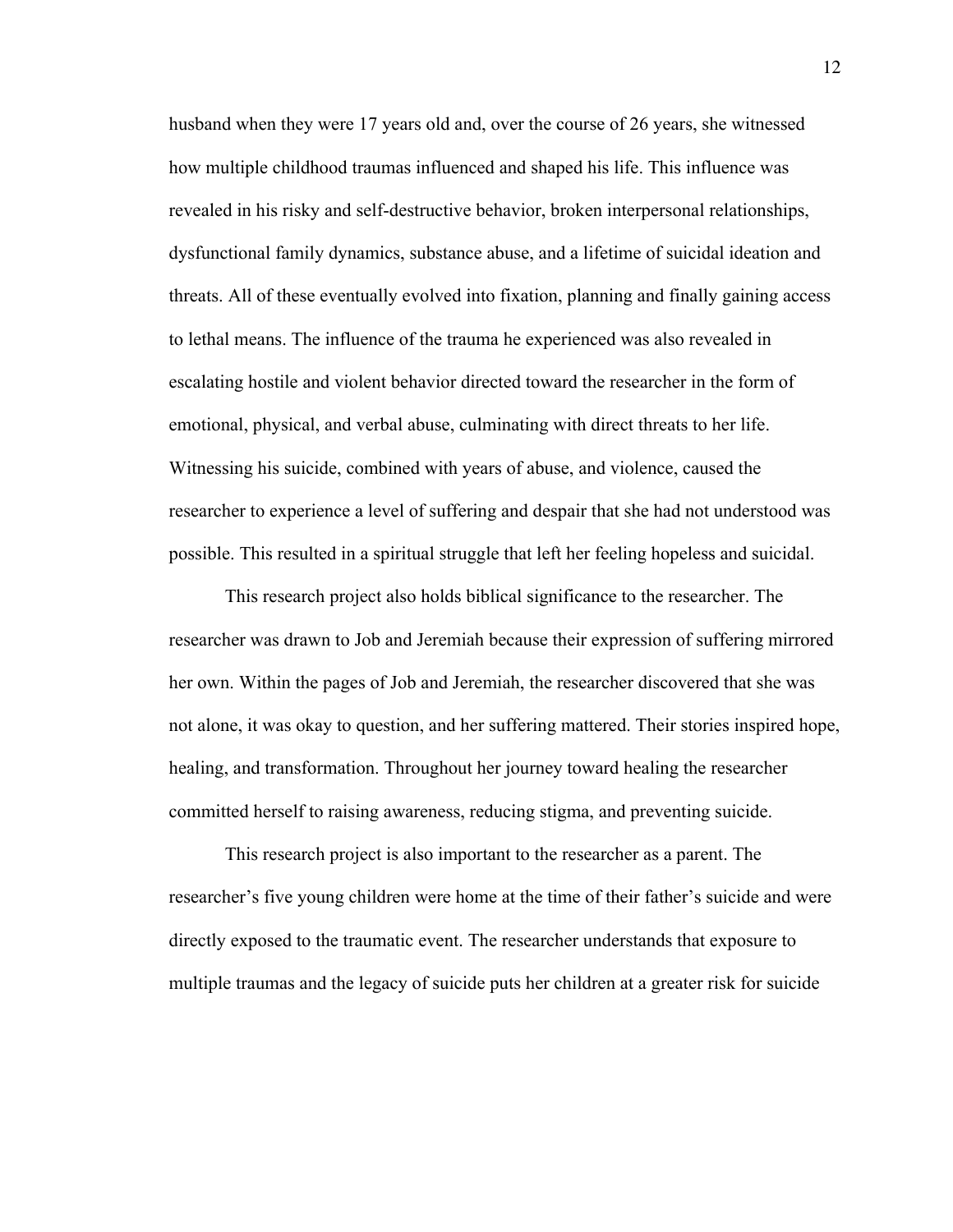and a lifetime of emotional, physical, and psychological problems.<sup>13</sup> The researcher hopes this project will make a worthwhile contribution to the study of suicide.

#### *The Importance of the Project to the Immediate Ministry in Context*

This project is important to the researcher's immediate ministry context. The researcher is the Director of Pastoral Ministries at an inner-city Catholic church in Minneapolis, MN which serves approximately 3,700 households and over 9,000 individuals from 206 different zip codes. Founded in 1947, it is an inclusive and welcoming community that is committed to spiritual growth, social justice, and change.

Her position includes co-leading an interfaith mental health collaborative. The collaborative's mission is to provide free education, resources, and support to individuals and families living with mental illness. This involves the collaborative's *Take Time for Mental Health* speaker series, which includes presentations by mental health experts and practitioners. Since 2005, the collaborative has helped countless individuals and professionals seeking connection, education, and support. In 2015, the church added a Mental Health Resource Library, which is generously funded by community members impacted by suicide. The library provides free relevant information and resources on a variety of mental health topics.

The researcher also works as a chaplain at a Level I Adult and Pediatric Trauma Center and safety net hospital in Minneapolis, MN. As a chaplain, she provides emotional and spiritual support to patients, families, and staff in the areas of behavioral health,

<sup>&</sup>lt;sup>13</sup> "Risk and Protective Factors," Suicide Prevention, Centers for Disease Control and Prevention (CDC), accessed May 13, 2021, https://www.cdc.gov/suicide/factors/index.html.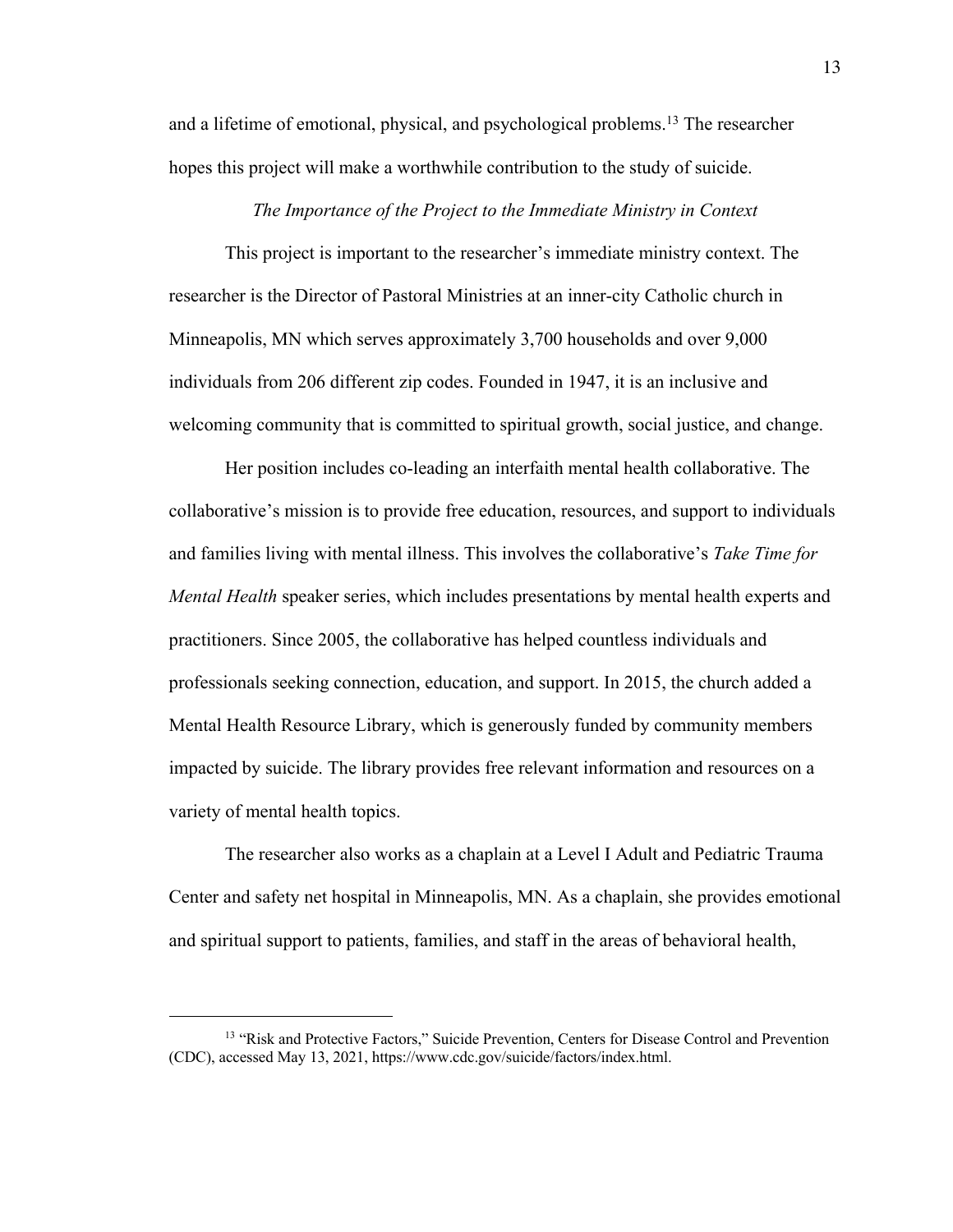critical care, end-of-life, and trauma. This research project will help inform and inspire her own current and future work.

# *The Importance of the Project to the Church at Large.*

This project is also important to the Church at large. According to the Substance Abuse and Mental Health Services Administration (SAMHSA), the church plays a vital role in crisis prevention. First, churches provide a safe and supportive environment for individuals to express their pain and suffering without fear, embarrassment, or judgment.<sup>14</sup> Second, churches promote healing and personal resilience by fostering a sense of belonging and community connectedness.<sup>15</sup> Third, churches have the capacity to inspire hope in their congregants through prayer and worship.<sup>16</sup>

Clergy also play a critical role in helping individuals experiencing a mental health crisis. Statistics show that more individuals experiencing a mental health crisis will turn to their clergy before consulting a physician or mental health provider.<sup>17</sup> Therefore, it is critical that the church equip its leaders with the proper education and training to meet these challenges, and a framework to successfully respond to those in crisis.

<sup>&</sup>lt;sup>14</sup> Jeffrey Coady, "Increasing Collaboration, Cultural Competence and Quality Care," (Community and Faith Leaders Summit, London, OH, October 16, 2012), 45.

 $15$  Coady, 45.

 $16$  Coady, 45.

<sup>17</sup> Substance Abuse and Mental Health Services Administration, *Building Community and Interfaith Partnerships in Support of Recovery*, No: (SMA) 13-4739, HHS Publication (Rockville, MD, 2013), 1.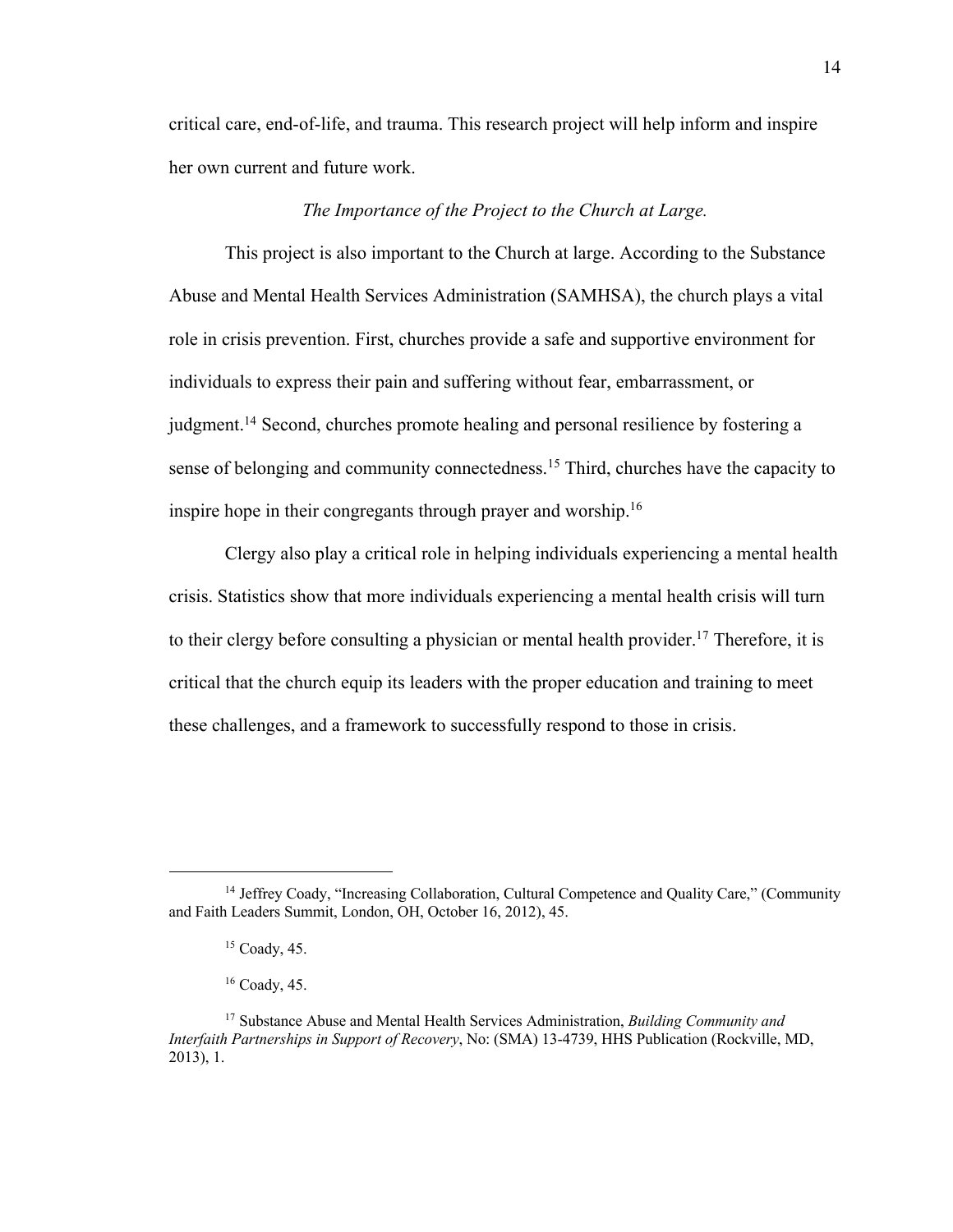# **Conclusion**

In summary, the researcher articulated the problem and response statement, defined suicidality, provided data and statistics on suicidal ideation, suicide attempts, and completed suicides. The researcher also provided a framework for this study by stating assumptions, identifying delimitations, while articulating the importance of the research project to the researcher, her immediate ministry context, and the church at large. Chapter one provided a foundation to begin exploring the Book of Job and the Book of Jeremiah to gain a theological understanding of trauma.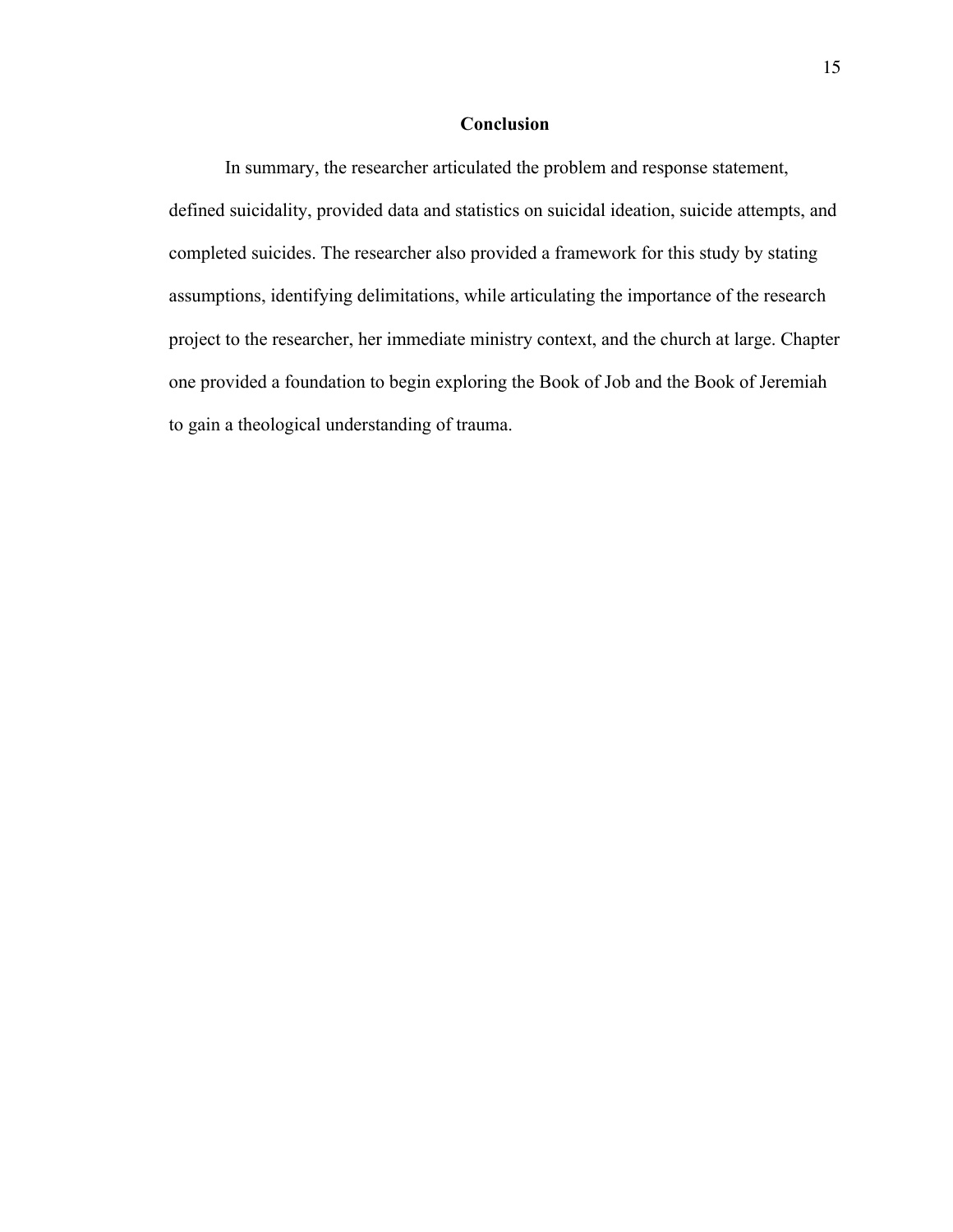# CHAPTER TWO: THEOLOGY OF TRAUMA

The Bible contains countless stories of biblical figures, families, and communities who have experienced trauma. These are the stories that people of faith often turn to for comfort, inspiration, and guidance. However, biblical stories of rape – Tamar and the Levite's concubine – whose personal trauma is depicted but never explored could prove less helpful for victims of sexual abuse. Tamar, the young daughter of King David, was raped by her half-brother, silenced by her family, and forced to live the remainder of her life as "a desolate woman" (2 Sam. 13:1-22). The Levite's concubine was abused and raped until morning by a group of "perverse" men, left on death's doorstep, and killed by "her master" (Judg. 19:22-29). Hence, this leaves the option of exploring the trauma suffered by the biblical figures of Job and Jeremiah and drawing on inferences from the way they dealt with trauma and applying it to the trauma suffered by victims of sexual abuse.

# **Literary Context**

## *The Book of Job*

The Book of Job was written by an unknown author living sometime between the seventh and third centuries B.C.E.<sup>18</sup> The book is named after Job, a "blameless and upright man," who experienced a spiritual struggle after enduring catastrophic loss and

<sup>18</sup> John Hartley, *The Book of Job*, The New International Commentary on the Old Testament (NICOT) (Grand Rapids, MI: William B. Eerdmans Publishing Company, 1988), 18.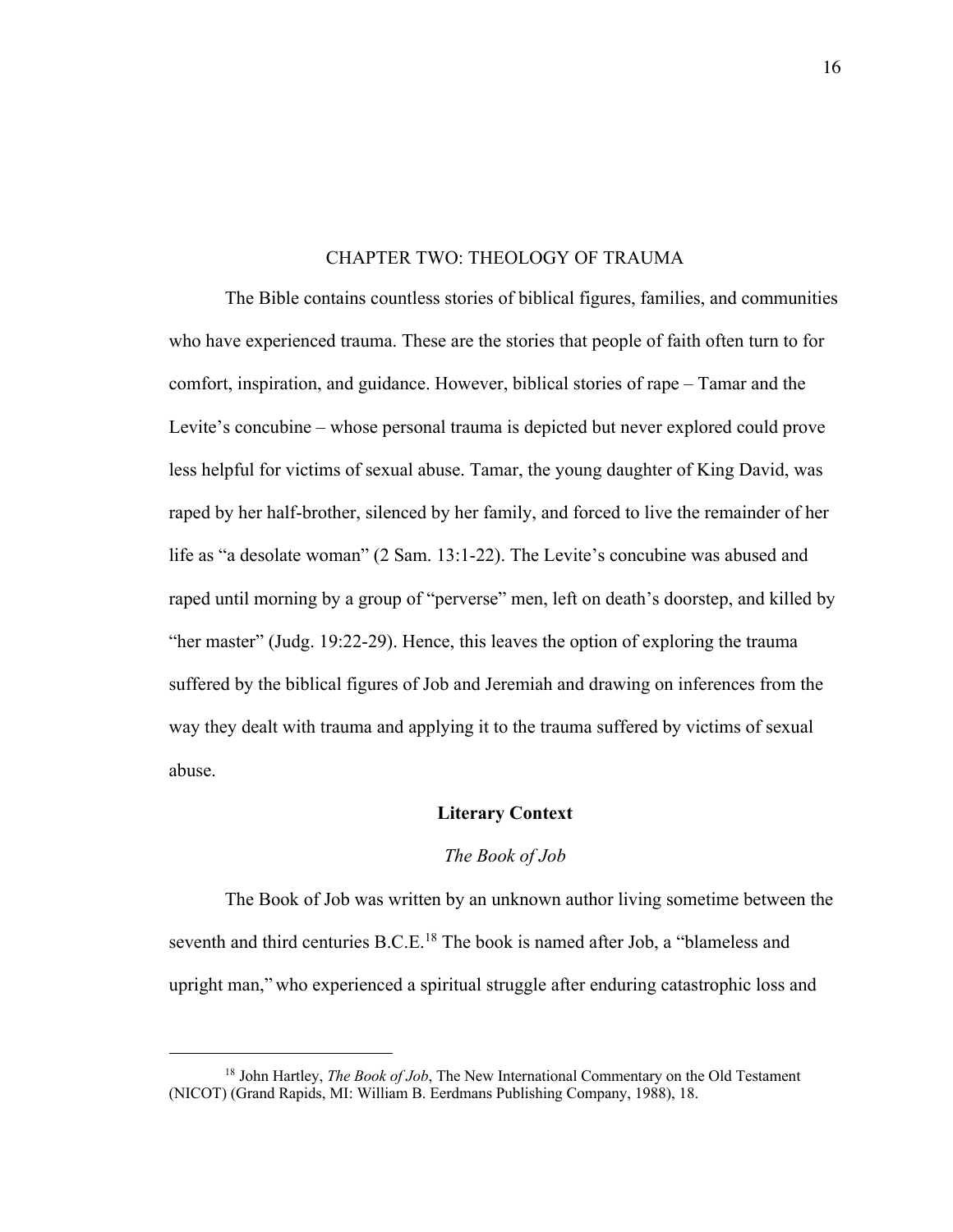suffering  $(Job 1:8)$ .<sup>19</sup> This spiritual struggle forced him to embark on a spiritual journey that challenged his deeply held ideologies and pious beliefs. By using a variety of literary forms—prose, poetry, laments, philosophical discourse— the author provided a framework for the systematic examination of Job's suffering—and God's place therein through different theological perspectives. The Book of Job challenged traditional wisdom literature and shed light on the complex nature of suffering, rather than simply accepting that it was God's will.<sup>20</sup>

The prologue of the Book of Job detailed a series of tragedies resulting in: the death of Job's children, servants, and livestock; the destruction of his property (1:14-19); and, later, the infliction of a painful "disfiguring disease."<sup>21</sup> The "loathsome sores"  $(2:7)$ he was afflicted with would "often be considered a divine curse" for ancient people, implying that Job was being punished for moral wrongdoing.<sup>22</sup> After enduring catastrophic loss and suffering, he "did not sin or charge God with wrongdoing" (1:21). Instead, he "tore his robe, shaved his head, and fell on the ground and worshipped" (1:20). He resigned himself to sit among the ashes and scrape himself with a "potsherd"

<sup>19</sup> Unless otherwise note, all scripture passages are from *The Holy Bible*, New Revised Standard Version, (New York, NY: Oxford University Press, 2010).

<sup>20</sup> Lawrence Boadt, Richard J. Clifford, and Daniel J. Harrington, *Reading the Old Testament* (Mahwah, New Jersey: Paulist Press, 2012), 420.

<sup>21</sup> Marcia Webb, "The Book of Job: A Psychologist Takes a Whirlwind Tour," *Christian Scholar's Review* 44, no. 2 (Winter 2015): 163, https://christianscholars.com/the-book-of-job-a-psychologist-takes-awhirlwind-tour/.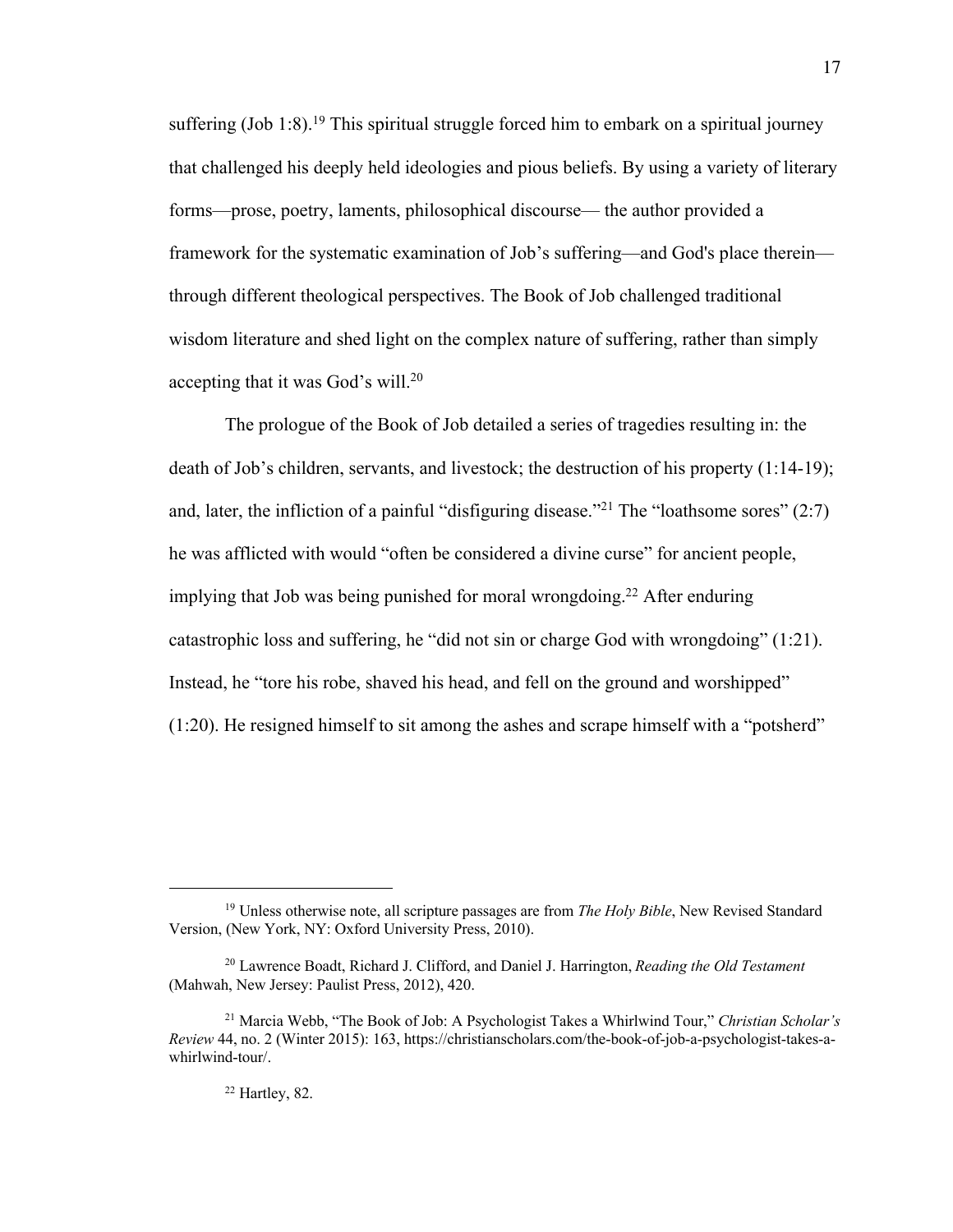(2:8). This image captured Job's resignation to sit in the "abode of outcasts" and mourn his "terrible fate" in isolation and silence.<sup>23</sup>

# *The Book of Jeremiah*

The Book of Jeremiah was written by the seventh-century prophet Jeremiah who lived during one of the most terrifying periods in the history of the ancient Near East. It was a period of great turmoil caused by political conflict, exile, and war. Jeremiah witnessed the collapse of a great empire, the rise of another greater empire, and lived through the reign of three kings. $^{24}$  Jeremiah is considered one of the Major Prophets whose prophesy spanned 45 years, during three major historic periods.<sup>25</sup> The first period spanned from 627-609 B.C.E. (when he received his prophetic call) through King Josiah's reign, and to the beginning of Josiah's religious reforms.<sup>26</sup> The second period spanned from 609-598, during which Jerusalem lost their independence to Egypt, experienced the end of Josiah's religious reforms, and re-established pagan practices.<sup>27</sup> The third period spanned the twelve years between the first fall of the city of Jerusalem and its final ruin in 598.<sup>28</sup>

Jeremiah was relentless in his mission to proclaim Yahwism and conversion even amid his persecution and suffering. He endured "unceasing pain" and "incurable" wounds

 $23$  Hartley, 83.

<sup>24</sup> Boadt, Clifford, and Harrington, 315-316.

<sup>25</sup> Boadt, Clifford, and Harrington, 320.

<sup>26</sup> Boadt, Clifford, and Harrington, 315-316.

<sup>&</sup>lt;sup>27</sup> Boadt, Clifford, and Harrington, 315-316.

<sup>28</sup> Boadt, Clifford, and Harrington, 315-316.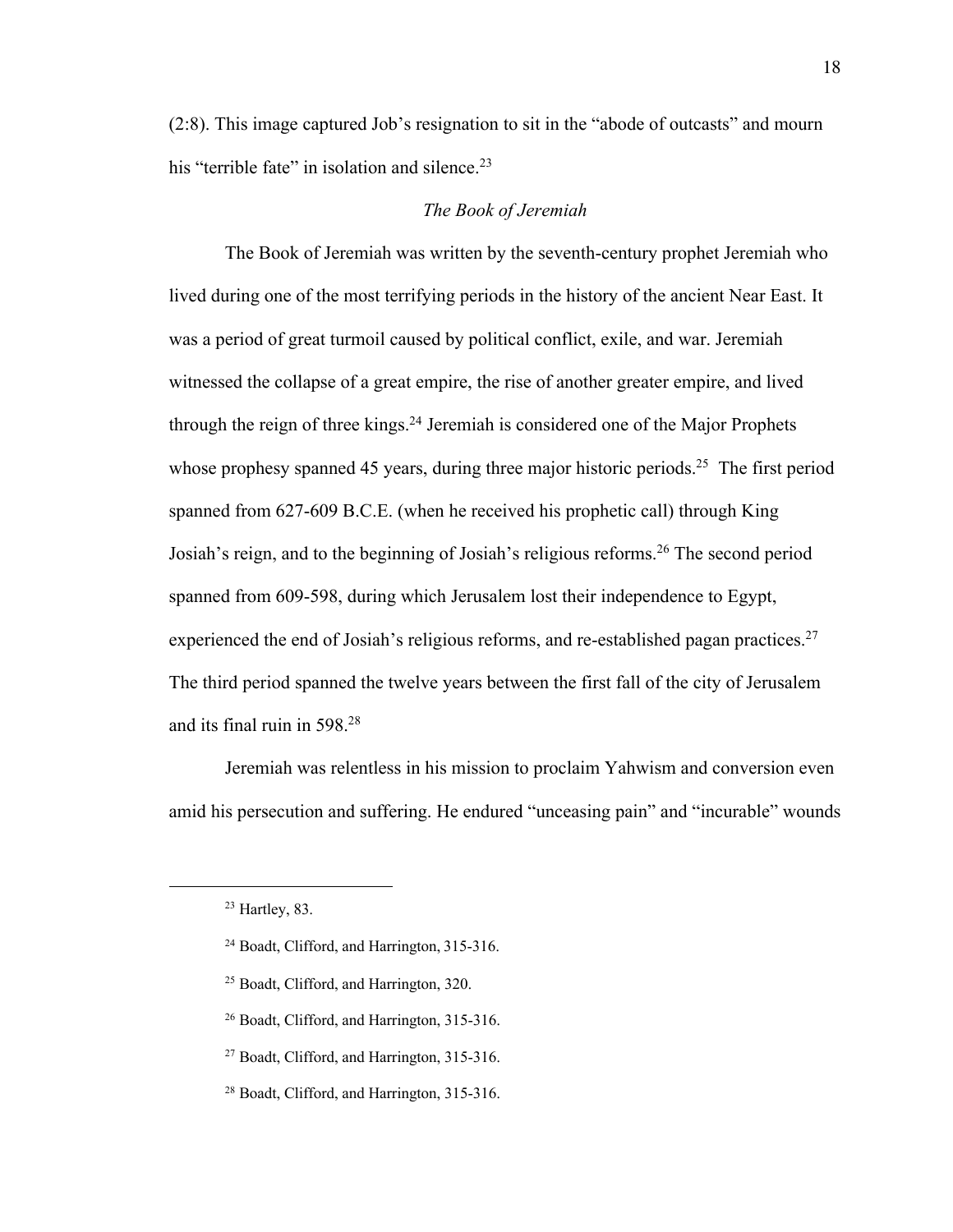(15:8), a plot against his life (18:23), was beaten and thrown in the "stocks" (20:2). He was also confronted with hateful rhetoric, violence, and direct threats to his life (20:8). In addition, he was sentenced to death by priests and prophets for speaking against the city of Judah (26:11), left in the mud to die (38:6), and, later, was arrested, beaten, and imprisoned (37:14-15).

Both Job and Jeremiah were faithful servants of God who found themselves struggling to reconcile their faith and the trauma they had experienced. Job could no longer reconcile his pious beliefs with his personal trauma and bodily affliction. Jeremiah struggled to reconcile God's promise of deliverance with the suffering he endured while serving in his prophetic office (1:19). In both cases, the nature of undeserved suffering caused them even greater pain because everything they understood about God and faith was challenged. The prevalence of key themes concerning the human experience of trauma and undeserved suffering made this an appropriate point of reference for this study to obtain a theological understanding of trauma.

The researcher discovered that trauma could trigger a spiritual struggle that is marked by profound questioning about God, faith, and, even, human existence: Why me? Where is God? Is life worth living? These are the difficult questions asked by individuals trying to reconcile faith and trauma. These are also the difficult questions that Job and Jeremiah struggled to answer. For that reason, the Book of Job and the Book of Jeremiah provided an instructive landscape to explore key lessons on the human experience of trauma, healing, and the presence of God in the midst of trauma.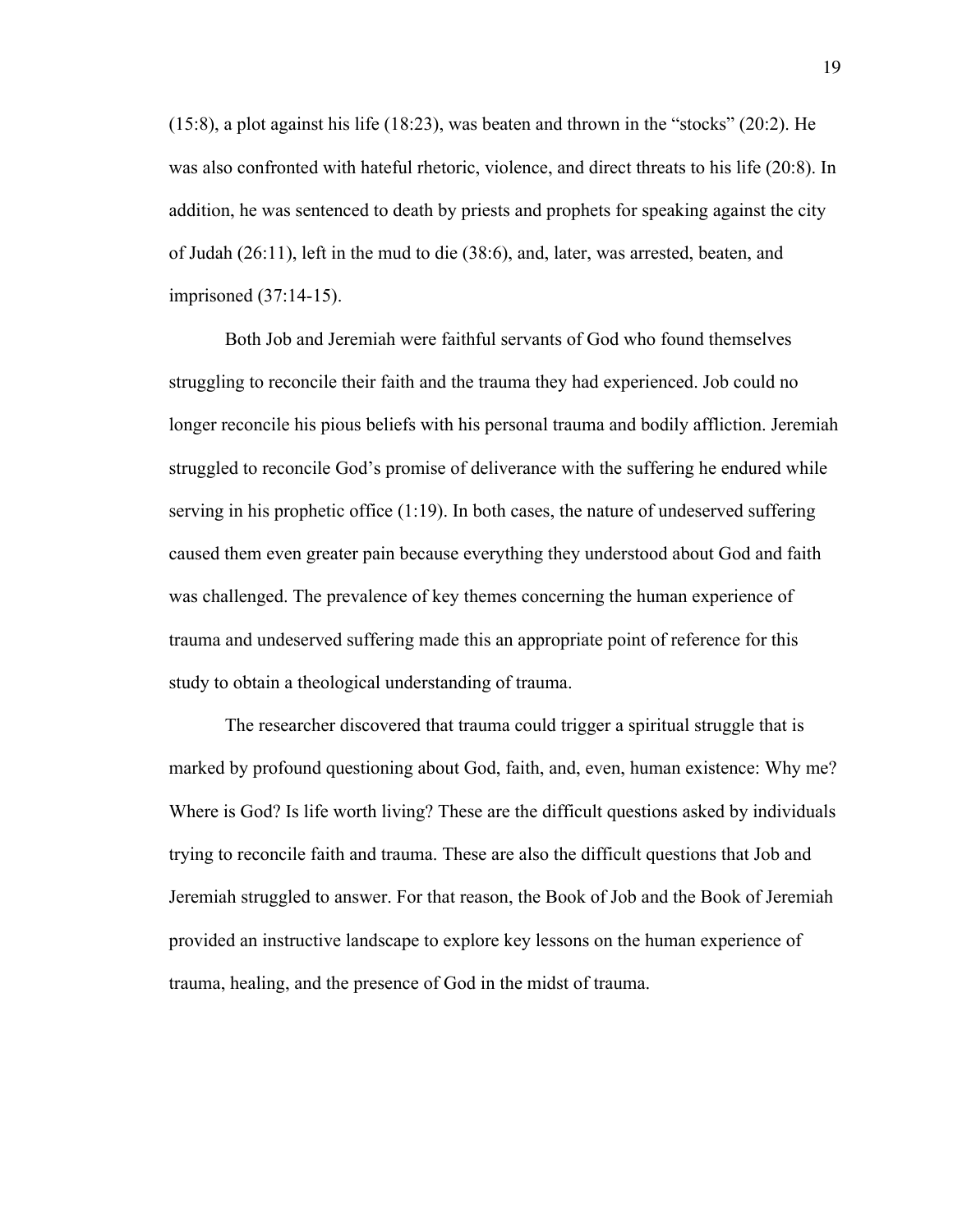# **Spiritual Struggle**

Trauma can challenge or disrupt a person's fundamental belief system and perceptions of God, which can cause a spiritual struggle.<sup>29</sup> A spiritual struggle is marked by profound questioning about God, faith, and the meaning of life. Russell McCann and Marcia Webb state:

Some researchers have suggested that when people turn to religion for support after experiencing trauma, they may also question their faith and struggle with God because they cannot understand why a God they believe is all-loving, allwise, and all powerful would allow negative life events to occur. This question may even result in persons turning away from their faith altogether.<sup>30</sup>

Spiritual struggles have been linked to mental health challenges, and poor physical health

outcomes. They can even develop into a "chronic stressor," which can exacerbate

psychological pain.<sup>31</sup> Spiritual struggles can lead to a loss of faith or a pivotal moment in

a person's life that paves the way for growth and greater understanding of God, self, and

others.<sup>32</sup> Jack Kahn writes:

At the moment of crisis the individual is subject to stresses which may come from the outside, but the occasion provides an opportunity for change which comes from within. This is the creative potential of the crisis which allows the attainment of levels of development which had not previously achieved.<sup>33</sup>

<sup>30</sup> Russel A. McCann, and Marcia Webb, "Enduring and Struggling with God in Relation to Traumatic Symptoms: The Mediating and Moderating Roles of Cognitive Flexibility," *Psychology of Religion and Spirituality* 4, no. 2 (May 2012): 158, https://psycnet.apa.org/record/2012- 02794-001?doi=1.

<sup>31</sup> Benjamin T. Wood, Everett L. Worthington, Julie Juola Exline, Ann Marie Yali, Jamie D. Aten, and Mark R. McMinn, "Development, Refinement, and Psychometric Properties of the Attitudes Toward God Scale (ATGS-9)," *Psychology of Religion and Spirituality* 2, no. 3 (August 2010): 149–150, https://digitalcommons.georgefox.edu/cgi/viewcontent.cgi?article=1182&cont ext=gscp\_fac.

<sup>32</sup> McCann and Webb, "Enduring and Struggling with God in Relation to Traumatic Symptoms: The Mediating and Moderating Roles of Cognitive Flexibility," 143.

<sup>33</sup> Jack Kahn, *Job's Illness: Loss, Grief and Integration a Psychological Interpretation* (London: Alden Press, 1986), 26.

<sup>29</sup> Webb, 158.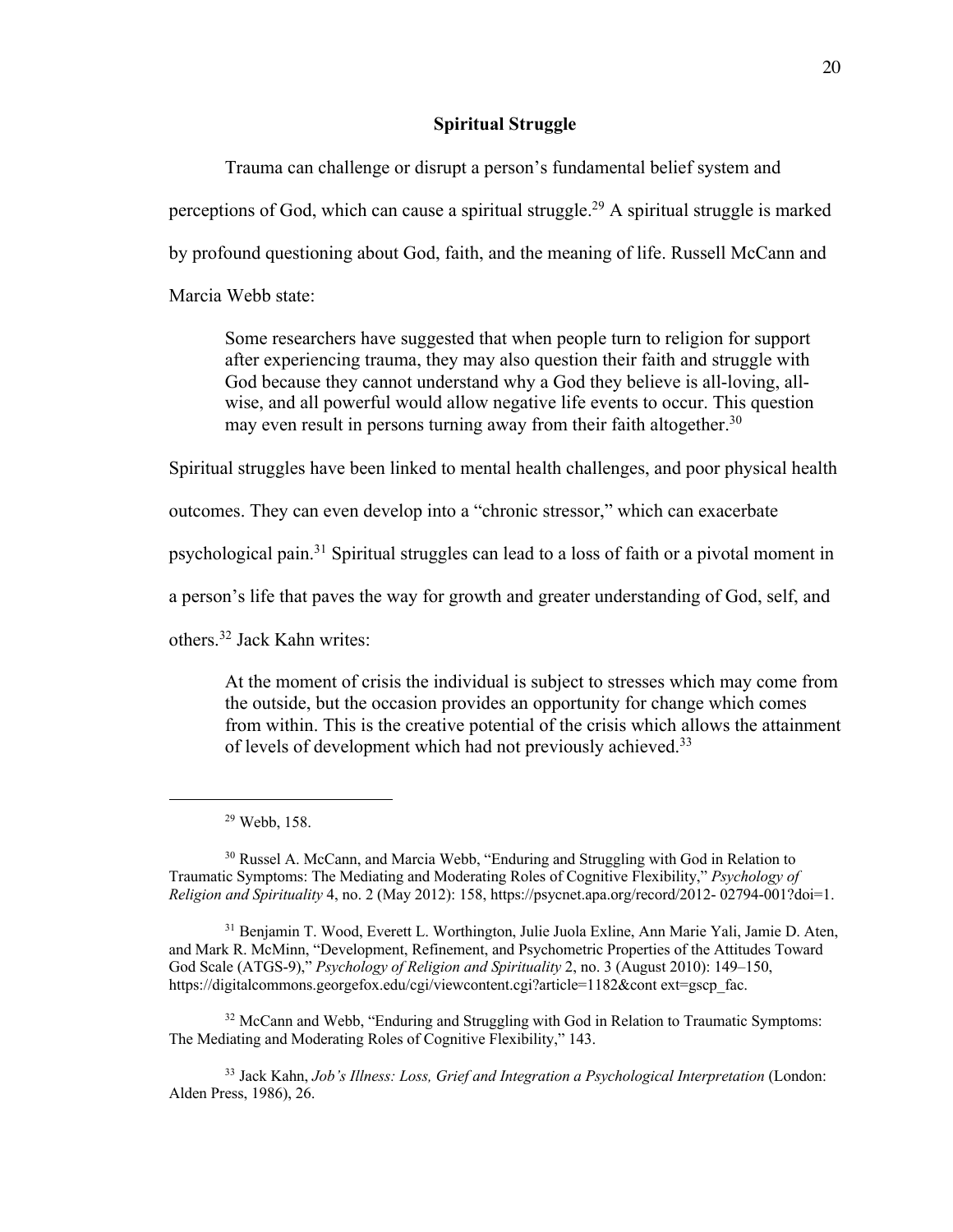In this project, the researcher focused on two specific types of spiritual struggles: the spiritual struggle of disconnection and the spiritual struggle of a diminished sense of meaning.<sup>34</sup> A spiritual struggle of disconnection can manifest as a "deep sense of aloneness, and a damaged relationship with God, often expressed as feelings of abandonment by or anger at God."<sup>35</sup> A spiritual struggle of a diminished sense of meaning "can precipitate a crisis of identity and faith," which can lead to hopelessness and despair.<sup>36</sup> These two types of spiritual struggles can lead to questions like: Why me? Where is God? Is life worth living? These are difficult questions asked by many individuals trying to reconcile faith and trauma. These are also the difficult questions that the biblical figures of Job and Jeremiah struggled to answer and ones that they fervently directed toward God.

# *The Book of Job*

## **Damaged Relationship with God**

A relationship with God can be a source of comfort or conflict.<sup>37</sup> Individuals who find comfort in their relationship with God typically perceive God as a caring, nurturing, and protective presence in their life.<sup>38</sup> Others may find their relationship to be a source of conflict when God is perceived as a controlling, harsh, judgmental, or unloving figure.

- <sup>37</sup> Wood et al., 149.
- <sup>38</sup> Wood et al., 149.

<sup>34</sup> Stephen Roberts, *Professional Spiritual & Pastoral Care: A Practical Clergy and Chaplain's Handbook* (Woodstock, VT: SkyLight Paths Pub., 2012), 271-273.

<sup>35</sup> Roberts*,* 271.

<sup>36</sup> Roberts, 273.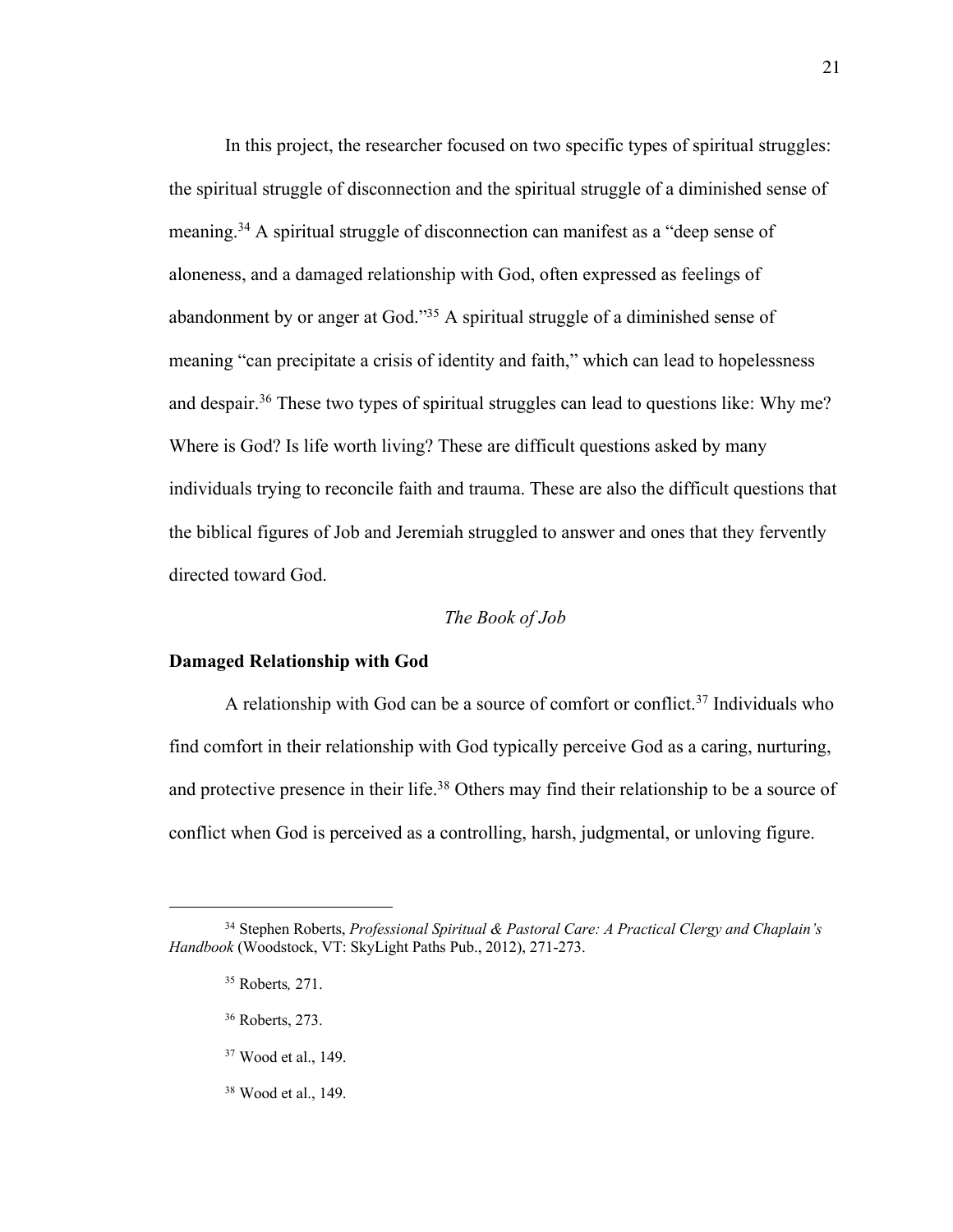This is also true when they feel that God is punishing or abandoning them.<sup>39</sup> McCann and Webb found that "individuals struggle more with God as traumatic symptoms increase."<sup>40</sup> Nevertheless, those same individuals can emerge from traumatic experiences with a deeper faith and a stronger relationship with God.<sup>41</sup>

Job's spiritual struggle of disconnection manifested as a damaged relationship with God.<sup>42</sup> However, Job's spiritual struggle became a pivotal moment in his life because he was forced to challenge his pious beliefs and existing perceptions of God. Jeffrey Boss claims that the Book of Job "is not just about what happens *to* Job, but even more about what happens *in* Job."<sup>43</sup>

Pre-trauma, Job perceived God as a stable presence in his life.<sup>44</sup> Even his perceived relationship—Job feared God and God blessed Job—was stable, yet closed, which limited its potential for growth.<sup>45</sup> Job's "relationship is a closed system, complete in itself but not necessarily embracing all possibilities of the relationship."<sup>46</sup> Job was

<sup>44</sup> Boss, 22.

<sup>46</sup> Boss, 22.

<sup>39</sup> Wood et al., 149.

<sup>40</sup> McCann and Webb, 143.

<sup>41</sup> McCann and Webb, 143.

<sup>42</sup> Roberts*,* 271.

<sup>43</sup> Jeffrey Boss, *Human Consciousness of God in The Book of Job* (New York, NY: T& T Clark International, 2010), 12.

<sup>45</sup> Boss, 22.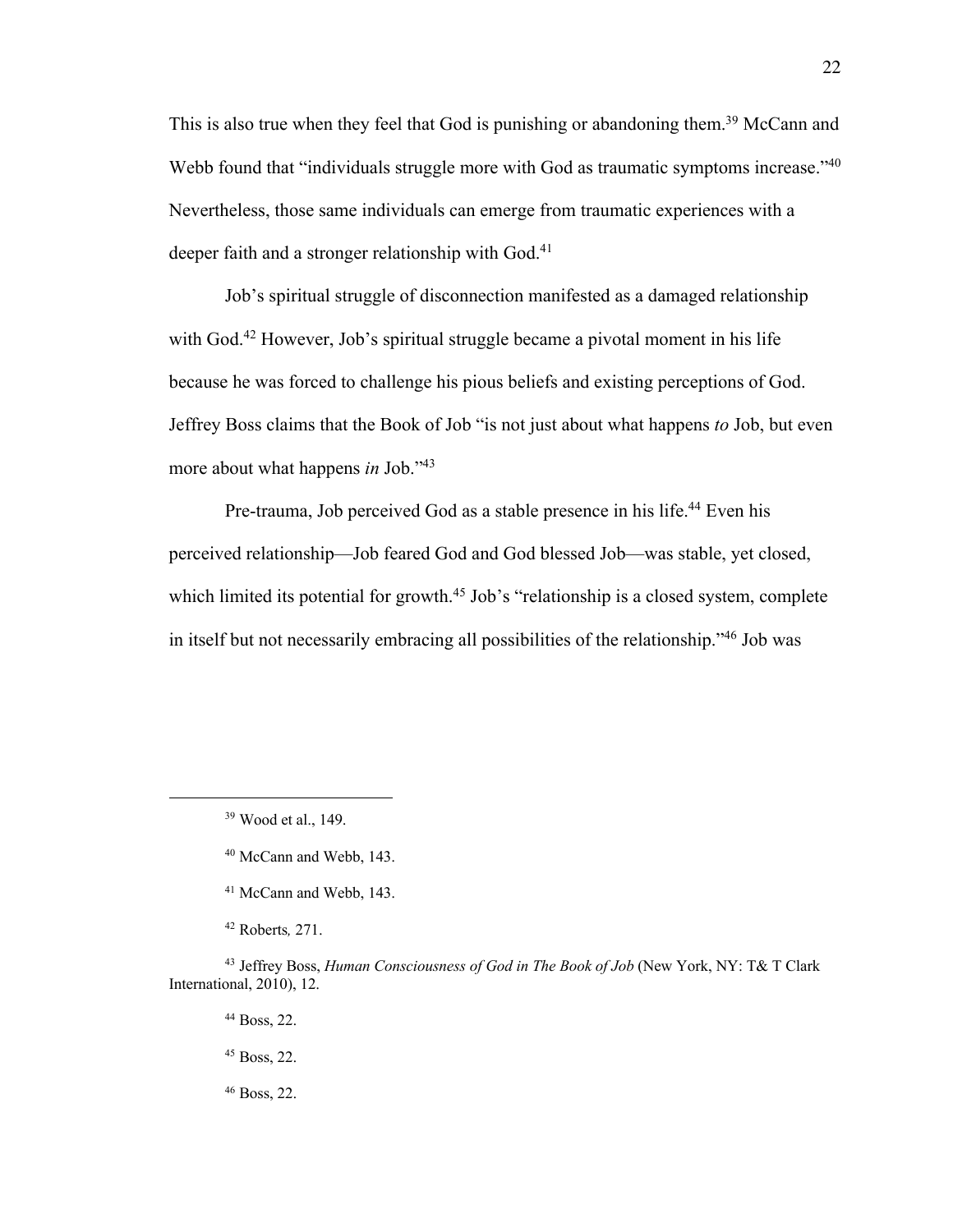forced to challenge his perception of God once they were no longer compatible or appropriate.<sup>47</sup> As a result, Job's perceptions of God changed as the story unfolded.<sup>48</sup>

Post-trauma, Job's "God of stability has become the God of destruction, shattering the system of relations between God and Job."<sup>49</sup> This changed the dynamics of their relationship from an "I-Thou relationship" to an "I-It relationship."<sup>50</sup> The change in dynamics made Job feel like God was using him as a target, which caused him additional suffering.<sup>51</sup> Job said:

For the arrows of the Almighty are in me; my spirit drinks their poison; the terrors of God are arrayed against me…O that I might have my request, and that God would grant my desire; that it would please God to crush me, that he would let loose a hand and cut me off! This would be my consolation; I would even exult my relenting pain; for I have not denied the words of the Holy One (6:4-10).

Job even wished God would "look away" from him (7:19) and stop making him a "target" of his anger  $(7:20)$ .<sup>52</sup> According to Boss, Job did not deny that he could be at fault, rather, he was arguing that he did not deserve God's wrath.<sup>53</sup> Furthermore, Marcia Webb claims:

Traumatic stress often involves the perception that individuals are 'threatened by an external force that seeks to annihilate them and against which they are unable

- <sup>49</sup> Boss, 22.
- <sup>50</sup> Hartley, 132.
- <sup>51</sup> Hartley, 132.
- <sup>52</sup> Kahn*,* 44.
- <sup>53</sup> Boss, 122.

<sup>47</sup> Boss, 42.

<sup>48</sup> Boss, 35.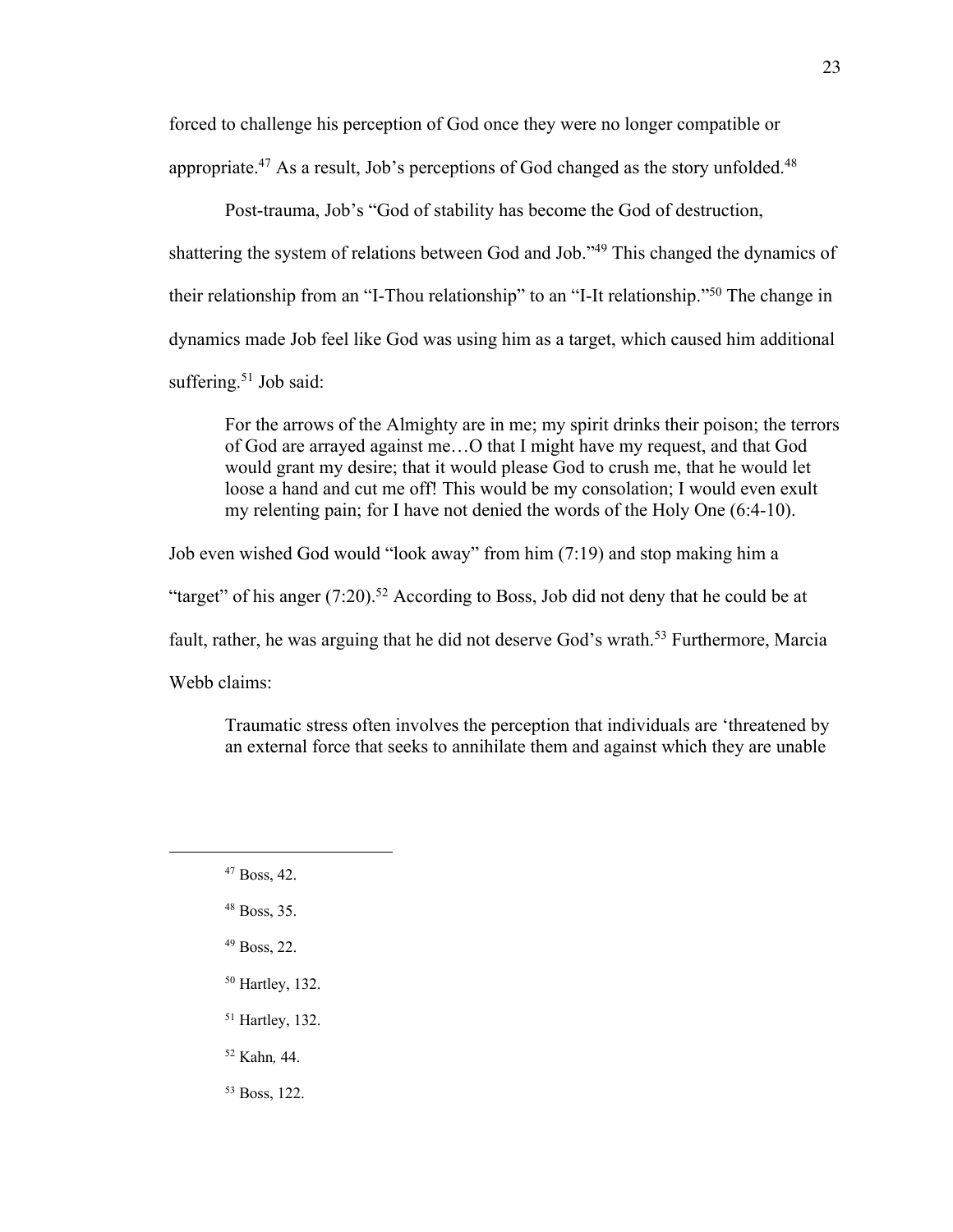to resist and which overwhelms their ability to cope. For Job, this external force has become, tragically, the Almighty God.<sup>54</sup>

Job accused God of creating him merely to persecute him, "Your hands fashioned and made me; and now you turn and destroy me" (10:8). <sup>55</sup> Job believed that neither his goodness nor badness mattered because his suffering was prejudged.<sup>56</sup> Later, Job accused God of trapping him in a no-win situation, where God "destroys the wicked and righteous."<sup>57</sup> Job said:

He casts me into the mire, and I have become like dust and ashes. I cry to you and you do not answer me; I stand, and you merely look at me. You have turned cruel to me; with the might of your hand you persecute me. You lift me up on the wind, you make me ride on it, and you toss me about in the roar of the storm. I know you will bring me to death, and to the house appointed for all living (30:20-23).

Job found himself in the midst of a very bleak and grave situation. Such a storm would

inevitably mean absolute destruction for Job because no mortal could survive it.<sup>58</sup>

Therefore, Job believed God was "assaulting him" while he remained helpless.<sup>59</sup>

In chapter 29, Job reflected on the days when he felt he had an "intimate

fellowship with God."<sup>60</sup> Job said:

O that I were in the months of old, as in the days when God watched over me; when his lamp shone over my head, and by his light I walked through darkness;

<sup>55</sup> Kahn, 44.

<sup>56</sup> Kahn, 44.

<sup>57</sup> Tremper Longman, and Peter Enns, s.v. "Job," *Dictionary of the Old Testament: Wisdom, Poetry, and Writings* (Downers Grove, IL: InterVarsity Press, 2008), 776.

<sup>58</sup> Marvin H. Pope, *Job* (Garden City, NY: Doubleday & Company, Inc., 1965), 196.

<sup>59</sup> Pope, 196.

<sup>60</sup> Hartley, 386.

<sup>54</sup> Webb, 166-167.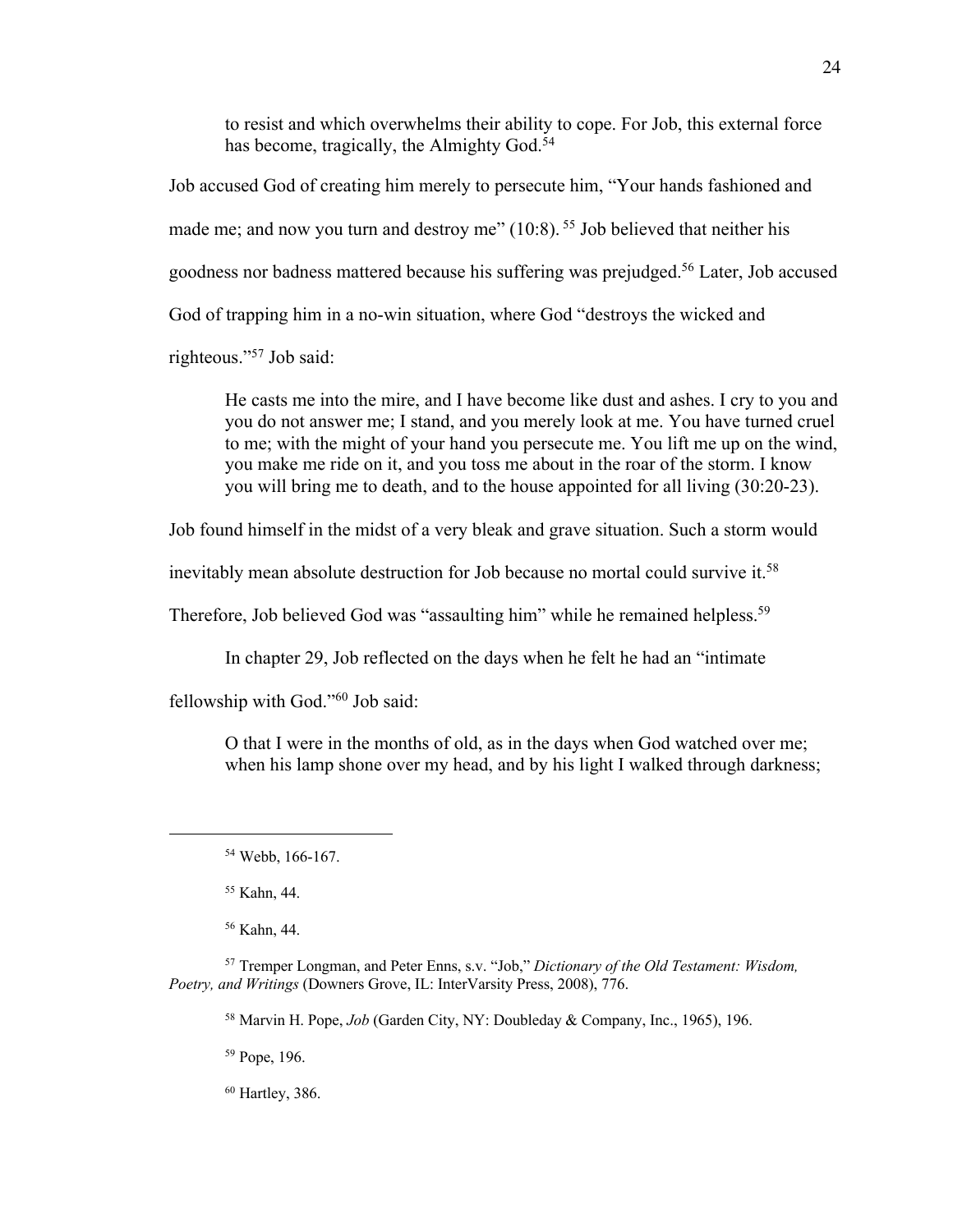when I was in my prime, when the friendship of God was upon my tent; when the Almighty was still with me" (29:2-5).

This sentiment captured Job's confusion and grief as he tried to understand his relationship with God amid his suffering. According to Webb, one of Job's most "dramatic losses is his treasured relationship with God."<sup>61</sup>

# **Reconciling A Damaged Relationship with God**

Job's spiritual struggle forced him to challenge his existing perceptions of God. As a result, Job's perceptions changed— from God of stability, to God of destruction, to God of abandonment—which allowed him to challenge the perceptions of God that were no longer appropriate. Only one of Job's perceptions of God remained constant: that of a benevolent God. Not only was God's benevolence the focus of their philosophical discourse but was the source of Job's comfort and hope amid his struggles. Job clearly articulated several truths he believed about God's benevolence, "He is wise in heart, and mighty in strength" (9:4), "Does great things beyond understanding and marvelous things beyond number" (9:10), "With God are wisdom and strength" (12:13), "I know my Redeemer lives" (19:25), and later he told God, "You have granted me life and steadfast love, and your care has preserved my spirit" (10:12).

According to McCann and Webb, individuals who perceive "God's intentions toward them as beneficent despite the challenges of negative life events" experience a reduction in negative feelings.<sup>62</sup> Furthermore, individuals who believe in God's

<sup>61</sup> Webb, 157.

<sup>62</sup> McCann and Webb, 144.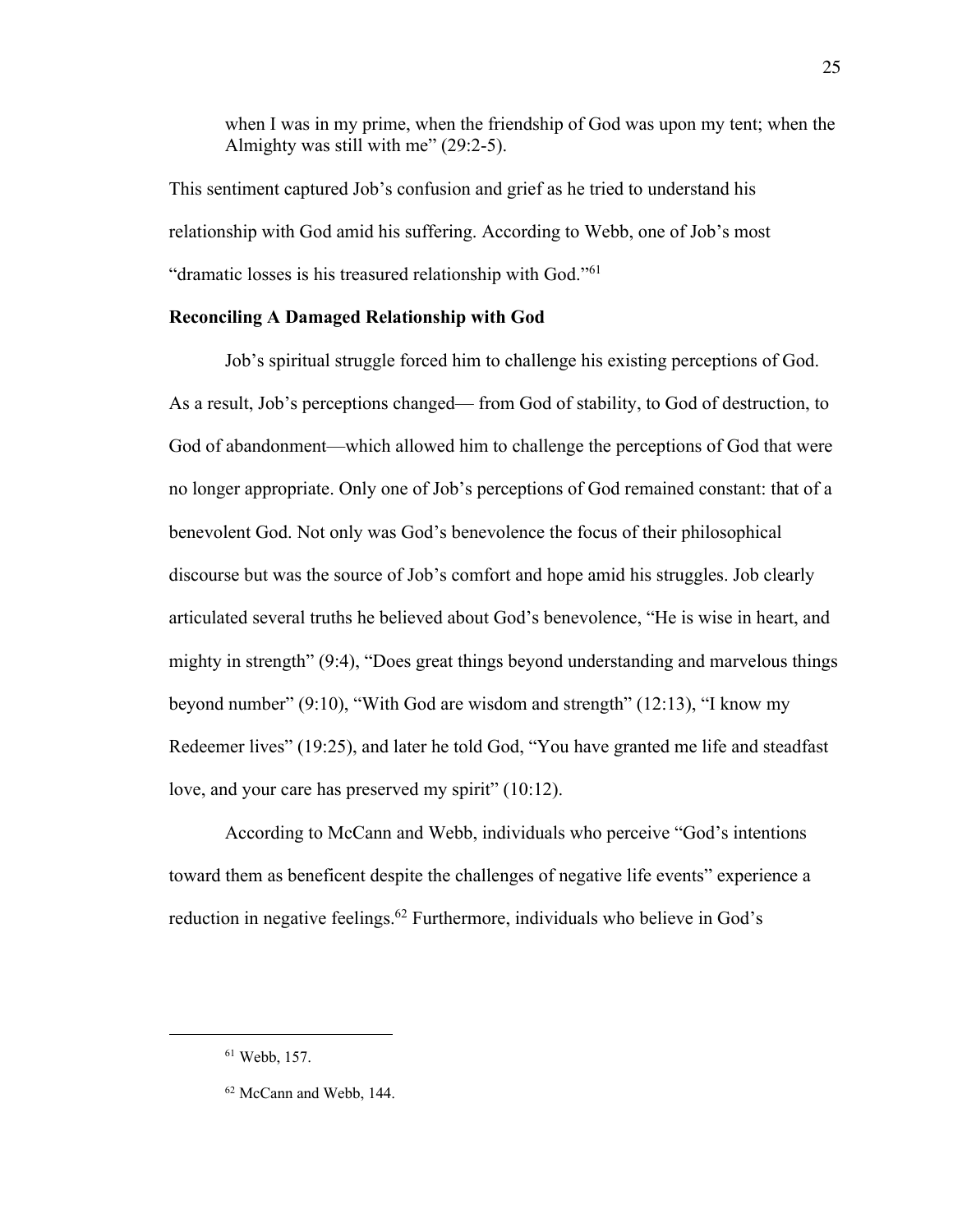benevolence tend to endure in their faith even in the midst of crisis or other negative events.<sup>63</sup>

# **Spiritual Struggle of a Deep Sense of Aloneness**

Job's spiritual struggle of disconnection also manifested as a deep sense of aloneness.<sup>64</sup> Job's feelings of aloneness were revealed in three ways. First, Job discovered that affliction could lead to isolation, even between husband and wife.<sup>65</sup> This was revealed when Job's wife said, "Do you still persist in your integrity? Curse God and die" (2:9). Second, Job's friends arrived to comfort him (2:11), but they ended up causing him additional pain with their attempts to expose the reason for his suffering. Job said, "Those who withhold kindness from a friend forsake the fear of the Almighty. My companions are treacherous like a torrent-bed" (6:14-15). He later accused them again, saying:

You whitewash with lies; all of you are worthless physicians.If you would only keep silent, that would be your wisdom...Will you speak falsely for God and speak deceitfully for him...Will it be well with you when he searches you out? Or can you deceive him, as one person deceives another (13:5-9).

Job admonished his friends for being "worthless physicians" who "whitewash with lies," and accused them of speaking "falsely" and "deceitfully" for God. According to Hartley, it is common for individuals to defend doctrine when confronted with "perplexing problems," because it helps them avoid or overlook the difficult questions that arise from

<sup>63</sup> McCann and Webb, 144.

<sup>64</sup> Roberts, 271.

 $65$  Hartley, 83.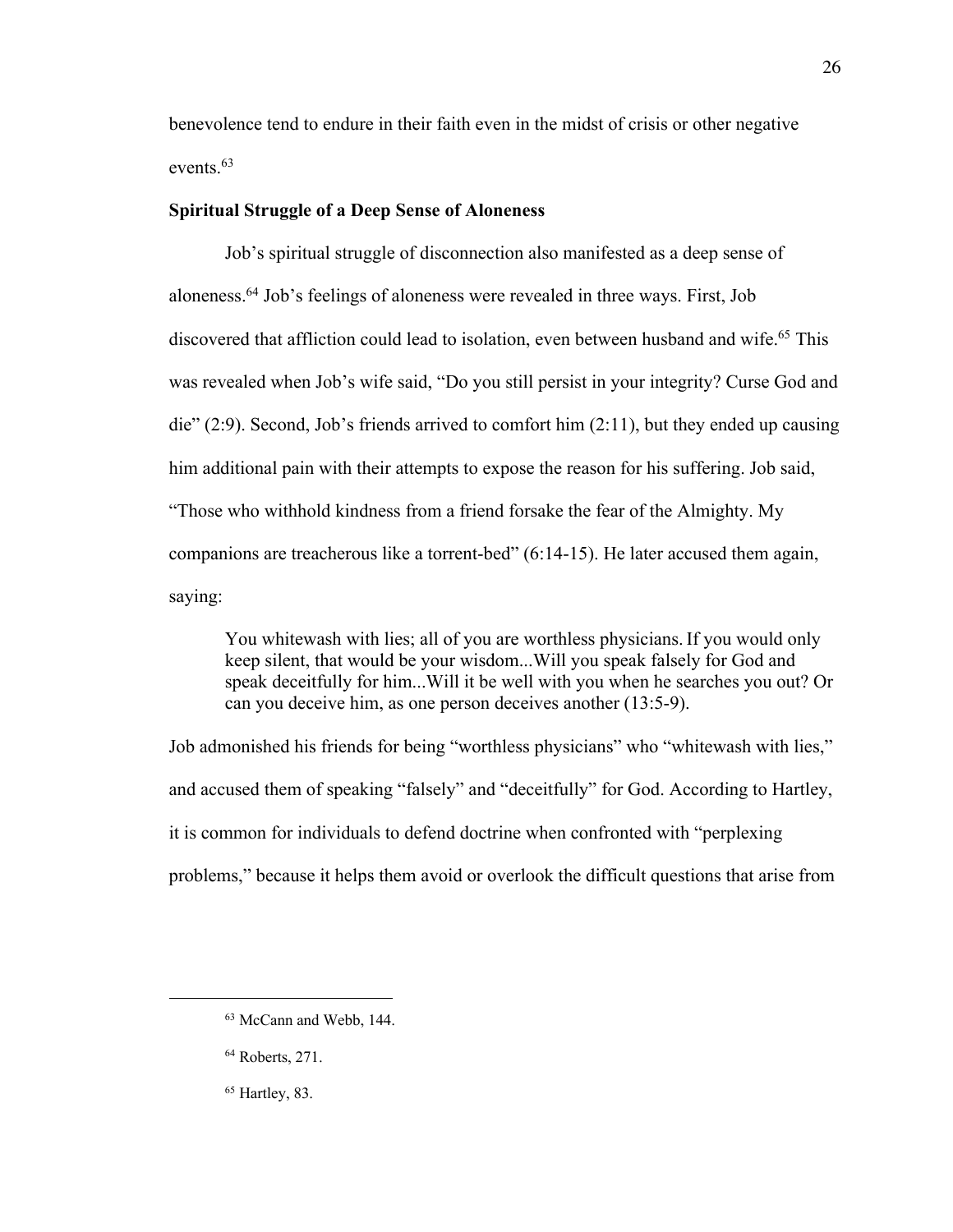trauma and suffering. <sup>66</sup> Whereas, other people may employ religious schemas in an effort to "maintain a sense of control in a universe which may otherwise feel overwhelming and unmanageable."<sup>67</sup> In the end, Job rebuked his friends for their "pride and insensitivity," because he felt that their attempt to expose the nature of his suffering undercut his "sense of human dignity."<sup>68</sup>

Lastly, Job felt abandoned and persecuted by his family and friends.<sup>69</sup> Not only did Job's family and friends find him abhorrent, but they also persecuted him and spoke "ill of him."<sup>70</sup> Job said:

My relatives and my close friends have failed me; the guests in my house have forgotten me…I am loathsome to my own family. Even young children despise me; when I rise, they talk against me. All my intimate friends abhor me, and those I loved have turned against me (19:14-19).

According to Janoff-Bulman, trauma survivors "learn about themselves and their perceived self-worth" from others. Therefore, the reactions from family and friends are critical to helping survivors reconstruct and understand the world around them.<sup>71</sup>

# **Reconciling a Deep Sense of Aloneness**

Job learned several key lessons about healing relationships in his struggle with a

deep sense of aloneness. First, Job learned from his friends that providing comfort

<sup>69</sup> Kahn, 48.

<sup>70</sup> Boss, 103.

<sup>71</sup> Ronnie Janoff-Buman, *Shattered Assumptions: Towards a New Psychology of Trauma* (New York, NY: The Free Press, 1992), 146.

<sup>66</sup> Hartley, 219.

<sup>67</sup> Webb, 165.

<sup>68</sup> Hartley, 205-206.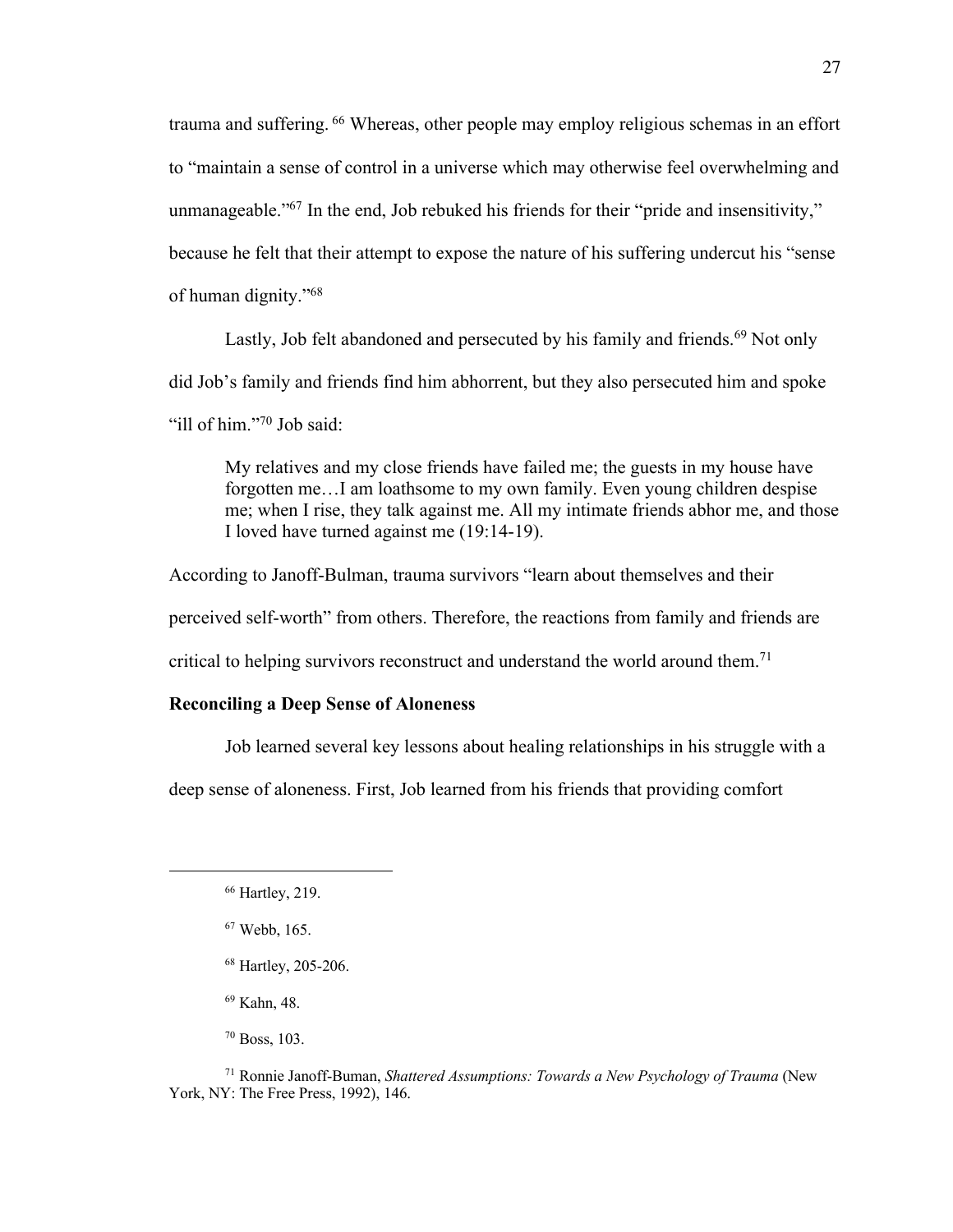through doctrine causes greater suffering. Second, Job learned that having an intimate relationship with God means that you talk *to* God and not *about* God (42:7). Third, Job learned that the isolation of personal trauma can increase suffering. Job's brothers, sisters, and friends returned and offered him the comfort, sympathy, and fellowship  $(42:11)$  he needed to safely express and heal his grief.<sup>72</sup> Therefore, Job learned the importance of having compassionate and loving family and friends. Fourth, Job learned to embrace a new system of relations, including those with his daughters. Job gave his daughters an inheritance along with his sons (43.15), which demonstrated a "very progressive attitude toward equality."<sup>73</sup>

# **Spiritual Struggle of Diminished Sense of Meaning**

Job also experienced a spiritual struggle of diminished sense of meaning, which caused him to question his existence. Initially, Job lamented the day of his birth (3:11), but, eventually, it escalated to a preoccupation with death. Kahn notes:

His sufferings are so great that nothing in life could be made worthwhile. This is the depth of depression; it is the worthlessness of all that one is, of all that one still has, and all that has gone before. It is even the worthlessness of that which one has lost.<sup>74</sup>

Later, Job accused God of keeping him trapped in his suffering, arguing that since God gave him life, God could let him die.<sup>75</sup> Job said:

<sup>73</sup> Hartley, 524.

<sup>74</sup> Kahn, 38.

<sup>75</sup> Hartley, 99.

 $72$  Hartley, 541.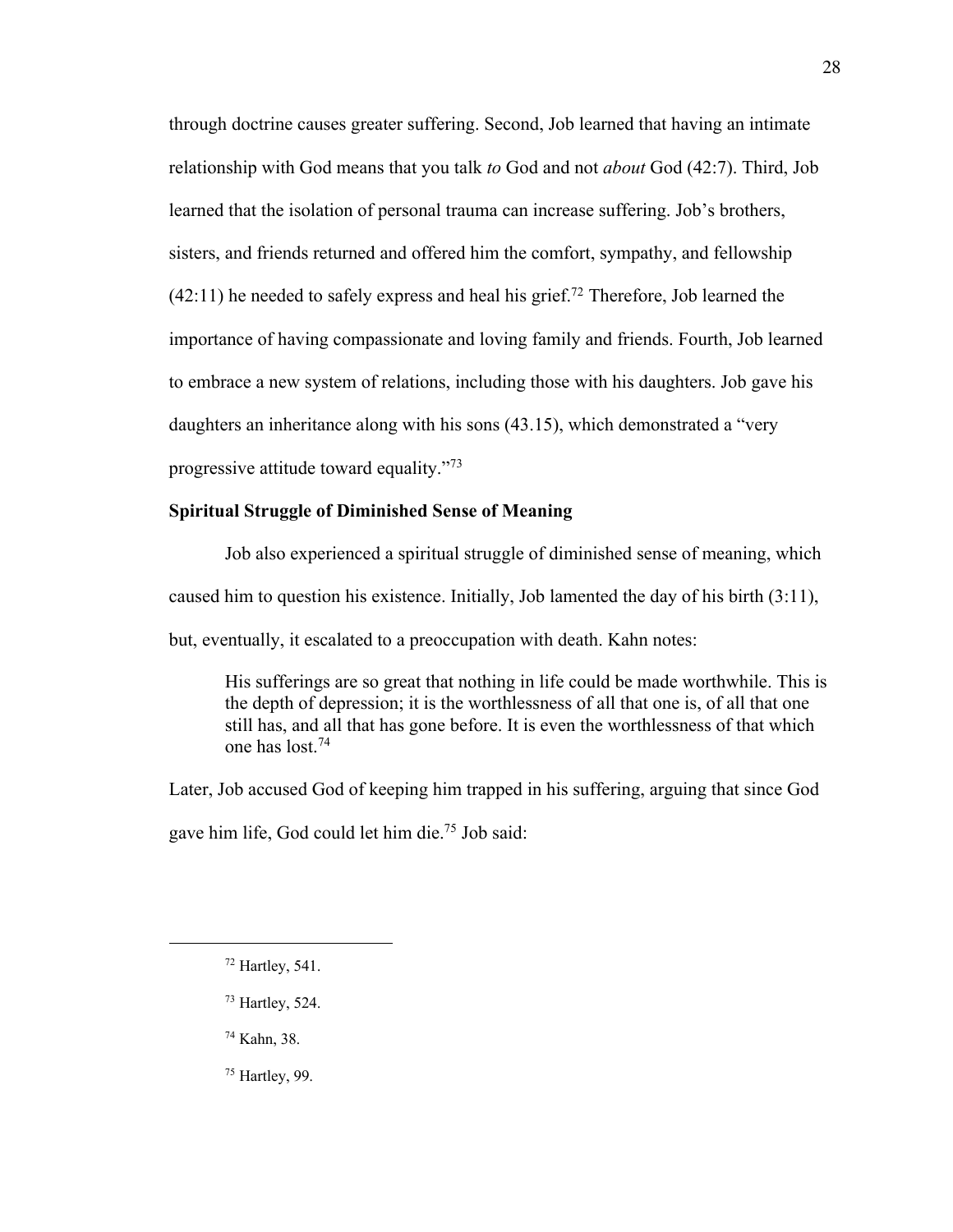Why is light given to one in misery, and life to the bitter soul, who long for death, but it does not come, and dig for it more than for hidden treasures; who rejoice exceedingly, and are glad when they find the grave? Why is light given to one who cannot see the way, whom God has fenced in? (3:20-23).

Job plunged into a deeper level of despair and hopelessness, and claimed, "I would rather

choose strangling and death rather than this body. I loathe my life" (7:15), and later he

became more preoccupied with death. Job said:

My spirit is broken, my days are extinct, the grave is ready for me. Surely there are mockers around me, and my eyes dwell on their provocation…My days are past, my plans are broken off, the desires of my heart. They make night into day; the light, they say, is near darkness…where is my hope? Who will see my hope? Will it go down to the bars of Sheol? Shall we descend together into the dust?  $(17:1-16)$ .

Hartley notes, Job was experiencing the agony of emotional and physical suffering,  $76$ 

causing him to vacillate between the belief that death was the only way to end his

suffering and the hope that God would intervene on his behalf.<sup>77</sup>

# **Reconciling a Diminished Sense of Meaning**

Job learned several lessons about meaning and purpose through his spiritual struggle. God responded to Job twice out of a "whirlwind" (38:1, 40:6). The whirlwind was a manifestation of God that captured God's absolute uniqueness.<sup>78</sup> According to Hartley, it was also a manifestation that "presents an awesome display of power" and was meant to protect humankind from being "consumed by divine holiness."<sup>79</sup> The first time God appeared to Job, God asked him a series of rhetorical questions that pointed toward

- <sup>78</sup> Longman and Enns, 817.
- <sup>79</sup> Hartley, 490.

<sup>76</sup> Hartley, 149.

<sup>77</sup> Hartley, 271.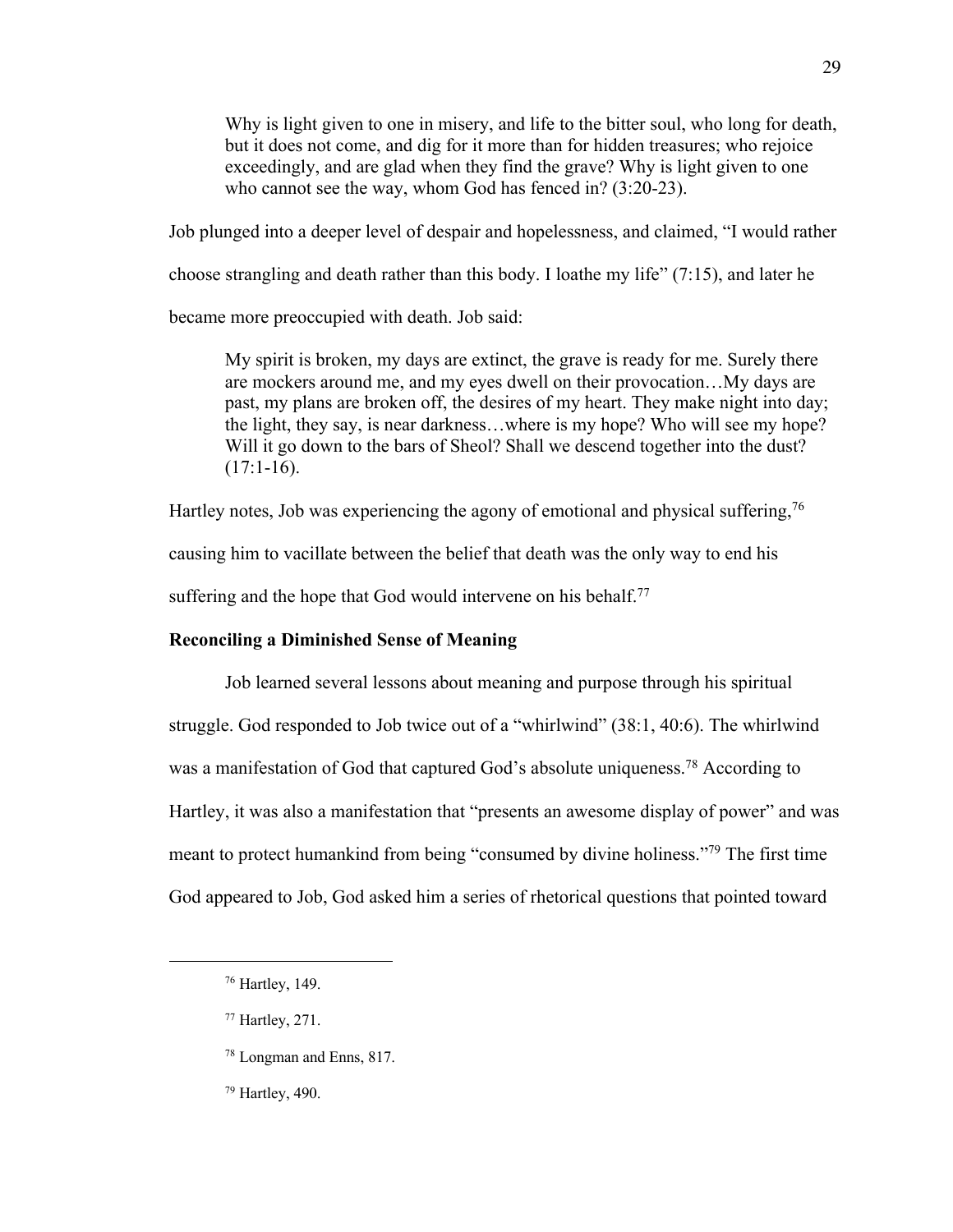God's greatness in all of creation (38:4-39:30). The second time, God questioned Job directly about Job's role in creation (40:6). Job was humbled and repentant after standing in the presence of a God with a power far beyond anything humankind can measure. $80$ Job replied:

I know that you can do all things, and that no purpose of yours can be thwarted. Who is this who hides counsel without knowledge? I have uttered what I did not understand, things too wonderful for me, which I did not know. Hear, and I will speak; I will question you, and you declare to me. I heard of you by the hearing of the ear, but now my eye sees you, therefore I despise myself, and repent in dust and ashes (42:2-6).

Job was struck by the limitations of his own finite imagining and human existence.<sup>81</sup> He finally realized that his self-worth was not defined by his innocence or self-righteousness. Rather, it was found in his intimate relationship with God.<sup>82</sup> Job and his friends were taken from "the indicative to the intimate, from awareness to wonder."<sup>83</sup> Job emerged with his fortunes restored twofold (42:10). He was blessed with more than he had in the beginning, including seven sons and three daughters. (42:13). Job went on to live a long life and "died old and full of days" (42:17).

<sup>80</sup> Kahn, 127.

<sup>81</sup> Boss, 199.

<sup>82</sup> Hartley, 537.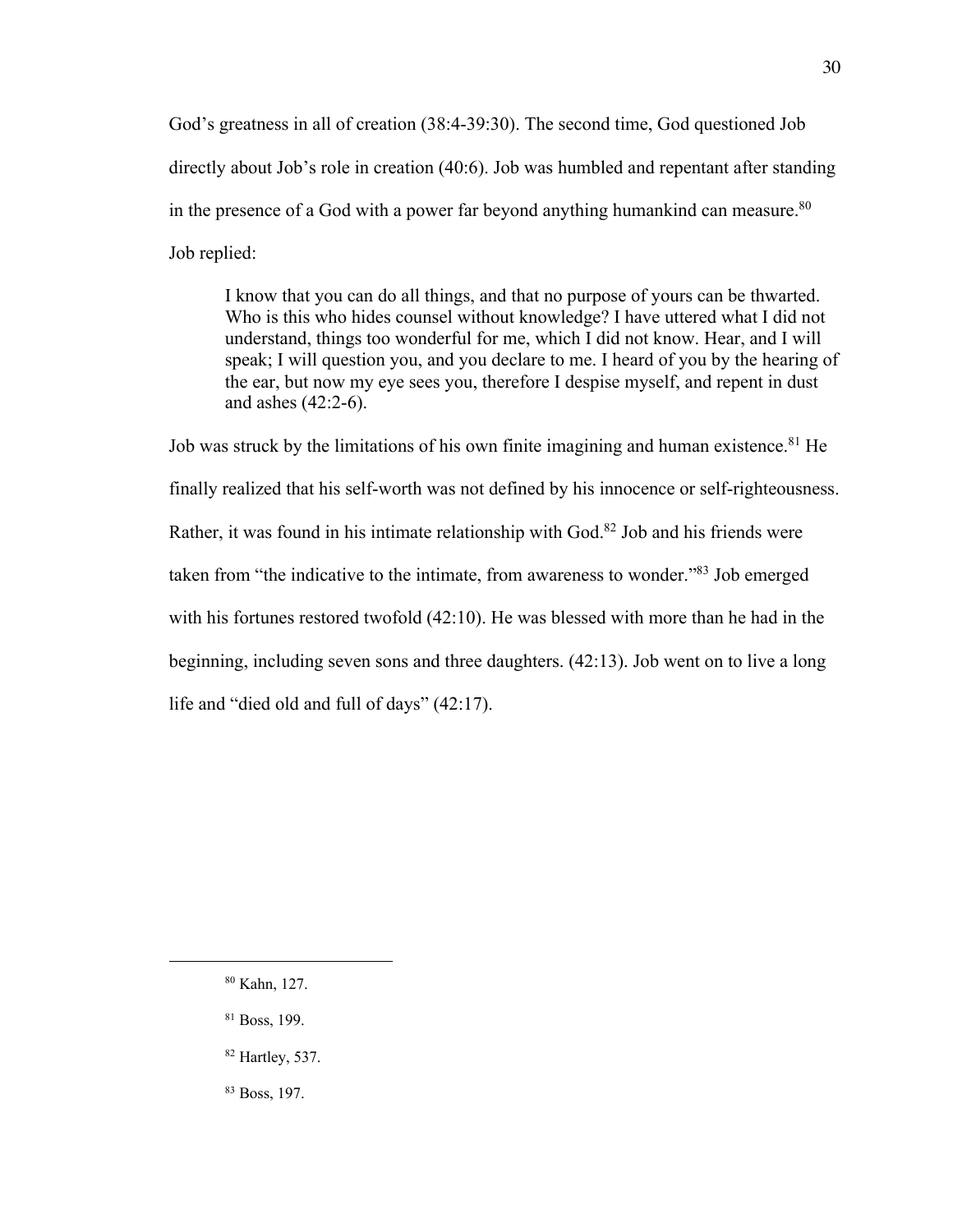# *The Book of Jeremiah*

## **Damaged Relationship with God**

Jeremiah's spiritual struggle of disconnection also manifested as a damaged relationship with God.<sup>84</sup> God made several promises to protect and deliver Jeremiah from those who would fight against him. God said: "Do not be afraid of them, for I am with you to deliver you, says the LORD" (1:8); "They will fight against you; but they shall not prevail against you, for I am with you, says the Lord, to deliver you" (1:19); "They will fight against you, but they will not prevail over you, for I am with you to save you and deliver you says the LORD" (15:20).

Despite God's continued promises of deliverance, Jeremiah endured a lifetime of persecution and suffering, including a "divine threat" and a warning against desertion.<sup>85</sup> God said, "Gird up your loins; stand up and tell them everything I command you. Do not break down before them, or I will break you before them" (1:17). Jeremiah also felt "like a gentle lamb led to the slaughter" (11:19) and accused God of testing him but not punishing his persecutors. Jeremiah said:

Why does the way of the guilty prosper? Why do all who are treacherous thrive? You plant them, and they take root; they grow and bring forth fruit; you are near in their mouths yet far from their hearts…You see me and test me—my heart is with you (12:1-3).

God responded to Jeremiah with another warning stating that his complaint was trivial and that "the worst is yet to come," a warning that left Jeremiah in a state of unresolved

<sup>84</sup> Roberts, 271.

<sup>85</sup> Leslie C. Allen, *Jeremiah* (Louisville, KY: Westminster Knox Press, 2008), 31.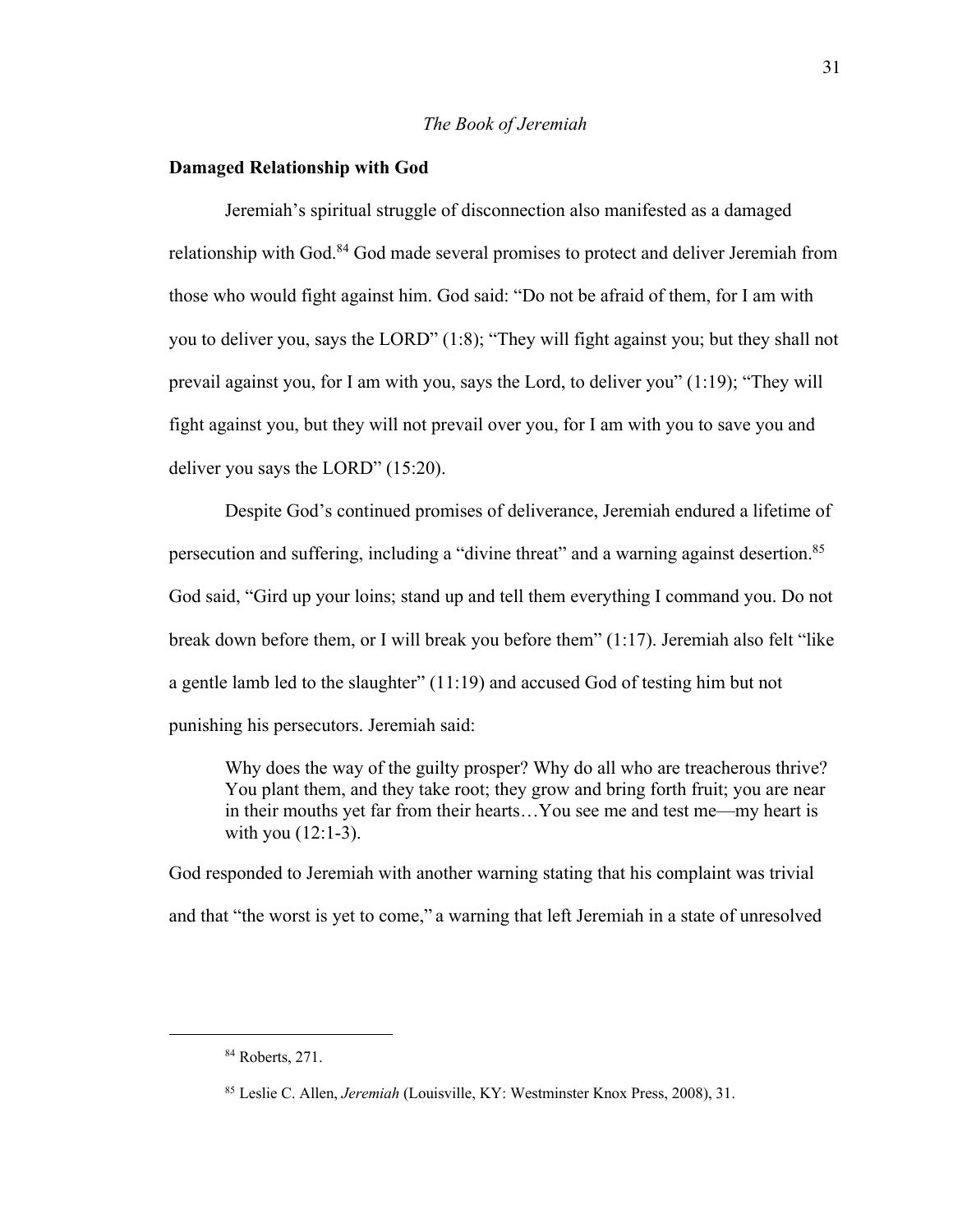tension.<sup>86</sup> Later, in chapter 15, Jeremiah offered another lament about his call to the prophetic office.<sup>87</sup> Jeremiah said:

In your forbearance do not take me away; know that on your account I suffer insult…Why is my pain unceasing, my wound incurable, refusing to be healed? Truly, you are to me like a deceitful brook, like waters that fail (15:15-18).

Bright notes, Jeremiah's reference to a "deceitful brook" symbolizes a "stream that goes dry in the summer and cannot be depended on for water."<sup>88</sup> Not only did this sentiment express Jeremiah's belief that God failed him in his hour of need, but it also ran contrary to Jeremiah's earlier reference to God as "the fountain of living water."<sup>89</sup> Thus, Jeremiah was left struggling to reconcile how God could be both the source of his comfort and the cause of his suffering.

# **Reconciling a Damaged Relationship with God**

Despite this struggle Jeremiah knew God was an active participant in his life and the world he inhabited. Even his call to prophesy revealed several important aspects of his relationship with God: God "knew" Jeremiah before he was formed in the womb (1:5), God "knew" who Jeremiah would become before he was born (1:5), God "knew" the challenges Jeremiah would face in the prophetic office (1:8), and God promised to "deliver" Jeremiah from those who would fight against him (1:6). Jeremiah even experienced God's physical presence when God "touched" his mouth and filled him with

<sup>89</sup> Bright, 110.

<sup>86</sup> Jahn Bracke, *Jeremiah 1-29* (Louisville, KY: Westminster John Knox Press, 2000), 136.

<sup>87</sup> Bracke, *Jeremiah 1-29*, 136.

<sup>88</sup> John Bright, *Jeremiah* (Garden City, NY: Double Day & Company Inc., 1965), 110.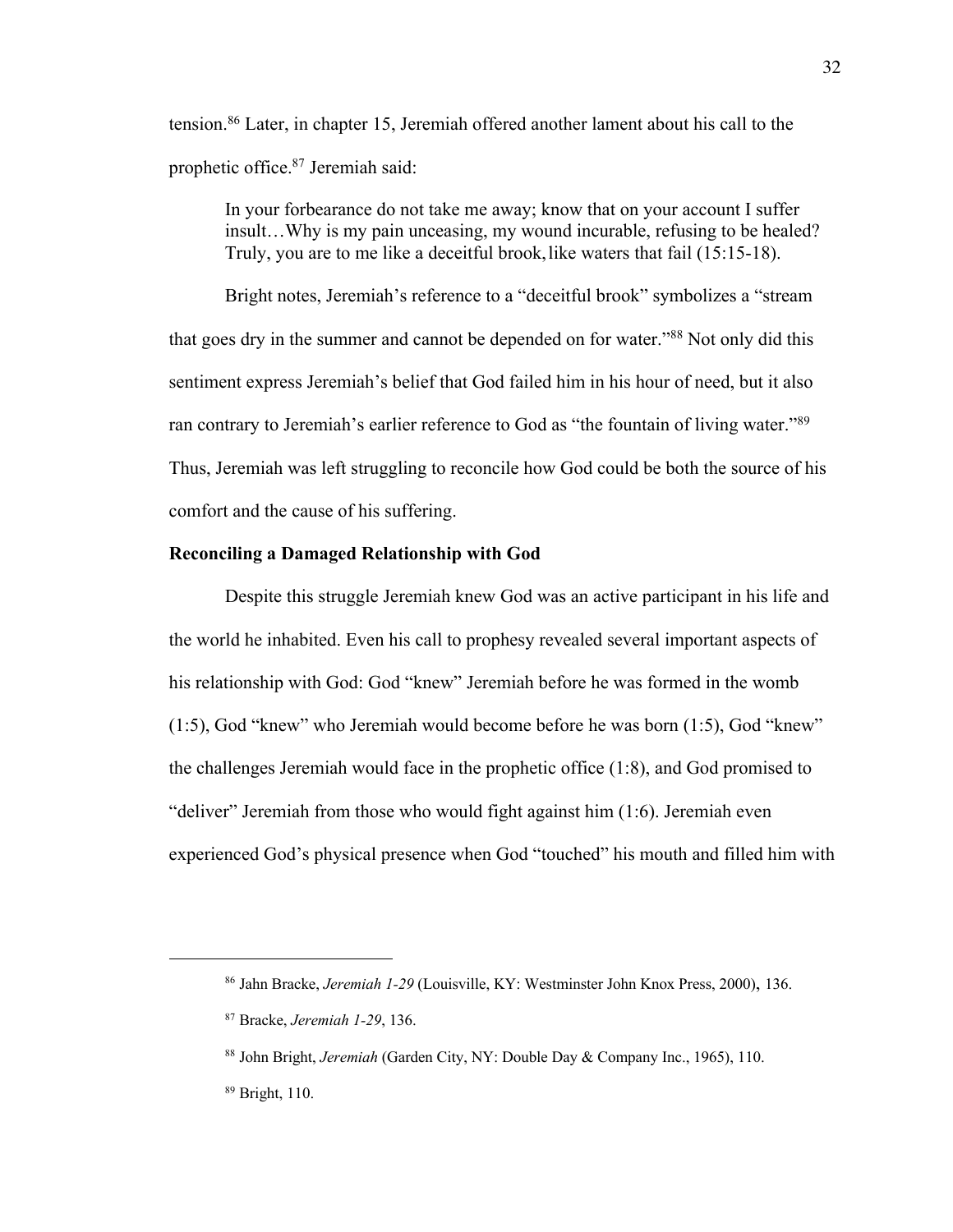the Word of God (1:9). Later, God appeared to Jeremiah and said, "See, I am the LORD God of all flesh; is anything too hard for me?" (32:26).

Furthermore, Jeremiah's prophesies incorporated first-person language for God. Jeremiah said: "Thus says the LORD: I have dealt you the blow" (30:14b); "I have done these things to you" (30:15); "I will be the God of all the families" (31:1). Jeremiah was a faithful servant who committed his life to God. Even though he threatened to stop speaking for God, he confessed he was unable to do so.<sup>90</sup>

### **Spiritual Struggle of a Deep Sense of Aloneness**

Jeremiah also struggled with a deep sense of aloneness while serving in the prophetic office. Not only did his own kinsfolk and family plot to kill him (12:6), he was forbidden to marry or have children (16:2), and later complained to God about the hatred and loneliness he continued to experience. Jeremiah said, "I did not sit in the company of merrymakers, nor did I rejoice; under the weight of your hand I sat alone, for you had filled me with indignation" (15:17). According to Bright, Jeremiah's complaint also captured his belief that God failed him in his hour of need.<sup>91</sup> Later, in another direct address to God he said:

O Lord, you have enticed me, and I was enticed; you have overpowered me, and you have prevailed. I have become a laughingstock all day long; everyone mocks me. For whenever I speak, I must cry out, I must shout, 'Violence and destruction!' For the word of the Lord has become for me a reproach and derision all day long (20:7-8).

<sup>90</sup> Bracke, *Jeremiah 1-29*, 164.

<sup>&</sup>lt;sup>91</sup> Bright, 111.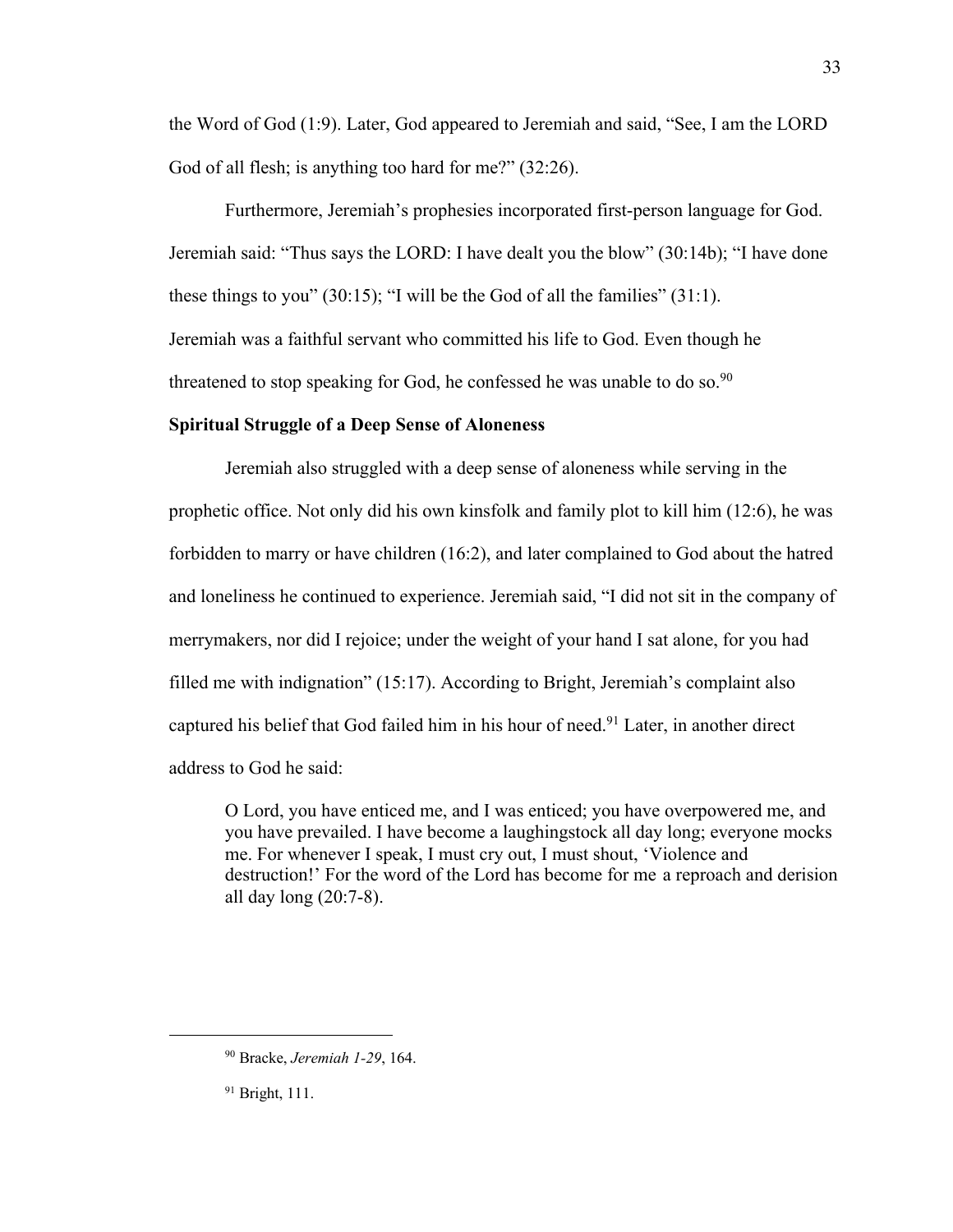Jeremiah struggled with the fact that he was an "object of derision" in his community because of his prophesies of violence and destruction.<sup>92</sup> Bright claims that the passage captures Jeremiah's growing despair and "agony of spirit."<sup>93</sup> He even threatened to stop speaking for God, but knew that he could not "prevail against God."<sup>94</sup> Jones adds, even though Jeremiah continued to face opposition, he knew he was in a situation from which he was unable to escape.<sup>95</sup> He had submitted to something larger.

# **Reconciling a Deep Sense of Aloneness**

Jeremiah emerged from his spiritual struggle with a greater understanding of God and humanity. Jeremiah learned that only God could heal even the most grievous, incurable wounds (30:16), and restore relationships. God said, "I will put my law within them, and I will write it on their hearts" (31:33). Sweeney argues that God's decision to place the Torah in the "inmost being of the heart is so it can't be broken."<sup>96</sup> He points out that "*Lurianic kabbalah*" means the spark within each person.<sup>97</sup> Furthermore, the ancient Israelites saw the heart as "human will or volition."<sup>98</sup> Jeremiah believed people have bad

<sup>94</sup> Bracke*, Jeremiah 1-29*, 164.

<sup>95</sup> Douglas Jones, *Jeremiah,* The New Century Bible Commentary (New York, NY: Harper Collins Publishers, 1991), 273.

<sup>96</sup> *The Jewish Study Bible: Tanakh Translation.* (New York, New York: Oxford University Press, 1999), 991.

<sup>97</sup> *The Jewish Study Bible,* 991.

<sup>98</sup> Bracke, John, *Jeremiah 30-52 and Lamentation* (Saint Louis, KY: Westminster John Knox Press, 2000), 23.

<sup>92</sup> Bracke, *Jeremiah 1-29*, 164.

<sup>93</sup> Bright, 134.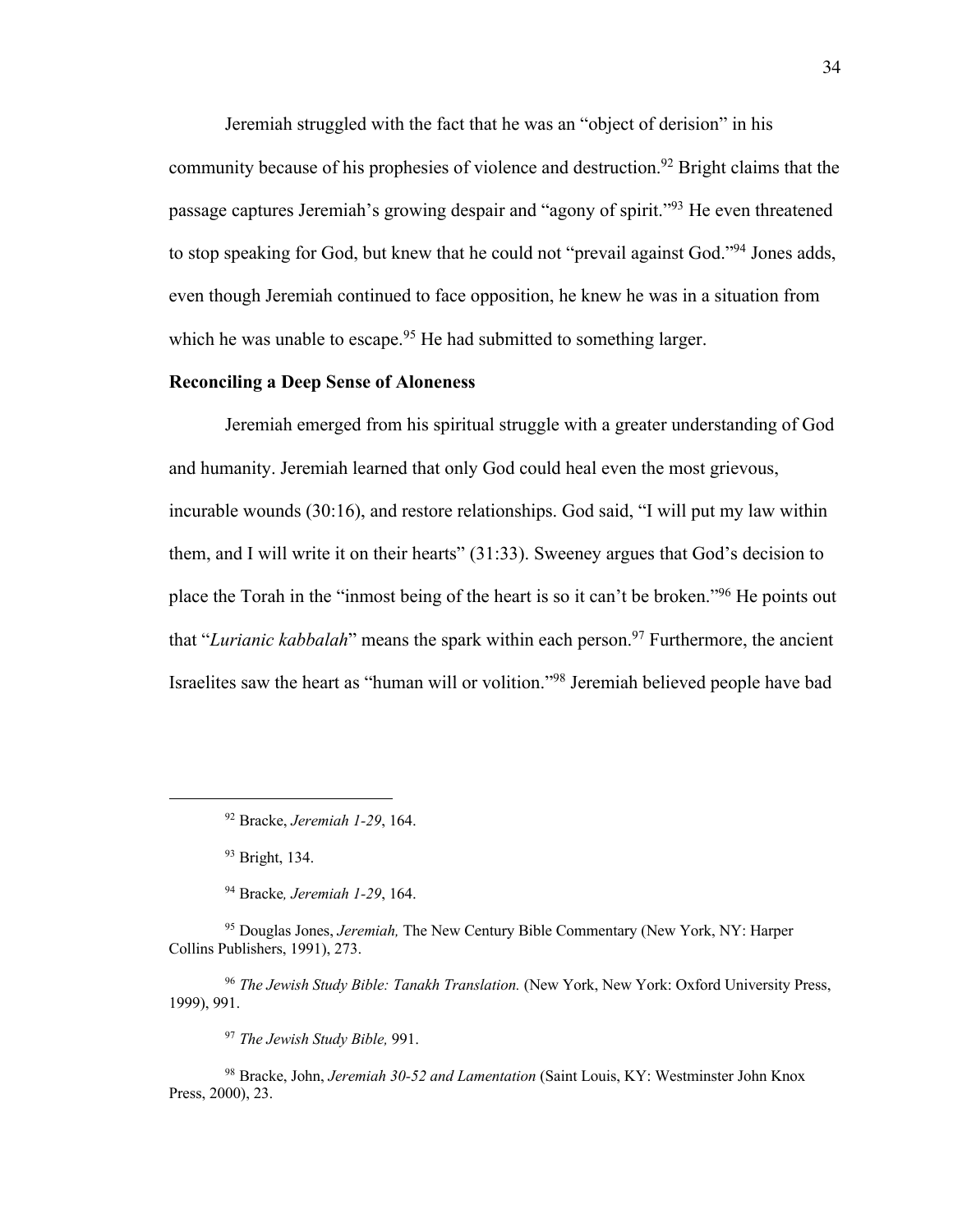hearts and will end up doing wrong or rebelling against God."<sup>99</sup> He knew that only God could change the hearts of the people and bind them to a new contract. Allen adds that this "transformation" is new and expresses God's ability to forecast people's inherent motivation.<sup>100</sup> God said:

I will put my law within them, and I will write it on their hearts; and I will be their God, and they shall be my people. No longer shall they teach one another, or say to each other, 'Know the Lord,' for they shall all know me, from the least of them to the greatest, says the Lord; for I will forgive their iniquity, and remember their sin no more (31:33b-34).

Furthermore, God reveals God's commitment to recovery and healing. God said, "I will heal them and reveal to them abundance of prosperity and security" (33:6). In the end, Jeremiah surrendered wholeheartedly to God and his mission because he knew that he would be unable to stop speaking for God.<sup>101</sup>

Job and Jeremiah both experienced a spiritual struggle of disconnection, which manifested as a damaged relationship with God and a deep sense of aloneness. Job felt persecuted and abandoned by God, whereas Jeremiah struggled to reconcile how God could be both a source of comfort and the cause of his suffering. Furthermore, Job and Jeremiah struggled with a deep sense of aloneness. Job's feelings of aloneness were realized through interactions with his wife, friends, and family, whereas Jeremiah's feelings were realized in his commitment to the prophetic office which kept him isolated and unwed.

<sup>99</sup> Bracke, John, *Jeremiah 30-52 and Lamentation, 23.*

<sup>100</sup> Allen, 356.

<sup>101</sup> Bright, 134.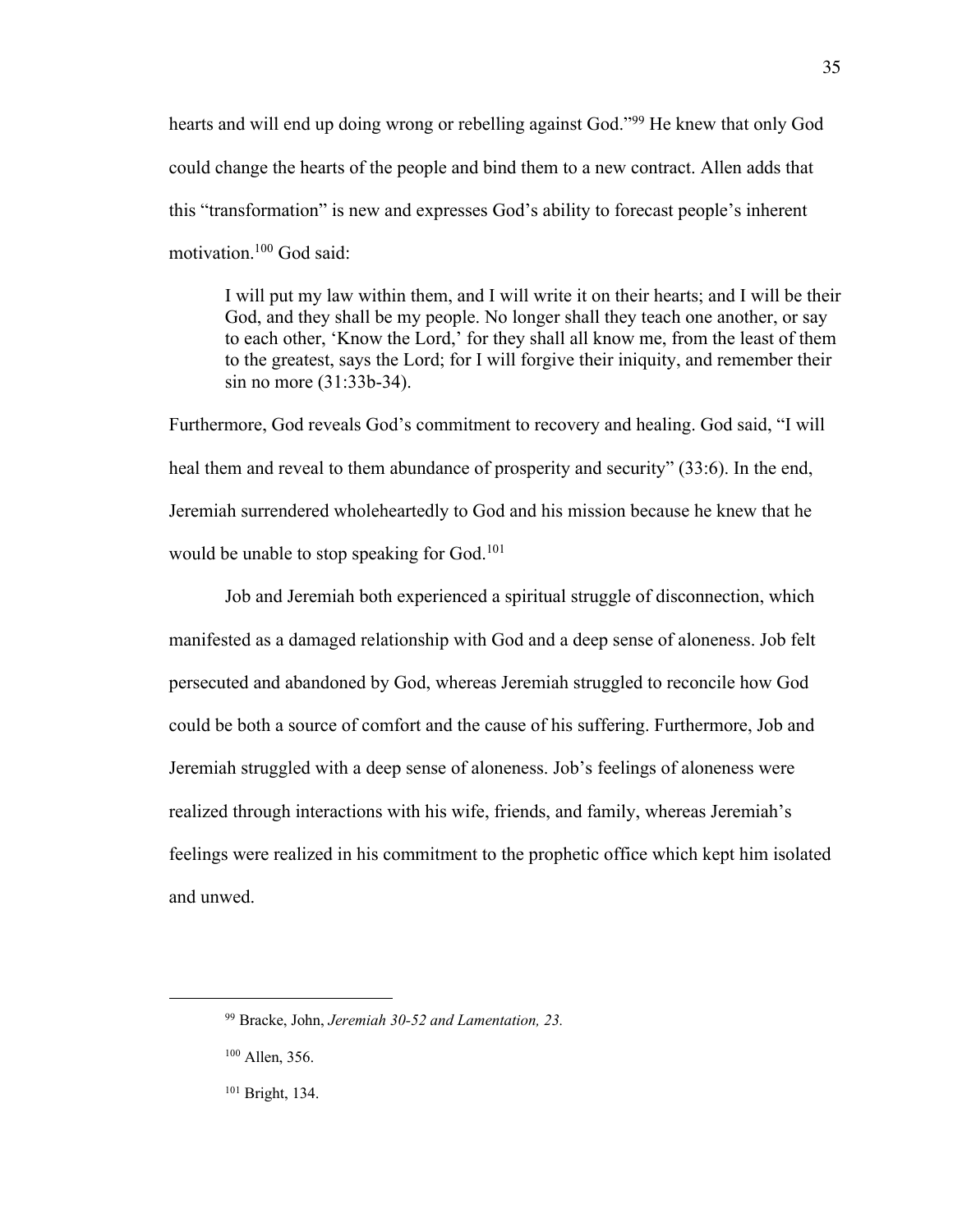## **Spiritual Struggle of Diminished Sense of Meaning**

Jeremiah also struggled with a level of despair and hopelessness that caused him to question his existence. In Chapter 20, Jeremiah cursed the day of his birth and expressed his belief that it would be better to be dead than be alive, and wished his mother's womb would have been a grave.<sup>102</sup> Jeremiah said:

Cursed be the day on which I was born! The day when my mother bore me, let it not be blessed! Cursed be the man who brought the news to my father, saying, A child is born to you, a son, making him very glad… let him hear a cry in the morning and an alarm at noon, because he did not kill me in the womb; so my mother would have been my grave, and her womb forever great. Why did I come forth from the womb to see toil and sorrow, and spend my days in shame (20:14- 18).

Bright notes that Jeremiah plunged deeper into a "suicidal despair" after exhausting all of his resources.<sup>103</sup> Furthermore, Jeremiah felt like his life was "cursed" and that he was destined to experience the same fate as Judah, which was "curse, and eventually exile."<sup>104</sup>

#### **Reconciling A Diminished Sense of Meaning**

Jeremiah learned several lessons through his spiritual struggle. First, Jeremiah learned the depths of his love for God. Jeremiah said, "But you, O LORD, know me; You see me and test me—my heart is with you" (12:3). He also learned that God and his call gave his life meaning. He said, "Your words were found, and I ate them, and your words became my joy and the delight of my heart; for I am called by your name" (15:16). Lastly, Jeremiah learned that the meaning of life had to come from within himself, his relationship with God, and his commitment to the prophetic office.

<sup>102</sup> Bracke, *Jeremiah 1-29*, 165.

<sup>103</sup> Bright, 134.

<sup>104</sup> Bracke, *Jeremiah 1-29*, 166.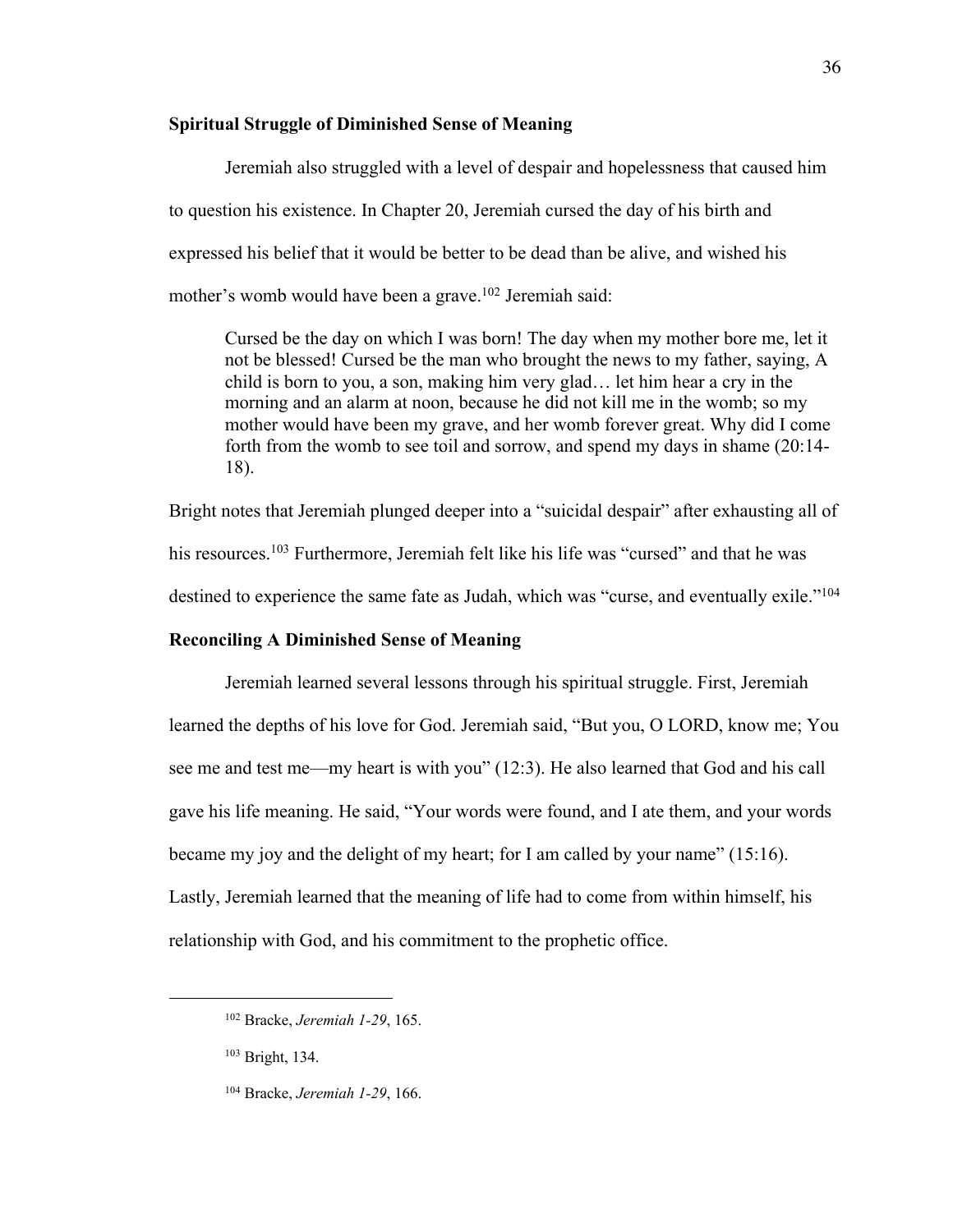### **Theology of Trauma**

The researcher also studied the Book of Job and the Book of Jeremiah to identify a theology of trauma. The researcher defined a theology of trauma as the study of the presence and nature of God in the experience of trauma. The very nature of trauma confusing, disorientating, overwhelming, unpredictable—hindered Job and Jeremiah's ability to know and experience God in the midst of trauma.<sup>105</sup> For this reason, Job and Jeremiah's spiritual struggles provided an instructional landscape to study a theology of trauma.

The researcher identified several ways that God was present in their trauma. First, Job's belief that God was present in his trauma was revealed in his assertions about God. Job's assertions changed from his belief that God was using him as a target (6:4-10), to abandoning him (29:2-5), to becoming the source of "life and steadfast love" (10:12). Thus, Job emerged from his spiritual struggle claiming that God was at the center of his life. Second, God was the focus of Job's friends' philosophical discourse, which revealed their understanding that God was present, and active in the world. Lastly, Job stood in the presence of God and discovered God's greatness in all of creation (38:4-39:30).

In the case of Jeremiah, he knew God was always present in his life (1:5-9). However, he needed to make the distinction between the source of his comfort and the cause of his suffering. Once that happened, Jeremiah understood that the stubborn people who refused to listen were the cause of his suffering, not God (11:8). Once Jeremiah made this distinction, he fully surrendered to God and his mission (17:17).

<sup>105</sup> Webb, 169.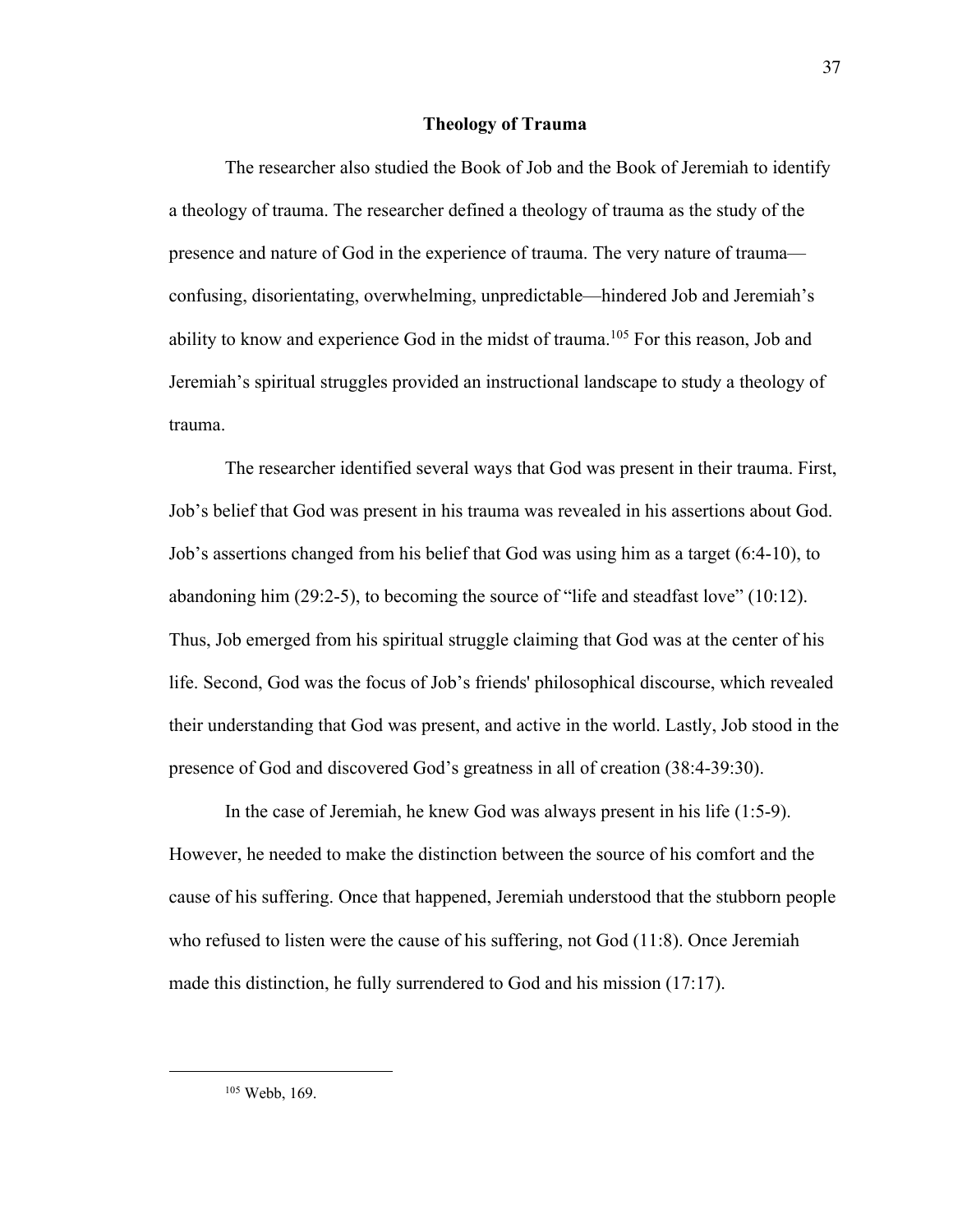The researcher found that the destruction of Job and Jeremiah's fundamental belief system was a necessary step in their spiritual journey. Their spiritual struggles paved the way for new perspectives, greater wisdom, and a more intimate relationship with God and others. They both emerged from their spiritual struggles confident in God's loving presence in their lives, even in their suffering. Ultimately, their spiritual journey sparked a spiritual awakening which changed the very essence of their being.

#### **Conclusion**

In summary, in chapter two the researcher explored a theological understanding of trauma and defined two types of spiritual struggles – a spiritual struggle of disconnection and a spiritual struggle of a diminished sense of meaning – experienced and reconciled by Job and Jeremiah. In the process of reconciling their spiritual struggles, Job and Jeremiah modeled how to cry out and lament, challenge negative perceptions and beliefs about God, and make the distinction that individuals are the source of human-induced trauma, not God. As a result, the researcher believes that the Book of Job and the Book of Jeremiah are beacons of hope for the countless victims of sexual abuse because they offer a rare glimpse into how to discover hope, healing, and reconciliation in the midst of suffering. Chapter two provided the foundation to begin a review of relevant literature about suicide, childhood sexual abuse, and best practices in the clinical counseling of individuals with a history of abuse. This research will show how some of the same trauma responses experienced by Job and Jeremiah will appear in the experiences of victims of sexual abuse.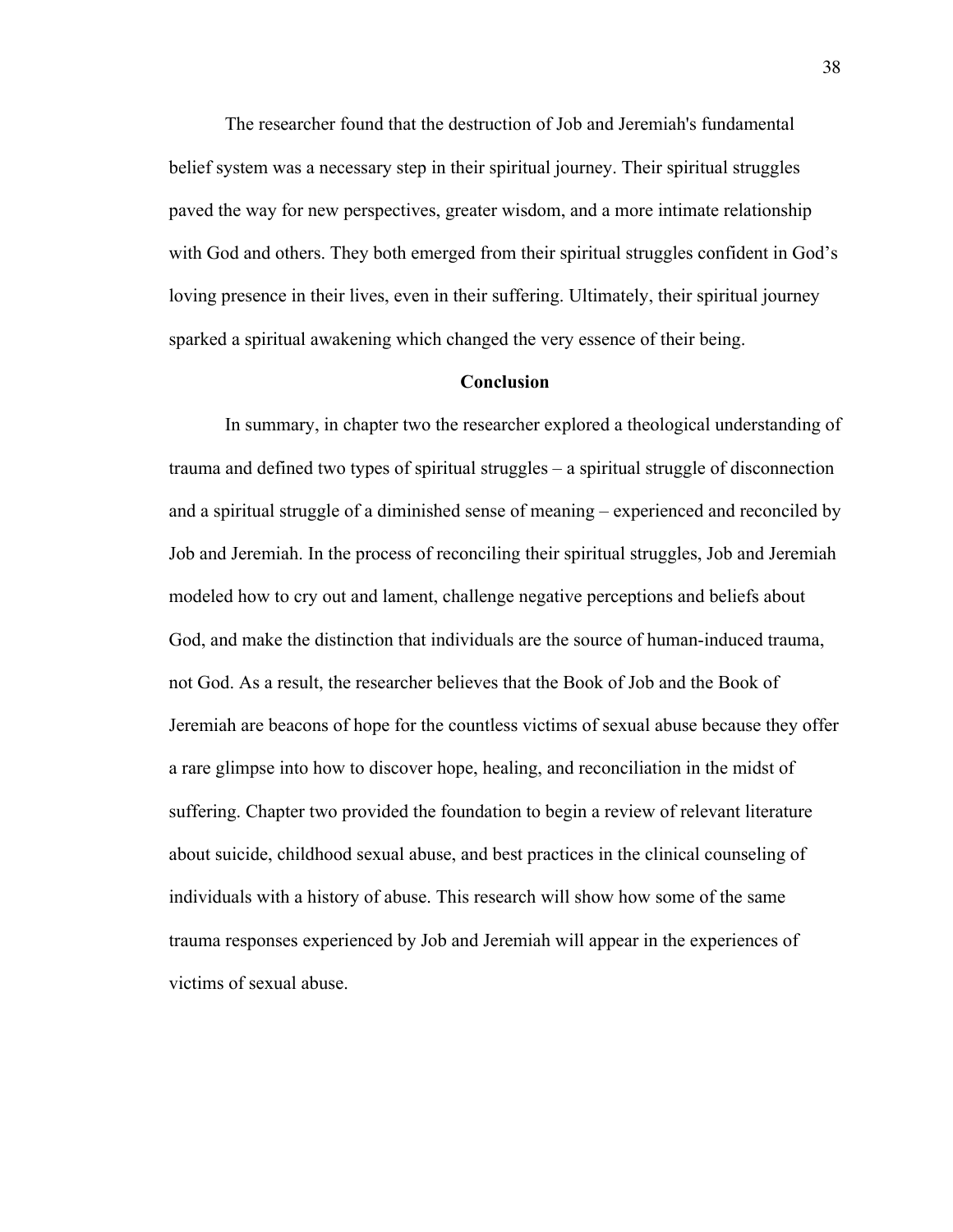# CHAPTER THREE: SUICIDE, SEXUAL ABUSE, AND CLINICAL COUNSELING

This project addressed the lack of understanding of the key characteristics that empowered sexual abuse victims to survive suicidality. The researcher examined relevant literature on suicide, childhood sexual abuse, and best practices in the clinical counseling of individuals with a history of abuse. Evidence shows that childhood sexual abuse is a strong predictor of mental illness and a lifetime of suicidality. Therefore, this study focused on suicide, the effects of childhood sexual abuse contributing to suicidality, and the best practices in the clinical counseling of individuals with a history of abuse.

#### **Suicide**

Suicide is a leading cause of death in Minnesota and across the United States. Since 1999, the Minnesota age-adjusted suicide rate has increased by 53 percent, while the national rate increased 33 percent.<sup>106</sup> In the United States, one person attempted suicide every 26.6 seconds, and one person died by suicide every 11.1 minutes in 2019.<sup>107</sup> In addition, an estimated 12.2 million adults considered suicide and 3.5 million adults had a suicide plan.<sup>108</sup> Research shows that 90 percent of individuals who survived a suicide attempt did not die by suicide.<sup>109</sup>

<sup>106</sup> Minnesota Department of Health, *Suicide in Minnesota, 1999-2017,* 7.

<sup>&</sup>lt;sup>107</sup> CDC, "Preventing Suicide."

<sup>&</sup>lt;sup>108</sup> CDC, "Preventing Suicide."

<sup>&</sup>lt;sup>109</sup> CDC, "Preventing Suicide."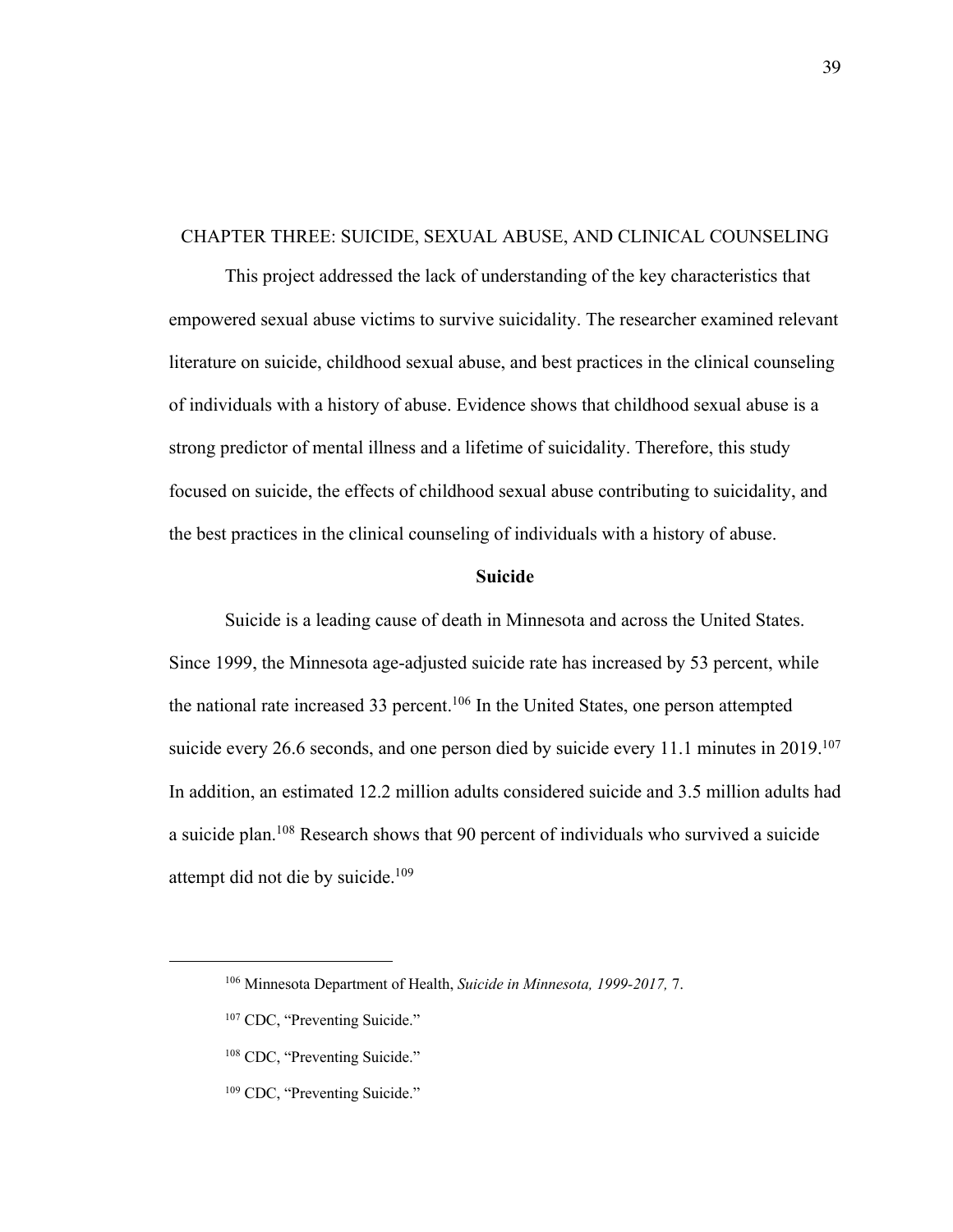#### **Risk Factors and Warning Signs**

Warning signs are indications of an elevated risk for suicide.<sup>110</sup> Warning signs include direct threats of suicide, seeking access to means, or talking and writing about death, dying, and suicide.<sup>111</sup> Risk factors are indicators of ongoing risk for suicide.<sup>112</sup> Common risk factors include gaining access to lethal means, family history of suicide, exposure to suicide, lower-economic status, unemployment, legal or criminal problems, lack of healthcare, and physical illness.<sup>113</sup> Other risk factors include stigma, cultural and religious beliefs, unsafe portrayals of suicide in the media, and stressful life events.<sup>114</sup> Previous attempts are also another risk factor for suicide. Research shows that previous attempts build courage, reduce fear, and increases the risk for suicide.<sup>115</sup> Other risk factors include anger, hostility, rage, and impulsivity.<sup>116</sup>

- <sup>113</sup> SAMHSA, *Addressing Suicidal Thoughts,* 11-12.
- <sup>114</sup> SAMHSA, *Addressing Suicidal Thoughts,* 11-12.

<sup>116</sup> Edwin S. Shneidman, *The Suicidal Mind* (New York, NY: Oxford University Press, 1996), 25; Substance Abuse and Mental Health Services Administration, 12.

<sup>110</sup> Substance Abuse and Mental Health Services Administration (SAMHSA), *Addressing Suicidal Thoughts and Behaviors in Substance Abuse Treatment* (Rockville, MD: U.S. Department of Health and Human Services, 2009), 11.

<sup>111</sup> SAMHSA, *Addressing Suicidal Thoughts,* 11.

<sup>112</sup> SAMHSA, *Addressing Suicidal Thoughts*, 11.

<sup>115</sup> Thomas E. Joiner, Natalie J. Sachs-Ericsson, LaRicka R. Wingate, Jessica S. Brown, Michael D. Anestis, and Edward A. Selby, "Childhood Physical and Sexual Abuse and Lifetime Number of Suicide Attempts: A Persistent and Theoretically Important Relationship," *Behavior Research and Therapy* 45, no. 3 (March 2007): 540–541, https://doi.org/10.1016/j.brat.2006.04.007; Centers for Disease Control and Prevention, "Risk and Protective Factors."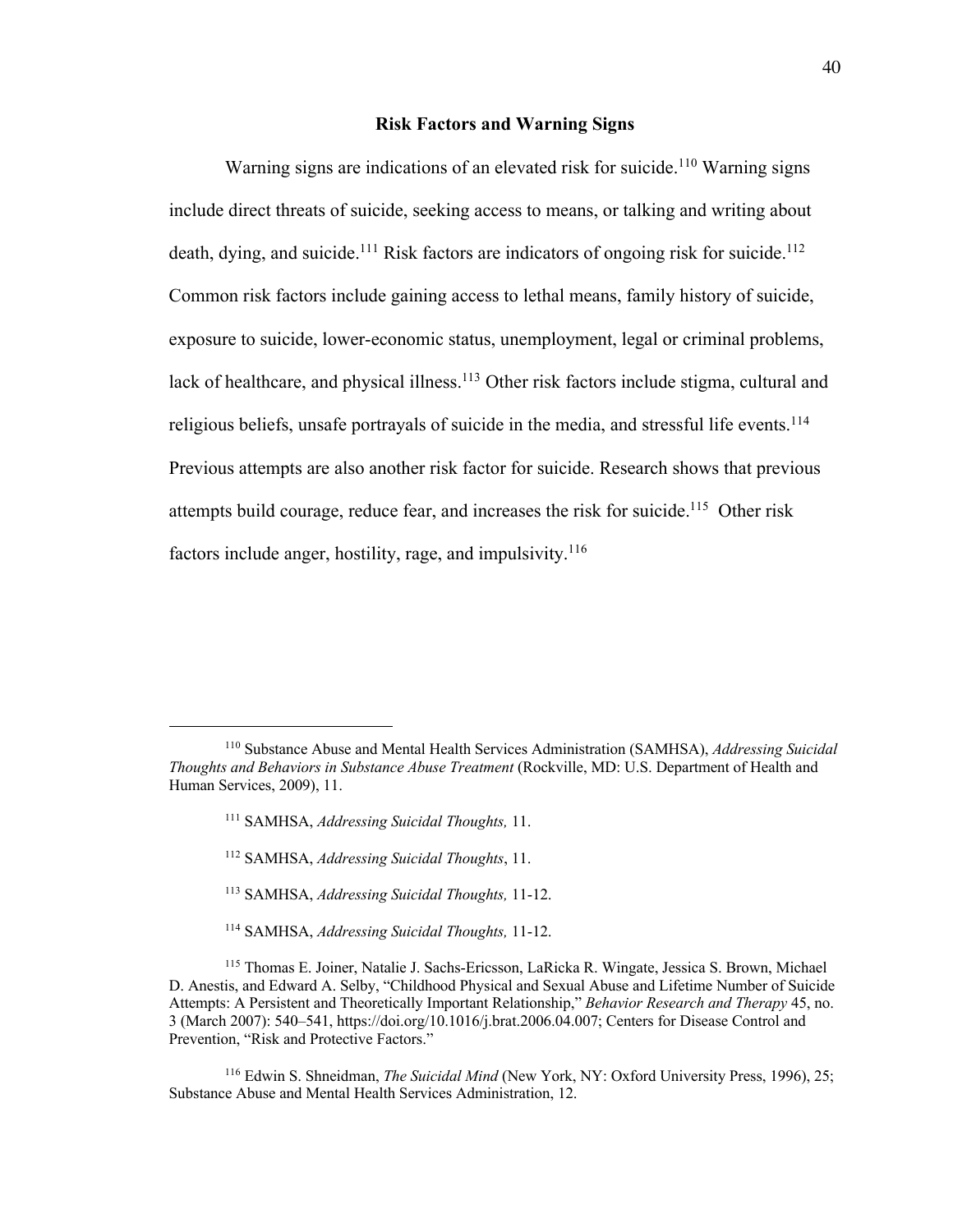## *Childhood Sexual Abuse*

Childhood sexual abuse is another risk factor for suicide. Evidence shows that childhood sexual abuse is a strong predictor of a lifetime of depression and suicidality.<sup>117</sup> Adults with a history of childhood sexual abuse are two times more likely to attempt suicide than the general population.<sup>118</sup> The risk of suicide increased significantly if the abuse involved multiple forms of abuse, multiple perpetrators, or was incestuous.<sup>119</sup> Repeated violent sexual abuse is another risk factor for suicide because it can lead to habituation to pain, and provocation. Joiner and colleagues claimed, "habituation to pain and fear combines with desire for death to result in serious suicidal behavior."<sup>120</sup> Therefore, repeated sexual abuse can lead to habituation to pain and fear-induced experiences, leading to more lethal means.<sup>121</sup> Furthermore, many survivors have experienced "tragedies of unfathomable proportions, unrelenting mental illness, heartrending emotional pain, and chronic physical pain without a promise of a cure."<sup>122</sup>

<sup>&</sup>lt;sup>117</sup> Joiner et al., "Childhood Physical and Sexual Abuse and Lifetime Number of Suicide Attempts: A Persistent and Theoretically Important Relationship," 539.

<sup>118</sup> Christine Courtois, *Healing the Incest Wound* (New York, NY: Norton & Company, 1988), 305.

<sup>119</sup> Courtois, 305; Robert M. Greenfield, "The Attachment Function of Acute and Chronic Suicidal Illness in the Psychotherapy of an Adult Female Incest Survivor," *Clinical Social Work Journal* 42, no. 1 (March 2014): 51, https://doi/10.1007/s10615-012-0429-7.

<sup>&</sup>lt;sup>120</sup> Joiner et al., "Childhood Physical and Sexual Abuse and Lifetime Number of Suicide Attempts: A Persistent and Theoretically Important Relationship," 541.

<sup>&</sup>lt;sup>121</sup> Joiner et al., "Childhood Physical and Sexual Abuse and Lifetime Number of Suicide Attempts: A Persistent and Theoretically Important Relationship," 541.

<sup>122</sup> Stacey Freedenthal, *Helping the Suicidal Person: Tips and Techniques for Professionals* (New York, NY: Routledge, 2018), 171.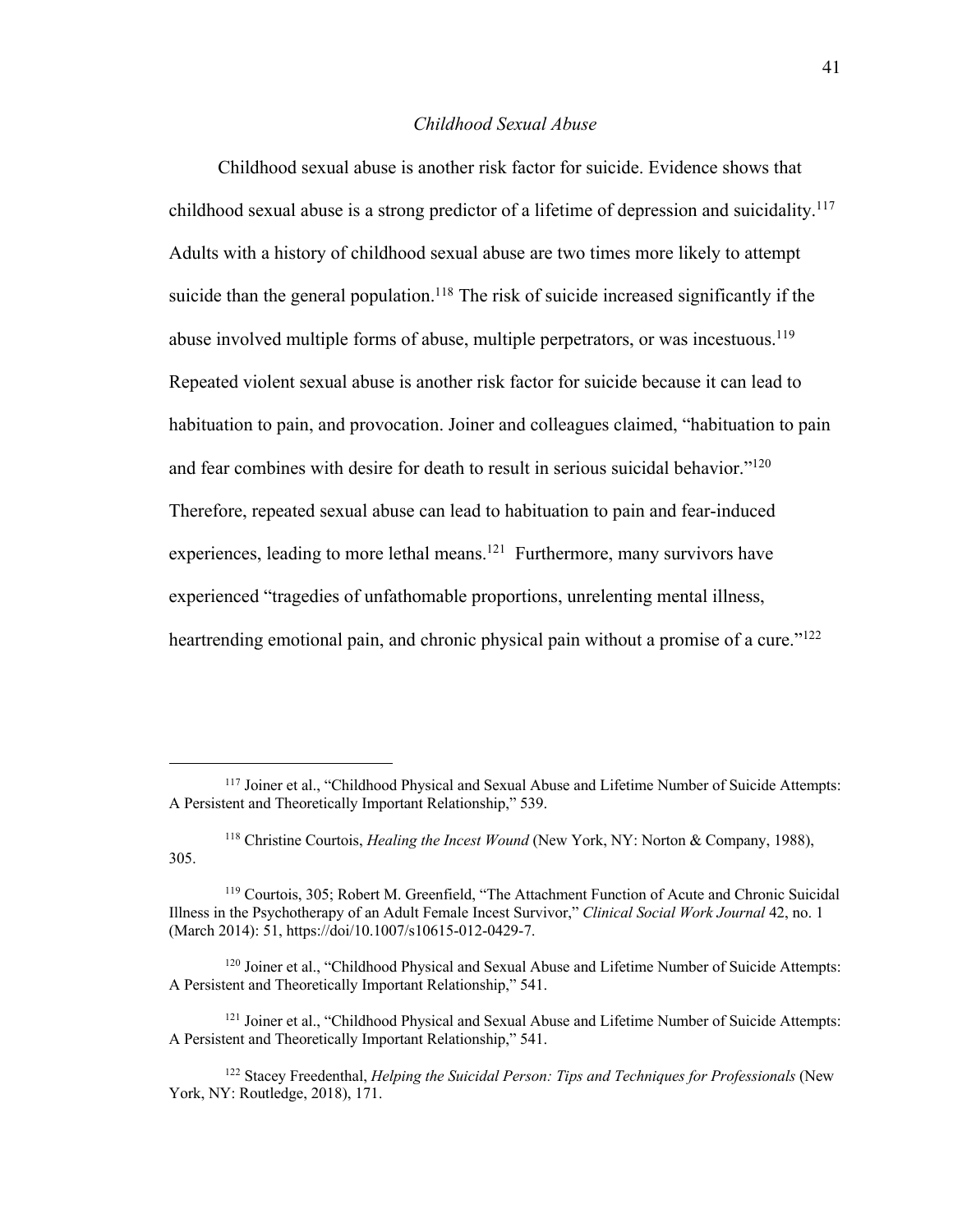Therefore, many often suffer from a "disorder of hope," increasing their desire for death.<sup>123</sup>

## *Interpersonal Relationship Problems*

Interpersonal relationship problems are a leading risk factor for suicide among adults with a history of sexual abuse. Interpersonal relationship problems include conflicted relationships, family disruption or dysfunction, low social support, social isolation, and stressful events such as break-ups, divorce, and separation.<sup>124</sup> Divorced and separated individuals are at an increased risk for suicide because divorce and separation causes a disconnection from a spouse, children, extended family, and friends.<sup>125</sup> Many divorced and separated individuals also reported feeling like a failure as a spouse.<sup>126</sup> Feeling like a failure significantly increases the risk of suicide.<sup>127</sup> In addition, relationship break-ups are one of the most common risk factors for suicide among individuals with a substance abuse disorder, especially during times of acute intoxication or relapse.<sup>128</sup>

Other risk factors include perceived burdensomeness and thwarted belongingness.<sup>129</sup> Thomas Joiner stated, "The desire for death stems from feeling like a

<sup>&</sup>lt;sup>123</sup> John Briere, and Marsha Runtz, "Suicidal Thoughts and Behaviours in Former Sexual Abuse Victims," *Canadian Journal of Behavioural Science* 18, no. 4 (October 1986): 419, https://doi.org/10.1037/h0079962; Greenfield, 52.

<sup>124</sup> SAMHSA, *Addressing Suicidal Thoughts,* 11; Thomas Joiner, *Why People Die by Suicide*  (Cambridge, MA: Harvard University Press, 2005), 11-12.

<sup>125</sup> Joiner, *Why People Die by Suicide*, 124.

<sup>126</sup> Joiner, *Why People Die by Suicide*, 124; SAMHSA, *Addressing Suicidal Thoughts,* 12*.*

<sup>127</sup> Joiner, *Why People Die by Suicide*, 124; SAMHSA, *Addressing Suicidal Thoughts,* 12.

<sup>128</sup> SAMHSA, *Addressing Suicidal Thoughts,* 11.

<sup>129</sup> SAMHSA, *Addressing Suicidal Thoughts, 12;* Joiner, *Why People Die by Suicide*, *124.*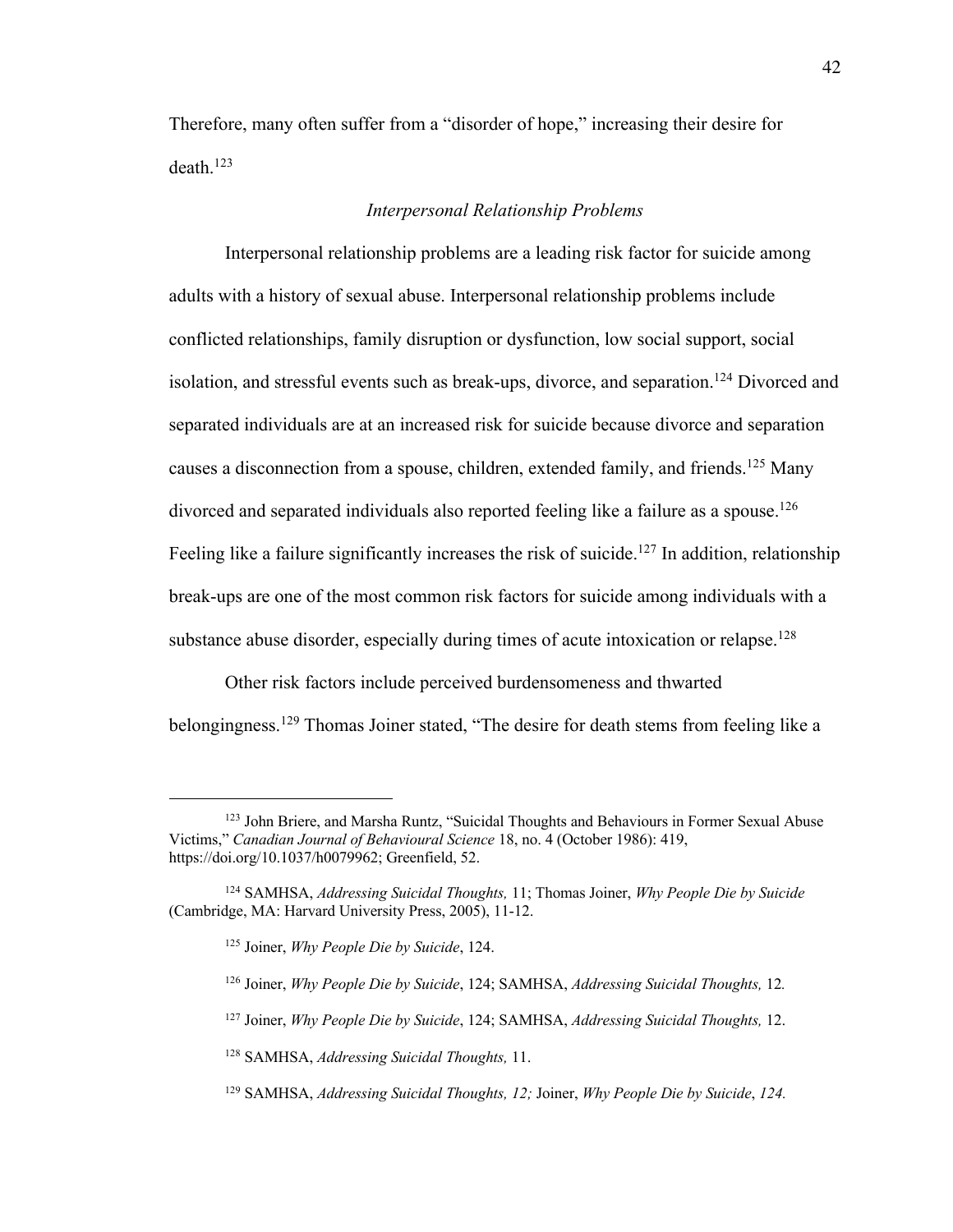burden on loved ones and others and feeling disconnected and alienated from others."<sup>130</sup> Furthermore, Joiner states, "childhood physical and sexual abuse may particularly confer risk because they are both painful and imply burdensomeness and disconnection."<sup>131</sup>

#### *Low Self-Concept*

Low self-concept can also increase the risk of suicide among adults with a history of sexual abuse. Self-concept is the idea of self, constructed from the beliefs and perceptions one holds about oneself. A child's self-concept developed within the context of sexual abuse can cause individuals to view themselves negatively.<sup>132</sup> According to John Briere and Marsha Runtz, a "poor self-concept mitigates against valuing oneself enough to want to live or to avoid self-destruction."<sup>133</sup>

Individuals with a low self-concept reported feeling dirty, damaged, defective, unlovable, and unworthy.<sup>134</sup> Other individuals reported feelings of guilt, shame, humiliation, self-blame, self-hate, and a sense of powerlessness related to the abuse.<sup>135</sup> Studies showed that shame and unworthiness can increase the risk of suicide and other self-destructive behaviors, whereas extreme self-hatred can manifest as a desire for death

<sup>135</sup> Dutra et al., 73; Briere and Runtz, 413; Fredriksen et al., 17; Greenfield, 58.

<sup>130</sup> Joiner, *Why People Die by Suicide*, 65.

<sup>131</sup> Joiner, *Why People Die by Suicide*, 65.

<sup>132</sup> Joiner, *Why People Die by Suicide*, 109.

<sup>133</sup> Briere and Runtz, "Suicidal Thoughts and Behaviours in Former Sexual Abuse Victims," 417.

<sup>134</sup> Lissa Dutra, Kelley Callahan, Evan Forman, Michaela Mendelsohn, and Judith Herman, "Core Schemas and Suicidality in a Chronically Traumatized Population," *The Journal of Nervous and Mental Disease* 196, no. 1 (January 2008): 73, https://doi.org/10.1097/NMD.0b013e31815fa4c1; Briere and Runtz,; Kristin J. Fredriksen, Helle K. Schoeyen, Jan O. Johannessen, Fredrik A. Walby, Larry Davidson, and Margrethe A. Schaufel, "Psychotic Depression and Suicidal Behavior," *Washington School of Psychiatry*, no.1 (Spring 2017): 17, https://doi.org/10.1007/s11126-019-09677-6.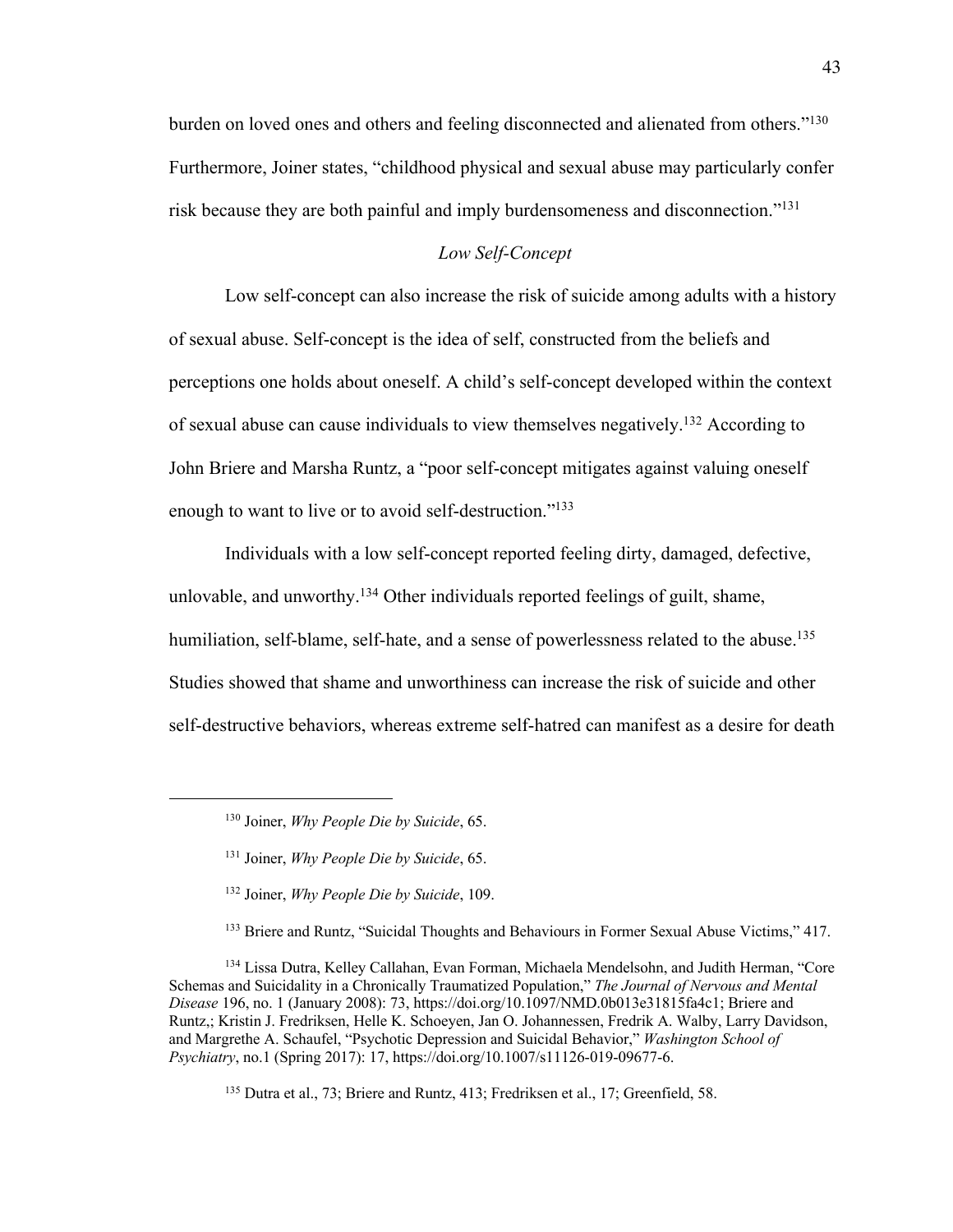and punishment.<sup>136</sup> A case study by Robert Greenfield documented how incest shaped a

survivor's developing sense of self:

(1) I am worthless and do not deserve to live; (2) Expressing vulnerability is weak and weakness is punished; (3) If I have emotional needs I am being selfish; (4) I should not trust strangers, only trust family; (5) I am incapable of surviving on my own; (6) I am responsible for all the bad things that happened, everything is always my fault, therefore I should kill myself as a child to protect everyone; (7) I am a slut and a whore whose dirty thoughts caused the incest; (8) I am damaged goods, unlovable, and therefore no man would ever want me. 137

The beliefs and feelings associated with a low self-concept can cause acute psychological

pain, increasing the risk of suicide.<sup>138</sup>

*Psychological Pain*

Psychological pain is another risk factor among adults with a history of sexual

abuse. Psychological pain is the "anguish, or ache that takes over the mind."<sup>139</sup> Edwin

Shneidman stated:

[Psychological pain] is intrinsically psychological—the pain of excessively felt shame, guilt, fear, anxiety, loneliness, angst, dread of growing old or of dying badly. When psychache occurs, its introspective reality is undeniable. Suicide happens when psychache is deemed unbearable and death is actively sought to stop the unceasing flow of painful consciousness. Suicide is the tragic drama in the mind. $140$ 

Acute psychological pain can cause feelings of hopelessness, increasing the risk for

suicide in depressed individuals.<sup>141</sup> Many depressed individuals reported predicting dire

- <sup>137</sup> Greenfield, 51.
- <sup>138</sup> Shneidman, 13.
- <sup>139</sup> Shneidman, 13.
- <sup>140</sup> Shneidman, 13.

<sup>141</sup> Aaron T. Beck, Gary Brown, Robert J. Berchick, Bonnie L. Stewart, and Robert A. Steer, "Relationship between Hopelessness and Ultimate Suicide: A Replication with Psychiatric

<sup>136</sup> Briere and Runtz, 417-418.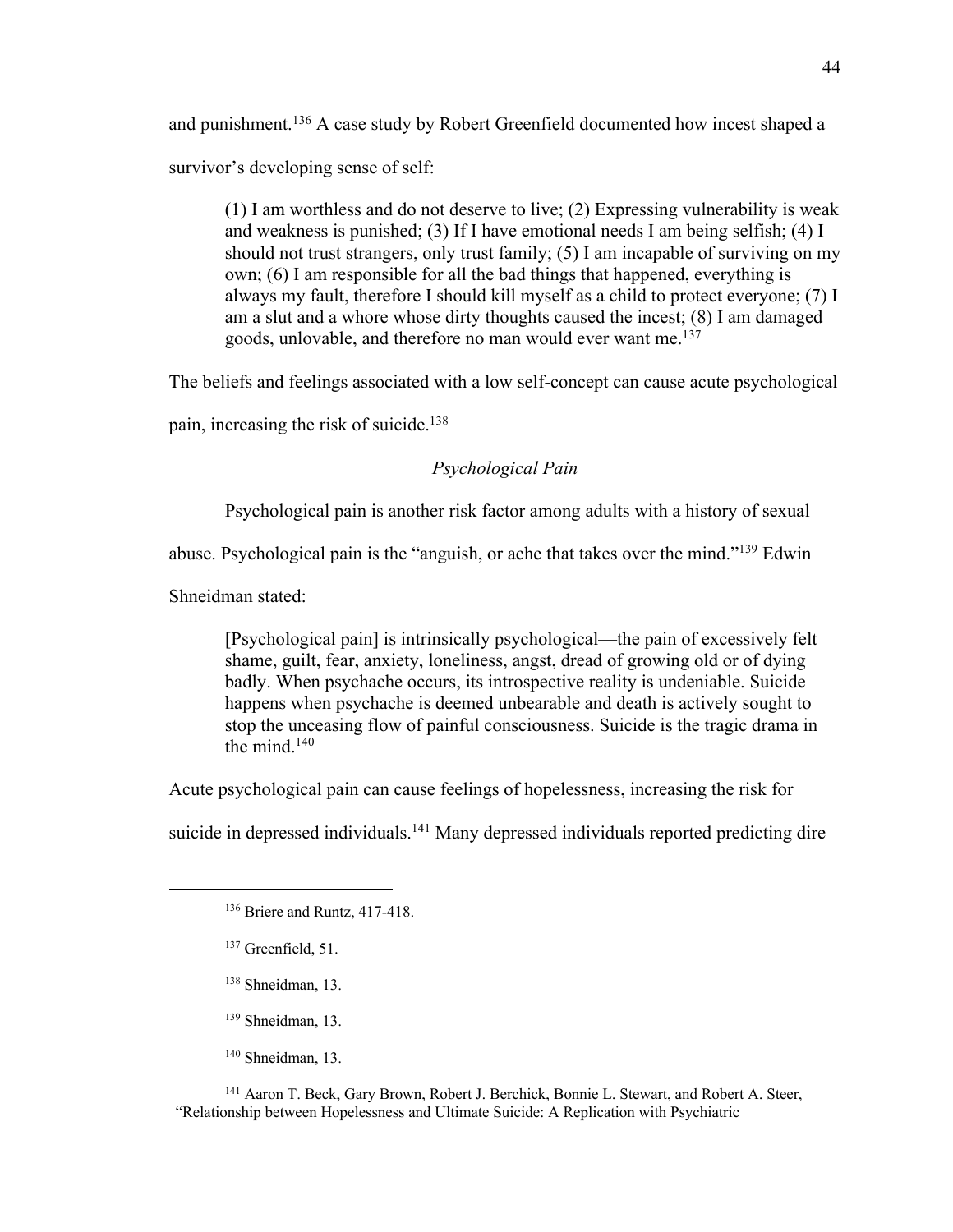outcomes and negative expectations, which caused them to view suicide as a way of out of their "insoluble problems."<sup>142</sup> Others considered suicide an "escape" or "cherished out" from the depths of deep psychological pain."<sup>143</sup> Furthermore, men with a history of childhood sexual abuse reported a higher degree of hopelessness, and suicidality than the general population.<sup>144</sup>

## *Mental Illness*

Mental illness is a leading risk factor for suicide. Statistics show that 90 percent of individuals who died by suicide had an underlying mental illness, 70-80 percent involved comorbid conditions, and 50 percent of individuals were intoxicated at the time of their death by suicide.<sup>145</sup> Evidence shows that individuals with psychiatric disorders are at a greater risk for suicide. Psychiatric disorders include mood disorders, personality disorders, and schizophrenia.<sup>146</sup> The World Health Organization reported that individuals with schizophrenia are twelve times more likely to die by suicide than the general

<sup>143</sup> Briere and Runtz, 419; Greenfield, 52.

<sup>146</sup> Goldsmith, 2.

Outpatients," *The American Journal of Psychiatry* 147 (February 1990): 190, https://doi:10.1176/ajp.147.2.190.

<sup>&</sup>lt;sup>142</sup> Beck et al., 147; Briere and Runtz, 419.

<sup>144</sup> Megan Spokas, Amy Wenzel, Shannon Wiltsey Stirman, Gregory K. Brown, and Aaron T. Beck, "Suicide Risk Factors and Mediators Between Childhood Sexual Abuse and Suicide Ideation Among Male and Female Suicide Attempters," *Journal of Traumatic Stress* 22, no. 5 (October 2009): 469, https://doi.org/10.1002/jts.20438.

<sup>145</sup> Sara K. Goldsmith, *Risk Factors for Suicide* (Washington, DC: National Academy Press, 2001), 3.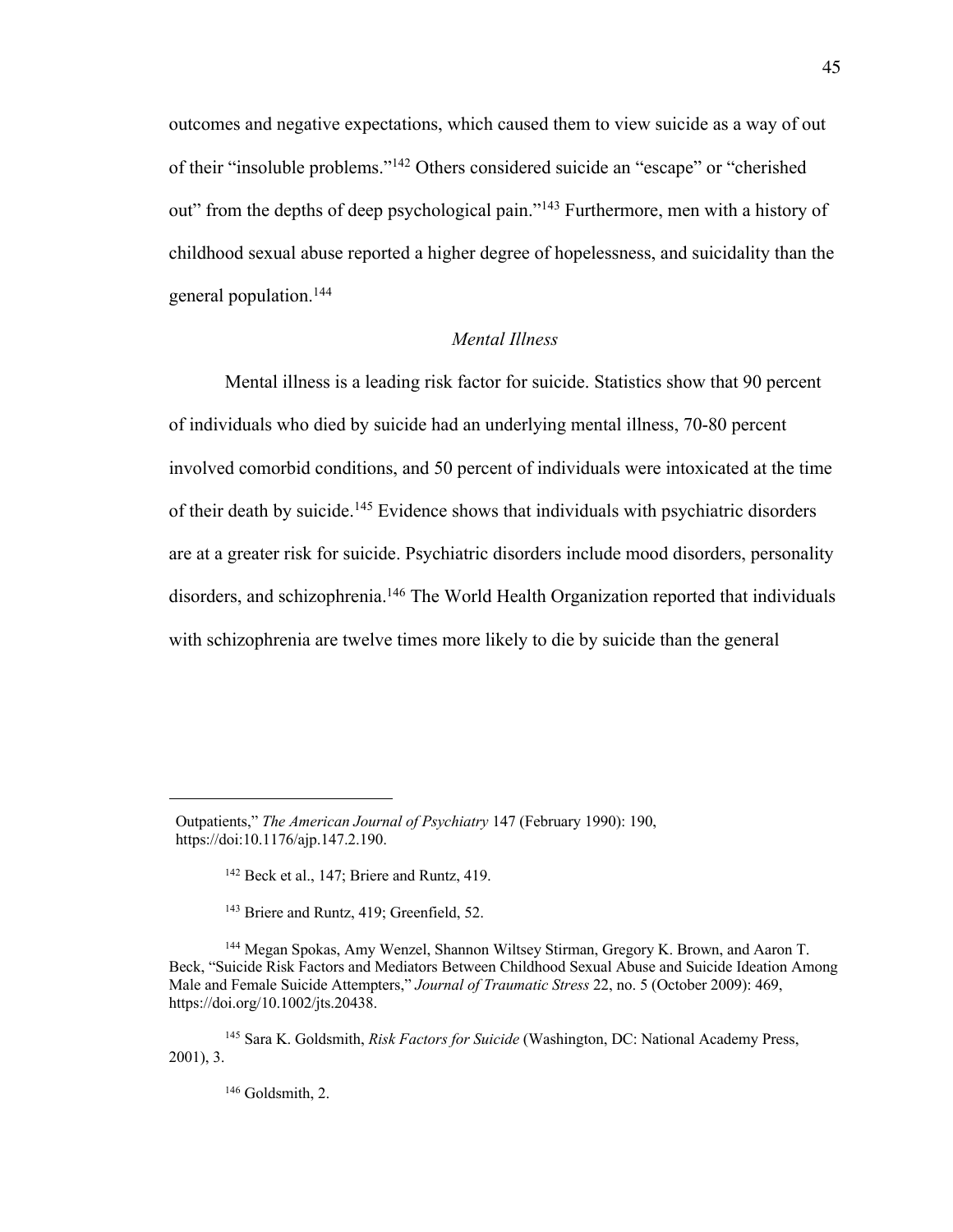population.<sup>147</sup> Anxiety and depression are also leading risk factors for suicide.<sup>148</sup> Severely depressed individuals reported that intense and unbearable anxiety drove their impulsive suicidal behavior.<sup>149</sup>

# *Post-Traumatic Stress Disorder (PTSD)*

PTSD is another risk factor for suicide among adults with a history of abuse. An estimated 50 percent of individuals with PTSD experienced suicidality, and 20-30 percent of those attempted suicide.<sup>150</sup> Sexually abused adults can develop a "negative appraisal system" of everyday stresses, interfering with their ability to see other outcomes besides suicide.<sup>151</sup> Furthermore, unresolved or prolonged trauma can lead to a lifetime of acute and chronic suicidal illness and "psychogenic death."<sup>152</sup> Christine Courtois described the process of a psychogenic death:

As numbing and depression become more pronounced over time, the individual closes down and loses both hope and the will to live. The process eventually culminates in death. Psychogenic death would most likely only occur as the result of the most prolonged, violent, and tortuous incest: however, a striking number of survivors report losing the will to live or feeling hopeless and powerless.<sup>153</sup>

<sup>149</sup> Fredriksen et al., 25.

<sup>&</sup>lt;sup>147</sup> "Information Sheet: Premature Death Among Individuals with Severe Mental Disorders," World Health Organization, accessed August 30, 2021, 2. https://www.who.int/mental\_health/management/info\_sheet.pdf.

<sup>148</sup> SAMHSA, *Addressing Suicidal Thoughts,* 12.

<sup>150</sup> Maria Panagioti, Patricia A Gooding, Daniel Pratt, and Nicholas Tarrier, "An Empirical Investigation of Suicide Schemas in Individuals with Posttraumatic Stress Disorder," *Psychiatry Research* 227, no. 2 (June 2015): 302–308, https://doi.org/ 10.1016/j.psychres.2015.02.019.

<sup>151</sup> Panagioti, Gooding, Pratt, and Tarrier, 302–308.

<sup>&</sup>lt;sup>152</sup> Greenfield, 52.

 $153$  Courtois, 306.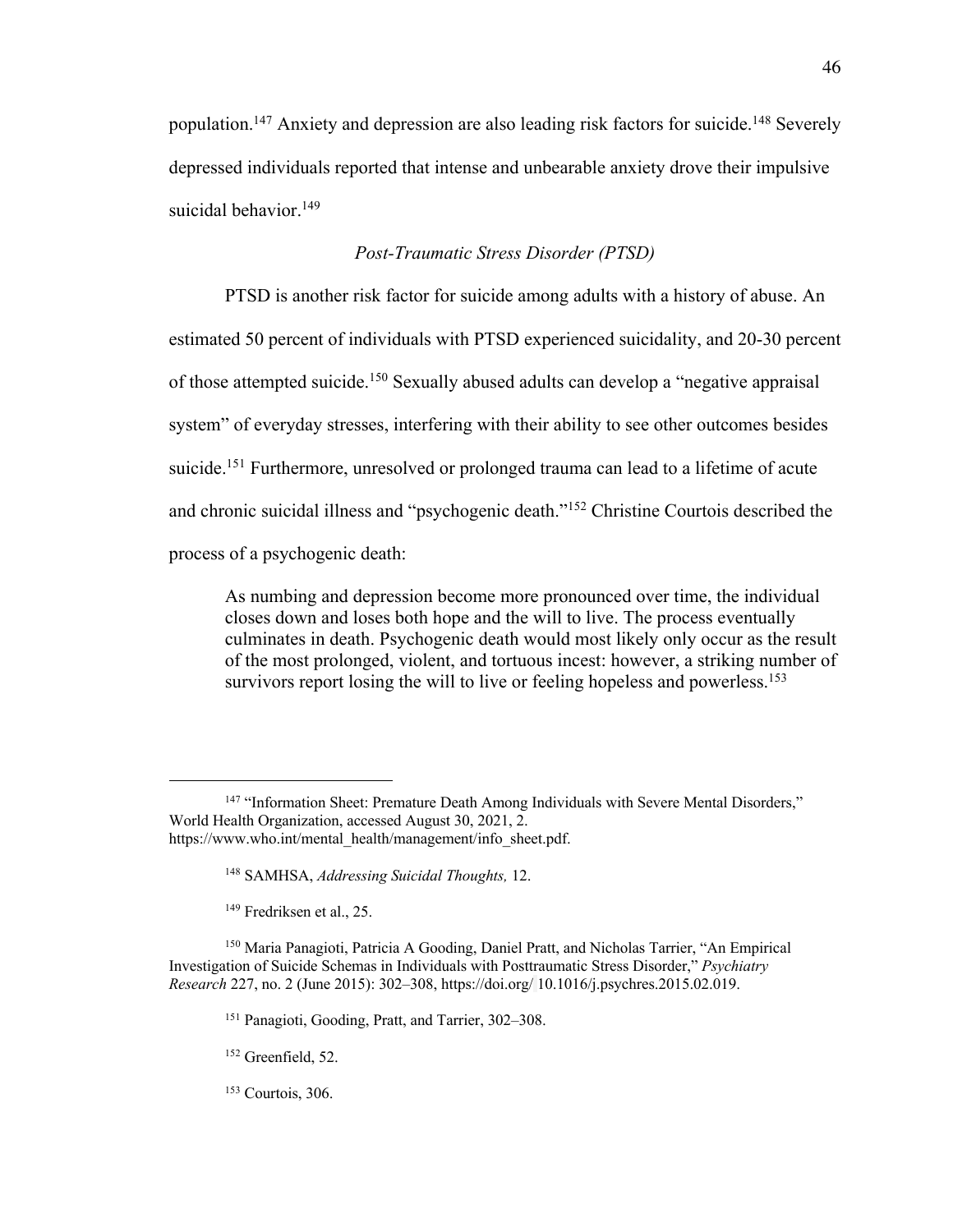A psychogenic death creates a profound sense of "inescapable and unmodifiable peril."<sup>154</sup> Therefore, individuals view suicide as a cherished way out of what they believe to be a hopeless situation.<sup>155</sup> In addition, childhood sexual abuse is a major contributing factor to suicidality. Therefore, the researcher examined the effects of childhood sexual abuse and how they contribute to a lifetime of suicidality.

#### **Childhood Sexual Abuse**

Childhood sexual abuse is a significant public health concern and a "grave violation of human rights."<sup>156</sup> Sexual abuse is a "human-induced" violation of the child's entire being.<sup>157</sup> Sexually abused children are often the victims of emotional, physical, and verbal abuse and have unmet emotional and psychological needs. Sexual abuse is the coercion or exploitation of a child for the sexual gratification of an adult or caregiver. Sexual abuse includes incest, molestation, prostitution, rape, sex trafficking, and other forms of sexual exploitation such as sexual photographs or videos.<sup>158</sup> Approximately 25 percent of girls and 7.8 percent of boys are victims of sexual abuse in the United States.<sup>159</sup> The lifetime economic burden of sexual abuse was about 9.3 billion dollars in

<sup>159</sup> CDC, "Preventing Childhood Sexual Abuse."

<sup>154</sup> Courtois, 306.

<sup>155</sup> Courtois, 306; Greenfield, 52.

<sup>156</sup> "Responding to Children and Adolescents Who Have Been Sexually Abused," Sexual and Reproductive Health, World Health Organization, 2021, https://www.who.int/reproductivehealth/topics/violence/clinical-response-csa/en/.

<sup>157</sup> Courtois, 121.

<sup>158</sup> Karen Kinnear, *Childhood Sexual Abuse* (Santa Barbara, CA: ABC-CLIO Inc., 1995), 2.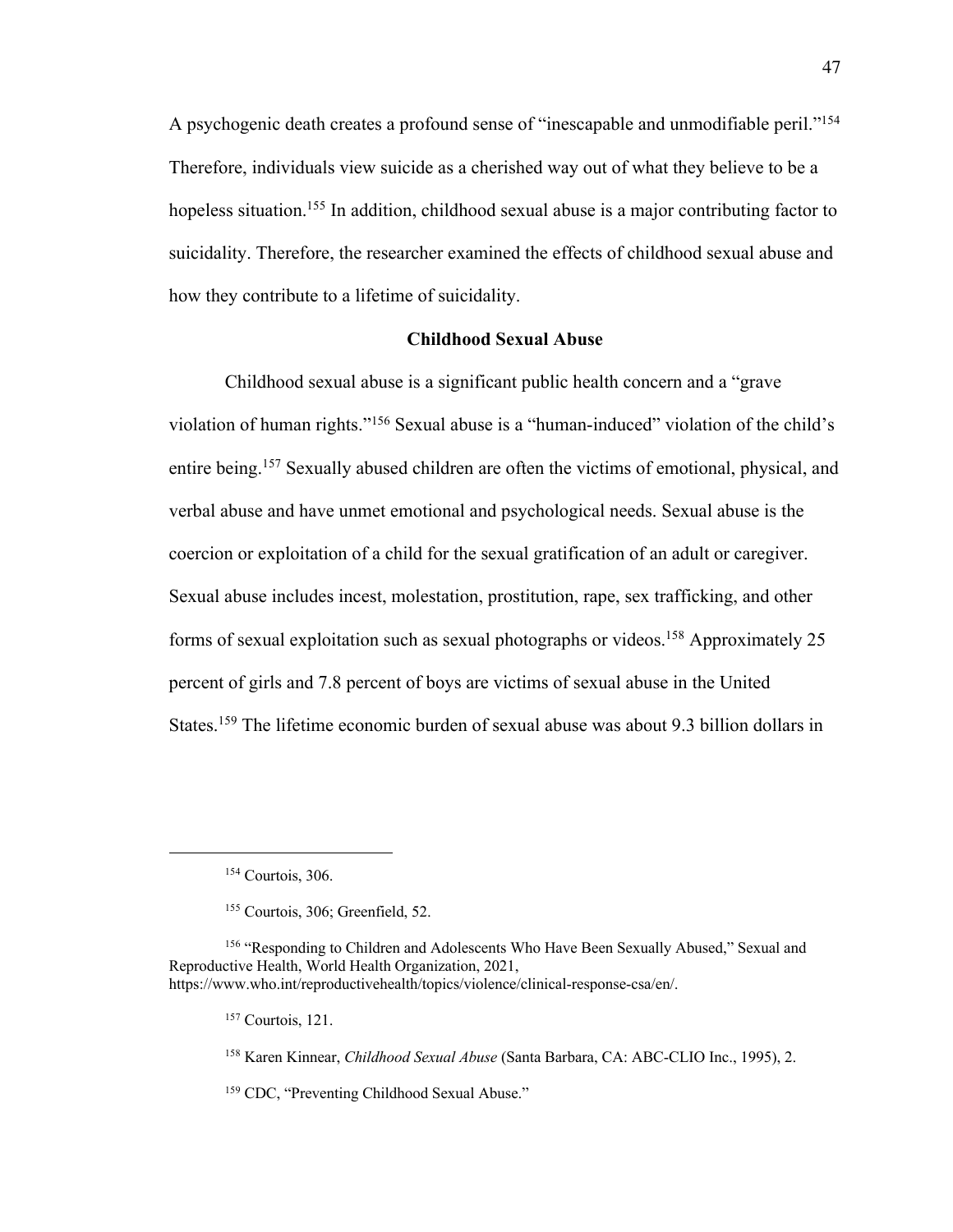2015.<sup>160</sup> However, the actual cost was unknown in 2015 because only 20 to 50 percent of all sexual abuse cases get reported to authorities.<sup>161</sup>

#### *Perpetrators*

Perpetrators of sexual abuse include immediate and extended family, authority figures such as family friends, neighbors, ministers, teachers, strangers, or multiple perpetrators.<sup>162</sup> Approximately 91 percent of sexual abuse involved someone the child or child's family knew and trusted.<sup>163</sup> Statistics on rape found that a family member raped 12.5 percent of women, and an acquaintance raped 40.8 percent of women and 52.4 percent of men.<sup>164</sup> Incestuous abuse involves a parent, sibling, or a related child and is the most prevalent abuse.<sup>165</sup> Incestuous abuse can cause significant harm and disruption to a child's life because it occurred in the one place where a child should have felt safe and protected.<sup>166</sup>

# **Impact of Childhood Sexual Abuse**

Several factors determine the impact of sexual abuse in adulthood, including the age of the abuse and child's developmental status, degree of force used, and the duration

<sup>164</sup> M.C. Black, K.C. Basile, M.J. Breiding, S.G. Smith, M.L. Walters, M.T. Merrick, J. Chen, and M.R. Stevens, *The National Intimate Partner and Sexual Violence Survey (NISVS): 2010 Summary Report*, Centers for Disease Control and Prevention, (Atlanta, GA, 2010), 21-22, https://www.cdc.gov/violenceprevention/pdf/nisvs\_report2010-a.pdf.

<sup>165</sup> Courtois, 12.

<sup>160</sup> CDC, "Preventing Childhood Sexual Abuse."

<sup>161</sup> CDC, "Preventing Child Sexual Abuse;" Kinnear, *Childhood Sexual Abuse,* 6.

<sup>162</sup> Courtois, 21-27.

<sup>163</sup> CDC, "Preventing Child Sexual Abuse;" Kinnear, *Childhood Sexual Abuse*, 17.

<sup>166</sup> Kristin A. Kunzman, *The Healing Way: Adult Recovery from Childhood Sexual Abuse* (Center City, MN: Hazelden Foundation, 1990), 7.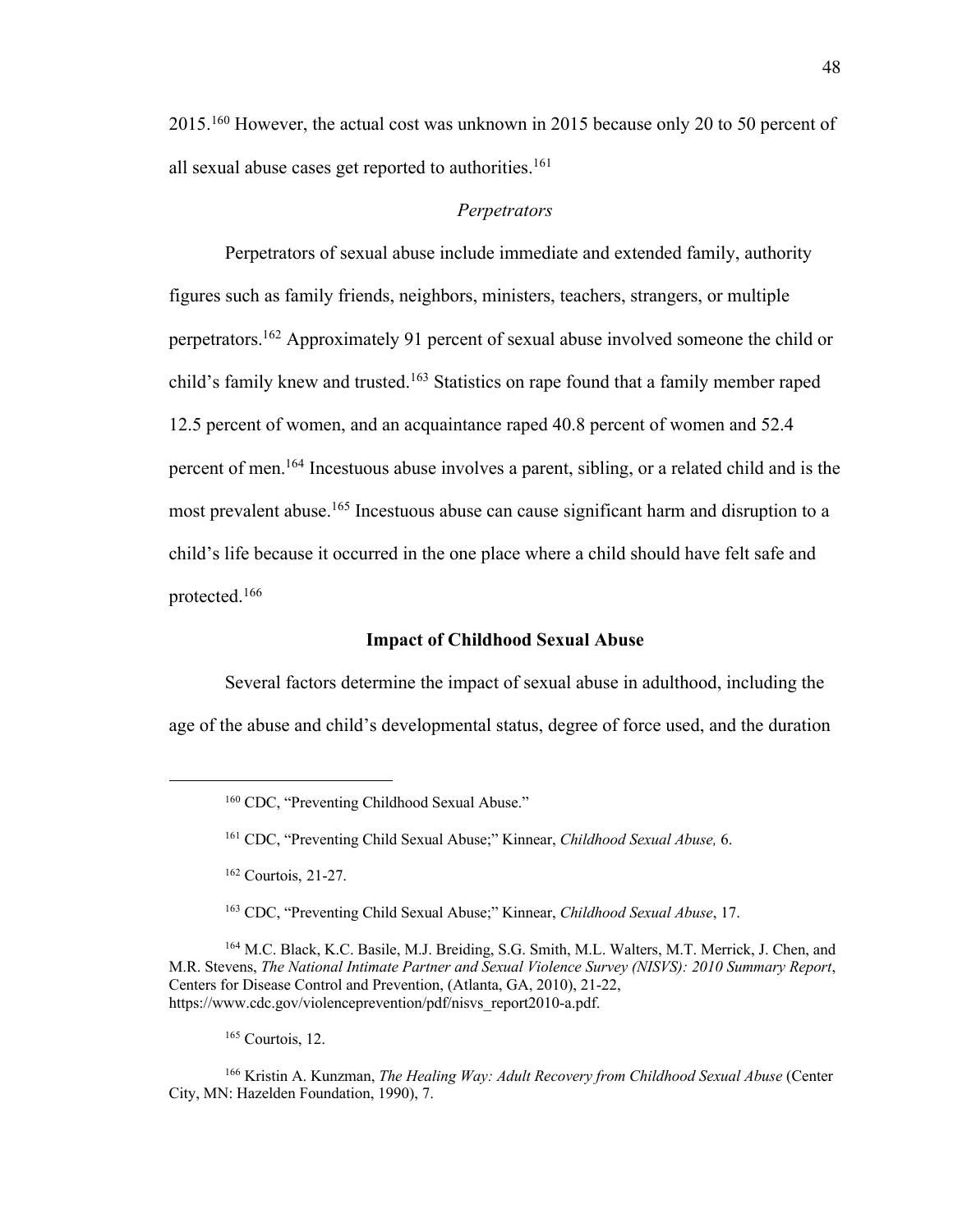and frequency of abuse.<sup>167</sup> Research shows that longer, more frequent abuse can cause more harm than short-term, less frequent abuse. Another factor is the age, gender, and relationship to the perpetrator.<sup>168</sup> Research shows that children suffered long-term consequences if the abuse involved an older, close relative, penetration, force, and violence, or if the child passively or willingly submitted to the abuse. 169

Other determining factors include reactions and responses from parents,

caregivers, and professionals upon disclosing or discovering the abuse.<sup>170</sup> Negative

responses and reactions could cause additional trauma.<sup>171</sup> Ronnie Janoff-Bulman claims:

Survivors simultaneously learn about themselves and their perceived self-worth in the eyes of others. Throughout development, people provide us with important information about who we are and what we are like…At a time when survivors are struggling to understand and reconstruct their basic beliefs about themselves and the world, the reactions of others, as in infancy, are fundamentally important. 172

Children who felt unsupported or unprotected reported a profound sense of betrayal.<sup>173</sup>

Betrayal can manifest as anger, distrust, and suspicion, leading to a fear of intimacy, trust

issues, and relationship avoidance.<sup>174</sup> Christine Courtois writes:

Betrayal refers to the 'dynamic by which children discover that someone on whom they were vitally dependent has caused them harm.' Children experience

- <sup>169</sup> Courtois, 115-116.
- <sup>170</sup> Courtois, 115-116.
- $171$  Courtois, 116.
- <sup>172</sup> Janoff-Bulman, 146-147.

<sup>173</sup> Joanne L. Davis, and Patricia A. Petretic-Jackson, "The Impact of Child Sexual Abuse on Adult Interpersonal Functioning," *Aggression and Violent Behavior* 5, no. 3 (May-June 2000): 296, https://doi.org/10.1016/s1359-1789(99)00010-5.

<sup>174</sup> Davis and Petretic-Jackson, 293.

<sup>167</sup> Courtois, 115-116.

<sup>168</sup> Courtois, 115-116.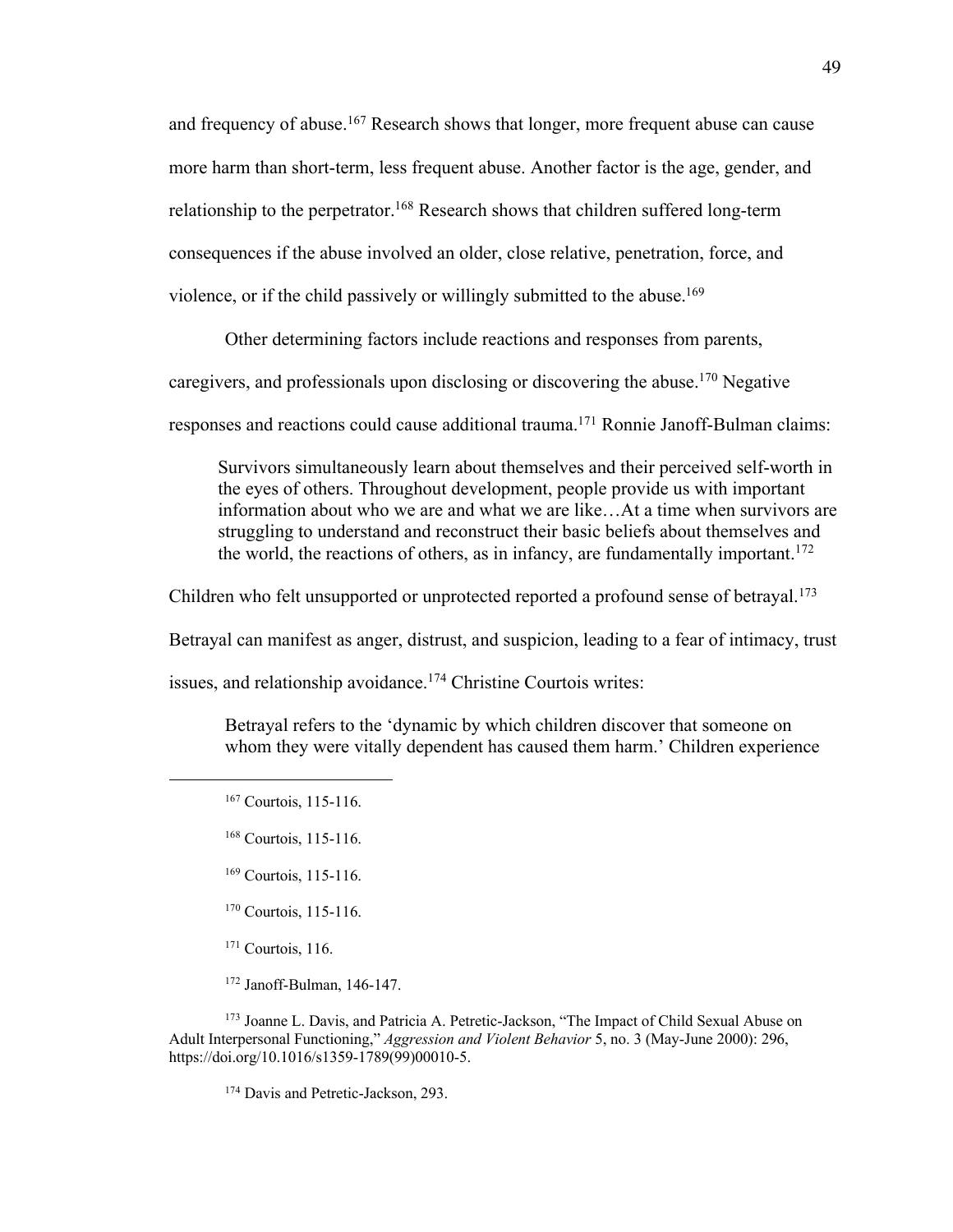betrayal not only when they are sexually violated, but also when the nonoffending parent remains silent or joins with other family members, as well as any others, who disbelieve the child or fail to offer assistance. 175

An unsupportive or invalidating environment fails to teach a child how to tolerate distress, regulate arousal, and trust their interpretations.<sup>176</sup> Also, an unsupportive or invalidating environment harms a child's developing sense of self and social functioning, negatively impacting interpersonal relationships.<sup>177</sup>

## *Interpersonal Relationships*

Sexually abused children often develop insecure attachments, which can contribute to the deterioration of relationships in adulthood.<sup>178</sup> Secure attachments are critical to the unfolding sense of self and attitudes about themselves, others, and the world.<sup>179</sup> Secure attachments with parents, caregivers, and other significant people in early childhood promote wholeness and security.<sup>180</sup> Individuals with secure attachments reported feeling worthy of love and support, were comfortable with emotional closeness, and found relationships rewarding.<sup>181</sup> In contrast, insecure attachments create a state of "anxiety and insecurity that can persist a lifetime."<sup>182</sup> Individuals with insecure

<sup>177</sup> Linehan, *DBT Skills Training Manual*, 10-11.

<sup>180</sup> Firestone and Catlett, 13.

<sup>181</sup> Pamela Regan, *Close Relationships* (New York, NY: Routledge, 2011), 147.

<sup>182</sup> Firestone and Catlett, 13.

<sup>175</sup> Courtois, 121.

<sup>176</sup> Marsha M. Linehan, *DBT Skills Training Manual*, 2nd ed. (New York, NY: The Guilford Press, 2015), 8.

<sup>178</sup> Robert W. Firestone and Joyce Catlett, *Fear of Intimacy* (Washington, DC: American Psychological Association, 1999), 65.

<sup>&</sup>lt;sup>179</sup> Firestone and Catlett, 13.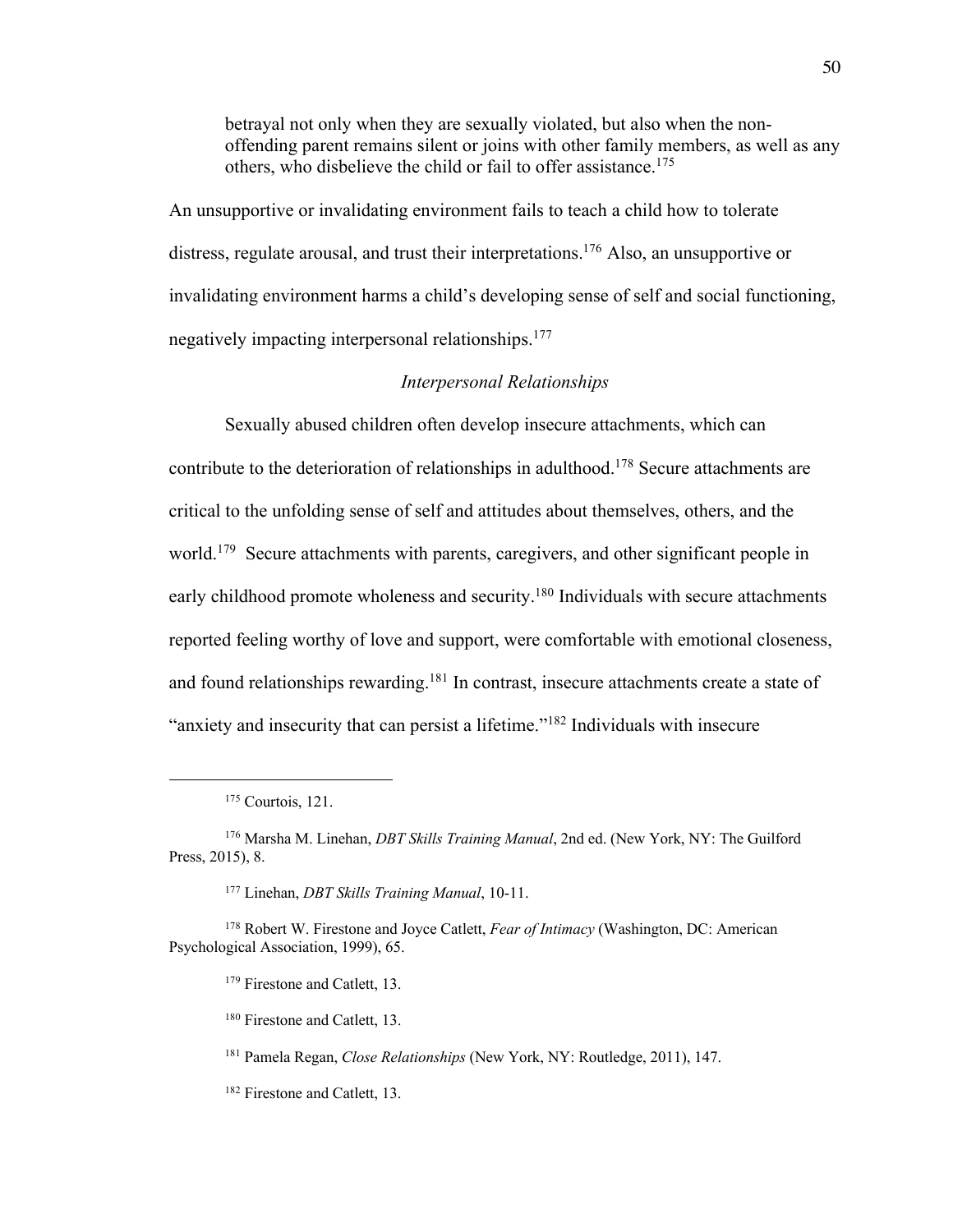attachments reported feeling rejected and unloved by others, manifesting as social avoidance, alienation, and withdrawal. $183$ 

Sexually abused children often develop cognitive, conditioned, and accommodation responses that negatively impact daily interactions and interpersonal relationships in adulthood.<sup>184</sup> Cognitive and conditioned responses include feelings of ambivalence, anger, distrust, fear, low self-esteem, and concerns regarding abandonment or rejection.<sup>185</sup> Accommodation responses can manifest as avoidance, passivity, and sexualization in adulthood.<sup>186</sup>

#### *Intimate Relationships*

Sexual abuse can also negatively impact intimate relationships in adulthood. Individuals with a history of sexual abuse reported high divorce rates, separation, and marital dysfunction due to anger, isolation, overall dissatisfaction, and unresolved frustration and pain.<sup>187</sup> Sexual abuse also shatters trust and security, leading to trust issues and a fear of intimacy. Individuals with trust issues and a fear of intimacy reported projecting unresolved feelings from childhood into their relationships "regardless of the

- <sup>184</sup> Davis and Petretic-Jackson, 297.
- <sup>185</sup> Davis and Petretic-Jackson, 297.
- <sup>186</sup> Davis and Petretic-Jackson, 297.

<sup>183</sup> Regan, 147; Firestone and Catlett, 13.

<sup>&</sup>lt;sup>187</sup> Orly Rumstein-McKean, and John Hunsley, "Interpersonal and Family Functioning of Female Survivors of Childhood Sexual Abuse," *Clinical Psychology Review* 21, no. 3 (April 2001): 481-482, https://doi.org/10.1016/s0272- 7358(99)00069-0.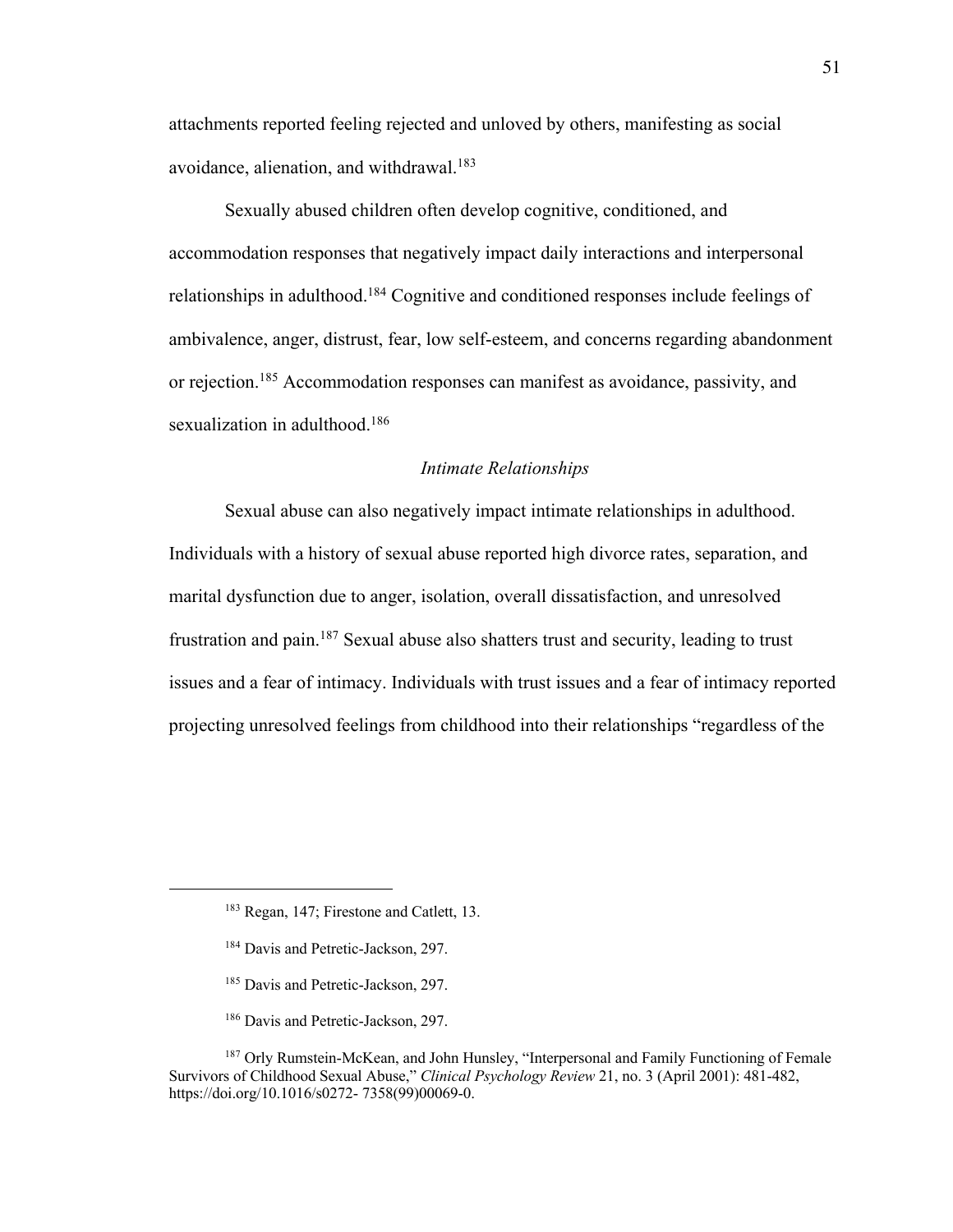reality of the situation."<sup>188</sup> Individuals also reported feeling trapped in relationships that could not progress past a certain point due to a lack of closeness.<sup>189</sup> Others actively avoided relationships or engaged in short-term, casual relationships and prostitution.<sup>190</sup> Betrayal and shame also harmed intimate relationships. Betrayal caused fear, suspicion, and poor judgments regarding trust, and shame manifested as social avoidance, isolation, and withdrawal.<sup>191</sup>

#### *Familial Relationships*

Sexual abuse can also cause ongoing family dysfunction and persistent anger, hostility, and abusive interactions.<sup>192</sup> Family dysfunction extended to relationships with in-laws. Individuals reported engaging in familiar patterns of behavior or projecting their feelings about their perpetrator onto others.<sup>193</sup>

Sexual abuse also impacts parent-child relationships in adulthood. One reason is that many parents continue to engage in behavior patterns they learned in childhood with their children.<sup>194</sup> Parents also reported a lack of support, patience, or skills required for

<sup>188</sup> Davis and Petretic-Jackson, 294; John Briere, Diane Evans, Marsha Runtz, and Timothy Wall, "Symptomatology in Men Who Were Molested as Children," *American Journal of Orthopsychiatry,* 58, no. 3 (July 1988): 419, https://doi.org/10.1111/j.1939-0025.1988.tb01606.x.

<sup>&</sup>lt;sup>189</sup> Davis and Petretic-Jackson, 294; Courtois, 112; Firestone and Catlett, 107.

<sup>190</sup> Davis and Petretic-Jackson, 294; Courtois, 112; Firestone and Catlett, 107.

<sup>191</sup> Martin J. Dorahy, Mary Corry, Maria Shannon, Kevin Webb, Brian McDermott, Margaret Ryan, and Kevin F.W. Dyer, "Complex Trauma and Intimate Relationships: The Impact of Shame, Guilt and Dissociation," *Journal of Affective Disorders* 147, no. 1 (May 2012): 73, https://doi.org/10.1016j.jad.2012.10.010; Davis and Petretic-Jackson, 296.

<sup>192</sup> Courtois, 112-113.

<sup>193</sup> Courtois, 112-113.

<sup>194</sup> Courtois, 112-113.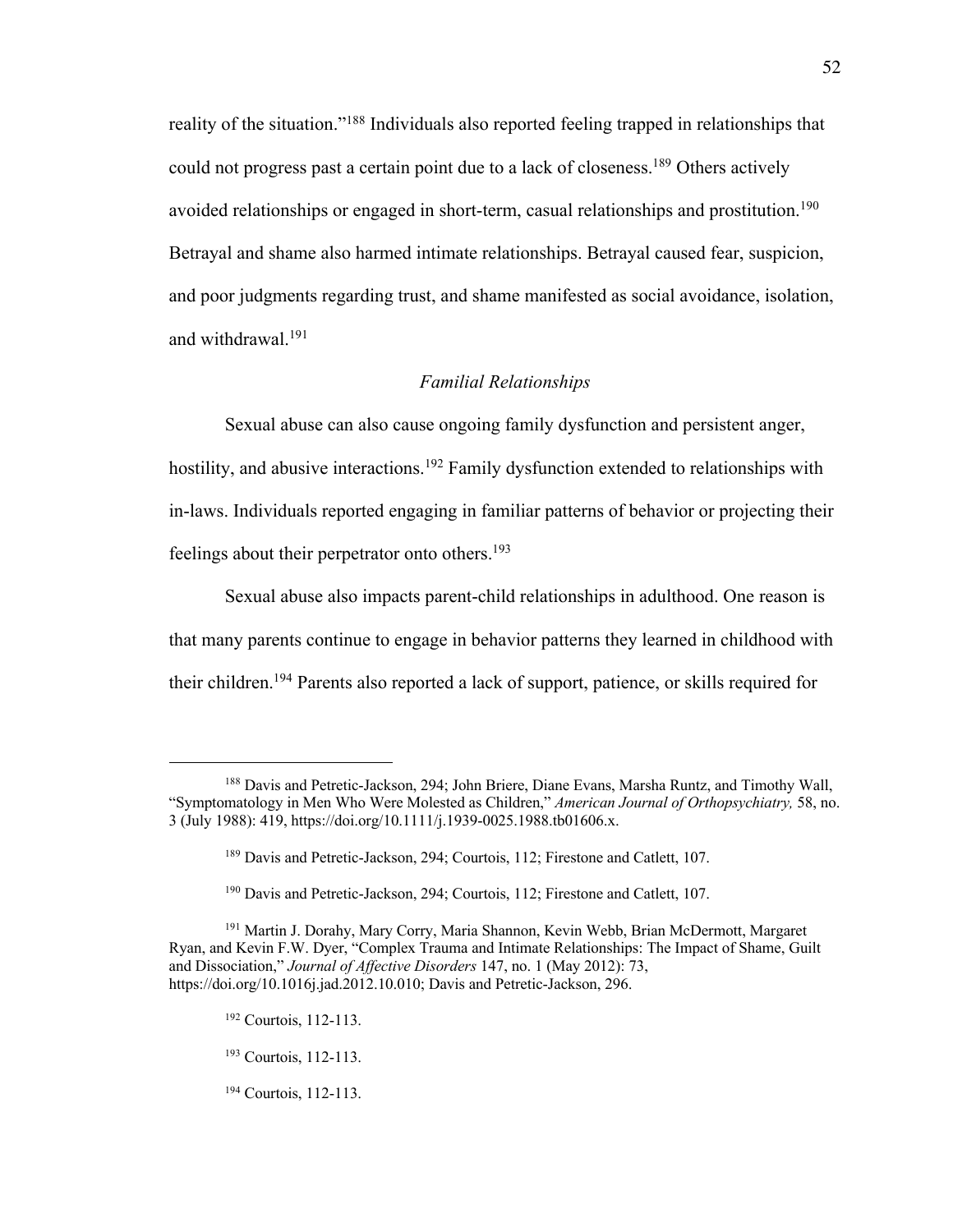parenthood.<sup>195</sup> Other parents reported feeling inadequate, less confident, and organized, or were afraid of repeating abusive behavior.<sup>196</sup> Also, mothers reported feeling "rivalrous" towards their daughters or harboring fears about their growing sons.<sup>197</sup> Other mothers reported promoting more autonomy, being less accepting, or struggling to develop close connections due to unresolved trauma.<sup>198</sup>

## *Interpersonal Violence*

Numerous studies have shown a link between childhood sexual abuse and violent behavior in adulthood.<sup>199</sup> The National Institute of Justice found that childhood sexual abuse can lead to delinquent or criminal behavior, bullying, fighting, dating violence, and emotional, physical, and verbal abuse.<sup>200</sup> Even though there is an increased risk for delinquent or illegal behavior, it is not an "inevitable" outcome.<sup>201</sup>

Research also shows that men with a history of sexual abuse often displayed murderous impulses directed toward family members and pets or exhibited homicidal

<sup>197</sup> Courtois, 112-113.

<sup>198</sup> Courtois, 112-113.

<sup>199</sup> Thomas Hartford, Hsiao-ye Yi, and Bridget F. Grant, "Associations Between Childhood Abuse and Interpersonal Aggression and Suicide Attempt Among U.S. Adults in a National Study," *Child Abuse & Neglect* 38, no. 8 (August 1, 2014): 1389, https://doi.org/10.1016/j.chiabu.2014.02.011.

<sup>200</sup> Hartford, Yi, and Grant, 1390; Department of Justice, "Victims of Childhood Sexual Abuse — Later Criminal Consequences," Office of Justice Programs, National Institute of Justice, March 1995, 1-2, https://www.ojp.gov/pdffiles/abuse.pdf.

<sup>201</sup> Department of Justice, 1-2.

<sup>195</sup> Courtois, 112-113.

<sup>196</sup> Courtois, 112-113; Davis and Petretic-Jackson, 323.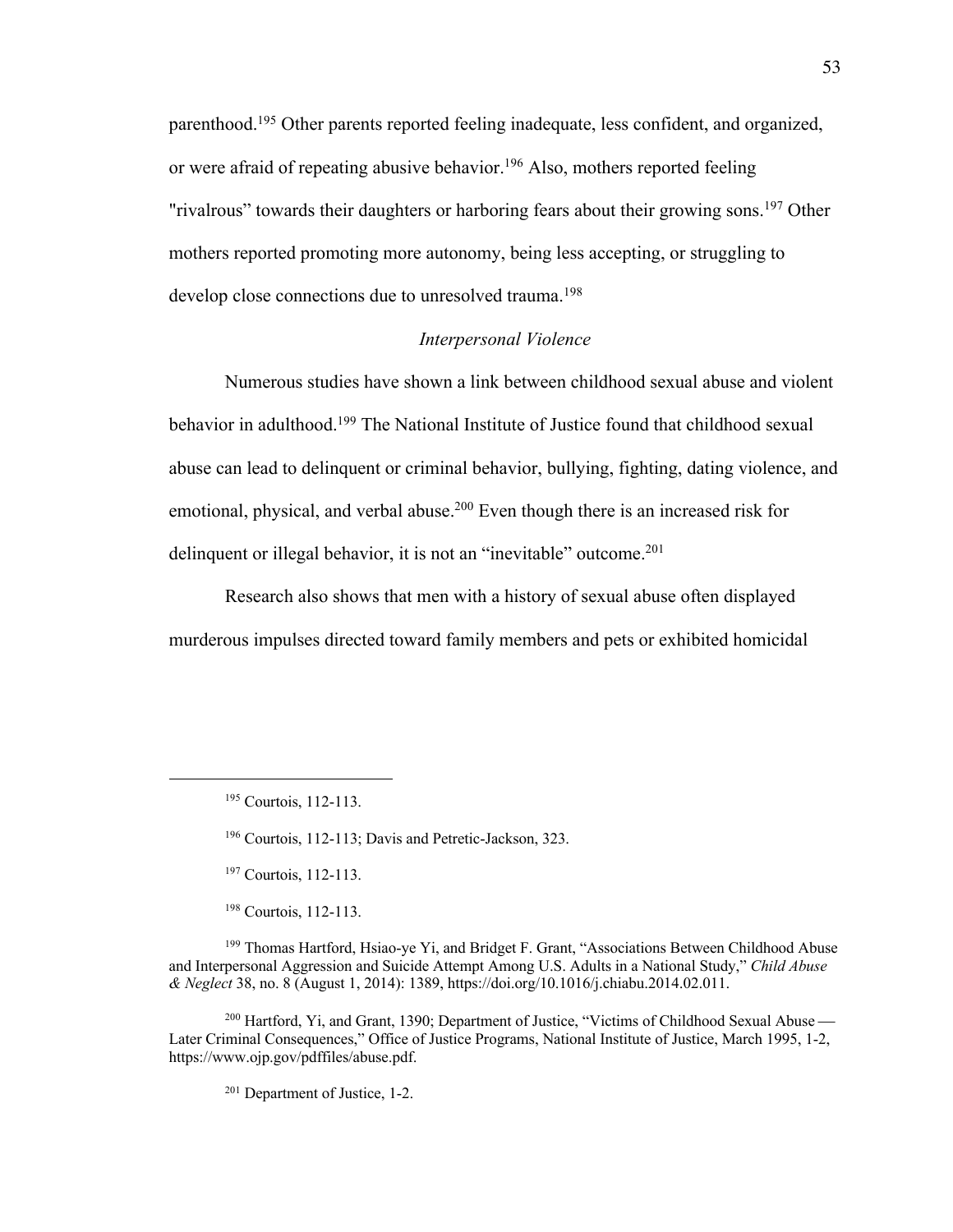tendencies due to "uncontrollable rage, revenge, pathological jealousy, and selfdefense."<sup>202</sup> Courtois emphasizes:

Homicide of a family member, whether the abuser or the abused, is not infrequently the outcome of extensive and progressive family violence. Batterers kill as their violence escalates; those battered kill to escape the abuse or to prevent its reoccurrence.<sup>203</sup>

Furthermore, many abusive husbands sexually abused their wives and children.<sup>204</sup> In contrast, studies show that women were less hostile and violent toward others.<sup>205</sup> Instead, women directed aggressive and violent behavior inward, which often manifested as selfdestructive behavior and revictimization.<sup>206</sup>

## *Cognitive Development*

Sexual abuse can disrupt a child's cognitive development, which can have longterm negative consequences.<sup>207</sup> Negative consequences include a fear of intimacy, low self-esteem, negative self-beliefs, trust issues, and unmet psychological needs.<sup>208</sup> A disruption in cognitive development can also cause trauma-related symptoms such as anxiety, depression, dissociation, substance abuse disorders, self-harm, and suicidality. 209

- <sup>204</sup> Courtois, 54; Briere et al., "Symptomatology in Men Who Were Molested as Children," 460.
- <sup>205</sup> Briere et al., "Symptomatology in Men Who Were Molested as Children," 460.
- <sup>206</sup> Briere et al., "Symptomatology in Men Who Were Molested as Children," 460.
- <sup>207</sup> Kinnear, 37.
- <sup>208</sup> Kinnear, 37.

 $202$  Courtois, 54.

<sup>203</sup> Courtois, 309.

<sup>209</sup> Caroline Browne, and Cecelia Winkelman, "The Effect of Childhood Trauma on Later Psychological Adjustment," *Journal of Interpersonal Violence;* 22, no. 6 (June 2007): 685, https://doi.org/10.1177/0886260507300207.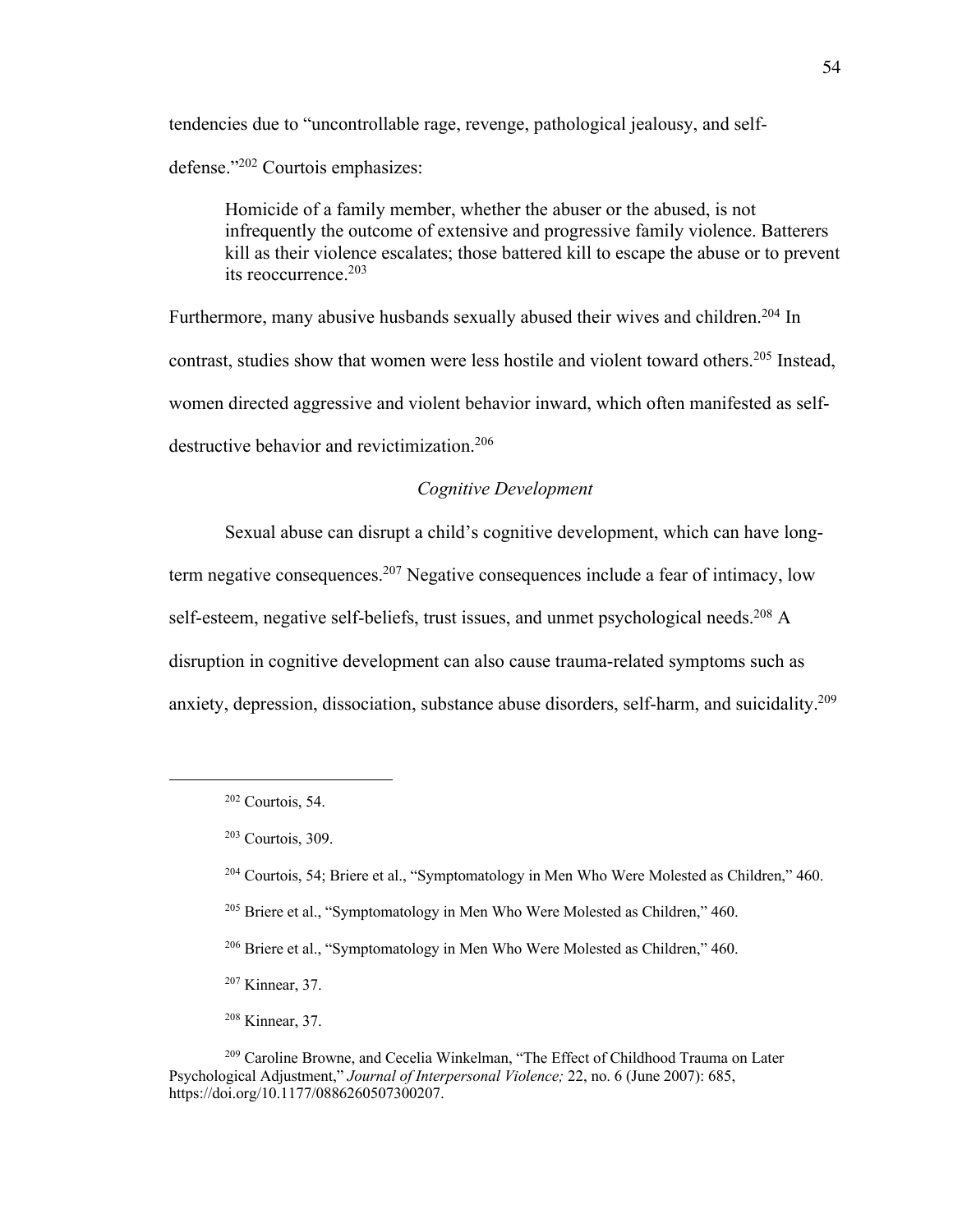A disruption in cognitive development can disrupt a child's attachment system.<sup>210</sup>

A secure attachment is essential to a child's developing self-concept.<sup>211</sup> Caroline Browne

and Cecelia Winkelman claim:

A sense of self unfolds in the context of one or more consistent, loving, and supportive caretaker(s). In this early environment, a child internalizes the perceptions and expectations of others and begins via a secure attachment, his or her identity, differentiating from his or her caretaker, and developing a sense of self. An insecure attachment on the other hand can disrupt this unfolding development of a differentiated self. 212

Furthermore, insecure attachments can cause adjustment problems in adulthood.<sup>213</sup>

## *Early Maladaptive Schemas*

Sexually abused children can develop early maladaptive schemas (EMSs) due to

unmet needs.<sup>214</sup> EMSs are "self-defeating emotional and cognitive patterns that develop

in childhood and get repeated throughout life.<sup>215</sup> Jeffrey Young, Janet Klosko, and

Marjorie Weishaar claims:

As young children, these patients were abandoned, abused, neglected, or rejected. In adulthood their schemas are triggered by life events that they perceive (unconsciously) as similar to the traumatic experiences of their childhood. When

- <sup>212</sup> Browne and Winkelman, 685.
- <sup>213</sup> Browne and Winkelman, 685.

<sup>214</sup> Mehdi Rezaei, Firoozeh Ghazanfari, and Fatemeh Rezaee, "The Role of Childhood Trauma, Early Maladaptive Schemas, Emotional Schemas and Experimental Avoidance on Depression: A Structural Equation Modeling," *Psychiatry Research* 246 (December 2016): 410, https://dx.doi.org/10.1016/j.psychres.2016.10.037; Jeffrey E. Young, Janet S. Klosko, and Marjorie E. Weishaar, *Schema Therapy: A Practitioners Guide* (New York, NY: The Guilford Press, 2003), 7-8.

<sup>215</sup> Rezaei, Ghazanfari, and Rezaee, 410; Young, Klosko, and Weishaar*,* 7-8.

<sup>210</sup> Browne and Winkelman, 685.

<sup>211</sup> Browne and Winkelman, 685.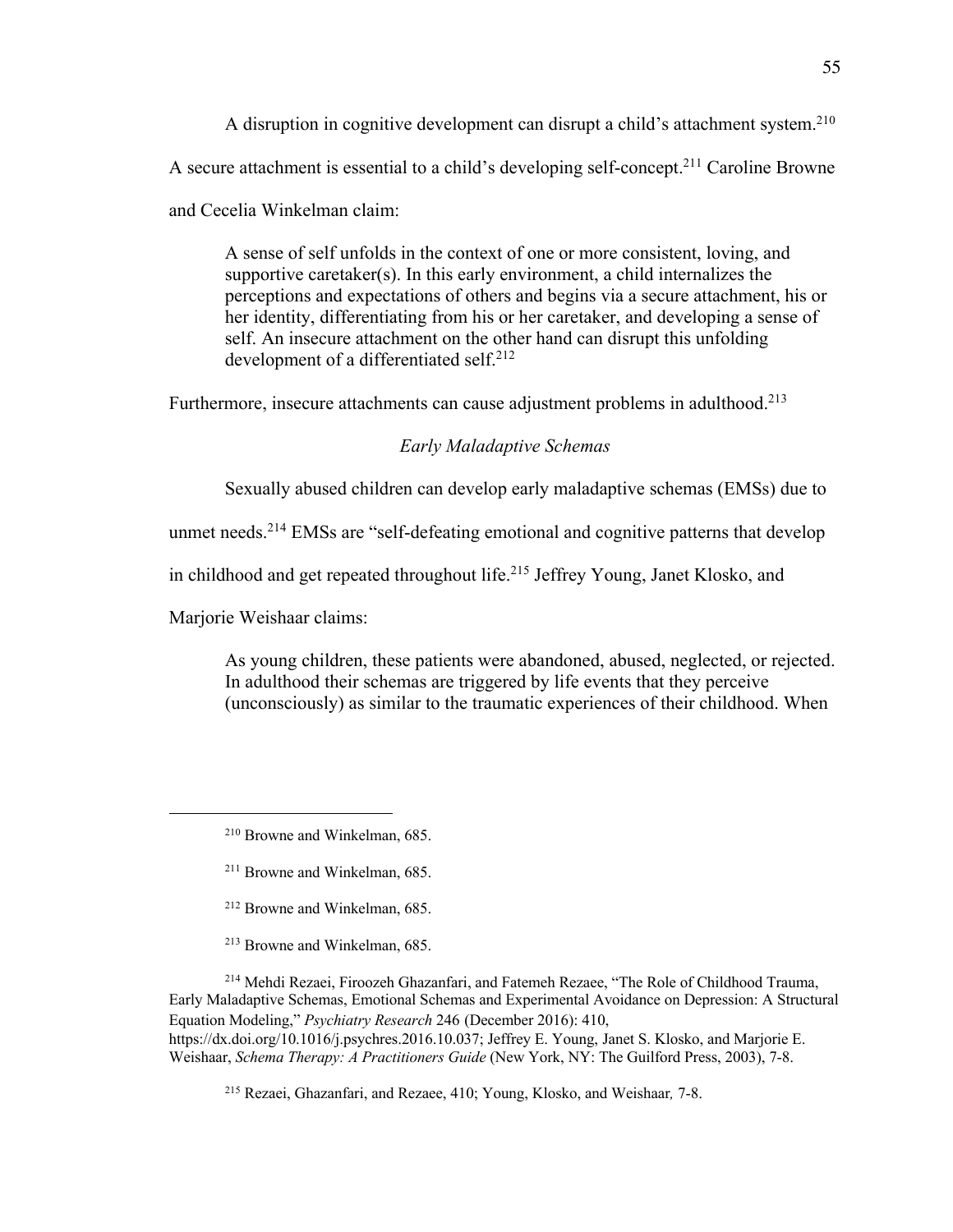one of these schemas is triggered, they experience a strong negative emotion, such as grief, shame, fear, or rage. 216

Schemas linked to childhood sexual abuse include Abandonment/Instability, Mistrust/Abuse, Emotional Deprivation, Defectiveness/Shame, and Social Isolation/Alienation.<sup>217</sup>

EMSs can also increase the risk for suicide and psychiatric disorders in

adulthood.<sup>218</sup> Research shows that the risk of suicide increased for individuals with

depression, post-traumatic stress disorder, and unmet needs such as nurturance, security,

and stability.<sup>219</sup> Another study found a connection between schemas of

Isolation/Alienation, Defectiveness/Shame, and Failure and psychiatric disorders, post-

traumatic stress disorder, and substance use disorders.<sup>220</sup>

# *Mental Health*

Sexual abuse can lead to anxiety, mood and personality disorders, psychotic

symptomology, somatization, and suicidality.<sup>221</sup> Statistics show that  $60-70$  percent of

individuals with borderline personality disorder (BPD) reported a history of childhood

<sup>219</sup> Rezaei, Ghazanfari, and Rezaee, 411; Flink et al., "Early Maladaptive Schemas and Suicidal Ideation in Depressed Patients," 89-90.

<sup>220</sup> Dutra, et al., 71-73.

<sup>216</sup> Young, Klosko, and Weishaar, 8.

<sup>217</sup> Young, Klosko, and Weishaar, 14-15.

<sup>218</sup> Rezaei, Ghazanfari, and Rezaee, 411; N. Flink, S.M. Lehto, H. Koivumaa-Honkanen, H. Viinamäki, A. Ruusunen, M. Valkonen-Korhonen, and K. Honkalampi. "Early Maladaptive Schemas and Suicidal Ideation in Depressed Patients," *The European Journal of Psychiatry* 31, no. 3 (July-September 2017): 89-90, https://doi.org/10.1016/j.ejpsy.2017.07.001; Panagioti et al., 303.

<sup>221</sup> Davis and Petretic-Jackson, 297; Dutra et al., 71; David Boyda, Danielle McFeeters, Katie Dhingra, and Laura Rhoden, "Childhood Maltreatment and Psychotic Experiences: Exploring the Specificity of Early Maladaptive Schemas," *Journal of Clinical Psychology* 74, no. 12 (July 2018): 1, https://doi.org/10.1002/jclp.22690.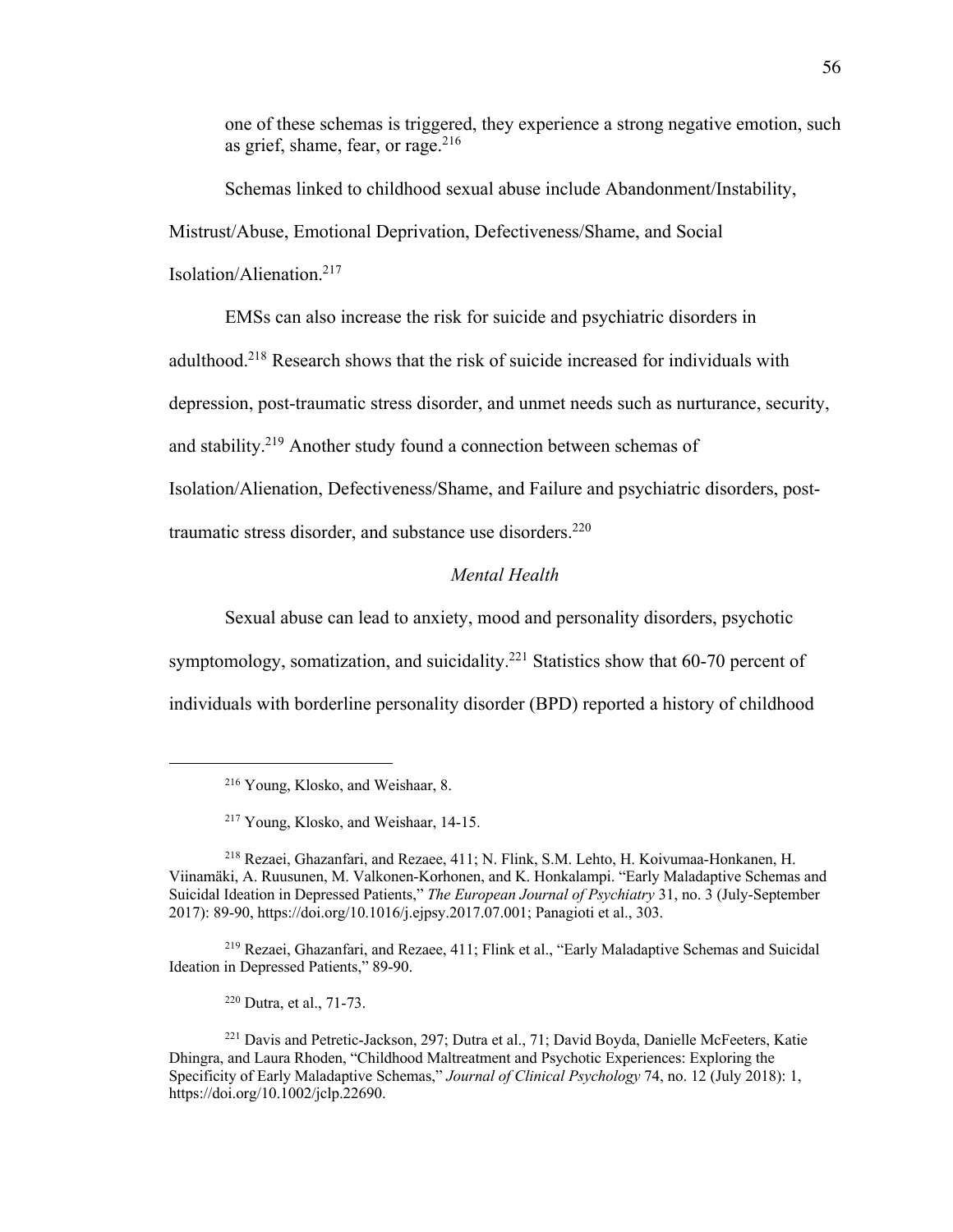trauma.<sup>222</sup> Another study found that 90 percent of hospitalized patients diagnosed with BPD reported a history of emotional, physical, and sexual abuse.<sup>223</sup> Also, men with a history of childhood sexual abuse were more likely to develop BPD and PTSD than the general population.<sup>224</sup> Adults with a history of sexual abuse are also at risk for developing eating disturbances, sexual disorders, substance use disorders, and engaging in self-harm, self-mutilation, and other self-destructive behaviors.<sup>225</sup>

### **Depression**

Evidence shows that childhood sexual abuse is a strong predictor of depressive disorder in adulthood.<sup>226</sup> Approximately 30-40 percent of adults with a history of sexual abuse and 52 percent of adults with a history of childhood rape reported a lifetime of depression, earlier onset, and a longer duration of depressive symptoms.<sup>227</sup> Many adults reported suffering from a "constant state of low-grade depression," uncontrollable emotions, crying jags, inability to concentrate, sleep disturbances, disruptions with eating, and suicidality.<sup>228</sup> Other adults reported that sexual abuse involved many personal

<sup>225</sup> Courtois, 98; Kinnear, 40.

<sup>226</sup> Hartford, Yi, and Grant, 1389.

<sup>228</sup> Kunzman, 14-15.

<sup>222</sup> Linehan, *DBT Skills Training Manual*, 8.

<sup>223</sup> Linehan, *DBT Skills Training Manual*, 8.

<sup>224</sup> Spokas, Wenzel, Wiltsey Stirman, Brown, and Beck, "Suicide Risk Factors and Mediators Between Childhood Sexual Abuse and Suicide Ideation Among Male and Female Suicide Attempters," 469.

<sup>&</sup>lt;sup>227</sup> Katherine L. Musliner, and Jonathan B. Singer, "Emotional Support and Adult Depression in Survivors of Childhood Sexual Abuse," *Child Abuse & Neglect* 38, no. 8 (August 2014): 1331, https://doi.org/10.1016/j.chiabu.2014.01.016; Nicole P. Yuan, Mary P. Koss, and Mirto Stone, "The Psychological Consequences of Trauma," The National Online Resource Center on Violence Against Women, March 2006, 3, https://vawnet.org/material/psychological-consequences-sexual-trauma.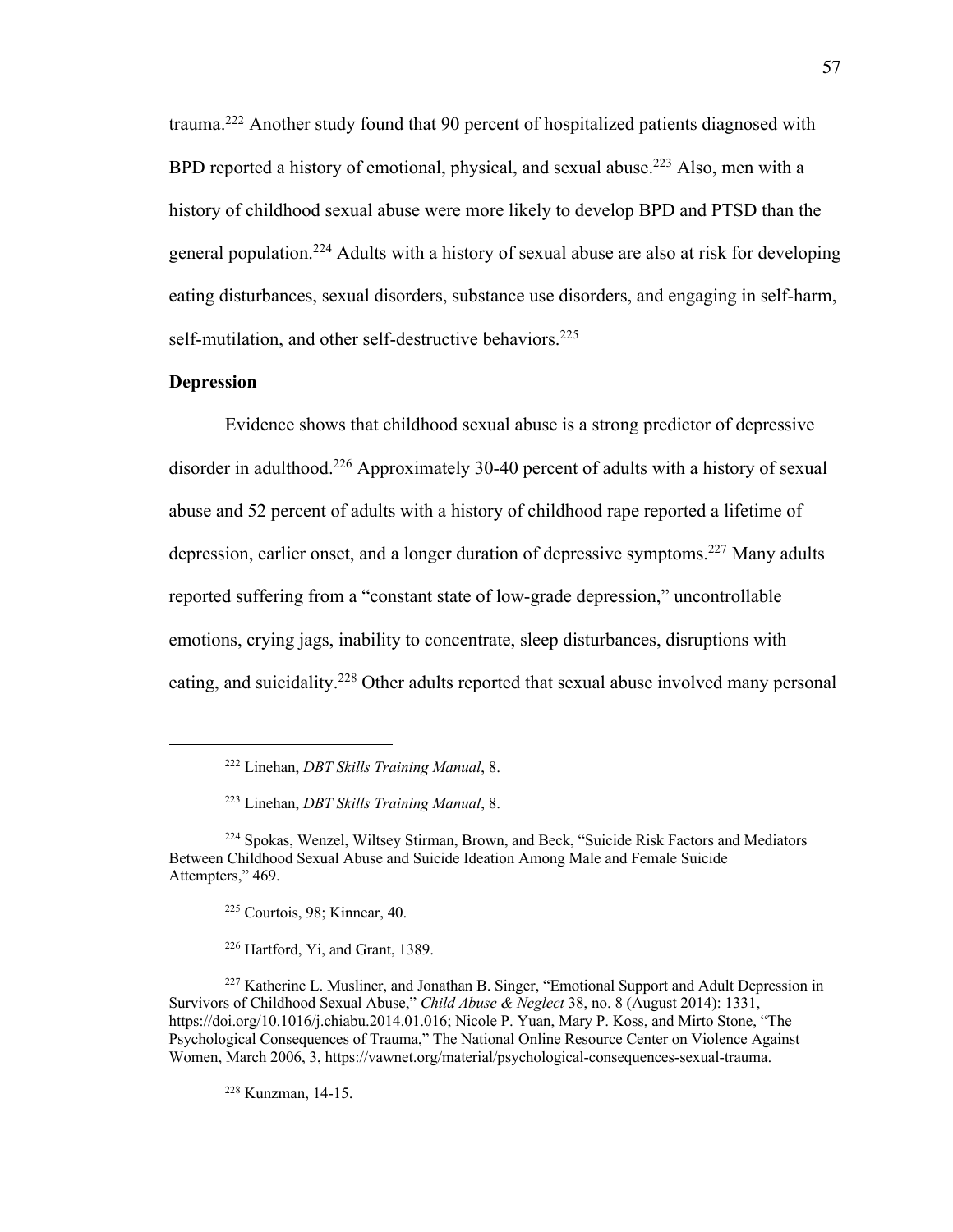losses, including trust, safety, security, and self-esteem. Prolonged grief manifested as depression in adulthood.<sup>229</sup>

### **Post-Traumatic Stress Disorder**

Research shows a link between childhood sexual abuse and post-traumatic stress disorder (PTSD).<sup>230</sup> PTSD is a disorder that arises from witnessing or experiencing a traumatic event involving an actual or threatened death, serious injury, or sexual violence.<sup>231</sup> Sexually abused children can develop a more "pronounced over-generalized memory," which increases their risk of developing PTSD.<sup>232</sup> Women with a history of sexual abuse were five times more likely to be diagnosed with PTSD and raped women were three times more likely to be diagnosed with PTSD.<sup>233</sup>

### **Best Practices for Clinical Counseling**

The researcher examined best practices for clinical counseling individuals with a history of abuse. The researcher studied cognitive behavior therapy (CBT), dialectical behavior therapy (DBT), and schema therapy. These are evidence-based treatments used to decrease suicidality and treat the effects of childhood sexual abuse. CBT aims to increase behavior levels, enhance social skills, improve self-esteem, reduce self-criticism,

<sup>233</sup> Yuan, Koss, and Stone, 3.

<sup>229</sup> Kunzman, 14-15.

<sup>230</sup> Spokas et al., 469.

<sup>231</sup> Andrew M. Colman, *Oxford Dictionary of Psychology*. 2nd ed. (New York, NY: Oxford University Press, 2006), 589.

<sup>232</sup> Jorge Lopez-Castroman, Nadine Melhem, Boris Birmaher, Laurence Greenhill, David Kolko, Barbara Stanley, Jamie Zelazny, Beth Brodsky, Rebeca Garcia-Nieto, Ainsley Burke, J. John Mann, Davis Brent, Maria A. Oquendo, "Early Childhood Sexual Abuse Increases Suicidal Intent," *World Psychiatry* (June 12, 2013): 153, https://doi.org/10.1002/wps.20039.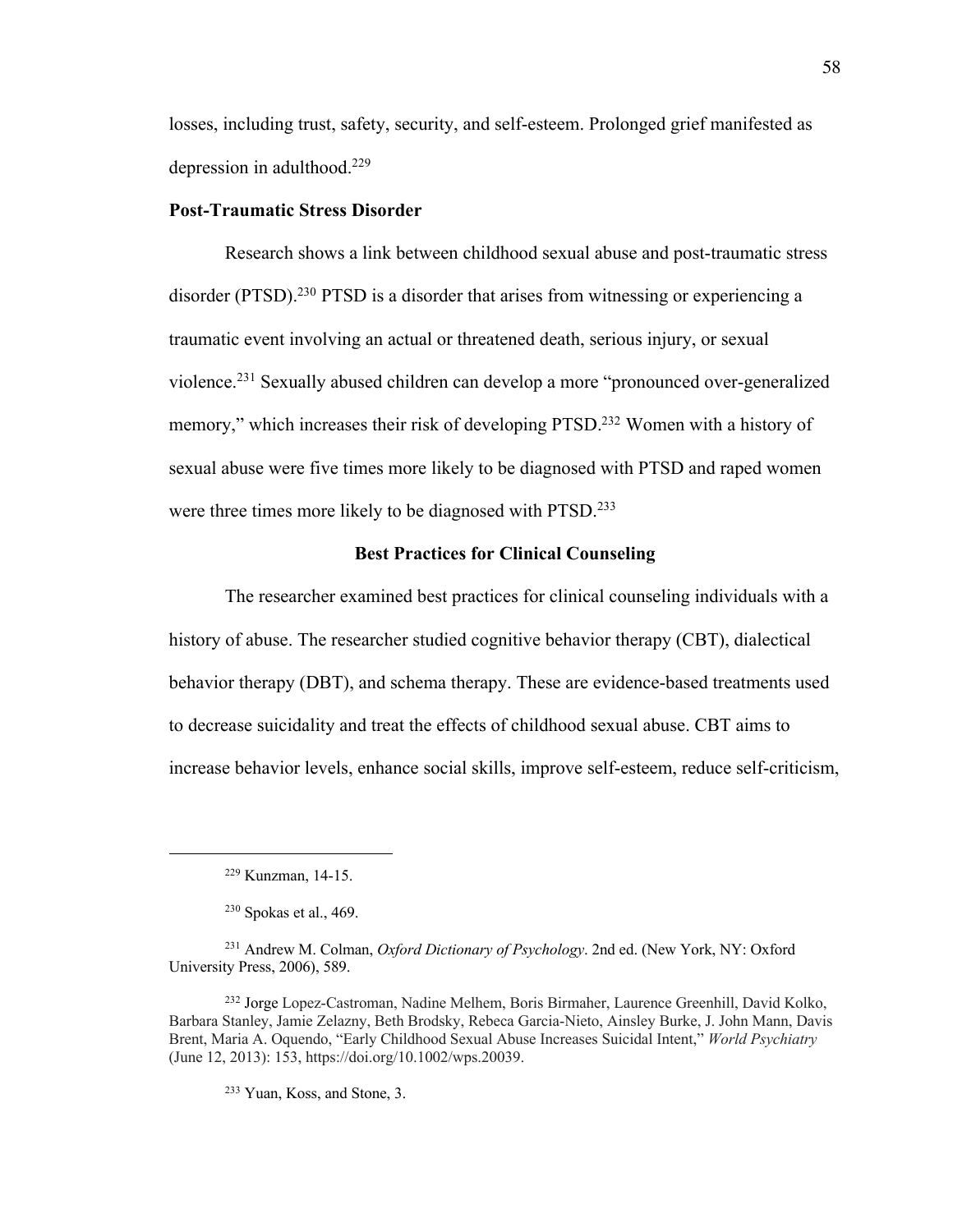and develop short-term and long-term positive perspectives.<sup>234</sup> DBT focuses on improving the quality of life by changing destructive behavior patterns and negative thinking.<sup>235</sup> Schema therapy targets early maladaptive schemas developed during childhood by using a variety of change techniques.<sup>236</sup>

# *Cognitive Behavior Therapy*

CBT effectively treats anxiety, depression, eating disorders, severe mental illness, substance use disorders, PTSD, interpersonal relationship problems, and destructive thoughts and behaviors linked to suicidality.<sup>237</sup> CBT also helps individuals identify, challenge, and modify automatic negative thoughts, assumptions, and dysfunctional thinking connected with distressing emotions.<sup>238</sup> CBT also targets early maladaptive schemas associated with self-criticism and helps individuals develop short-term and longterm positive perspectives.<sup>239</sup> CBT also focuses on increasing and enhancing social interactions through assertiveness, social training, and self-monitoring of complaining.<sup>240</sup> Social skills help individuals develop and maintain healthy and positive interpersonal relationships.

- <sup>238</sup> Leahy and Holland, 22.
- <sup>239</sup> Leahy and Holland, 22.
- <sup>240</sup> Leahy and Holland, 22.

<sup>234</sup> Robert L. Leahy, and Stephen J. Holland, *Treatment Plans and Interventions for Depression and Anxiety Disorders* (New York, NY: The Guilford Press, 2000), 22.

<sup>235</sup> Linehan, *DBT Skills Training Manual,* 3; Joiner, *Why People Die by Suicide*, 42.

<sup>&</sup>lt;sup>236</sup> Young, Klosko, and Weishaar, 91.

<sup>237</sup> Freedenthal, 202.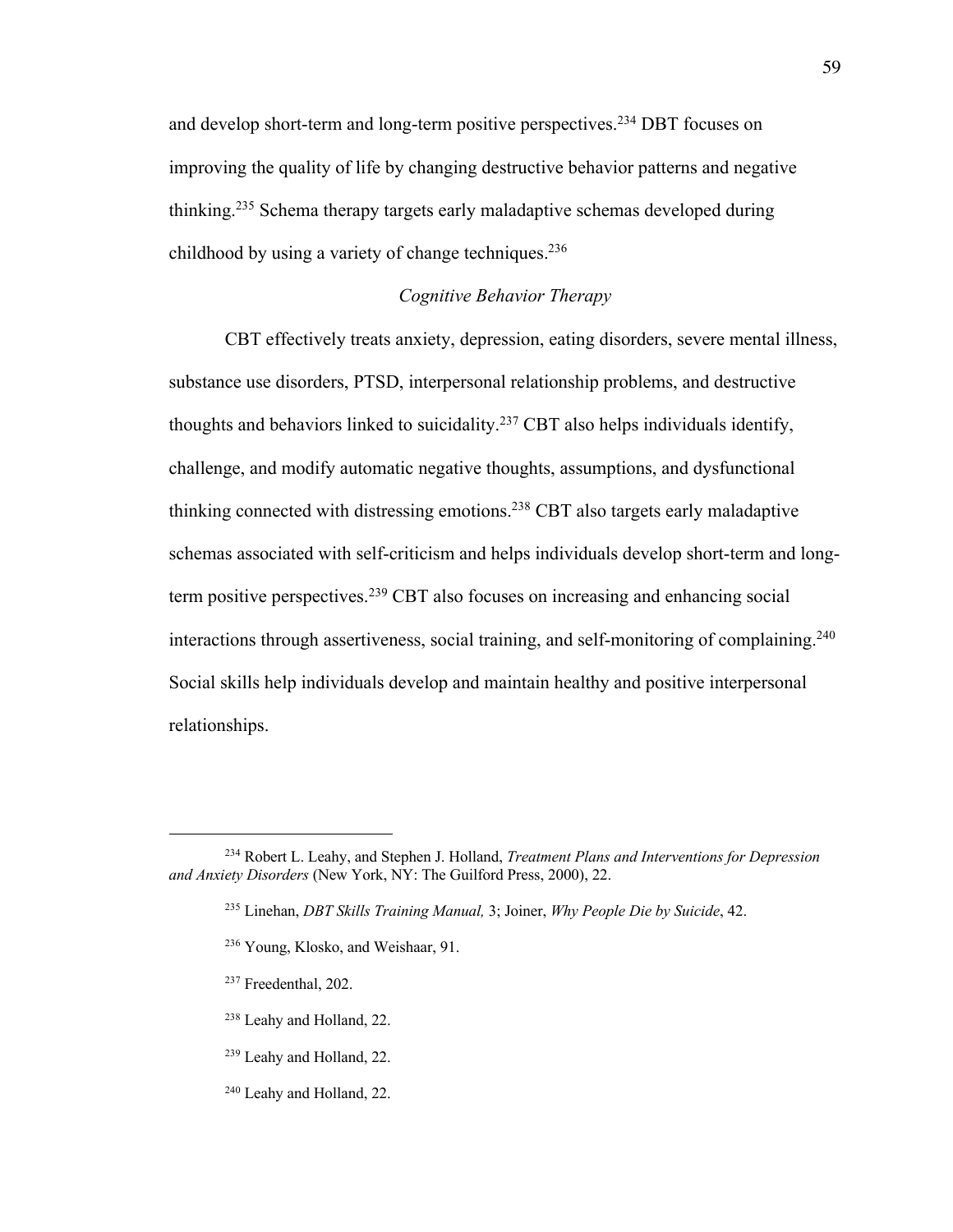CBT also helps individuals develop problem-solving skills. Problem-solving skills help individuals identify and challenge dysfunctional thinking associated with hopelessness. Mark Reinecke claimed:

Suicide itself results from a breakdown in adaptive, rational problem-solving. In the face of problems that seems insoluble, the person feels hopeless. The hopelessness makes it harder to come up with possible solutions besides suicide. Providing concrete skills in problem-solving can help break the cycle and create hope.<sup>241</sup>

Problem-solving *Treatment Plans and Interventions for Depression and Anxiety Disorders*, skills also help individuals adapt and respond to change, identify situations they wish to change, and develop plans.<sup>242</sup> Problem-solving skills build confidence and provide a sense of control, empowerment, and purpose.

## *Dialectical Behavior Therapy*

DBT effectively treats anxiety disorders, bipolar disorder, borderline personality disorder, depression, eating disorders, schizophrenia, substance use disorders, and selfdestructive coping strategies.<sup>243</sup> DBT skills training involves four modules: Mindfulness Skills, Interpersonal Effectiveness Skills, Emotional Regulation Skills, and Distress Tolerance Skills. The four modules of DBT help individuals build and maintain healthy relationships, cope with psychological pain and distress, manage emotions, find meaning and purpose, and reduce self-harm and suicidality.

<sup>241</sup> Freedenthal, 184.

<sup>242</sup> Freedenthal, 184.

<sup>243</sup> Linehan, *DBT Skills Training Manual*, 6.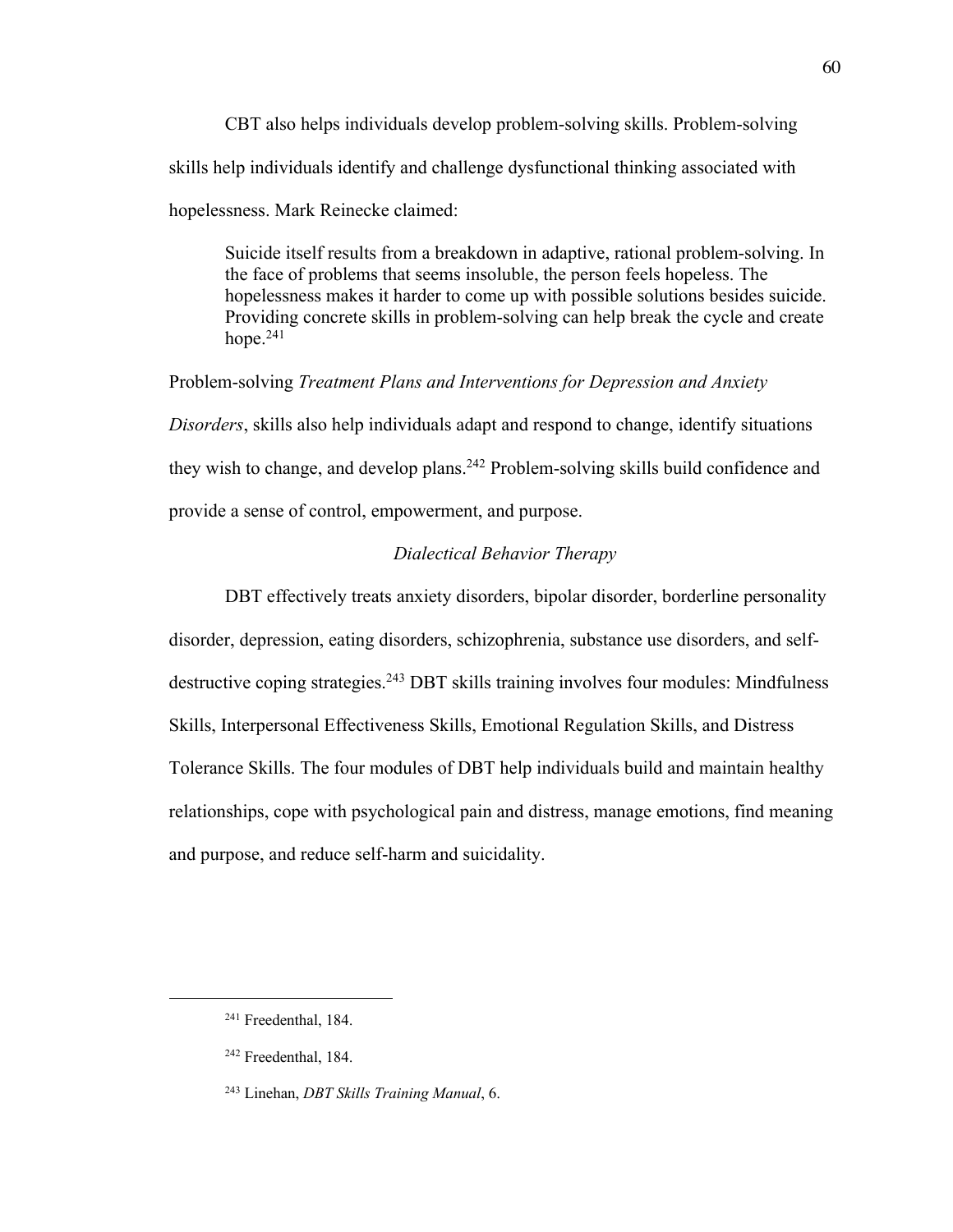Mindfulness skills help individuals pay attention to what they think, feel, and do in the present moment.<sup>244</sup> Mindfulness skills help individuals learn to live in the moment more effectively by observing and experiencing reality in a less judgmental way.<sup>245</sup> They also learn to understand their "intimate connection with the entire universe," which helps them obtain a greater sense of freedom.<sup>246</sup>

Interpersonal Effectiveness Skills help individuals meet new people and learn ways to interact to build trust and friendship and reduce conflict.<sup>247</sup> They also develop skills to identify and end unhealthy and problematic relationships.<sup>248</sup> Individuals also develop an awareness of other people's needs and emotions, essential to building and maintaining relationships.<sup>249</sup> Individuals also learn to identify and ask for what they want and say no to "unwanted requests" while preserving respect and likeability.<sup>250</sup> Interpersonal effectiveness skills also help build communication skills. Communications skills help individuals learn how to walk the "middle path" in relationships by balancing acceptance and change within themselves and others.<sup>251</sup>

- <sup>245</sup> Linehan, *DBT Skills Training Manual*, 1.
- <sup>246</sup> Linehan, *DBT Skills Training Manual*, 1.
- <sup>247</sup> Linehan, *DBT Skills Training Manual,* 232.
- <sup>248</sup> Linehan, *DBT Skills Training Manual,* 233.
- <sup>249</sup> Linehan, *DBT Skills Training Manual,* 232.
- <sup>250</sup> Linehan, *DBT Skills Training Manual,* 233.
- <sup>251</sup> Linehan, *DBT Skills Training Manual,* 231.

<sup>&</sup>lt;sup>244</sup> Freedenthal, 221.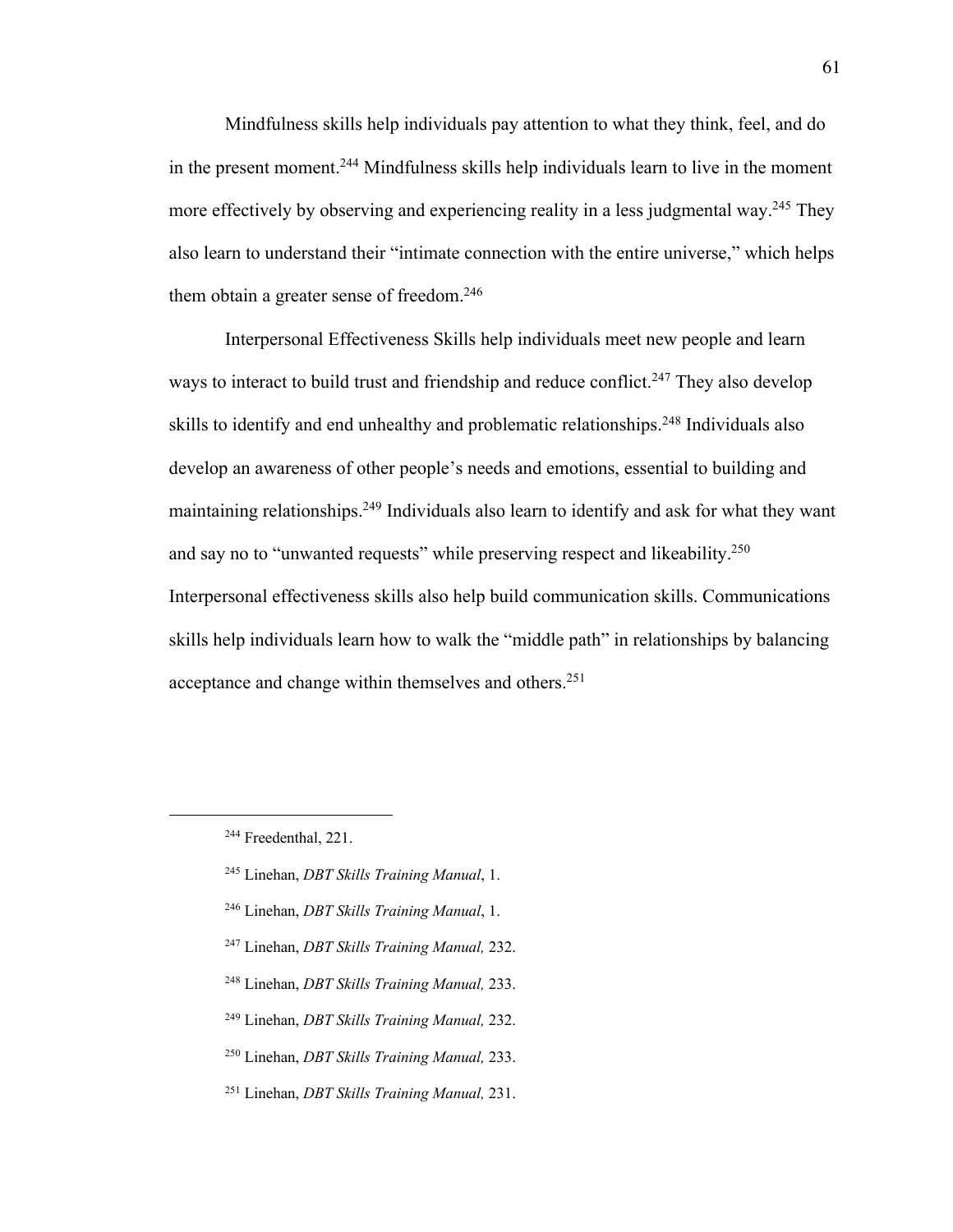Emotional Regulation Skills help individuals identify, understand, and manage difficult emotions effectively, which reduces impulsivity and patterns of instability.<sup>252</sup> Individuals who lacked emotional regulations skills reported "having no sense of self at all, feeling empty, and not knowing who they are."<sup>253</sup> There are four steps to building emotional regulations skills. First, individuals learn to identify and understand their emotions.<sup>254</sup> Second, individuals learn how to change and reduce the intensity of painful emotions such as anger, sadness, and shame, and learning how to change situations that cause distress.<sup>255</sup> Third, individuals learn how to reduce emotional vulnerability by developing emotional resilience, which reduces suicidality.<sup>256</sup> Lastly, individuals learn how to manage difficult emotions effectively.<sup>257</sup>

Distress Tolerance Skills help individuals develop crisis survival skills and reality acceptance skills.<sup>258</sup> Crisis survival skills "are long and short-term solutions to painful situations."<sup>259</sup> These solutions reduce impulsivity and self-destructive behavior by reducing distress and making situations more tolerable.<sup>260</sup> Reality acceptance skills help

- <sup>254</sup> Linehan, *DBT Skills Training Manual,* 9-11.
- <sup>255</sup> Linehan, *DBT Skills Training Manual,* 9-11.
- <sup>256</sup> Linehan, *DBT Skills Training Manual,* 1-2.
- <sup>257</sup> Linehan, *DBT Skills Training Manual,* 1-2.
- <sup>258</sup> Linehan, *DBT Skills Training Manual,* 416.
- <sup>259</sup> Linehan, *DBT Skills Training Manual,* 416.
- <sup>260</sup> Linehan, *DBT Skills Training Manual,* 416.

<sup>252</sup> Linehan, *DBT Skills Training Manual,* 318-321.

<sup>253</sup> Linehan, *DBT Skills Training Manual,* 11.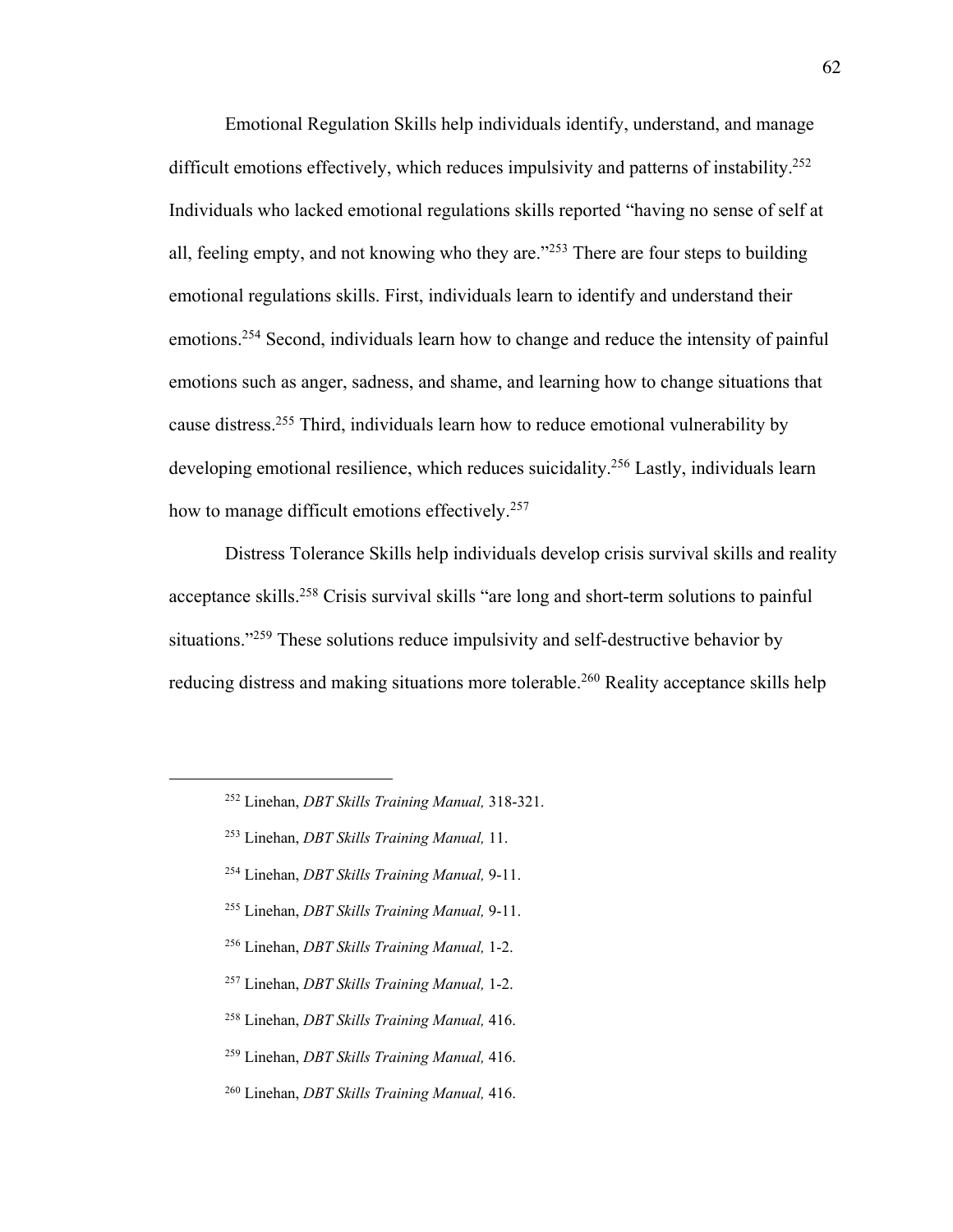individuals develop the skills to get through a crisis, minimize suffering, and increase freedom when confronted with painful facts that may not change.<sup>261</sup>

## *Schema Therapy*

Schema therapy is essential in helping individuals identify and change EMSs and maladaptive coping strategies developed during childhood.<sup>262</sup> There are three stages involved in schema therapy. First, schema therapy allows individuals to find their voice and learn to identify and challenge EMSs using "a truth that is more objective and empirically sound."<sup>263</sup> Schema therapists promote personal change by balancing "empathy and reality testing."<sup>264</sup> Other parents reported feeling inadequate, less confident, and organized, or were afraid of repeating abusive behavior. The initial stage helps individuals accept and move toward change because they feel validated and understood.<sup>265</sup>

Second, schema therapists use experiential strategies to target and heal "emotions connected to early maladaptive schemas" and fulfill unmet needs from childhood.<sup>266</sup> During this stage, individuals learn to recognize false schemas and emotionally believe that they are faulty.<sup>267</sup> The third and final stage of schema therapy involves pattern-

- <sup>263</sup> Young, Klosko, and Weishaar, 91.
- <sup>264</sup> Young, Klosko, and Weishaar, 91.
- <sup>265</sup> Young, Klosko, and Weishaar, 93.
- <sup>266</sup> Young, Klosko, and Weishaar, 110.
- <sup>267</sup> Young, Klosko, and Weishaar, 110.

<sup>261</sup> Linehan, *DBT Skills Training Manual,* 417.

<sup>&</sup>lt;sup>262</sup> Young, Klosko, and Weishaar, 91.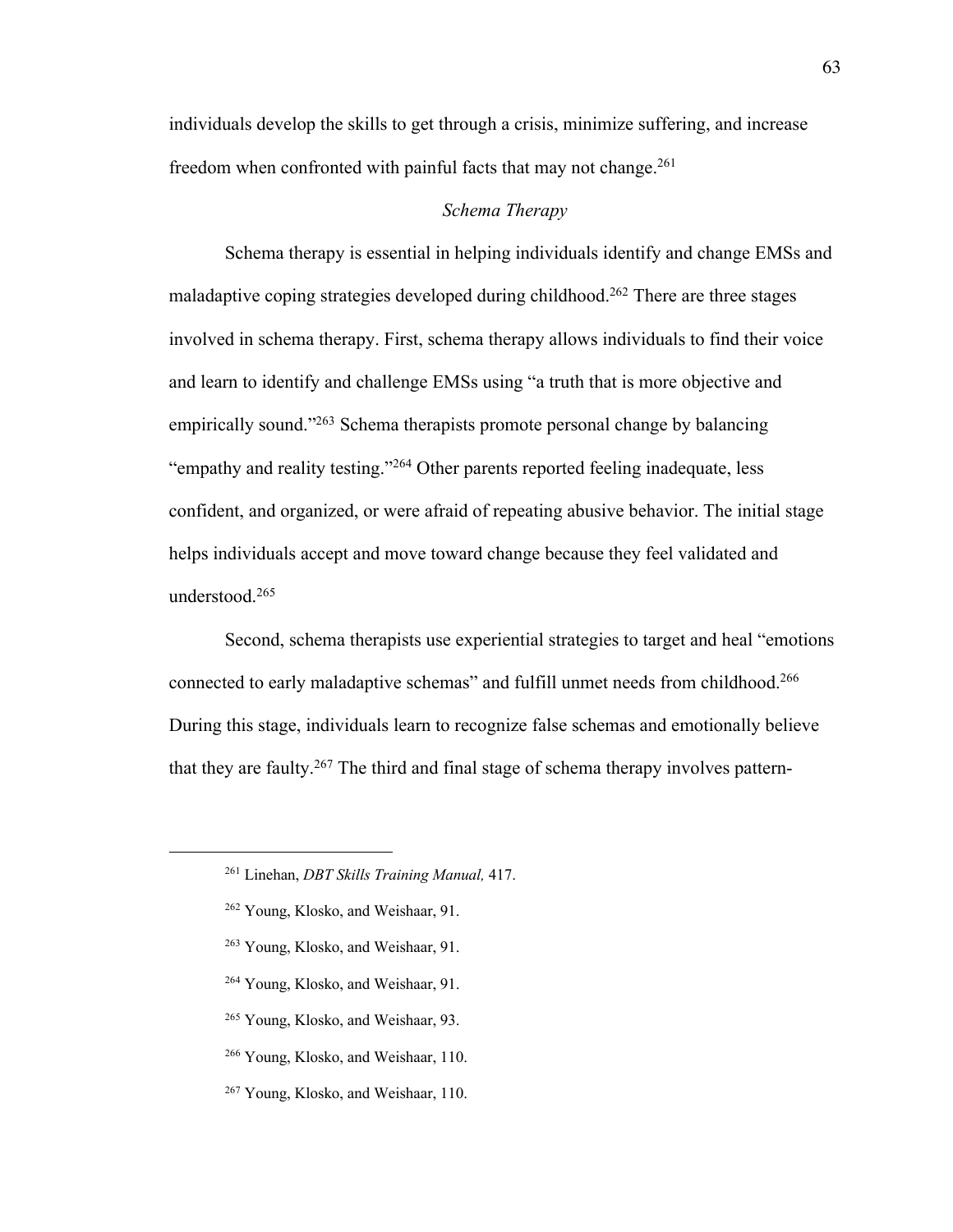breaking strategies and is the longest and most crucial stage of treatment.<sup>268</sup> The third stage is essential to breaking patterns of behavior associated with denial, disengagement, isolation, and social withdrawal and replace them with "more adaptive patterns" of behavior.<sup>269</sup>

CBT, DBT, and schema therapy are evidenced-based treatments for the effects of childhood sexual abuse. They are also treatments that build protective factors that lower the risk of suicidality. Protective factors are "buffers" that reduce the risk of suicide.<sup>270</sup> Protective factors include access to physical and mental health care, connections to family, friends, and community support, developing coping skills and strategies, engaging in cultural and religious beliefs that discourage suicide, and finding a sense of purpose or meaning in life.<sup>271</sup> CBT, DBT, and schema therapy provide a framework to help individuals build and maintain interpersonal relationships, improve self-esteem and self-capacities, manage emotions, and reduce self-harm and suicidality. Furthermore, CBT, DBT, and schema therapy promotes empowerment, positive change, and personal resiliency among adults with a history of sexual abuse.

## **Conclusion**

In summary, chapter three examined suicide, childhood sexual abuse, and current best practices in the clinical counseling of individuals with a history of abuse. The study

<sup>268</sup> Young, Klosko, and Weishaar, 110.

<sup>&</sup>lt;sup>269</sup> Young, Klosko, and Weishaar, 175.

<sup>270</sup> SAMHSA, *Addressing Suicidal Thoughts,* 11.

<sup>271</sup> SAMHSA, *Addressing Suicidal Thoughts,* 12.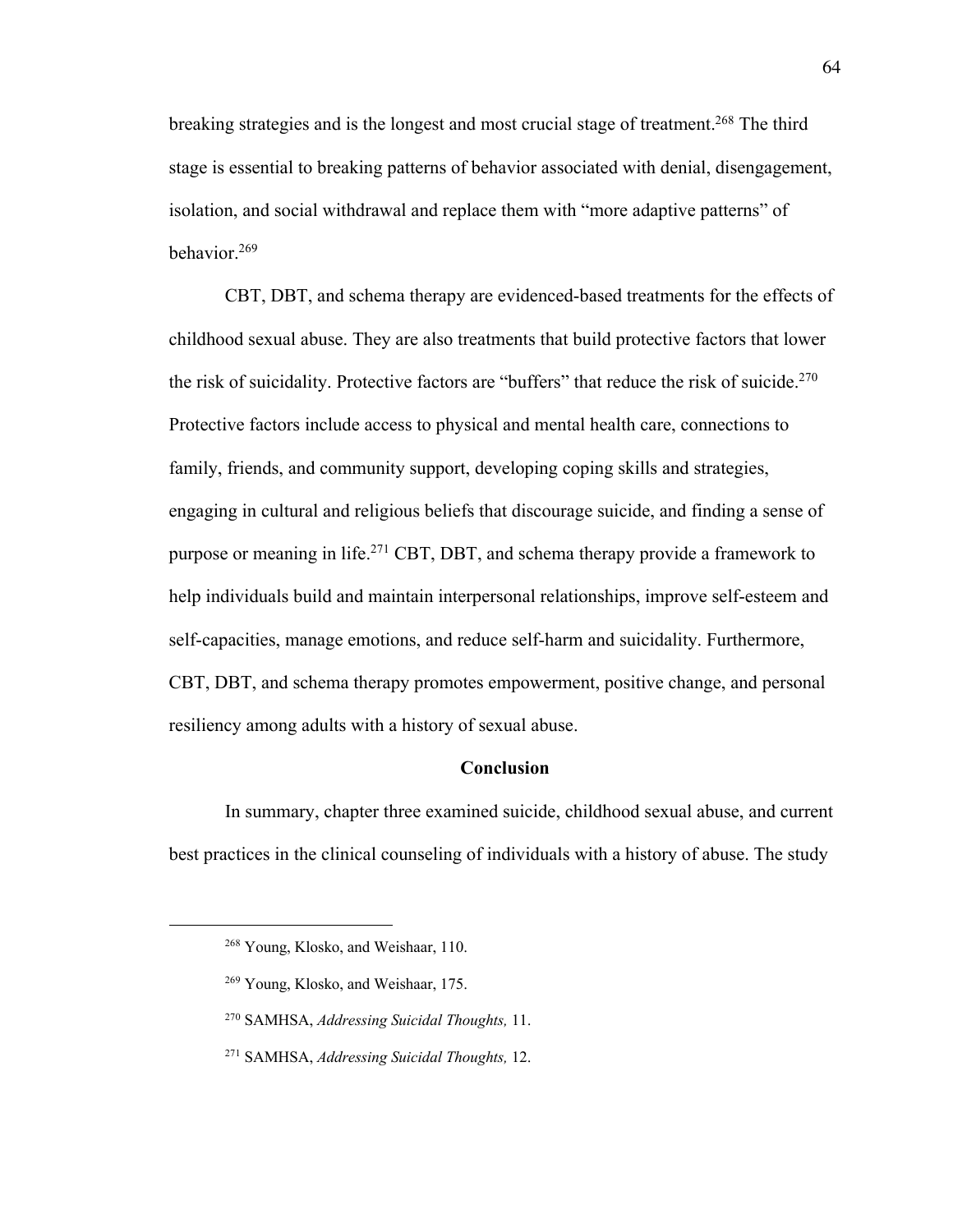provided the foundation for understanding suicide, childhood sexual abuse and common risk factors contributing to suicidality, and best practices in the clinical counseling of individuals with a history of abuse. The researcher will examine key characteristics that empowered sexual abuse victims to survive suicidality in subsequent chapters, incorporating data from research participants and literature on surviving suicidality. The researcher will plan and design the research method used for conducting a qualitative study in chapter four.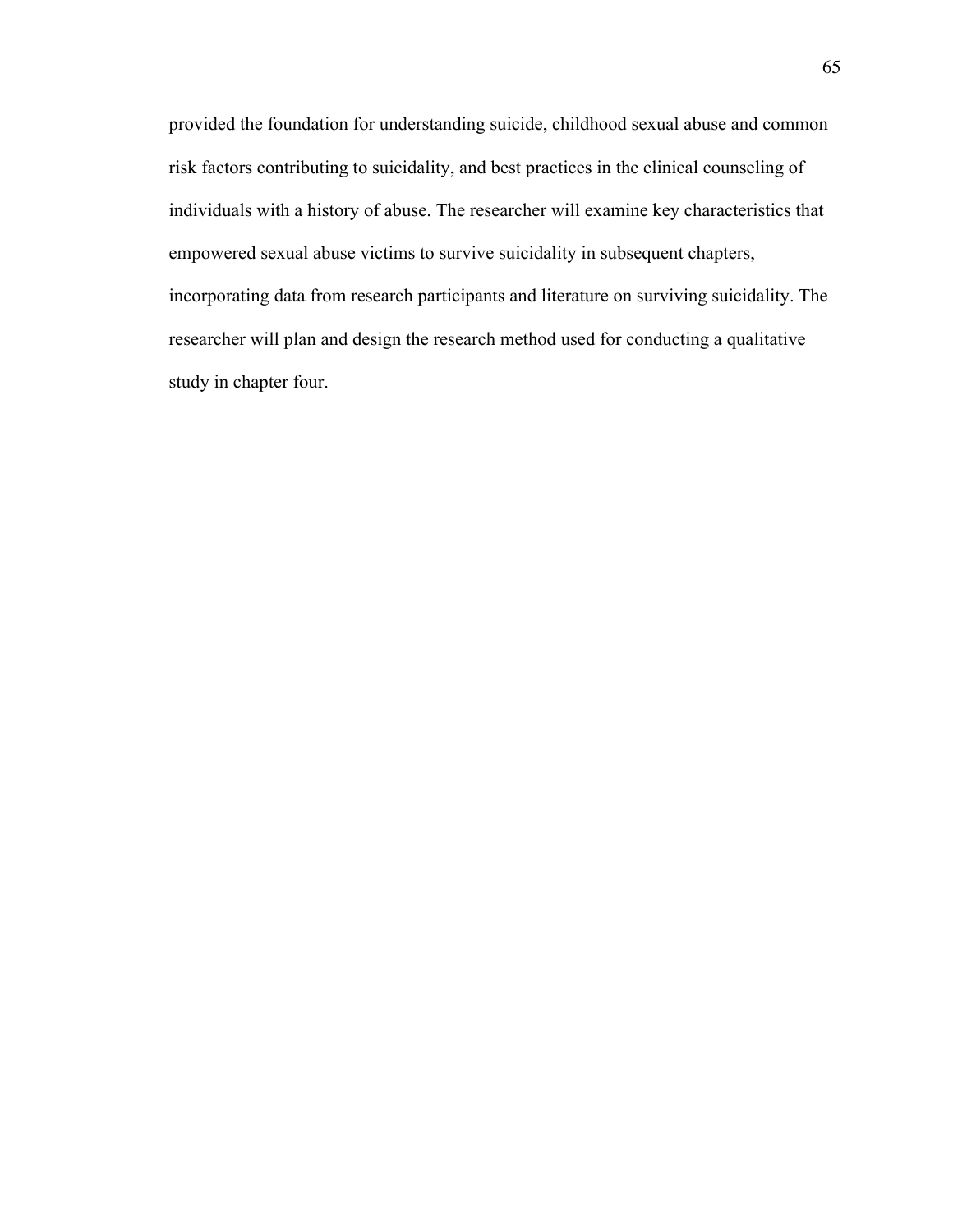# CHAPTER FOUR: A CASE STUDY

This study addressed the lack of understanding of the key characteristics that empowered sexual abuse victims to survive suicidality. The tools used for this study were interviews, audio recordings of the interviews, and descriptive data.<sup>272</sup> The primary data included an interview guide and a survey used to collect pertinent demographic information. Secondary data included scholarly articles, books, and online resources from federal and state agencies relevant to suicide, childhood sexual abuse, and best practices for clinical counseling of individuals with a history of abuse.

### **Methodology**

Given the complex nature of human emotions and experiences, the researcher decided to conduct a qualitative inquiry, using a collective case study approach. A qualitative study helped the researcher understand and write a multifaceted description of the cases.<sup>273</sup> Creswell and Poth write:

Qualitative research involves an interpretative, naturalistic approach to the world. This means that qualitative researchers study things in their natural settings, attempting to make sense of, or interpret, phenomena in terms of the meaning people bring to them.<sup>274</sup>

<sup>272</sup> Paul D. Leedy, and Jeanne Ellis Ormrod, *Practical Research: Planning and Design,* 12th ed. (New York, NY: Pearson Education, Inc., 2016), 7.

<sup>273</sup> Leedy and Ormrod, 230.

<sup>274</sup> Creswell and Poth, 9.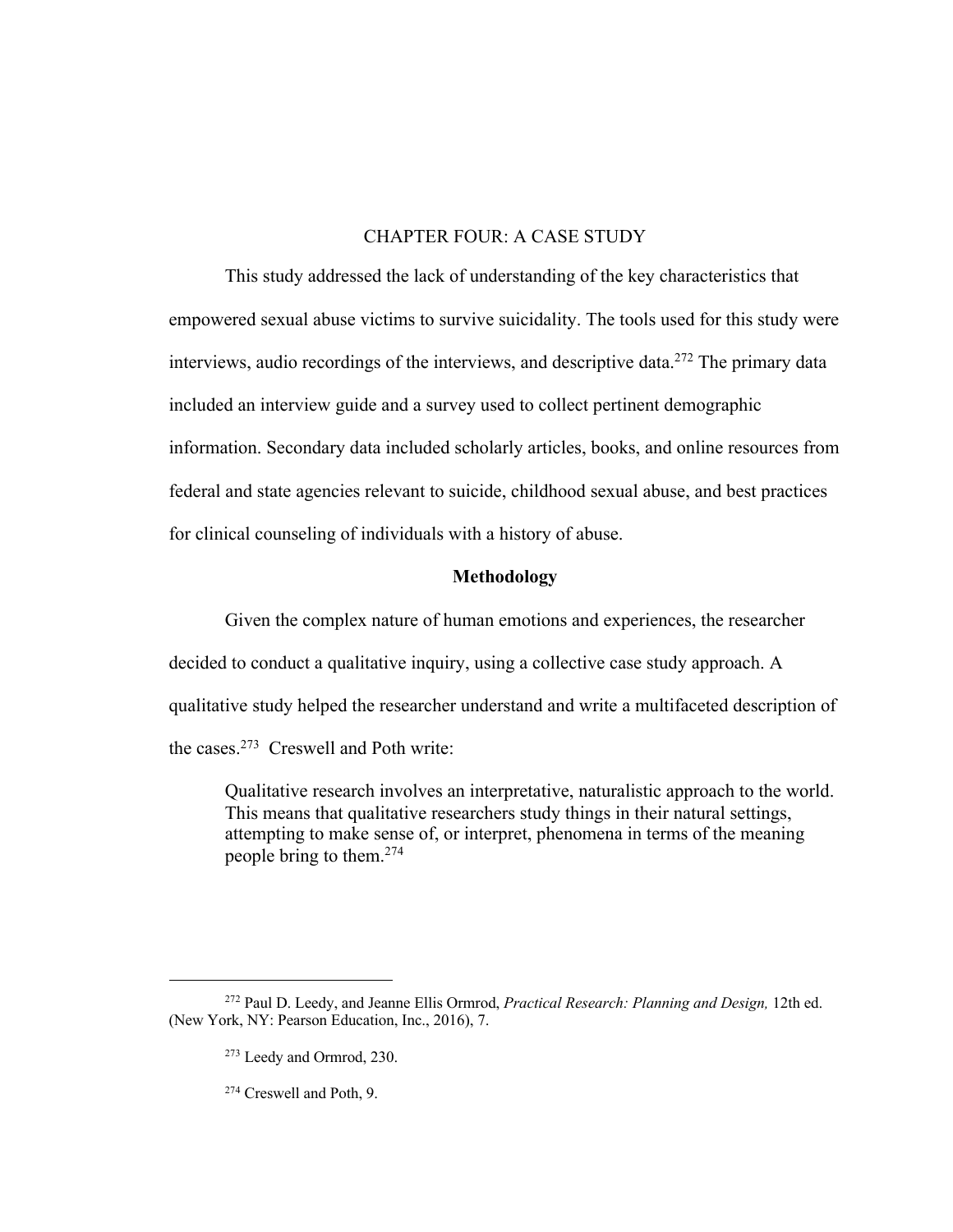The researcher ensured the data was valid and reliable by selecting participants based on their history of surviving suicidality and childhood sexual abuse. Participants provided an authentic oral account of their experiences, and the interviews were transcribed.

Conducting a qualitative inquiry helped the researcher gain an in-depth understanding of significant events and milestones in the participants' everyday life and helped her identify themes related to the participants' perspectives.<sup>275</sup> Also, using a qualitative method helped the researcher uncover enigmas related to surviving suicidality.<sup>276</sup> The data helped her address the lack of understanding of the key characteristics that empowered sexual abuse victims to survive suicidality. Creswell and Poth claim, "a hallmark of a good qualitative study is that it presents an in-depth understanding of the case."<sup>277</sup>

### *Collective Case Study*

The researcher studied multiple cases to illustrate different perspectives on topics relevant to this study.<sup>278</sup> Researchers often use multiple case studies to build theories, make comparisons, or propose generalizations."<sup>279</sup> Paul Leedy and Jeanne Ormrod write:

- <sup>277</sup> Creswell and Poth, 98.
- <sup>278</sup> Creswell and Poth, 98.
- <sup>279</sup> Leedy and Ormrod, 231.

<sup>275</sup> Creswell and Poth, 96; Steiner Kvale, and Svend Brinkmann, *Interviews: Learning the Craft of Qualitative Research Interviewing*, 2nd ed. (Los Angeles, CA: Sage Publications Inc., 2009), 27.

<sup>276</sup> Leedy and Ormrod, 230.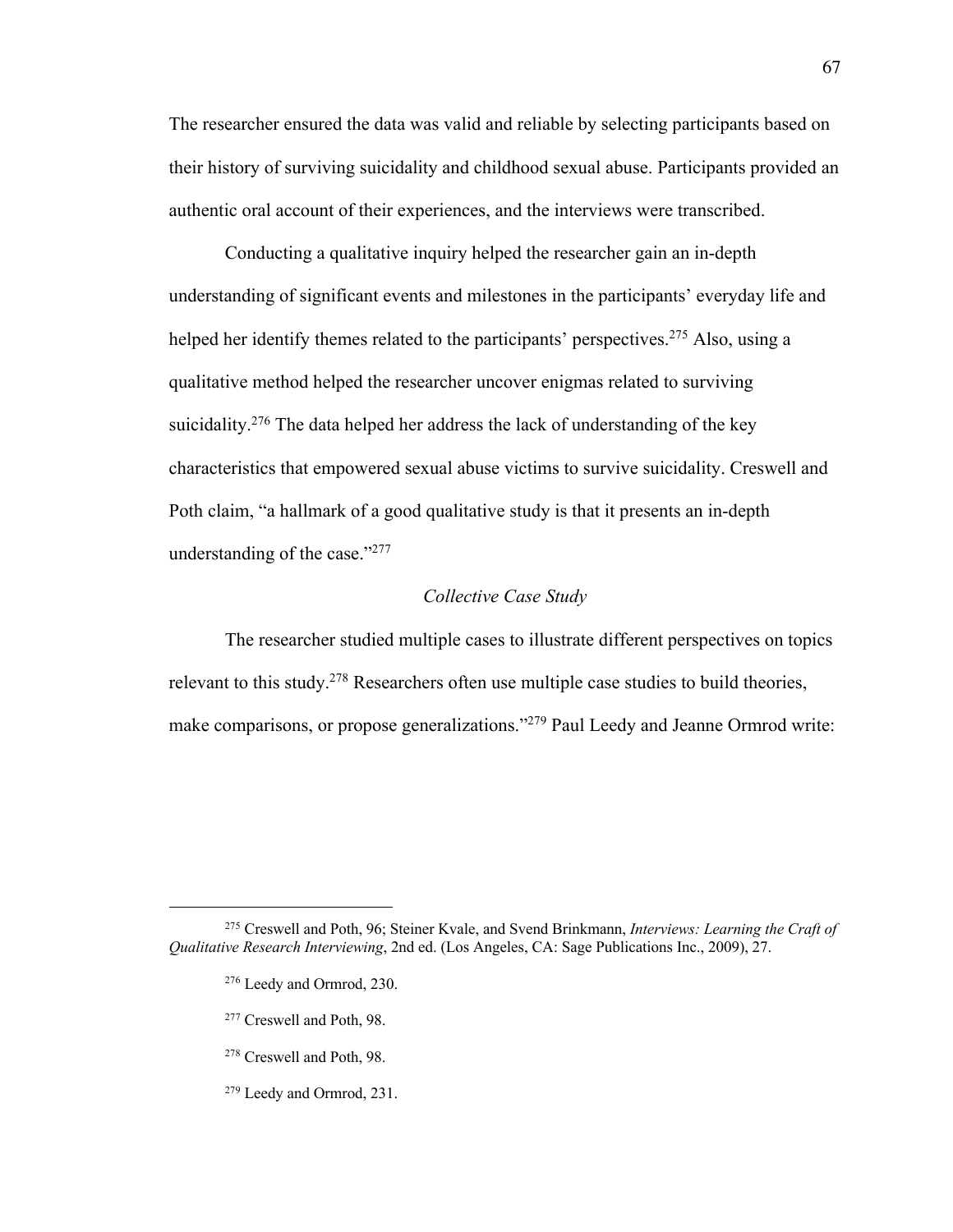A case study may be especially suitable for learning more about a little known or poorly understood situation. It can also be appropriate for investigating how an individual or program changes over time, perhaps as the result of certain conditions or events. In either circumstance it tends to be most useful for generating or providing preliminary support for tentative explanations regarding the phenomenon being studied. $280$ 

Case studies are a common approach in education, medicine, and a variety of social science disciplines.<sup>281</sup> The primary source of data collection in a case study consists of documents, interviews, observations, past records, and personal artifacts.<sup>282</sup>

### *Qualitative Interviews*

The researcher conducted in-depth, semi-structured interviews with four women who survived suicidality and have a history of childhood sexual abuse. A semi-structured interview in qualitative research "attempts to understand themes of the lived everyday world from the subject's own perspective."<sup>283</sup> By using suggested questions that focus on themes, the researcher can obtain a description about a participant's experience and their interpretations about the phenomenon."<sup>284</sup> Steiner Kvale and Svend Brinkmann claim:

Through open questions the interview focuses on the topic of research. It is then up to the subject to bring forth the dimensions he or she finds important in the theme of inquiry. The researcher leads the subject toward certain themes, but not specific opinions about these themes. $285$ 

- <sup>281</sup> Leedy and Ormrod, 230.
- <sup>282</sup> Leedy and Ormrod, 231.
- <sup>283</sup> Kvale and Brinkmann*,* 27.
- <sup>284</sup> Kvale and Brinkmann, 27.
- <sup>285</sup> Kvale and Brinkmann, 31.

<sup>280</sup> Leedy and Ormrod, 231.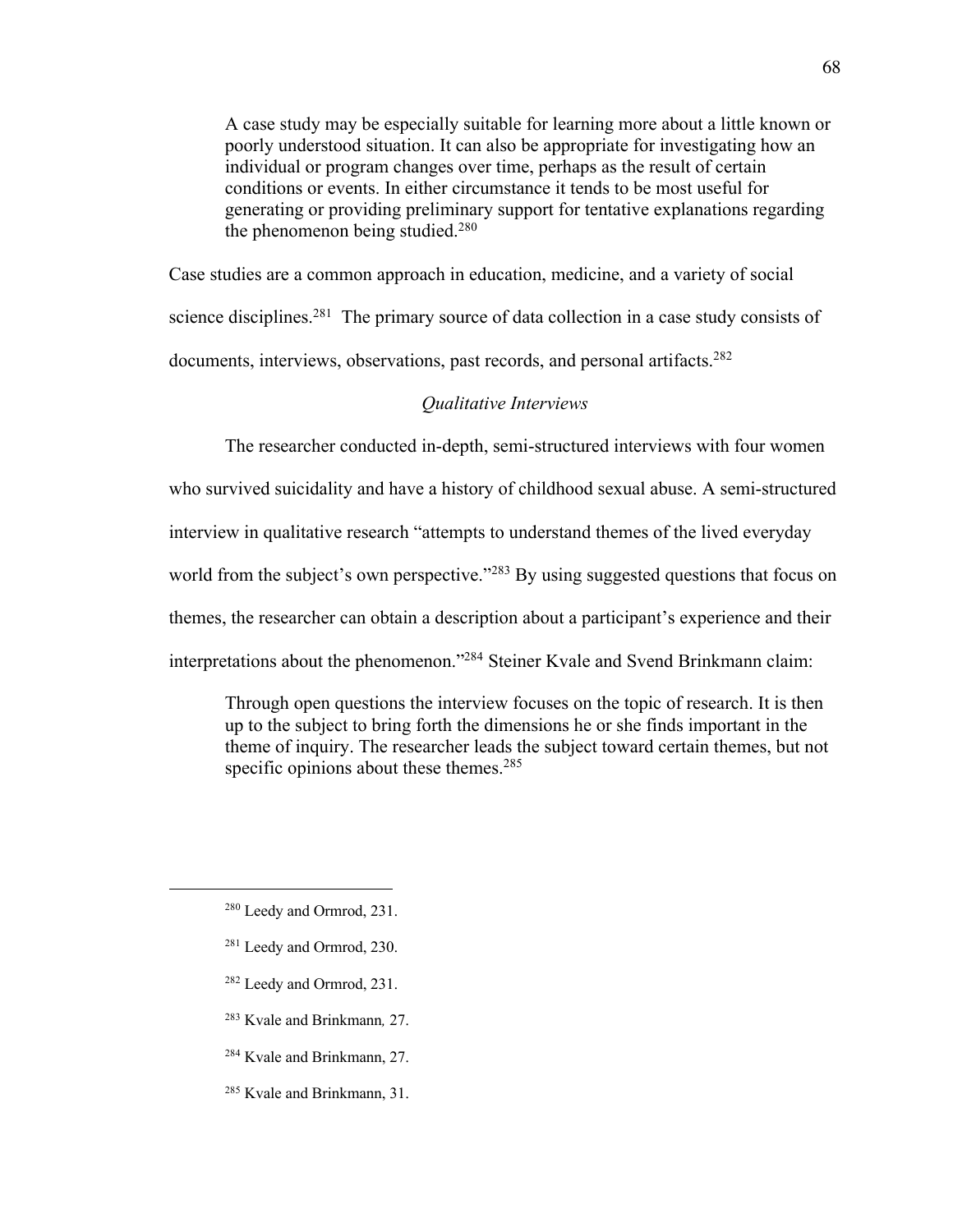The researcher selected participants from a purposeful sampling of individuals within the Minneapolis and Saint Paul metropolitan area with a known history of surviving suicidality and childhood sexual abuse. Selecting from a purposeful sampling is a process of selecting participants based on their experiences and "the types of information they can yield about the topic under investigation."<sup>286</sup> Conducting qualitative research with a purposeful sampling of individuals is desirable because the researcher can illustrate different perspectives on particular issues, concerns, or problems.<sup>287</sup> M. Ling Pan notes:

[Qualitative researchers] are more likely to select a *purposive sample* of individuals that the researcher believe are key informants in terms of social dynamics, leadership positions, job responsibilities, and so on. In other words, qualitative researchers prefer to use informed judgment in selecting participants.<sup>288</sup>

The researcher used an interview guide to conduct productive interviews.<sup>289</sup> The interview guide focused on themes relevant to this study and included four suggested questions.<sup>290</sup> Even though the researcher followed a set of suggested questions, she had the freedom to ask probing or follow up questions to clarify a "person's reasoning."<sup>291</sup> The interview questions included:

1. What have you experienced in terms of the phenomenon?

<sup>289</sup> Leedy and Ormrod, 245.

<sup>290</sup> Kvale and Brinkmann, 27.

<sup>291</sup> Leedy and Ormrod, 153.

<sup>286</sup> Leedy and Ormrod, 418.

<sup>287</sup> Creswell and Poth, 100.

<sup>288</sup> M. Ling Pan, *Preparing Literature Reviews: Qualitative and Quantitative Approaches,* 5th ed. (Glendale, CA: Pyrczak Publishing, 2016), 178.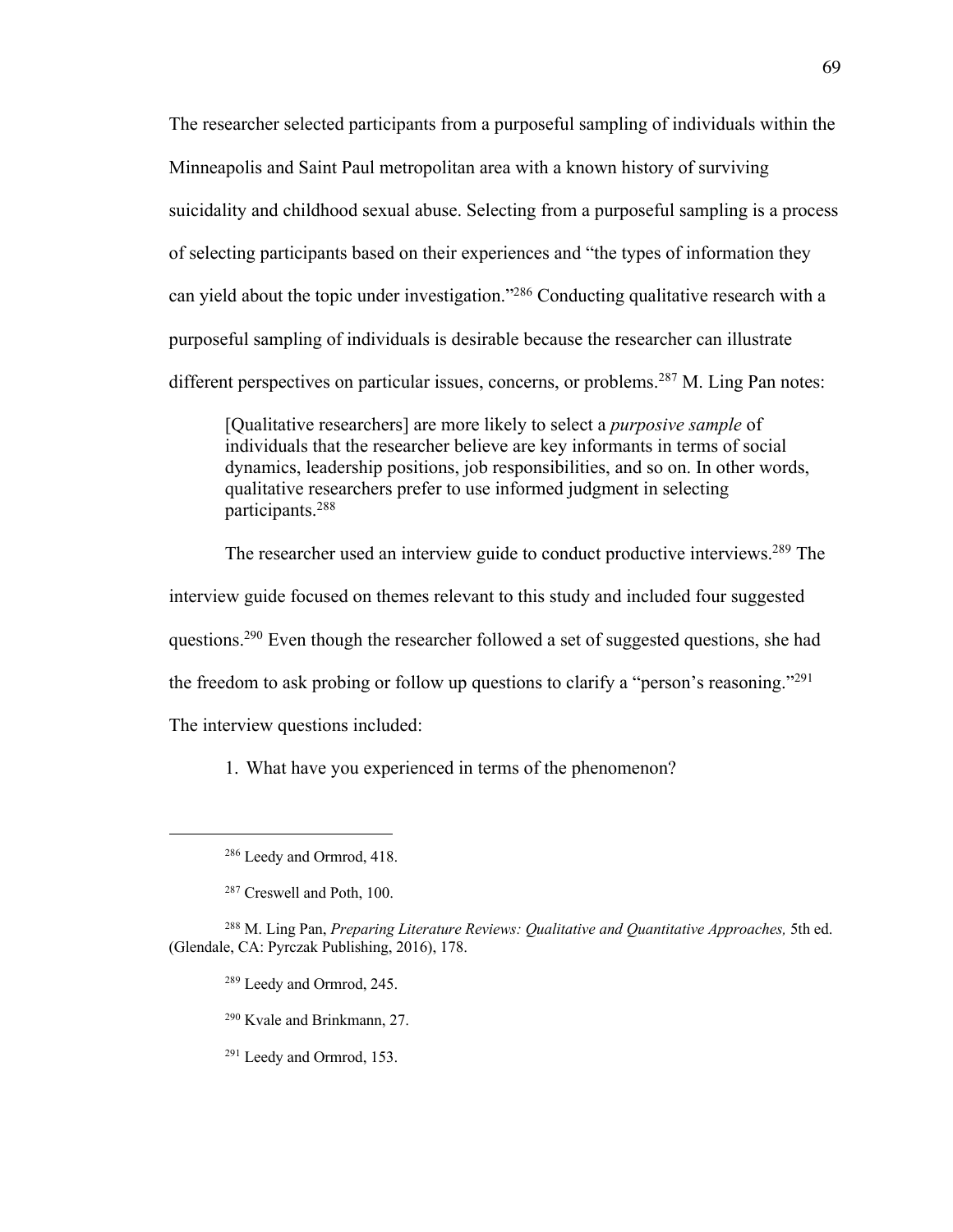2. Can you tell me how your experience affected different areas of your life? 3. Can you describe in as much detail a situation/or situations in which learning occurred for you?

4. Could you identify key characteristics contributing to surviving suicidality?

#### *Survey*

The researcher also used a survey to collect pertinent demographic information from participants. Surveys can yield valid and reliable data about the current state of affairs regarding a situation or issues but not about cause-and-effect relationships.<sup>292</sup> The survey sought the participants' age, gender, education, employment, income, family, religion, and relationship status. The survey yielded descriptive data that the researcher used to write a detailed description of the cases.

### **Project Overview**

The researcher took six steps to address the lack of understanding of the key characteristics that empowered sexual abuse victims to survive suicidality. First, the researcher developed an interview guide, survey, and an informed consent. Second, the researcher took all the necessary steps to obtain approval from Bethel's Institutional Review Board (IRB). The IRB "seeks to ensure the respectful and ethical treatment of human participants in research conducted by Bethel students and faculty or by researchers whose participants will include members of the Bethel Community."<sup>293</sup> The

<sup>292</sup> Leedy and Ormrod, 414.

<sup>293</sup> "Institutional Review Board," Institutional Review Board, Bethel University, accessed February 3, 2021, https://www.bethel.edu/academics/irb/.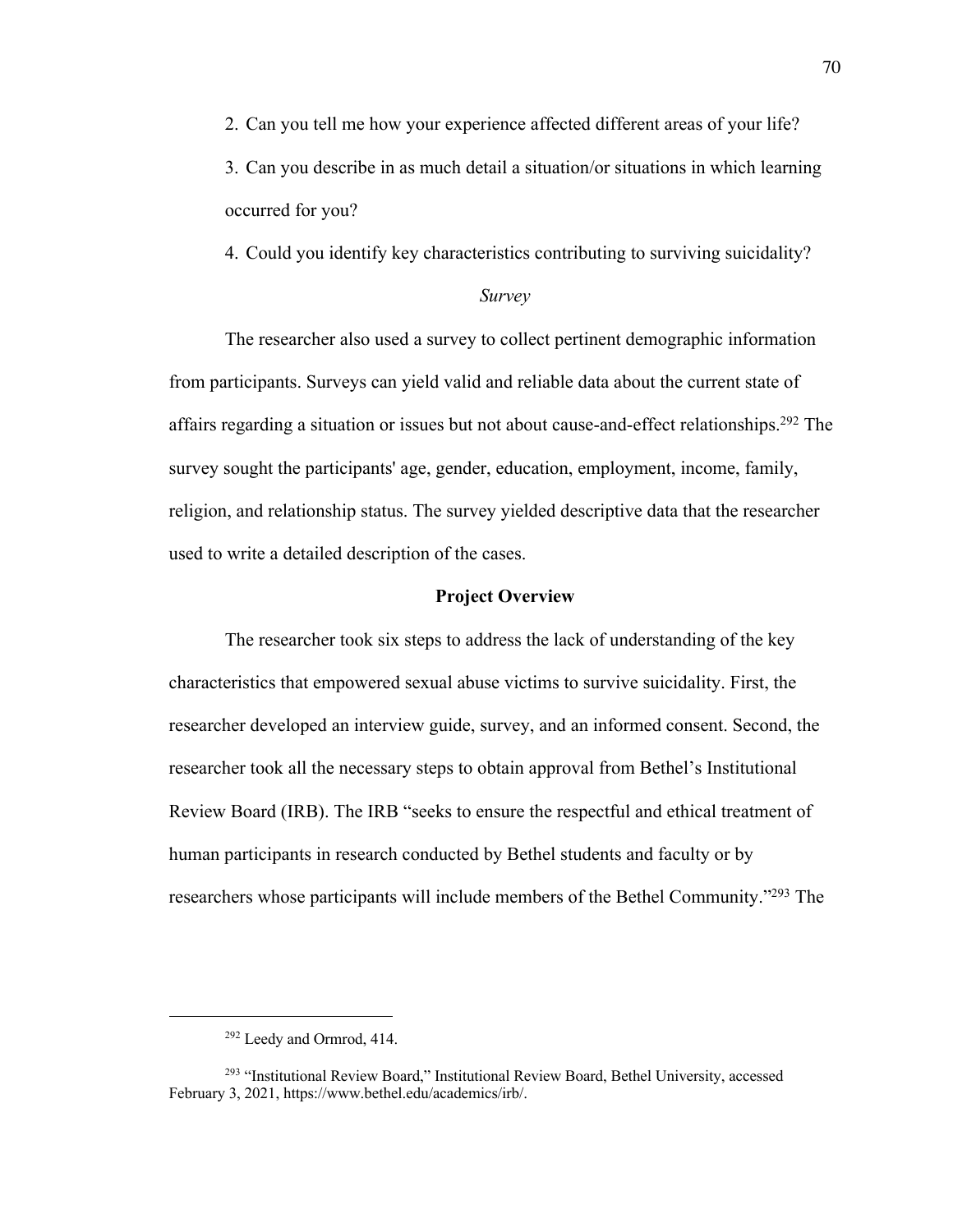researcher also completed the research ethics training through the Collaborative Institutional Training Initiative (CITI).<sup>294</sup>

Third, the researcher scheduled and conducted in-person interviews in a safe and confidential location determined by each participant. Participants received a copy of the interview guide and the informed consent at least 2-weeks before their scheduled interview. During the scheduled interview, the researcher clearly defined her role and responsibilities as a researcher, and had participants sign the informed consent and complete the demographic survey. Participants were encouraged to ask questions and discuss any concerns regarding their participation in this study. The researcher recorded and transcribed interviews to ensure that the data was reliable and valid.

Fourth, the researcher conducted self-reports with participants before she analyzed and interpreted the data. Self-reports allowed participants to amend, clarify, or correct information, and remove any statements or quotes from the transcriptions that made them uncomfortable.<sup>295</sup> Clark Moustakas explained:

The importance of self-reports in data collection was emphasized so that the research participant felt his or her contributions were valued as new knowledge on the topic and as an illumination of meanings inherent in the question. The research participant could also review and confirm or alter the research data to correspond to her or his perception of the experience.<sup>296</sup>

<sup>296</sup> Moustakas, 7.

<sup>&</sup>lt;sup>294</sup> "Research Ethics Training," Institutional Review Board, Bethel University, accessed February 3, 2021, https://www.bethel.edu/academics/irb/research-ethics-training.

<sup>295</sup> Clark Moustakas, *Methods and Procedures for Conducting Human Science Research* (Thousand Oaks, CA: Sage Publications Inc., 2011), 7.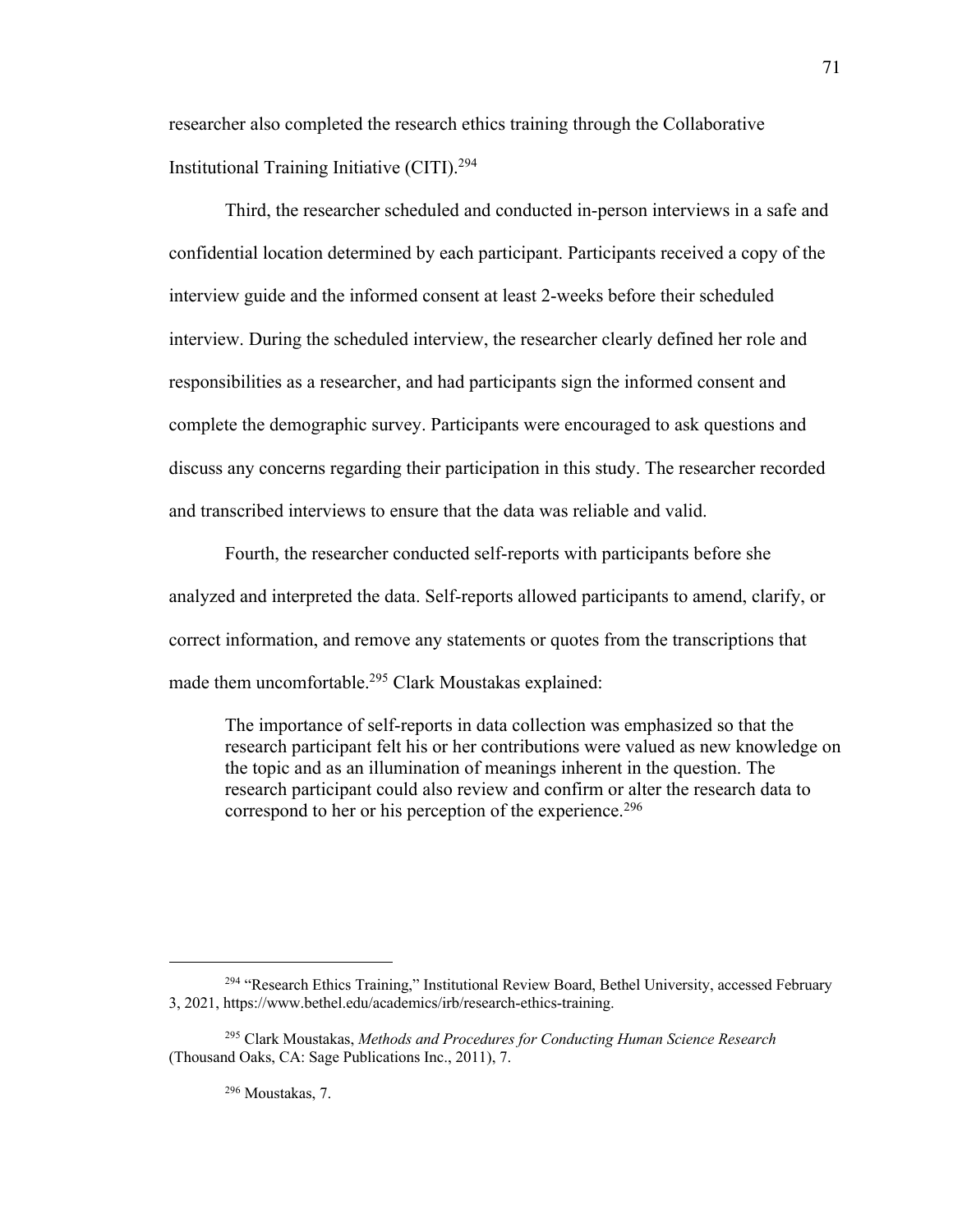Self-reports also help reduce anxieties about participating in research and provide a sense of dignity.<sup>297</sup> Fifth, the researcher analyzed and interpreted the data and reported "the interpreted meaning of the case and lessons learned by using assertions."<sup>298</sup> The researcher used assertions to "make sense of the data" and provide an interpretation of the data based on the participants' experiences and research established in the literature.<sup>299</sup> Lastly, the researcher identified key characteristics that empowered sexual abuse victims to survive suicidality.

### **Holistic Data Analysis**

The researcher followed the six steps outlined by Creswell and Poth to ensure the quality of this study. First, the researcher conducted a holistic analysis of the collected data and presented a description of each case.<sup>300</sup> Second, the researcher conducted an analysis of themes to better understand the complex nature of each case.<sup>301</sup> Third, the researcher conducted a within-case analysis by providing a "detailed description of each case and themes within the case."<sup>302</sup> Fourth, the researcher conducted a cross-case analysis to "discern themes that are common and different in all three cases."<sup>303</sup> Fifth, the researcher reported on the collective case studies and the "lessons learned by using

- <sup>298</sup> Creswell and Poth, 101.
- <sup>299</sup> Creswell and Poth, 321.
- <sup>300</sup> Creswell and Poth, 321.
- <sup>301</sup> Creswell and Poth, 100, 321.
- <sup>302</sup> Creswell and Poth, 100.
- <sup>303</sup> Creswell and Poth, 322.

<sup>297</sup> Moustakas, 7.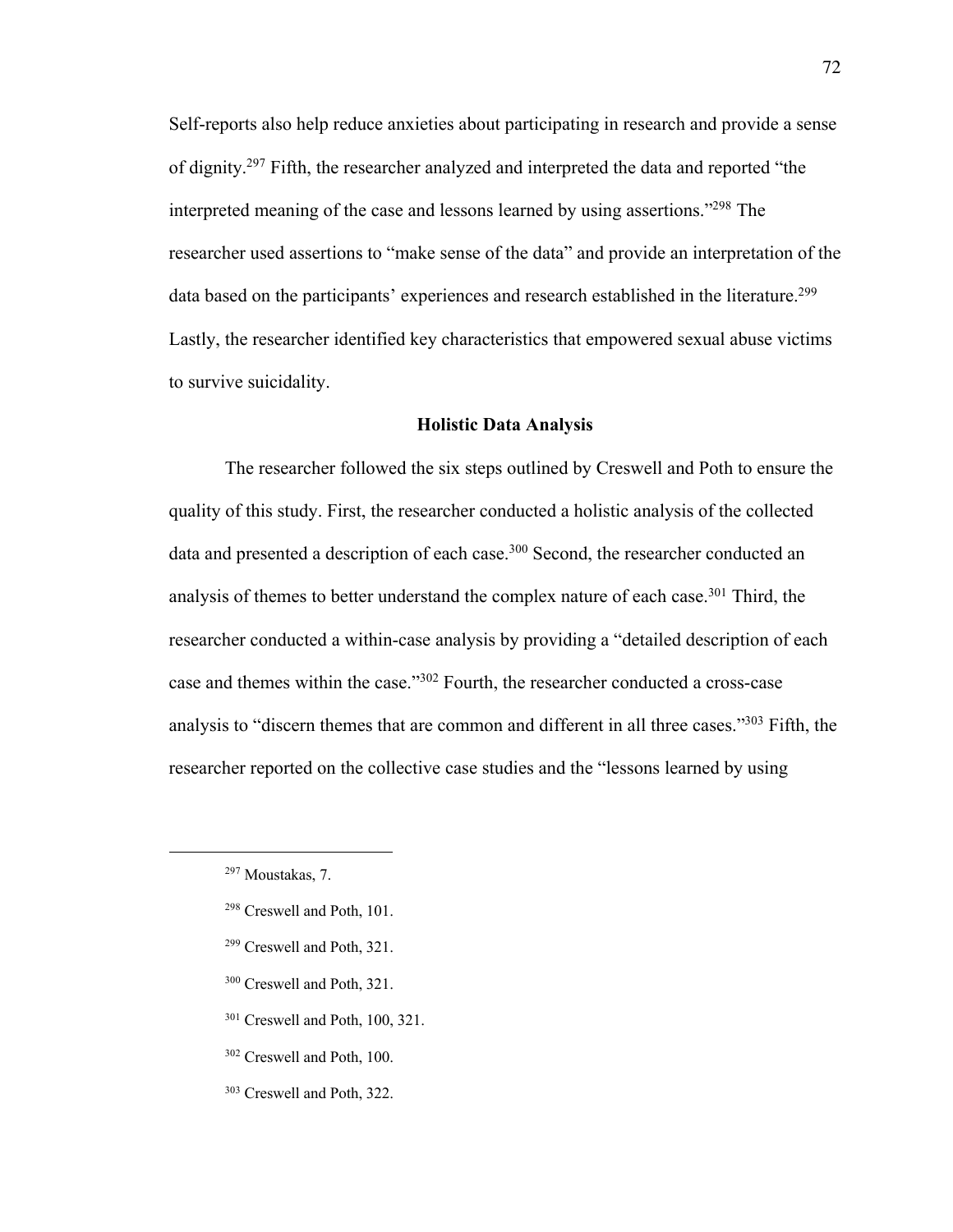assertions in written form."<sup>304</sup> Lastly, the researcher used the collected data to identify key characteristics that empowered sexual abuse victims to survive suicidality. The researcher ensured the data was valid and reliable by selecting participants based on their history of surviving suicidality and childhood sexual abuse. Participants provided an authentic oral account of their experiences, and the interviews were transcribed.

## **Conclusion**

In conclusion, the researcher planned and designed the research method used for this study, discussed the benefits of conducting a collective case study, provided an overview of the project and the steps involved in a holistic analysis of the collected data. A collective case study was an appropriate method for understanding different perspectives related to the topic investigated.<sup>305</sup> Finally, chapter four helped the researcher establish and understand the method for conducting the research in chapter five.

<sup>304</sup> Creswell and Poth, 101.

<sup>305</sup> Creswell and Poth, 100.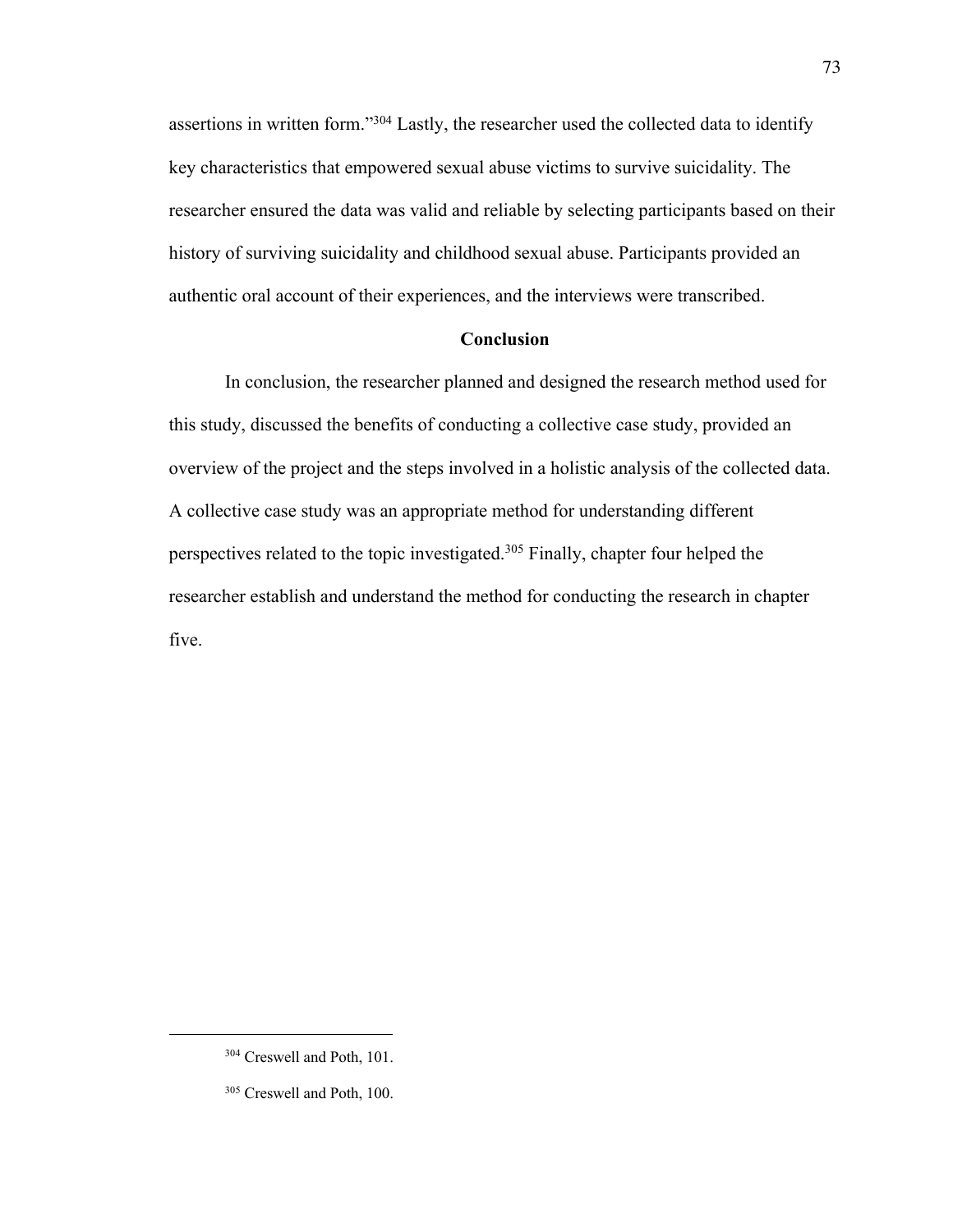# CHAPTER FIVE: ANALYSIS AND FINDINGS

The following chapter includes a discussion about childhood sexual abuse and suicidality. The researcher used pseudonyms to protect the identity of the women who participated in this study. The following content is disturbing and could trigger some readers with a history of childhood sexual abuse, suicidality, and other major traumas. Common trigger symptoms include anxiety, agitation, arousal, confusion, depression, dissociation, exhaustion, numbness, and sadness.<sup>306</sup> The researcher provided this warning to reduce the risk of harm or re-traumatization.

## **Participants**

### *Kate*

Kate is in her early 50's, agnostic, married, and the mother of two step-children. Kate was married in 2019, when the children were eleven and twelve. Kate is selfemployed and reports a household income between \$25,000 and \$50,000 a year. Kate earned some college credits in American Sign Language at a local technical college. She was born and raised in Minneapolis, Minnesota and attended the Minneapolis public school system. Kate struggled academically due to dyslexia, and the school did not have resources to help her. As an adult, she reads at a third-grade level.

<sup>306</sup> Center for Substance Abuse Treatment (US), *Trauma-Informed Care in Behavioral Health Services,* (Rockville, MD: U.S. Department of Health and Human Services, 2014), https://www.ncbi.nlm.nih.gov/books/NBK207191/.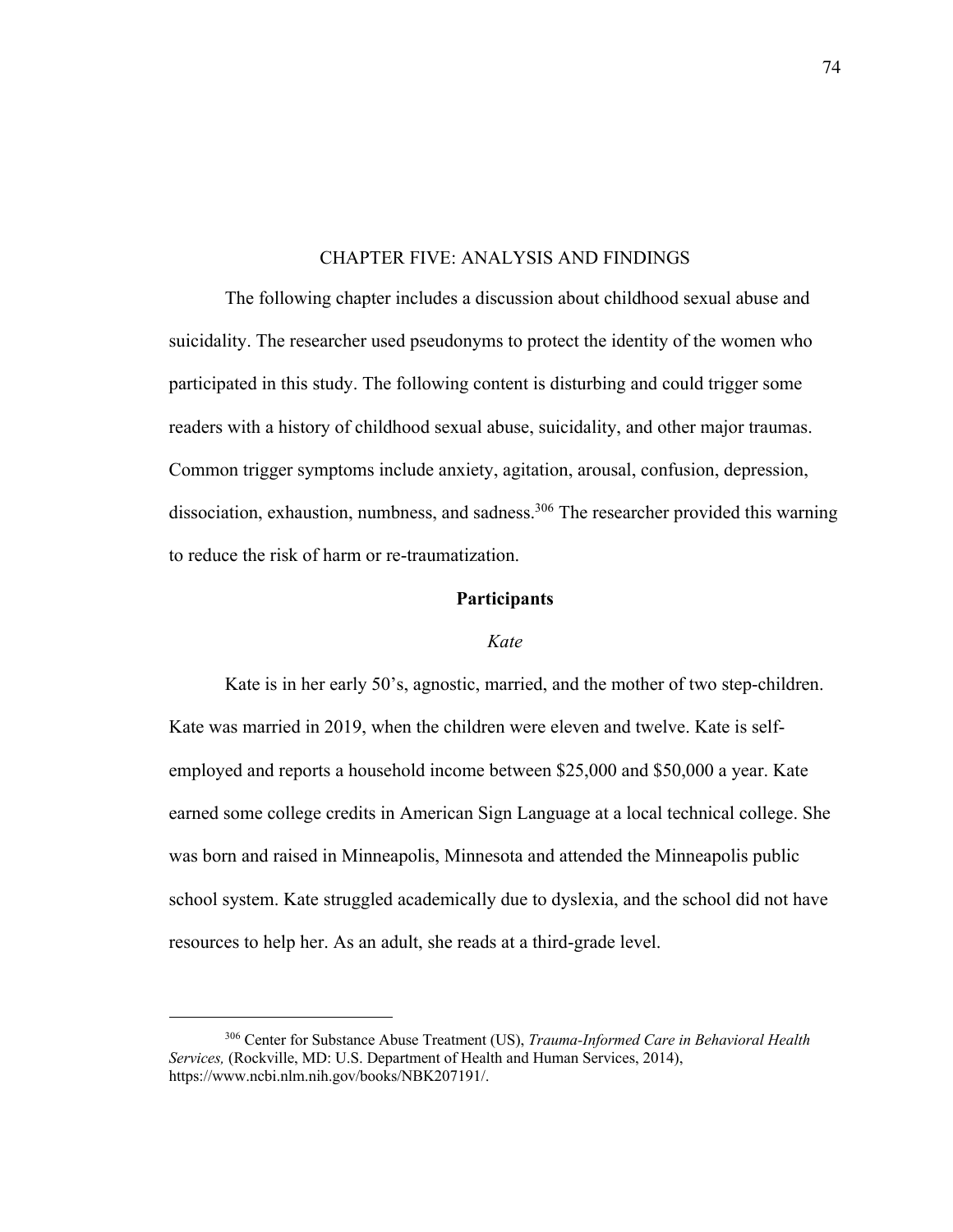Kate's family of origin included her mother, sister, and brother. She is the youngest of her siblings. She has a close relationship with her sister, but not with her brother. She cited their age difference and his poor communication skills as the reasons. Kate said that she has a "complicated" family of origin, which forced her to be selfreliant. She was neglected by her mother and had a father who was not actively involved in her life after having a major stroke when she was five. Kate started working at age sixteen and left home a week after graduating from high school.

# *Genevieve*

Genevieve is in her 50's, single, never married, and has no dependents. She is currently unemployed and reports a household income between \$25,000 and \$50,000 a year. She had been Roman Catholic but currently affiliates with a "more progressive" Christian tradition. Genevieve is the only child in her family to have earned a college degree. As a child, she was excited, hopeful, and optimistic. She was an avid dancer, a cheerleader, and had many "good friends." She believed she had the "greatest parents," a good upbringing, and a "magical childhood."

Genevieve's family of origin included her mother, father, older sister, and fraternal twin brother. Her mother was an in-home daycare provider, and her father was a paramedic police officer in the Saint Paul suburb where they lived. Genevieve had a close relationship with her parents, but a tenuous relationship with her siblings. Her father and mother are now deceased. Genevieve was in her twenties when her father died and her thirties when her mother died.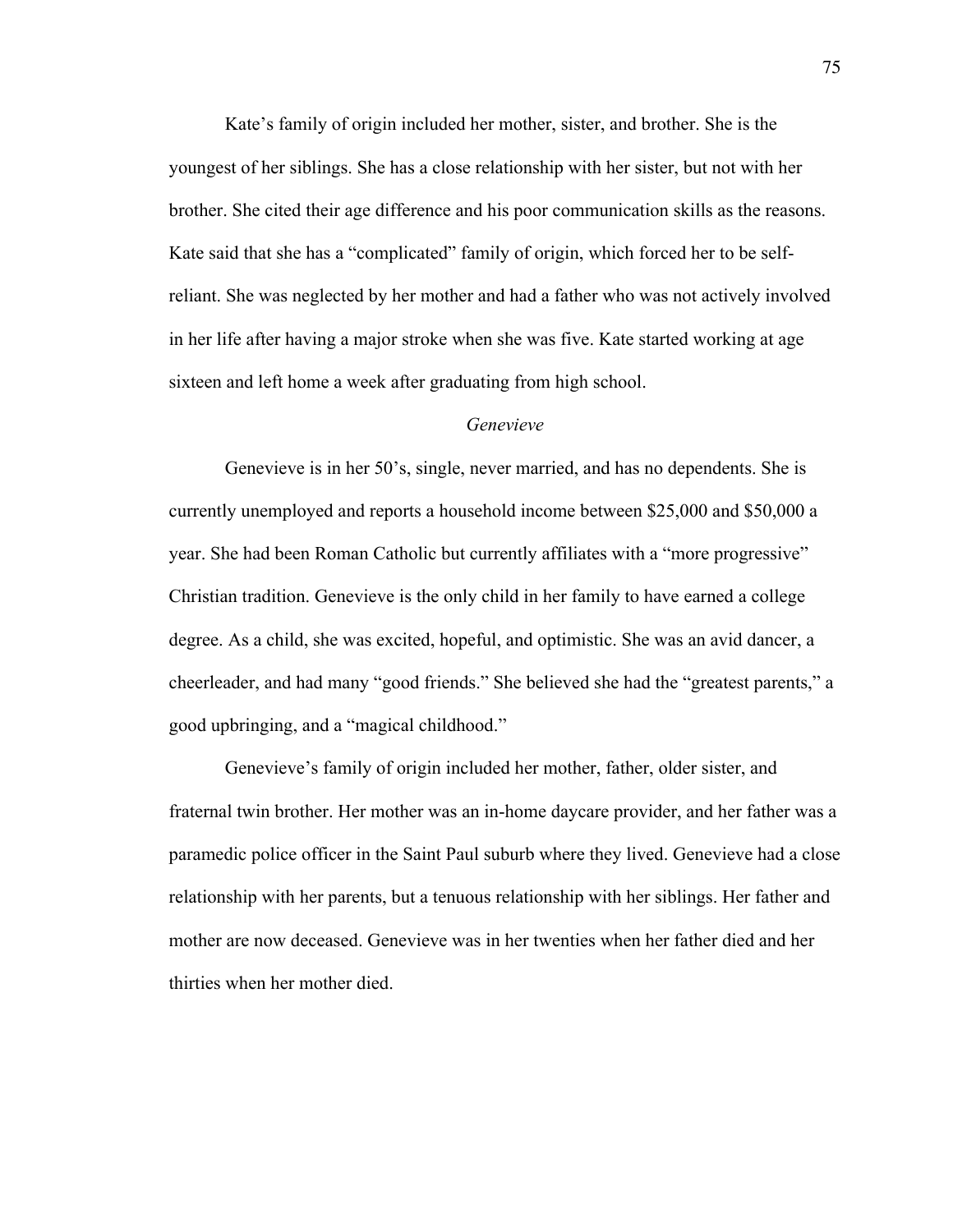#### *Diana*

Diana is in her 80's, Protestant, married, has no dependents, is self-employed, and has a household income between \$100,000 to \$200,000 a year. Diana married her first husband after graduating from college. They moved to Minnesota when she was in her twenties so he could begin his doctoral studies. Diana was also in school at the time and earned her Ph.D.**,** but her husband never finished. They divorced after twelve years of marriage due to his alcoholism and infidelity. Diana has been married to her second husband for 44 years. Diana's family of origin included her mother, father, two older sisters, and younger brother. Diana had a close relationship with her siblings but did not have a close relationship with her parents until later in life.

### *Trudy*

Trudy is in her mid-50's, married, and has two children. She is not employed and reports a household income between \$100,000 and \$200,000 a year. Trudy reported being Roman Catholic, but has a history of belonging to a strict sect of Christianity. Trudy earned some college credits at a technical college and a Bible school where she lived, worked, and attended classes. Trudy has been married to her husband for twenty-eight years and feels like she has a "wonderful life." Trudy's two boys are grown and no longer living at home.

Trudy's family of origin included her mother, father, and younger sister, and brother. Trudy did not have a normal parent-child relationship with either parent. Her mother is living, but her father died several years ago from a neurological disease. Trudy felt like she and her siblings grew up in two different households. Her siblings did not experience abuse and they refused to believe her when she talked about the abuse she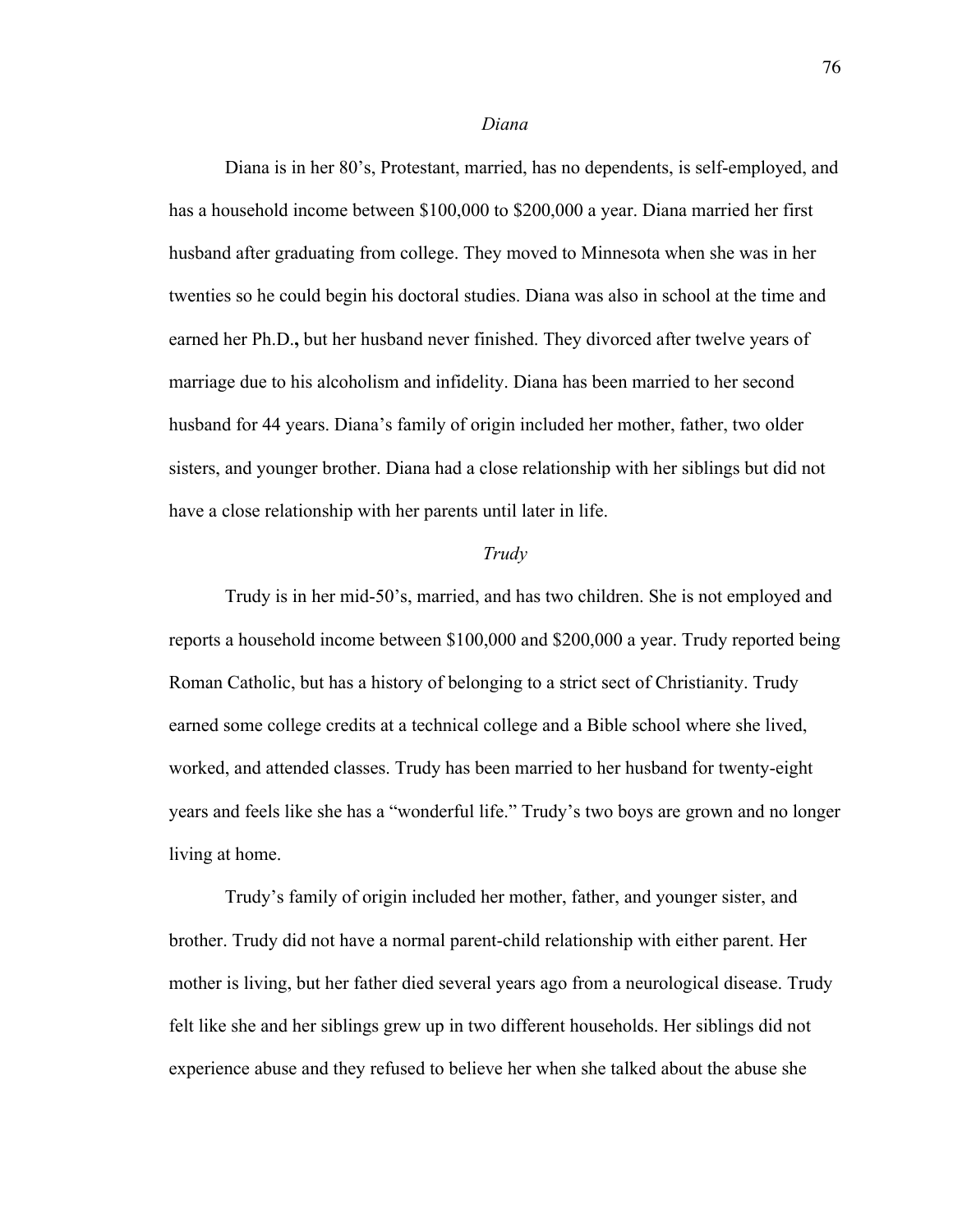suffered at the hands of her parents. She is closer to her brother than her sister because they have more in common. Trudy said that her sister is not somebody she "would choose to be friends with outside of their blood relationship." She continues to see her siblings because they have a shared history, and she wanted a relationship with her nieces and nephews.

### **Research Findings**

#### *Kate*

Kate has an extensive history of sexual abuse. The grandfather of her second cousin penetrated her multiple times with his finger and penis starting at the age of three. An unknown male neighbor grabbed her from the alley and penetrated her with his finger when she was five. A known, older male neighbor "dry humped" her from the time she was eight years old until he moved away from home. In high school, her mother's boyfriend kissed her intimately, which left her feeling violated and unprotected by her mother. A male roommate raped her when she was eighteen.

### **Family Dysfunction**

Kate felt that her mother behaved like three different mothers as she raised her and her siblings. Kate felt that her sister experienced the most "normal mother" because her mother was home during her sister's childhood. Her brother experienced a "very hard" mother because she wanted him to be "perfect." Kate, however, experienced an "absent mother" who did not teach her basic life skills in self-care, clothes, or personal hygiene. Her mother also dated men throughout the years who were physically and verbally abusive, which caused additional challenges in their relationship. Kate felt that her mother failed to protect her from the men she dated, because she refused to break up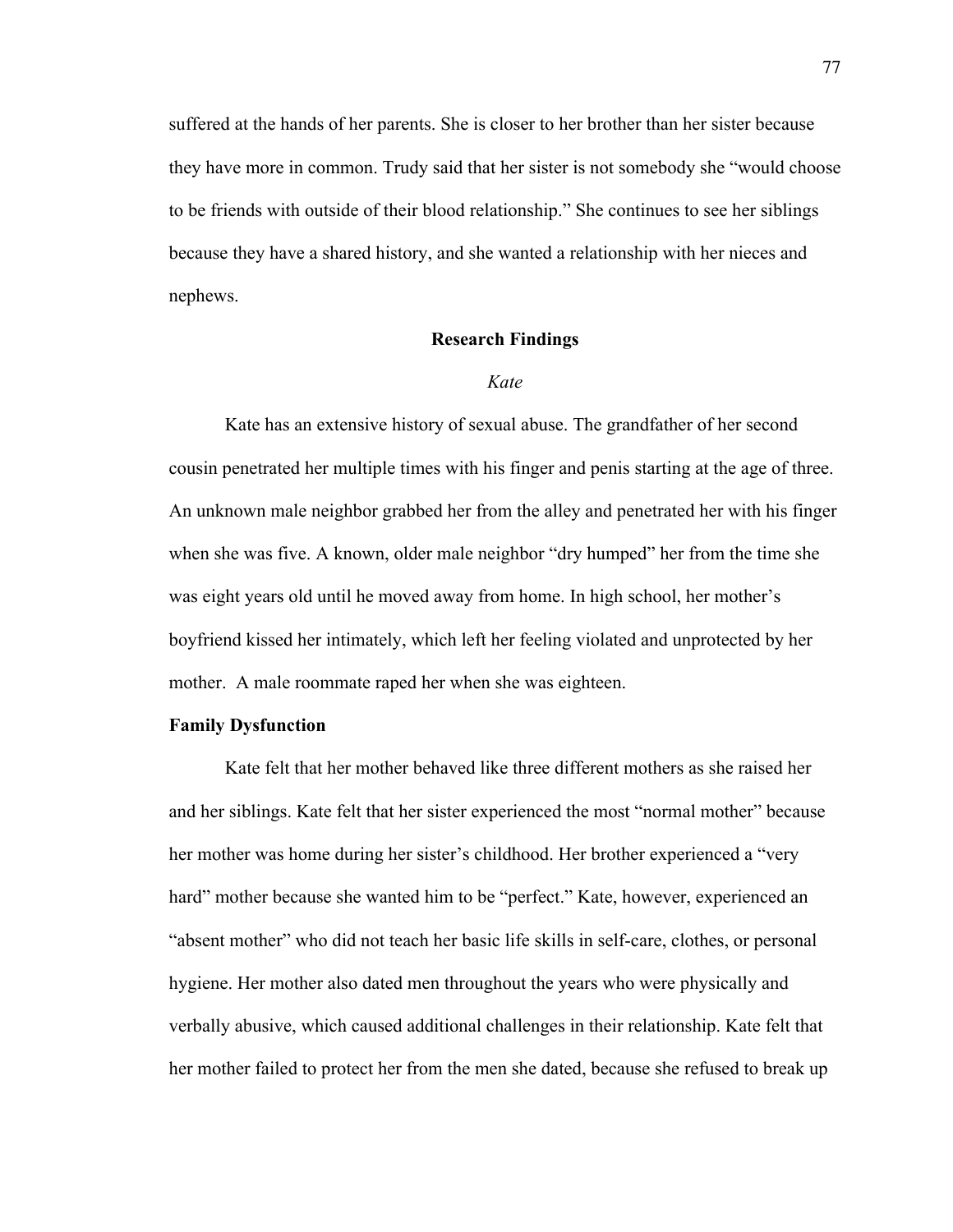with the man who kissed her. Kate's father had three ex-wives, three or four other children, and did not live in their household. She said her father was "sweet but played mind games." However, she felt like he wanted to have a "good relationship with her but that he didn't know how." Ultimately, Kate felt like she was "raised by wolves."

#### **Intimate Relationship Problems**

Kate's history of sexual abuse caused long-term intimate relationship problems. As a teenager, Kate wanted a boyfriend but thought "no one would want to date or kiss her." Kate reported not falling in love easily once she started dating. She was 24 years old when she first fell in love. Kate also developed trust issues and would not let men get too close to her emotionally. She claimed to "always" keep one foot out the door, even with her husband. To help with her trust issues, her husband committed to maintaining a level of transparency and openness in everything he does, including in his online activities. Kate said that she will not let men penetrate her with their fingers because of the abuse she endured.

#### **Substance Use and Suicidality**

Kate felt "well adjusted" growing up and did not believe her history impacted her mental health. However, she experimented with alcohol and drugs in middle school and high school. Kate took anything she could get her hands on, including LSD and marijuana. She also smoked a pack of cigarettes a day and experienced a period where she thought about killing herself. She recalled thinking, "I'm killing myself, and if I'm going to kill myself, I should just do it."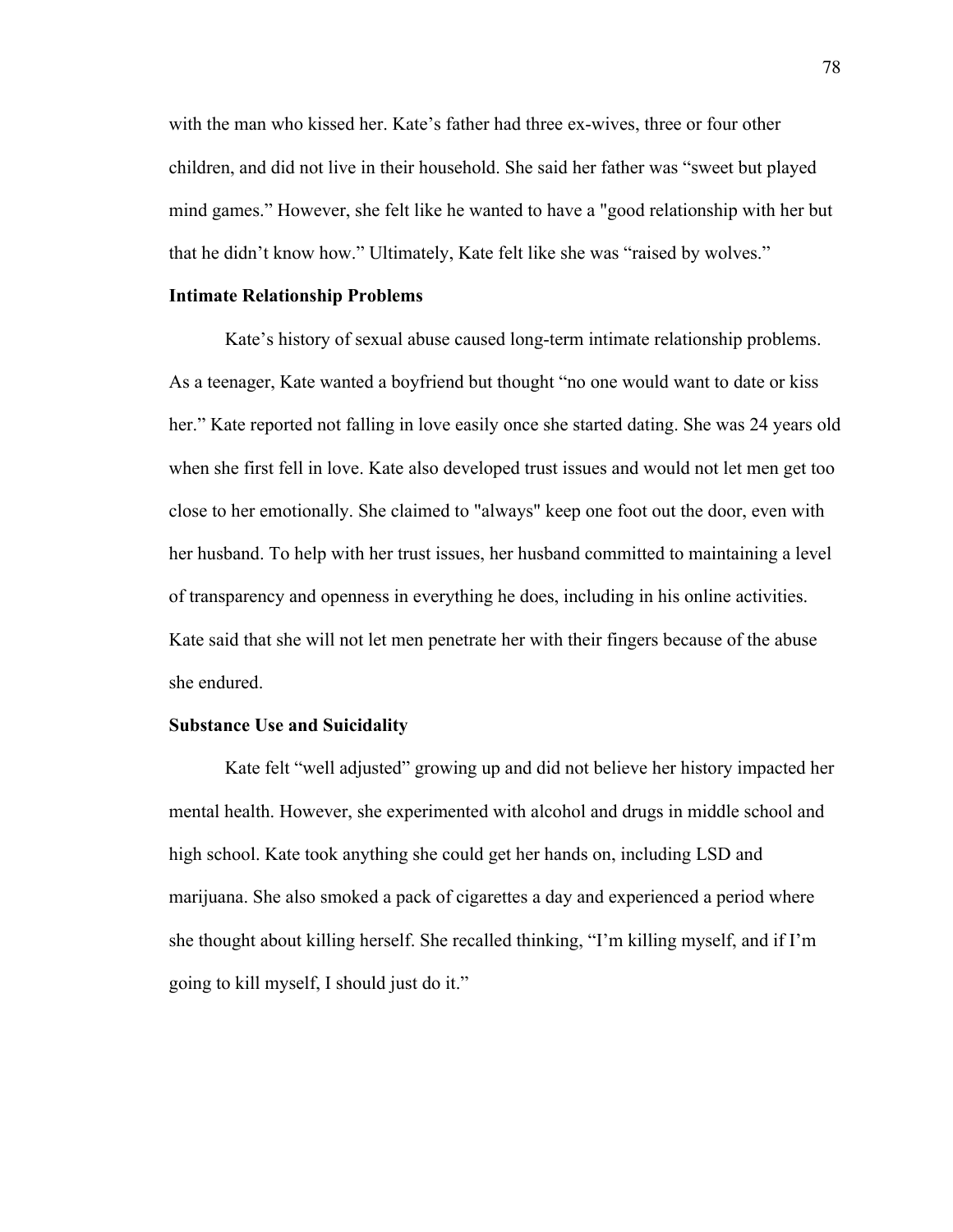# **Surviving Suicidality**

Kate named a few characteristics that helped her survive suicidality, including determination, positive outlook, being a self-advocator, more relaxed and present in the moment, especially as a parent, letting go of unhealthy people and relationships, and making the right choices. She closed by stating, "Every moment is another moment to make a choice. Anyone can be the person they want to be. They just need to make that choice every single day." Kate also spoke about her life-long best friend whom she met in high school. She said her best friend "saved her." She helped Kate with everything, including modeling appropriate behavior.

# *Genevieve*

Genevieve was sexually abused by an older male neighbor who was also considered a family friend. The abuse started when she was about ten years old and "went on for years." Over the years, he kissed, fondled, and penetrated her with his fingers. She was in her forties when she realized that her family friend sexually abused her. Genevieve also experienced peer-on-peer sexual abuse by a female classmate during a sleepover in the sixth grade. She remembered waking up in the middle of the night with her friend's hand down her pajamas. The girl was touching her, which caused her to have an orgasm. She was terrified, frozen, and did not know what to do.

# **Negative Responses**

Genevieve remembered telling "girl stories" at Girl Scout camp. She was telling them about the stuff the neighbor boy did to her. The girls all looked at her and yelled, "Liar!" She said, "I didn't even know this stuff we were doing was called." There was also an investigation at her school because the same classmate who had sexually abused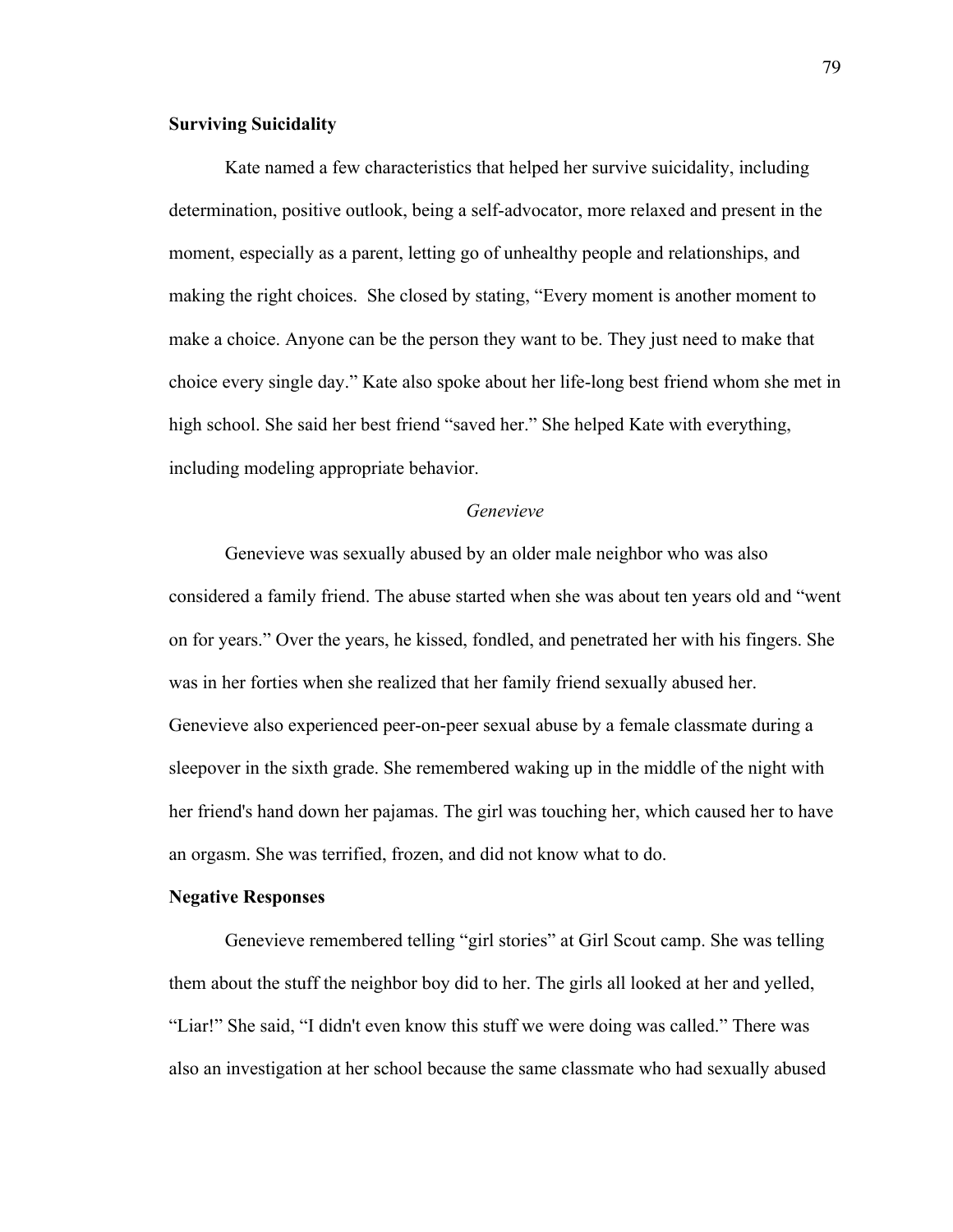her during the sleepover had sexually abused other girls. She said the school handled it poorly. Instead of taking the girls into a private office to talk, they pulled them out of class and questioned them individually in the hallway. She said it was "embarrassing and frightening." During questioning, Genevieve discovered that her classmate had accused her of doing things. She said:

I remember crying out that she had done things to me. Admitting that something had happened was humiliating. Being accused of doing something had a significant impact on me. To be in a position of possibly not being believed was devastating to me. This became a pattern in my life.

Genevieve thought it all "went away," after the girl was removed from school. She said, "I buried it."

# **Sexual Identity**

Genevieve's history of peer-on-peer sexual abuse caused her to question her sexual identity. She thought that she was a lesbian because a girl touched her and caused her to orgasm. Genevieve was also bullied by a male classmate during her freshman because he had learned that she had been abused. The classmate called her a "dyke" and made obscene gestures. She remembered not knowing what any of it meant. He was in six out of her seven classes and spent the entire year making her "life a living hell." Genevieve thought she could finally get away from the torture of the school year when she left for her summer vacation. However, that changed when she found herself driving through a town called Dyckesville in Wisconsin with her family, which caused her to feel like she "couldn't escape the torture." Genevieve said, "I'm on summer vacation and THIS is the town we're driving through. It's so \*\*\*\*ing ironic!" Genevieve was also on the receiving end of "a lot of lesbian jokes over the years," because she was single. She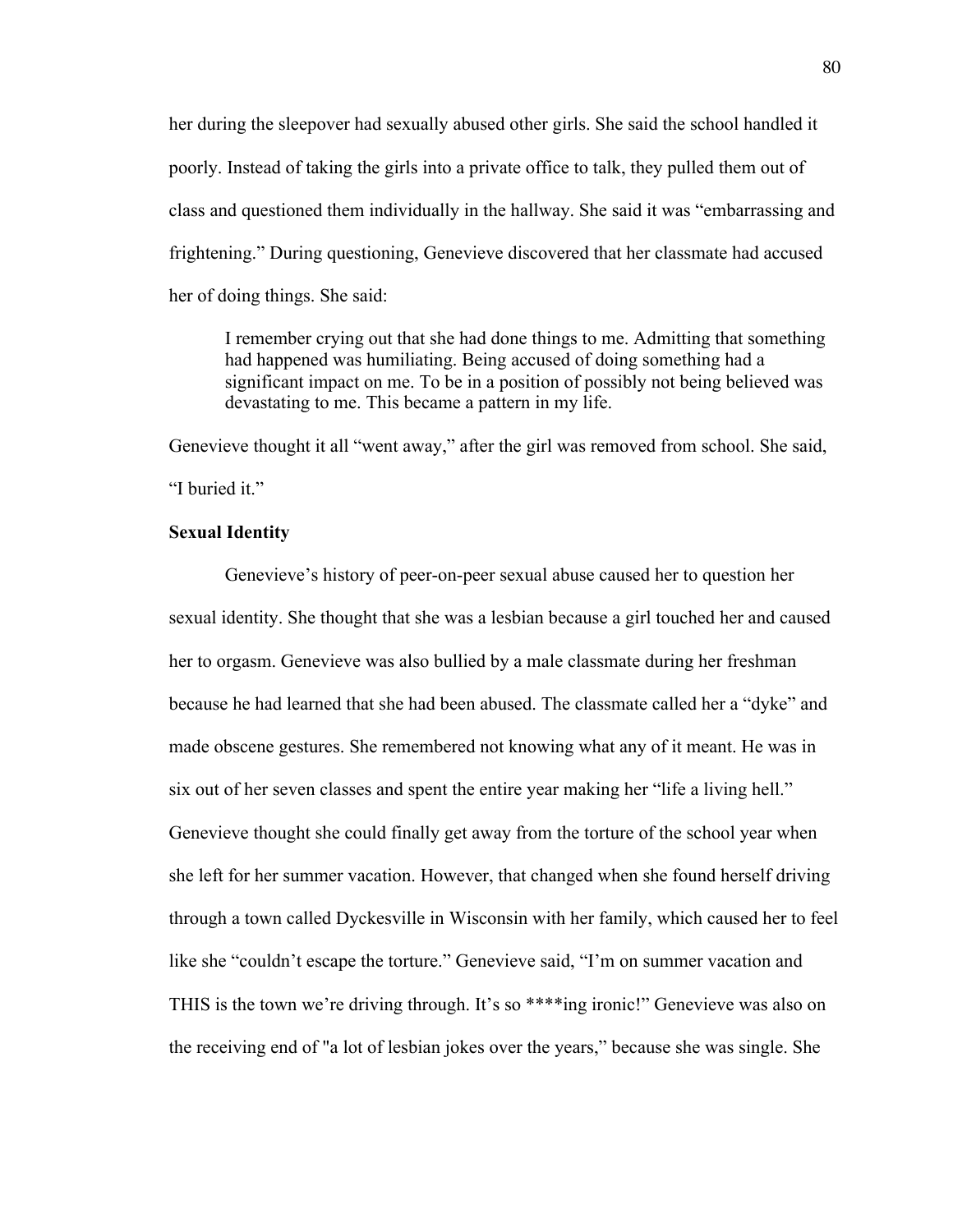remembered her cousin joking to her about being single, saying, "we're still waiting for you to come out."

### **Intimate Relationship Problems**

Genevieve's experiences of sexual abuse impacted her intimate relationships in three ways. First, it caused her to feel vulnerable and overprotective of herself. Second, she developed a fear of intimacy, which caused her to keep men at "arm's length" because she did not want them touching her. She remembered dating guys that she was not attracted to, but they were attracted to her. Third, Genevieve reported not falling in love easily, and was hesitant about telling partners she loved them until months into the relationship. She did, however, engage in three long-term relationships over the years. The first long-term relationship lasted about ten years but ended because they both "fell out of love." The second was a guy her parents wanted her to marry, which made her feel like she wanted to run away. Genevieve said, "I threw him away because I got scared." Reflecting on it now, she realized that he was exactly what she would be looking for today. The third relationship lasted for almost four years. They had a long-distance relationship and only saw each other four to five days a month. Together, they engaged in an "alternative lifestyle community" involving sexual dominance and submission. She said that he was not healthy for her and that their relationship ended due to his infidelity.

# **Mental Health**

Genevieve first experienced depression during her freshman year of high school. She also experienced depression due to a variety of stressors. Genevieve said:

I had major house issues, my relationship was falling part and finally ended, and so did the toxic job. I was overwhelmed with back-to-back negative things happening, one after the other and felt like I couldn't breathe. I stopped talking to people, seeing people and eating.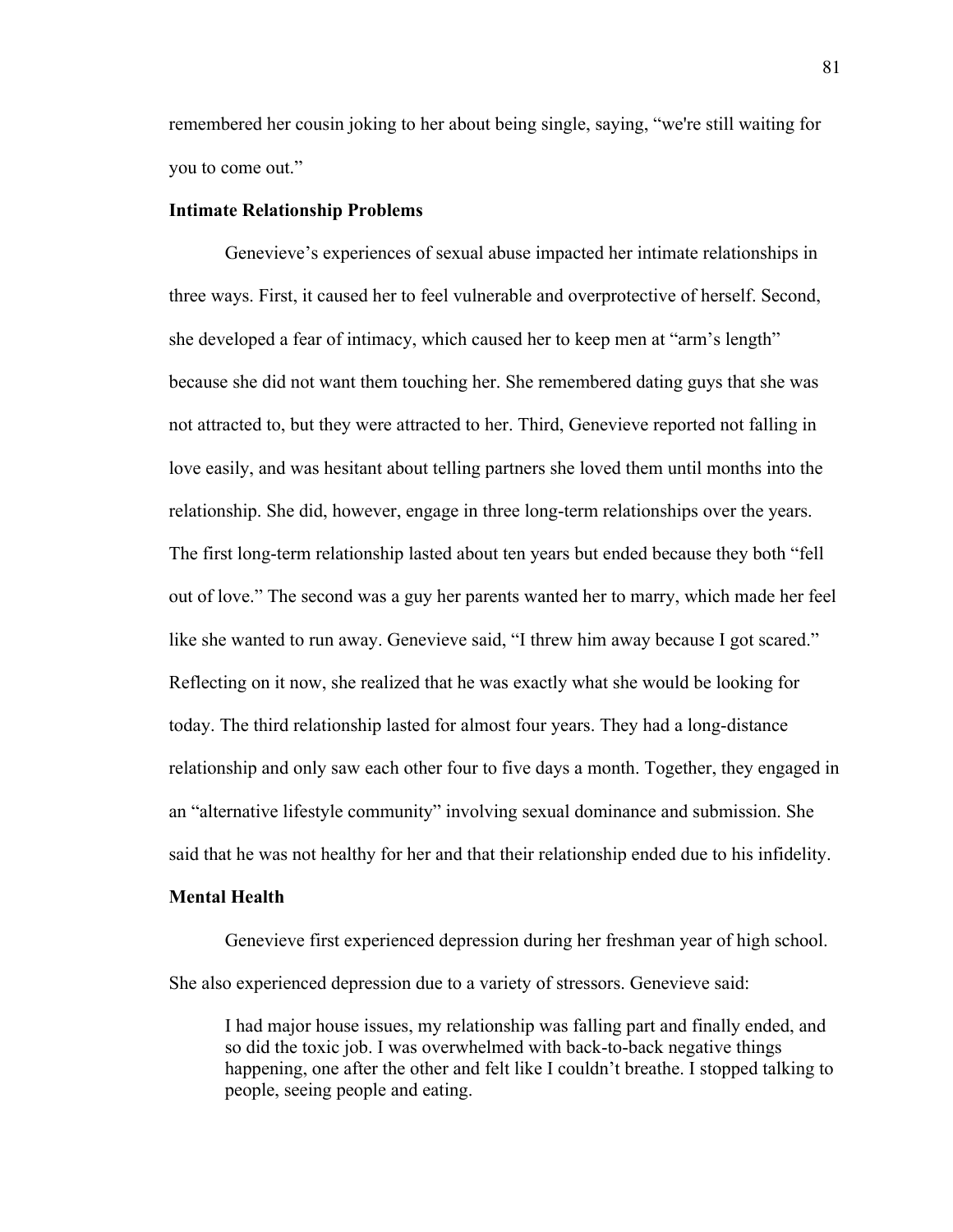She said it was a good day if she got dressed or brushed her teeth. She also started "crutching on alcohol." Genevieve experienced the third period of depression in 2020 due to various stressors, including being furloughed from her job, losing her second job hosting students, health, house, and financial problems, and the deaths of her two dogs. Genevieve is currently engaged in a therapeutic relationship with a mental health provider.

### **Suicidality**

Genevieve experienced two episodes of suicidality. She first became suicidal during her freshman year of high school because of the bullying she endured. She remembered hoarding pills under the bathroom drawer, cutting, and tracing her veins with a knife because she could not get away from the abuse. She hated going to school, dreaded seeing the boy who bullied her, and felt like she lived in a "constant state of misery." She joined a suicide support group at school, but two members of the group died by suicide by the end of the year. Genevieve's second episode of suicidality happened after she lost her job and broke up with her boyfriend. The two losses caused her to drink heavily and write "goodbye letters" to her family and friends.

# **Surviving Suicidality**

Genevieve named seven key characteristics contributing to surviving suicidality, including taking steps to improve her health, giving to others, kindness directed at self and others, self-confidence to challenge negative self-talk, engaging in a therapeutic relationship, happiness, which helped her think positively about life, and a commitment to developing the six cornerstones of her life: career, creativity, health, home, and

82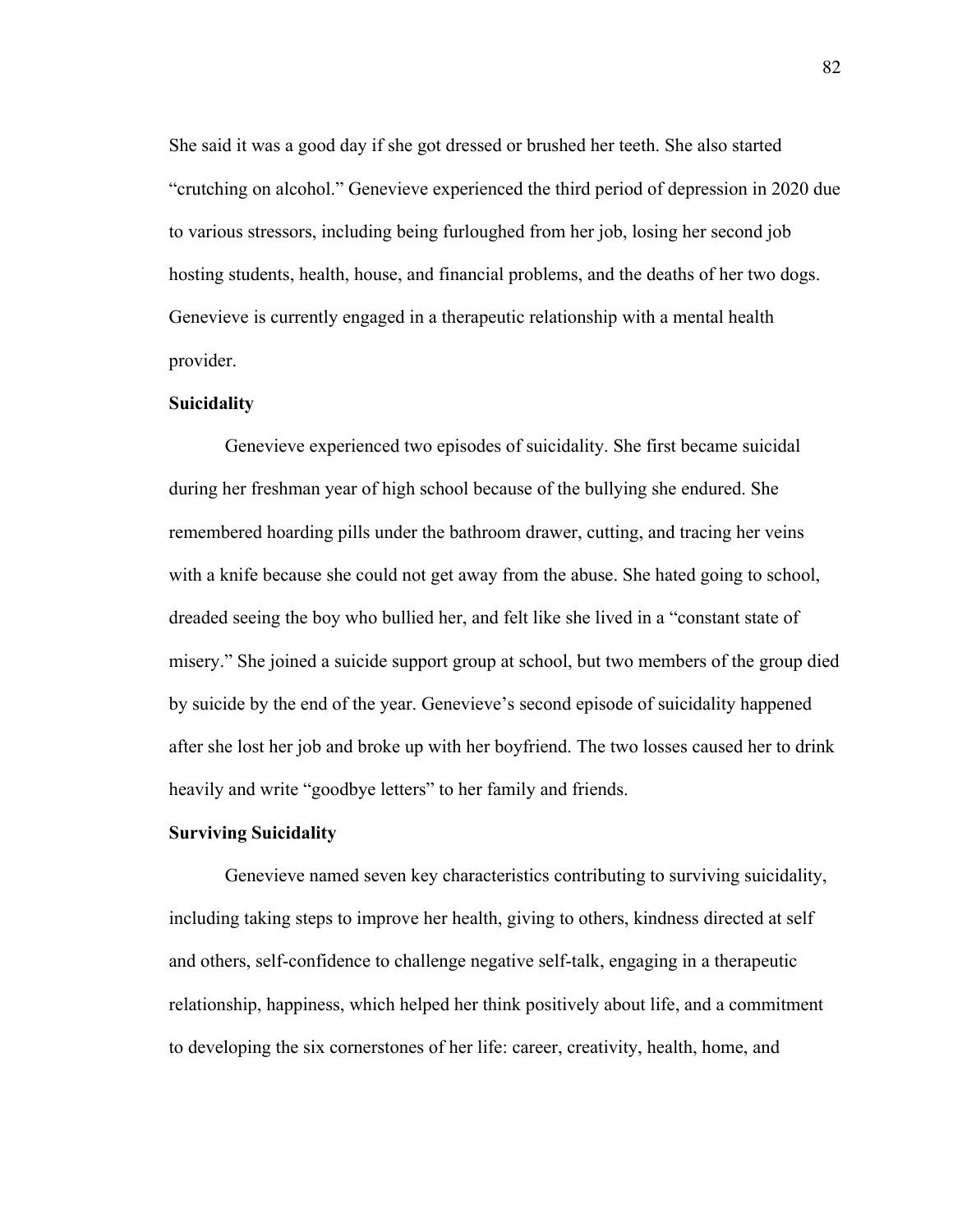relationships. Genevieve committed to dedicating time each week to these cornerstones, which helped her be "more well-rounded" and productive.

### *Diana*

Diana was molested by her brother-in-law. The abuse started when she was around nine years old. Her brother-in-law fondled her at family gatherings but did not penetrate her. Diana recalled pretending "like it wasn't really happening." She felt flattered by his attention as a child but was unprepared for his advances. Diana felt "very uncomfortable" around him because he would eye her at family gathering. She said she could always sense something would happen.

# **Family Dysfunction**

Diana reported feeling like her family was not like other families. There was a lack of cohesiveness and an absence of joy in their home. Diana also felt an unexplainable sense of abandonment and separation from her family. As a creative and imaginative child, she would often write stories about "pretend families who were having fun." Her parents had a lot of stress in their marriage. Her father was always angry, but "never looked that way to the outside world." He was also "brutally hard on everybody in the family." Her brother had a "full-blown nervous breakdown" at twenty because their father humiliated him because of his failures. Her brother felt awful in the family and eventually moved to another city with his wife. Her sisters "slid under the radar," but Diana fought back. She felt it was her job to stand up to him. She acknowledged that her behavior was "awful and out of control" and "didn't help anybody in the family."

Diana's mother had a secret that she kept hidden from everyone. When Diana was in her thirties, she interviewed her mother for a class assignment for her doctoral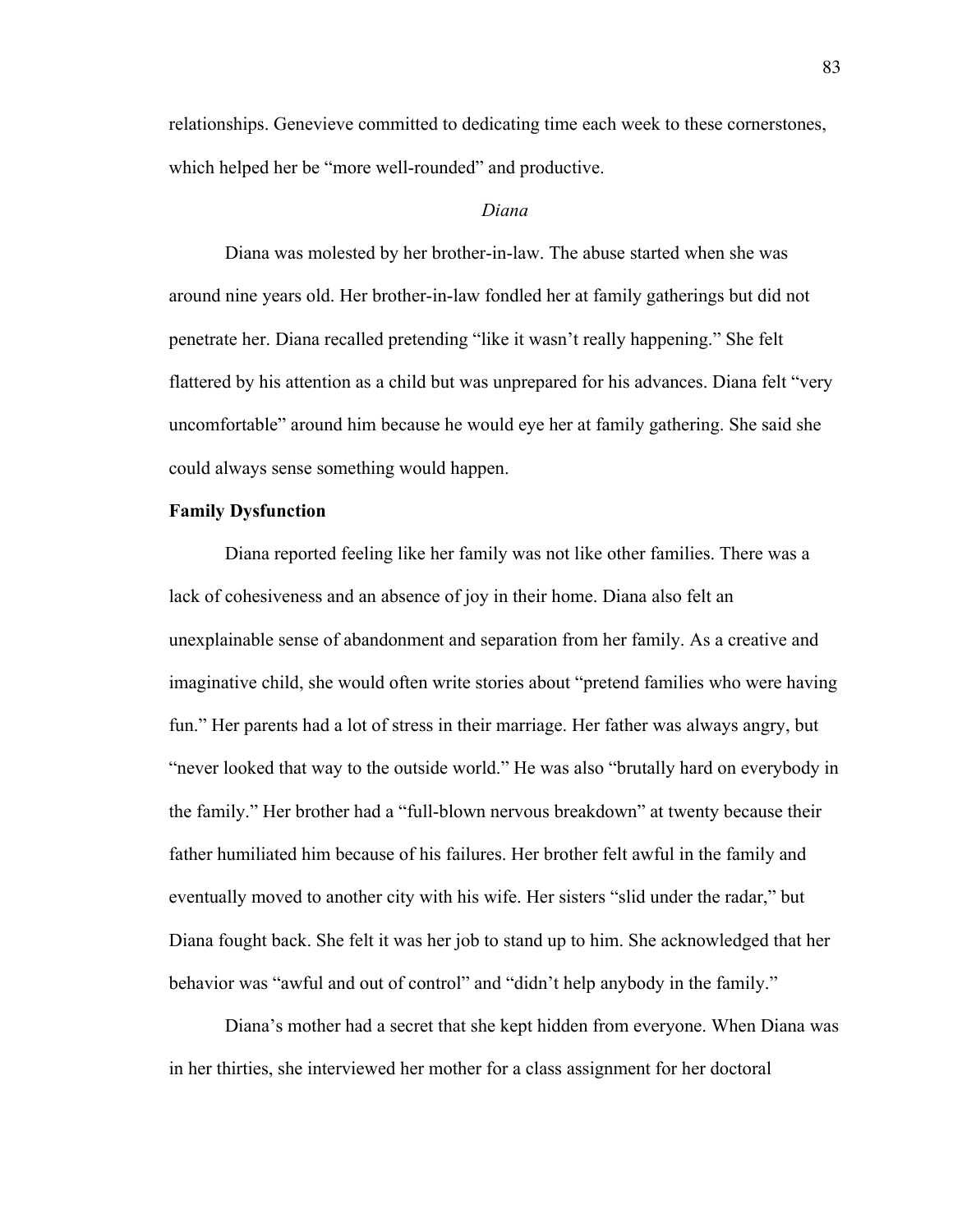program. During the interview, her mother broke down and confessed her secret: she never wanted Diana and never wanted to be pregnant. She said that her past two previous pregnancies were too hard on her. She was also fearful of having another girl because Diana's father wanted a boy. Diana's mother also confessed that she felt responsible for Diana's alcoholism. Revealing the secret freed her mother. It helped them forge a connection, which allowed them to develop a "lovely relationship" later in life. Her mother's secret also confirmed Diana's life-long sense of abandonment and separation. The revelation helped her find healing and see her mother with love and compassion.

Diana also interviewed her father for the class assignment. During the interview, he told her about a childhood accident that changed his life. When he was six, he accidentally cut off two of his brother's fingers while mowing the lawn. His parents "crucified him" and called him a "dumb bunny." In the aftermath, he decided that he would be perfect for the rest of his life, and that meant everybody else had to be perfect too. No one could live up to those standards, including her brother, who he often called a "dumb bunny." Her father also confessed that he was driven by fear because he was afraid every day of his life. Hearing about his struggles helped her to see him with love and a sense of compassion.

Diana's brother-in-law lost his father to suicide when he was twenty-one years old. His father died right after he married Diana's sister. They considered his suicide "very mysterious" because he did not leave a note. Diana felt that his father's suicide impacted her brother-in-law's life in many ways. It was not until later that she realized that his behavior was motivated by suffering. The realization occurred to her while writing, which helped her experience a profound sense of forgiveness. She said the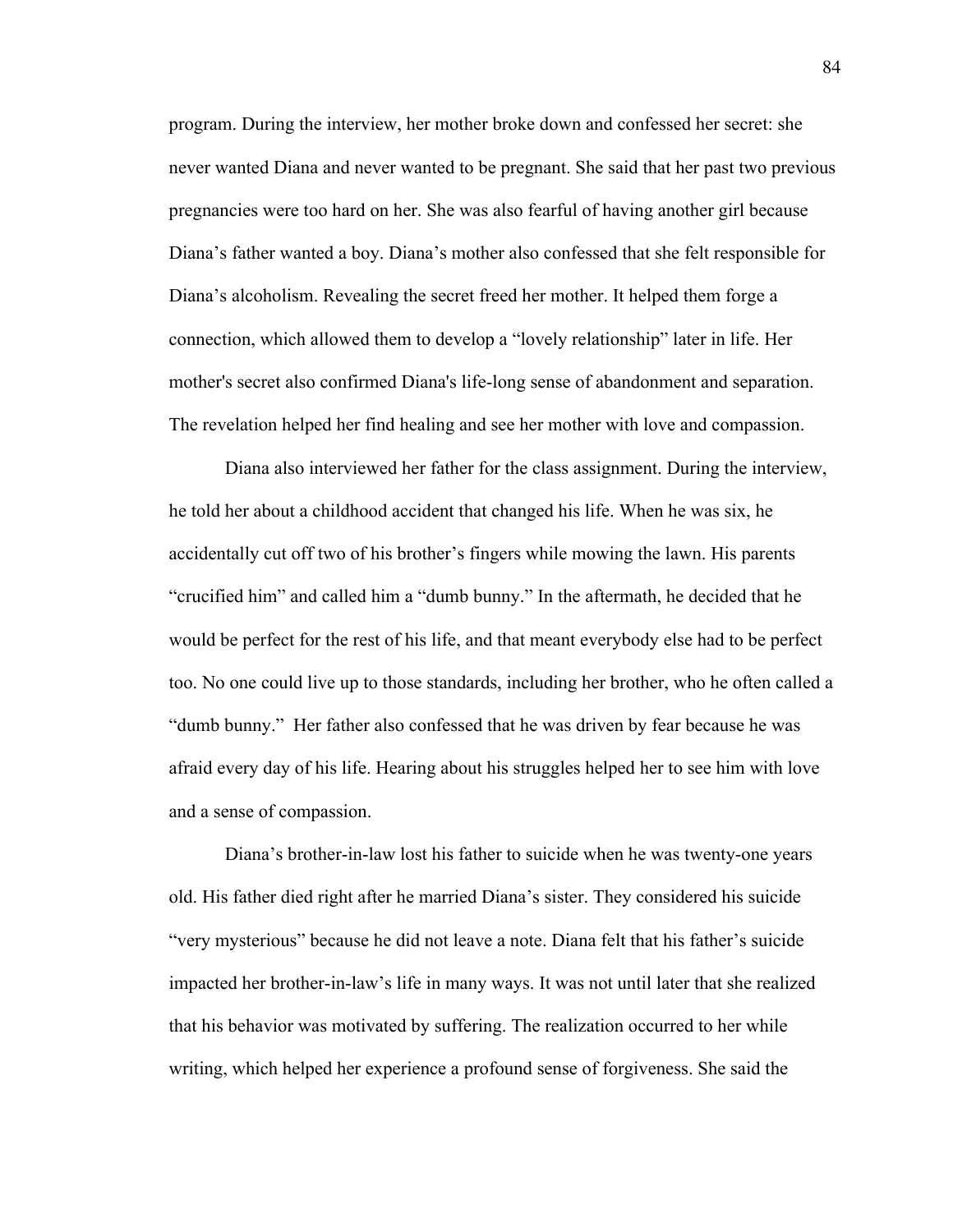forgiveness freed her and transformed her life. She was able to start seeing her brother-inlaw with love and compassion at family gatherings.

# **Substance Use Disorder**

Diana started drinking in high school and later lived a "high old life" in college. The college placed her on social probation for visiting fraternities. Diana said her "alcoholic journey" began when her husband left her for another woman. She said, "alcoholism makes people do crazy things." She found herself "making one bad choice after another" until she started seeing a counselor. The counselor helped her unravel what had happened in her life. Counseling was a process she found interesting, so she decided to open everything up and look at it. Diana's husband is also in recovery. Diana recently celebrated 45 years of sobriety and her husband celebrated 44 years.

#### **Intimate Relationship Problems**

Diana said her experience played a "big role" in how she saw herself. The experience caused her to question whether she was a good enough person. Diana also developed distorted beliefs about her body, and how she looked at boys once she reached the dating age. Diana also wondered if her experience caused her to make "such poor choices in relationships," including marrying her first husband. She recalled marrying him because he asked. It never occurred to her to think about whether she loved him. She said it was because she believed "she was someone no one [else] would ask."

## **Guilt**

Diana reported feeling "such terrible guilt" about what had happened between her and her brother-in-law. She had a close relationship with her sister and knew her sister would feel awful about what happened if she ever found out. Diana's guilt "doubled"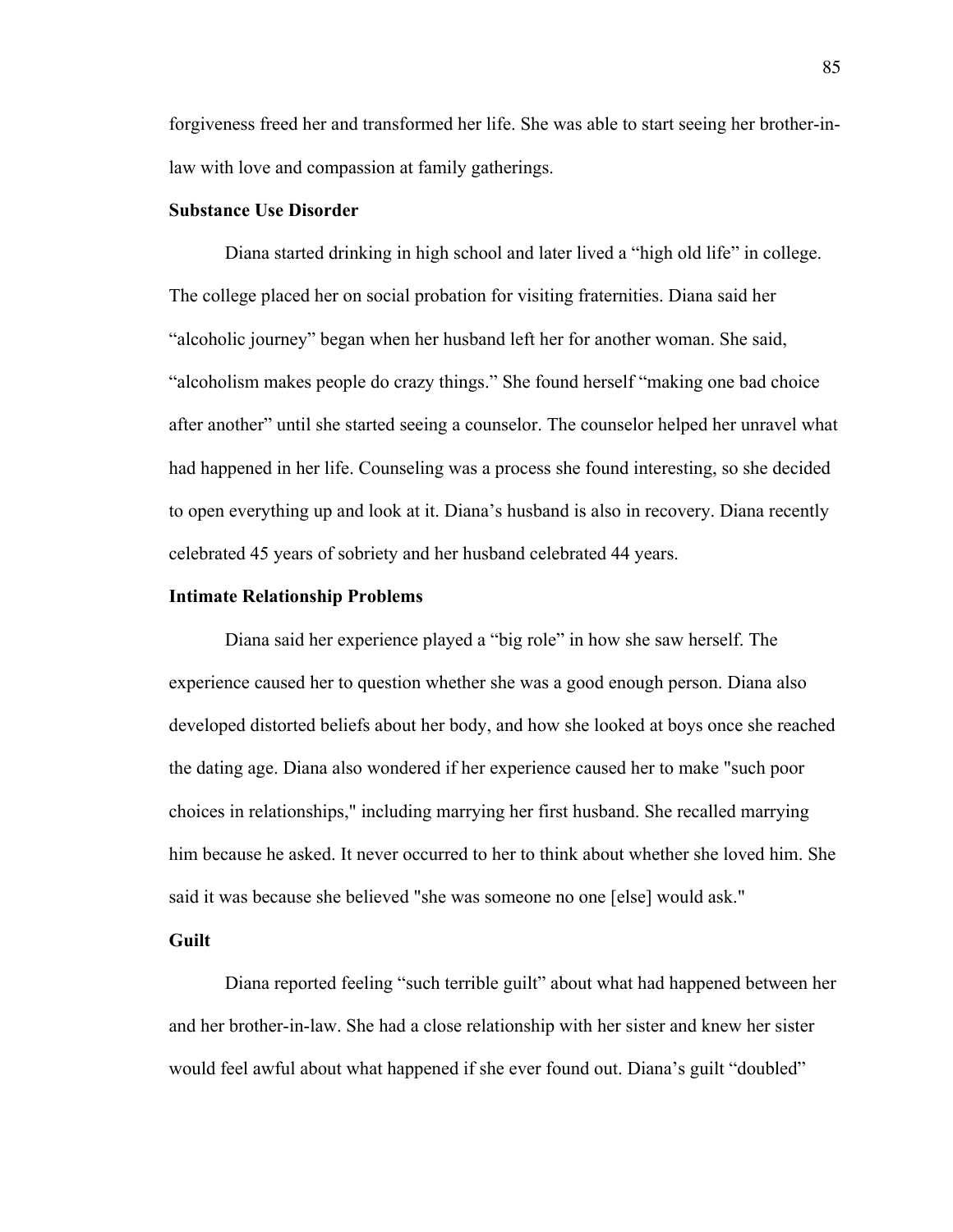once her brother-in-law started telling her about his extramarital affairs. She remembered him saying, "You are so mature you can handle all of this in a way that your sister never would be able to." Diana "ended up having a lot of inner rage toward him."

## **Mental Health**

Diana recalled having quiet fantasies about disappearing as a child. She thought nobody would even notice if she disappeared. Diana did not find these thoughts strange, nor was she afraid of them. In retrospect, she realized that she had struggled with chronic depression since childhood. Diana did not consider taking medication for depression after she was sober because of the stigma attached to medication in the recovery community. People in recovery "were not considered sober" if they took medication. The attitude in recovery was, "snap out of it, god damn it," or "you aren't working the program hard enough." Diana entered recovery in 1976 but did not start taking medication for depression until 1992.

### **Suicidality**

After eighteen months of sobriety, Diana started feeling depressed and suicidal again because she could not connect to a higher power. She also felt like everybody in recovery had something she was missing, which caused her to think, "it just does not matter." She planned to turn on the gas stove and die by asphyxiation. She remembered not thinking about what it would say or do to her family or anybody else. She said, "It simply did not matter. It just felt like it was time to go."

# **Surviving Suicidality**

Diana named nine characteristics contributing to surviving suicidality, including hope, great perseverance, organization skills, writing because it feeds her, feels good, and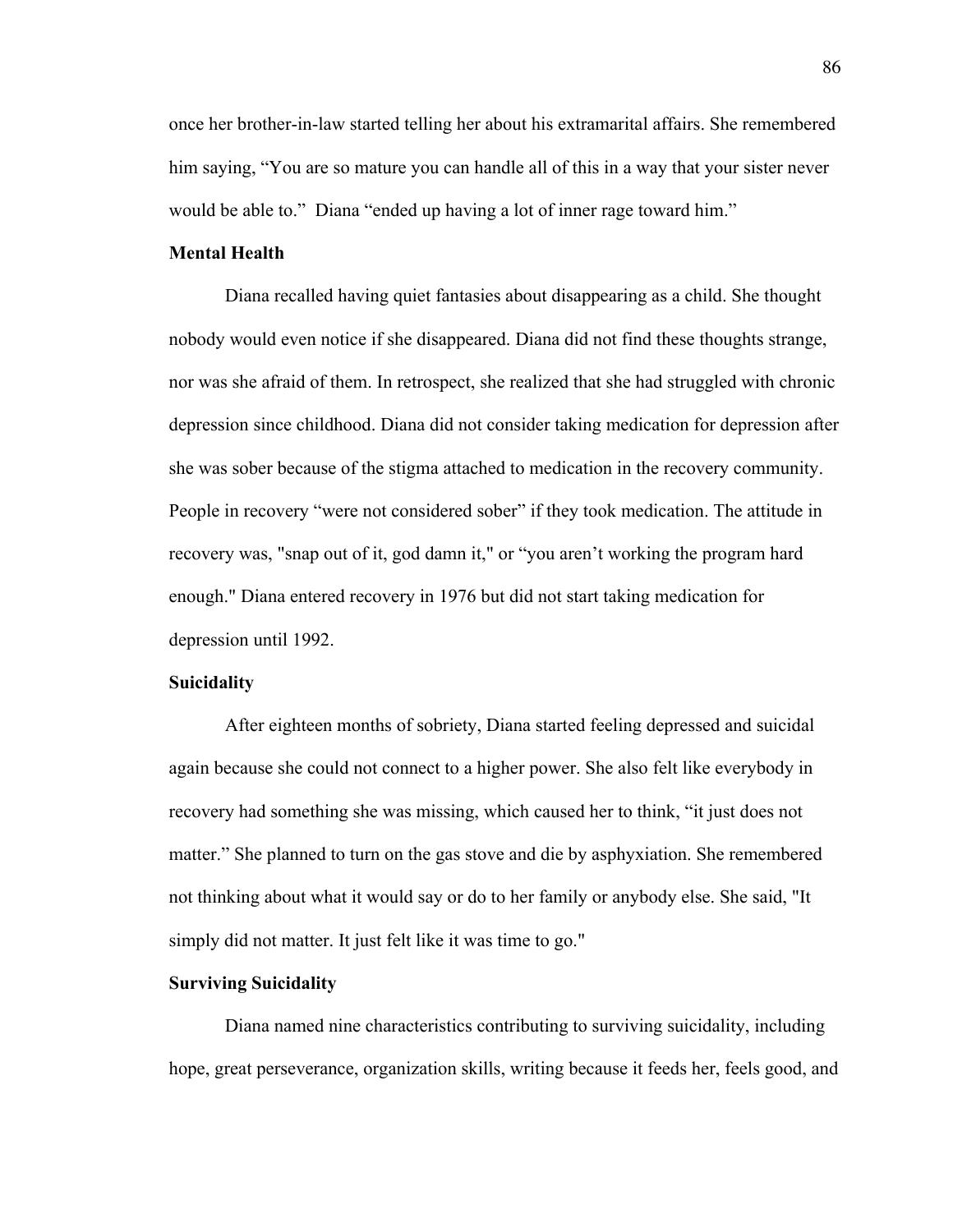helps her remember who she is, living an intentional and purposeful life, relying on God, forgiveness of self and others, which was healing and transformative, and the courage to face whatever happens with the realization that "You'll never be given more than you and God can't handle."

## *Trudy*

Trudy has an extensive history of sexual abuse. Trudy's father sexually abused her for twenty years. He started touching her when she was three and raping her at the age of six. Trudy moved out-of-state when she was 20 years old, but he continued to rape her when she returned home for the holidays. Trudy said, "I would go back and forth for Christmas and return home bruised, beaten, and raped again." Her pastor also raped and impregnated her at sixteen.

# **Religious Compound**

Trudy's family moved to a religious compound when she was in the fifth grade. She described the compound as a "large piece of property" governed by the religious institution to which her family belonged. The compound was equipped with everything a community needs, including businesses, K-12 schools, and a Bible school. They also employed a doctor who visited the compound weekly. Trudy said, "living on the compound did not prepare her for life outside of it." The religion that governed the compound also followed a set of very "rigid rules" and did not tolerate anything that was "seen as a sin." A tiny cold meant that a person did something wrong to cause it, and that they did not pray hard enough for it to go away. The community's focus was on outward appearances, which fostered an "environment for secrets." The experience taught her that the most important thing in the community was what people looked like on the outside.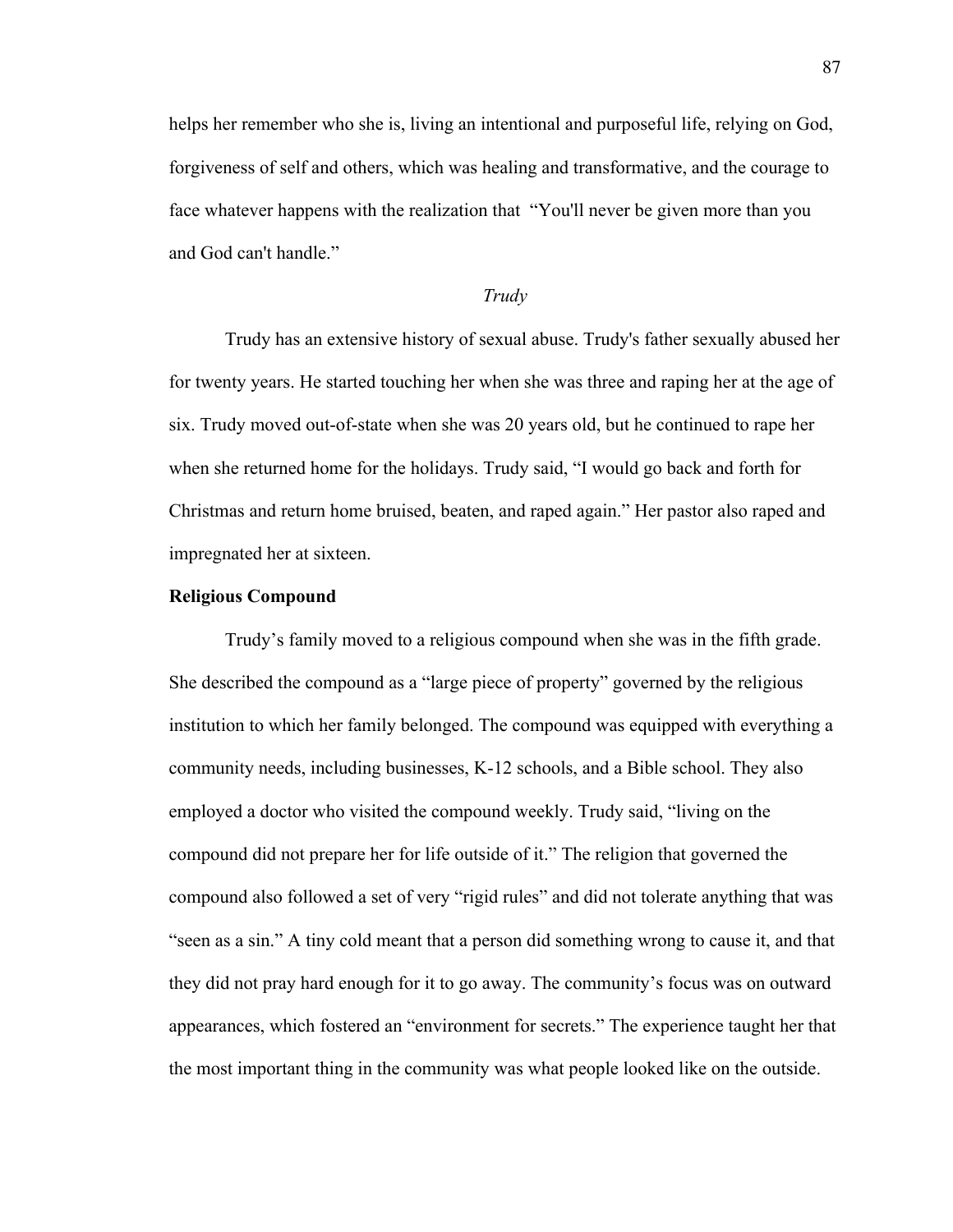Trudy's biological family no longer live on the compound. Her parents found jobs and purchased a "regular house" in town when she was nineteen. Trudy said her sister "bought into the whole thing" but that her brother wants "absolutely nothing" to do with the place or with God.

#### **Emotional, Physical, and Mental Abuse**

Trudy also has an extensive history of emotional, physical, and mental abuse. Trudy's father physically and sexually abused her, which resulted in concussions, bruises, and a broken wrist, fingers, and ribs. All the abuse she endured "was kept hidden in places on her body that were not visible, which left her feeling like she "fell through the cracks in a lot of ways."

Trudy felt that her mother was the crueler of her two parents because she "set her up constantly." Trudy did everything she could to "get through every waking moment." She described her mother's abusive behavior as more intentional, well thought out, and planned. Trudy's mother burned her birth certificate in front of her on her sixteenth birthday because she missed a throw during a softball game, which resulted in a loss for the team. Her mother also performed an abortion on her without pain medication after her pastor raped and impregnated her at sixteen. She recalled not even knowing that she was pregnant or how far along she was. She said it was an awful experience that she never shared with anyone because of the religious community's stance on abortion and because she "didn't know what grace and forgiveness were." After she was married, her mother would leave dead animals on her doorstep to try and frighten her family. A few years ago, her mother lunged at her with a knife and cut her side open, which required a trip to the hospital. The injury also resulted in a restraining order against her mother. Trudy does not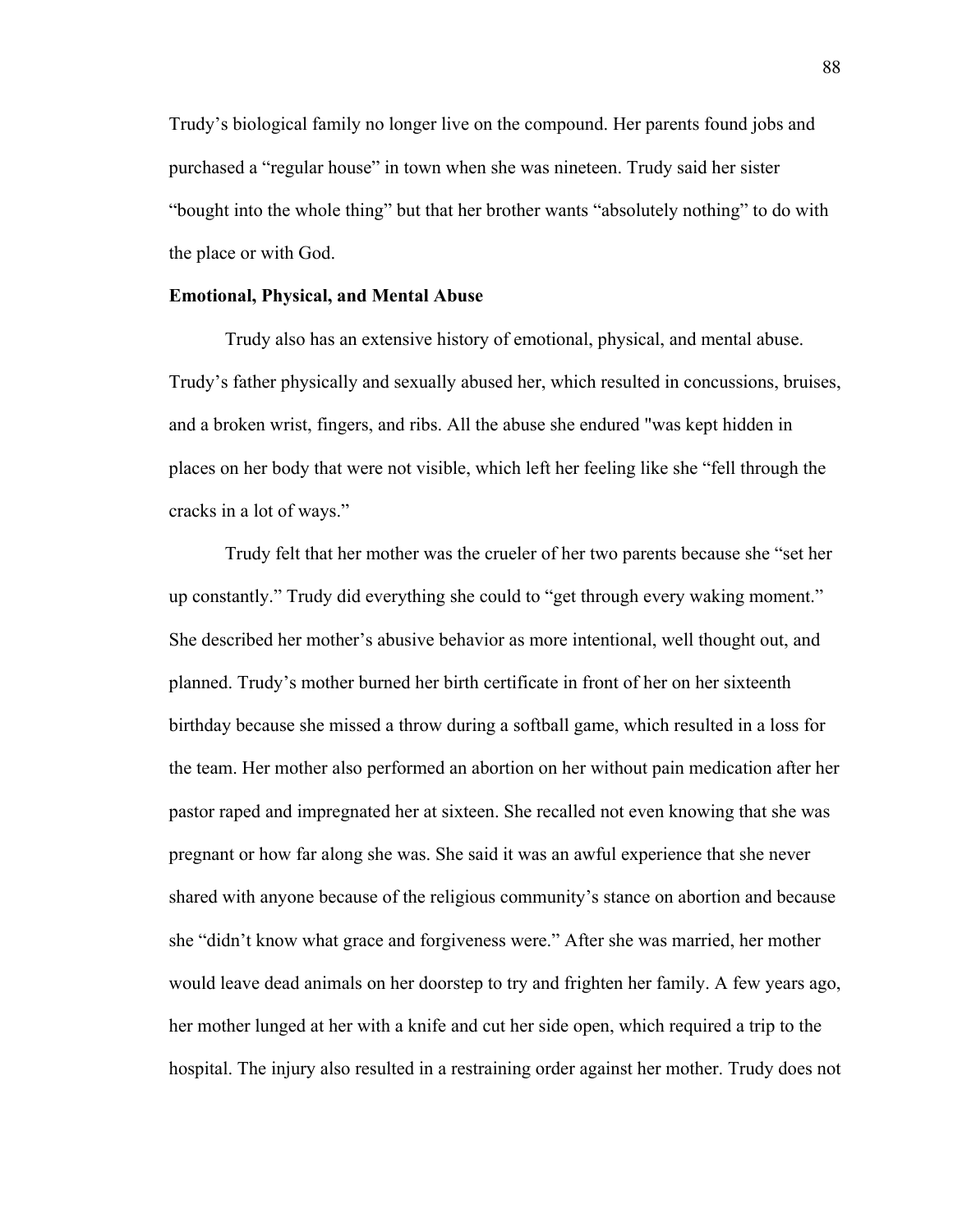trust her mother and refused to be alone with her because her mother's behavior was unpredictable. Trudy also said that her mother "played mind games" and blamed her for everything. Trudy's mother never admitted to any of the abuse. Her father acknowledged the abuse privately but told her he would never admit it to anyone if she brought it up.

### **Spiritual Abuse**

Trudy also experienced spiritual abuse while living on the compound. Trudy's parents used their church connections with the authority of the compound to shame, humiliate, and manipulate her during monthly communion services. During the communion services, the pastor would walk up and down the aisle, stop in front of her and say things like, "you can't, you're not allowed to take it, you've been bad, or you're not worthy." These experiences embarrassed and humiliated her because she was the only person ever called out in a group of 600 people.

The spiritual abuse she endured continued to impact her spiritual life after leaving home. For years, she "didn't want anything to do with God but eventually found her way back." Also, when she attempted to take communion, she would get physically sick. She threw up on several pastors and communion ministers and experienced several "horrific" incidents involving the communion cup, including an incident involving blood.

### **Family Dysfunction**

Trudy did not have a normal parent-child relationship with either parent. She also felt that her parents failed to model appropriate or healthy parenting. Her parents always provided for her and her siblings basic needs because it helped them keep "up the perception that everything was okay." Nonetheless, Trudy took on the caregiver role for her entire family. When Trudy moved out-of-state, she started to see a counselor. Her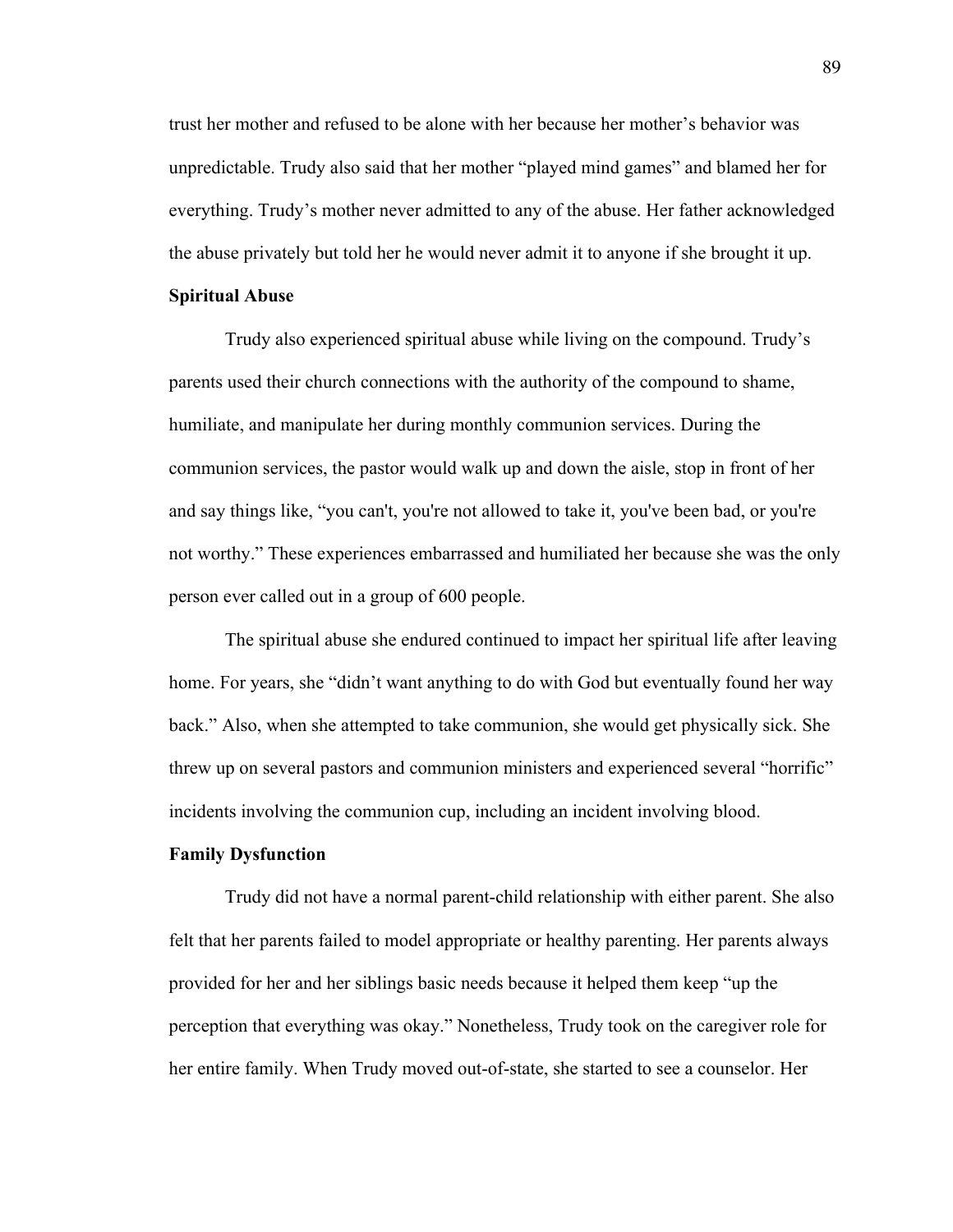counselor introduced her to a group of people who ended up becoming her "adopted family." They invited her to church, Sunday dinners, and helped her find housing. Their relationship was essential to her healing and helped her get "acclimated into what she called normal life because they modeled good parenting."

### **Interpersonal Relationship Challenges**

Trust is one of the biggest problems in Trudy's relationships, including her relationship with her husband at times. She does not have a problem developing or maintaining relationships. Instead, she does not always believe in her value and worth. She also struggled to believe that people "genuinely love" her for who she is, not because of anything she does. Trudy said, she was "fifty-three before she had ever heard someone tell her they were proud of her."

# **Mental Health**

Trudy struggled with flashbacks, memories, and nightmares, which caused her to experience acute psychological pain. She reported engaging in a therapeutic relationship with a mental health provider because of these symptoms. However, Trudy felt worse as the counseling progressed. She started feeling "inept about many things" even though she was capable, which caused her to experience intense suicidality.

### **Suicidality**

Trudy experienced two episodes of suicidality. The first episode happened after she was raped and impregnated by her pastor and forced to have an abortion by her mother. She did not know how to deal with her feelings, which caused her to become suicidal. Trudy planned to jump off a railroad bridge because the train kept to a regular schedule. The choir director saw her and pulled her off the bridge. The choir director then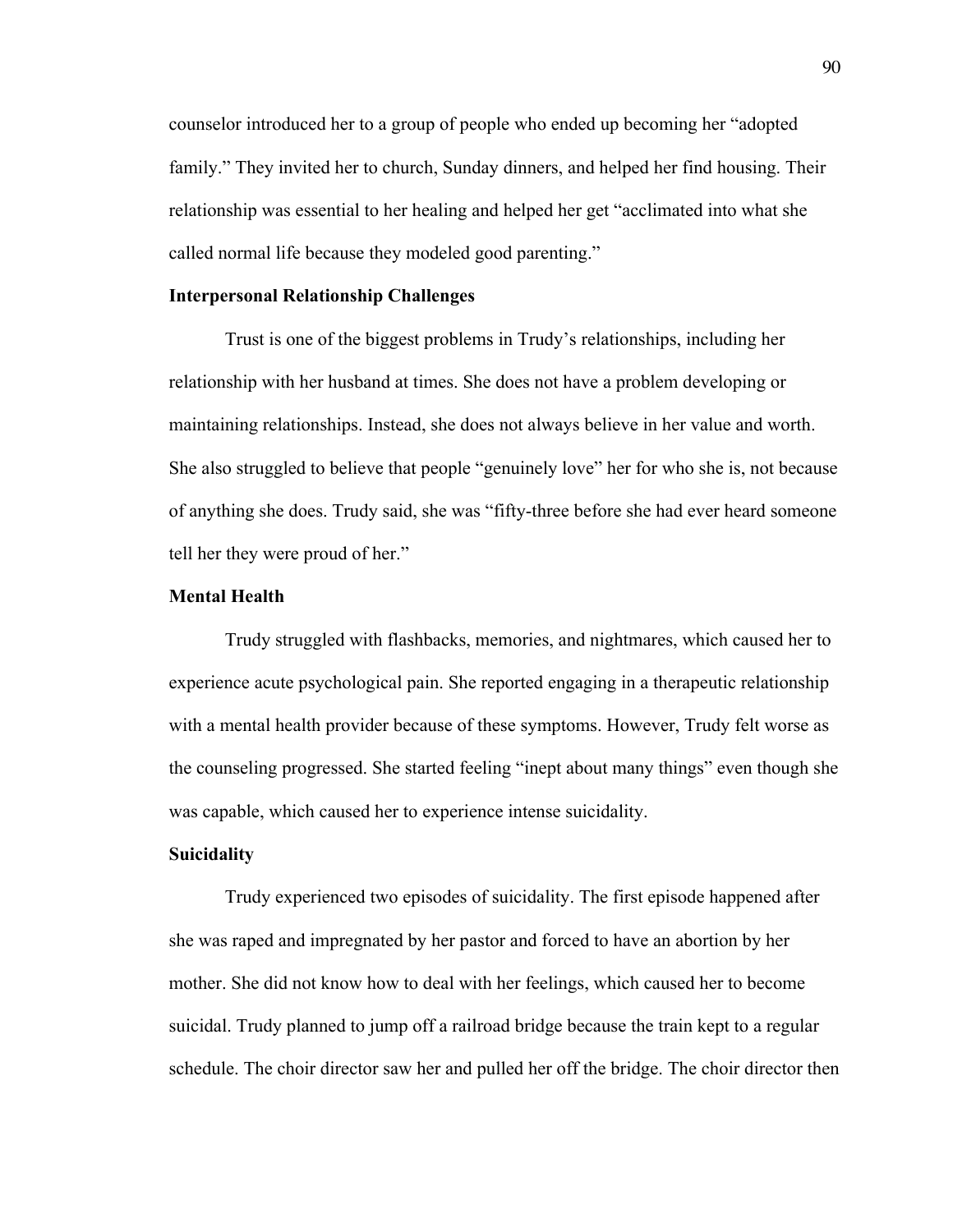called the school principal, who called the director of the religious compound, who called her parents. She was beaten when she arrived home because she had made her parents look bad.

Trudy started feeling "very depressed" after she moved away from home. She planned to jump off a bridge a second time because she "felt like she was falling apart inside." She said,

[Unbeknownst to my therapist] I was tying up all my loose ends. I wrote letters to certain people, including my biological family. I had borrowed somebody's car and cleaned it out. I also cleaned the house and did all those types of things.

Her counselor discovered her plan and intervened. The counselor provided Trudy with a safe and supportive environment to express her psychological pain, which was a turning point in her life.

### **Surviving Suicidality**

Trudy does not like the word survivor even though she understands why people use it. To her, the word means that a person barely existed but is still living, compared to being a thriving warrior. Trudy would like to be considered a "normal person at times but does not know what that even looks like." She described herself as a "fighter with a lot of internal strength." She knows that the horrors of the past will never go away but accepts that they do not define her. Lastly, she said it took a lot of courage, vulnerability, hope, a community of others, a wonderful counselor, and an immense amount of healing to be here today.

Trudy felt "the most significant event and a major turning point" in her story was finding a relationship of trust. She said, "that person believed in me, delighted in me, affirmed me, loved me, and told me I was beloved of God." These were the things she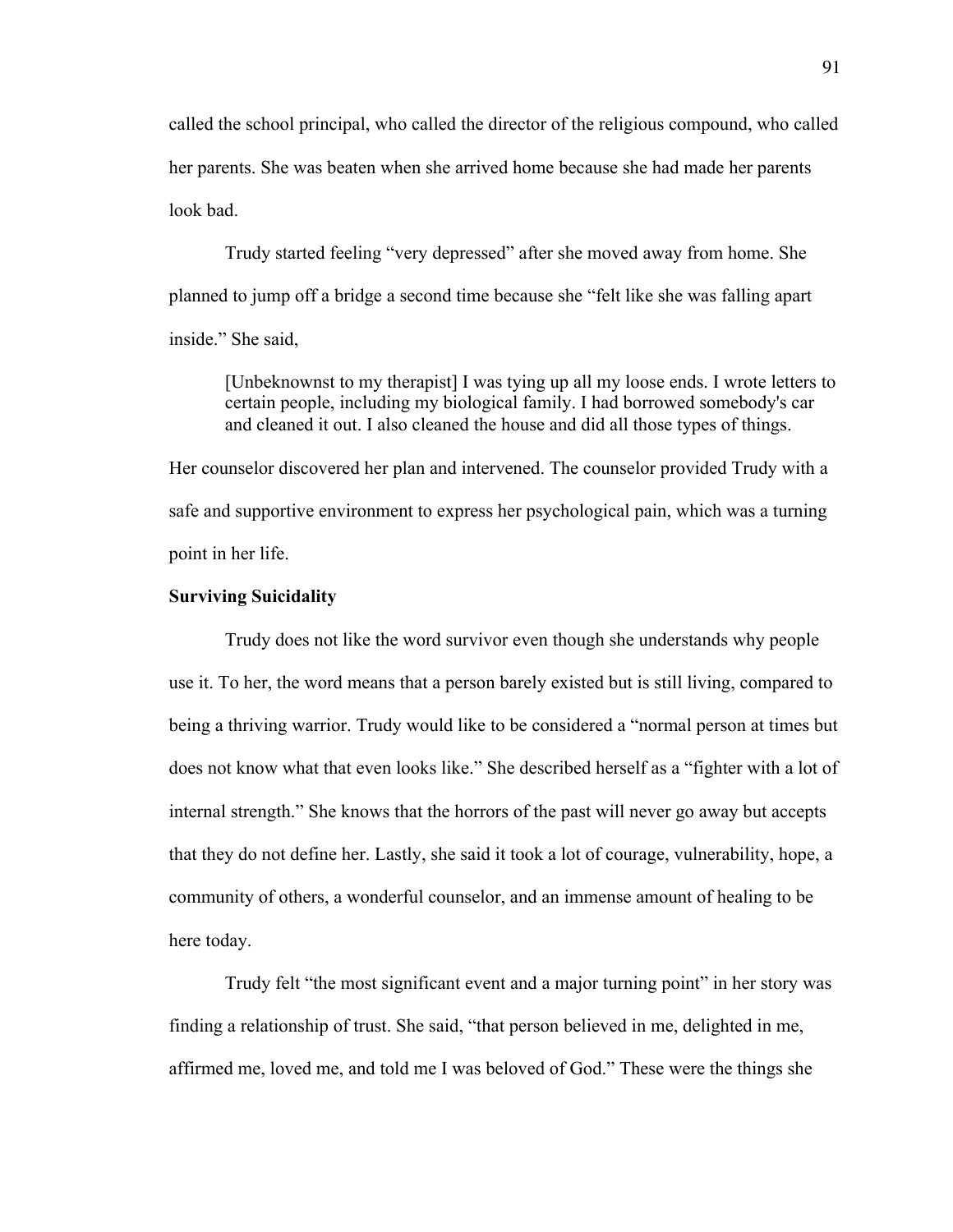never heard from her parents as a child. Trudy spent a good majority of her life trying to tell herself those things but was always skeptical and filled with doubt. Therefore, it was powerful to hear these words from another person. She said, "It is how you begin to love yourself and in turn love others."

# **Conclusion**

In conclusion, the researcher provided a detailed account of the participants' experiences and identified themes that emerged from the data. The researcher also provided a trigger warning to alert readers to the disturbing nature of the content to help reduce the risk of harm or re-traumatization. The researcher conducted a cross-case analysis of the cases and interpreted the data in chapter six.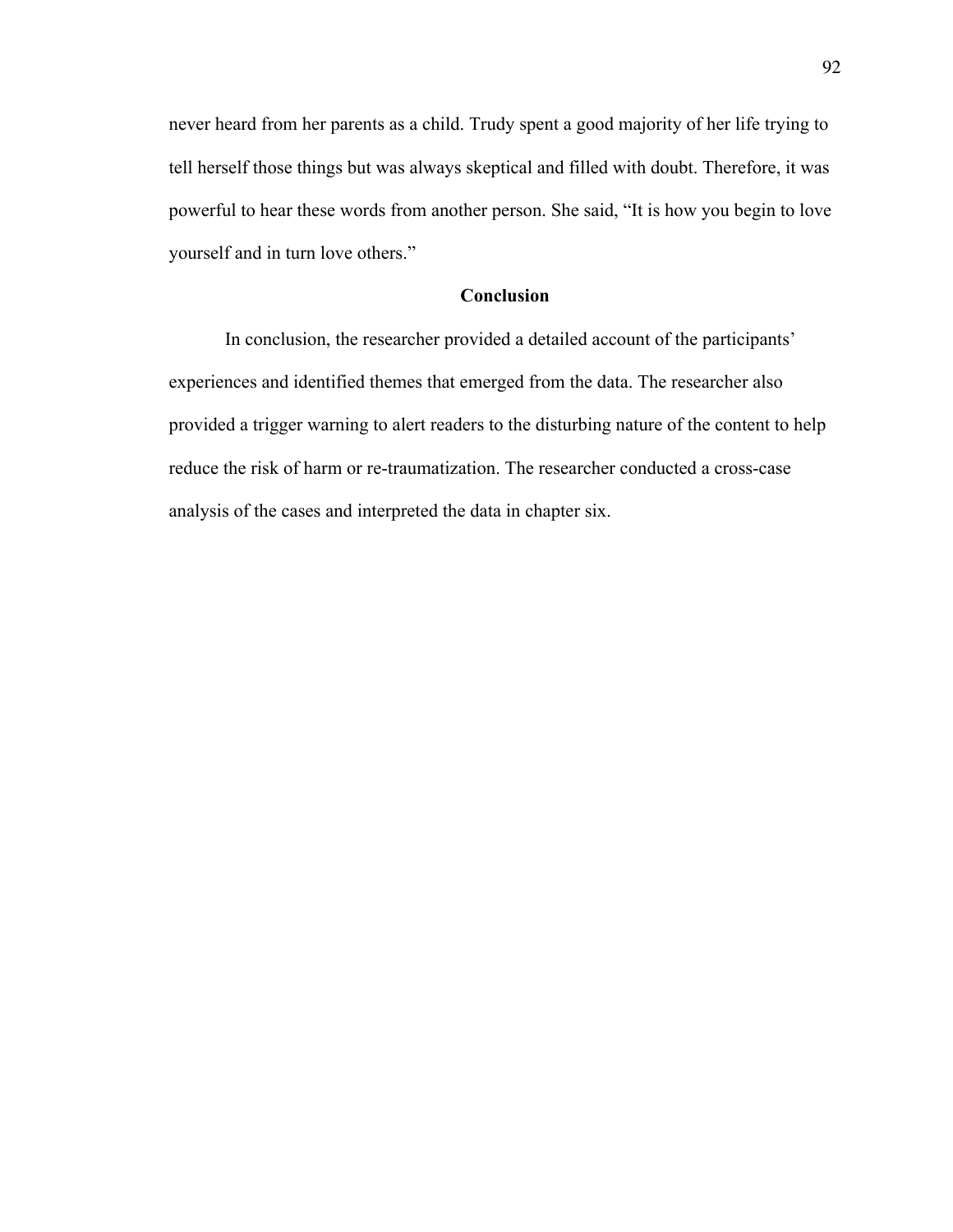# CHAPTER SIX: EVALUATION AND DISCUSSION

### **Overall Findings**

The researcher identified three themes from the biblical review, literature review, and field research: (1) spiritual struggles, (2) sexual trauma, and (3) posttraumatic growth. The biblical review demonstrated that personal trauma could trigger a spiritual struggle. Spiritual struggles were marked by profound questioning about God, faith, and human existence. The literature review provided insight related to suicide, childhood sexual abuse, and best practices for the clinical counseling of individuals with a history of abuse. The information gleaned from the literature review provided insight into the complexities of the participants' experiences. The field research demonstrated that personal trauma could pave the way for posttraumatic growth.

# **Spiritual Struggle**

This study found that personal trauma could trigger a spiritual struggle. Spiritual struggles were linked to mental health challenges, chronic stress, and could exacerbate psychological pain.<sup>307</sup> The researcher focused on two specific types of spiritual struggles: spiritual struggle of disconnection and spiritual struggle of diminished sense of meaning.<sup>308</sup> Spiritual struggles inevitably leads to profound questioning about God, faith, and human existence: Why me? Where is God? Is life worth living? These were the

<sup>307</sup> Wood, et al., 149–150.

<sup>308</sup> Roberts, 271-273.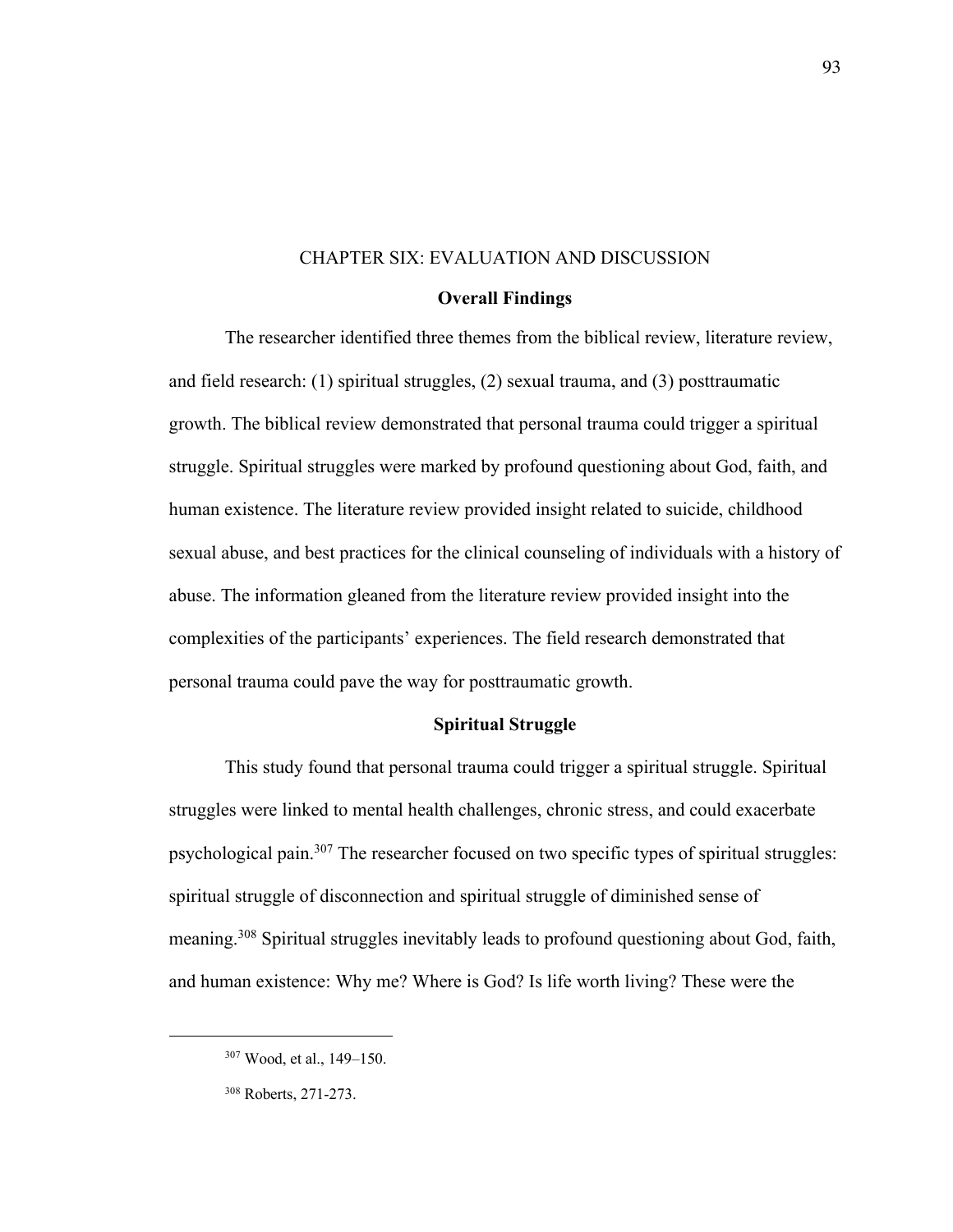difficult questions that the biblical figures of Job and Jeremiah struggled to answer. These were also the difficult questions asked by Diana and Trudy as they tried to reconcile their faith and trauma.

### *Damaged Relationship with God*

# **Diana**

Diana experienced a spiritual struggle of disconnection, which manifested as a damaged relationship with God, and was expressed as feelings of abandonment.<sup>309</sup> After eighteen months of sobriety, Diana started feeling depressed. She believed that everybody at her AA meetings had something that she was missing, including a "sense of well-being." Furthermore, Diana struggled because she could not connect to a higher power like others. Feeling disconnected from God and others caused her to feel depressed and suicidal. She remembered telling herself that "it was time to go" because nothing mattered. Diana planned to turn on the gas stove and die by asphyxiation. She recalled feeling a sense of relief because it would all be over soon. Diana did not think about how her death would impact her family.

Diana's suicide plan was interrupted by a "mysterious woman" knocking "persistently" on her apartment door. The woman told Diana that they had a scheduled appointment and showed her the appointment book with her name on it. Diana invited the woman into her apartment, and they had a life-changing conversation. Looking around her apartment, the woman asked how she was feeling. The woman had a kind voice, so Diana told her that she was feeling depressed. Diana explained that she was in recovery

<sup>309</sup> Roberts, 271-273.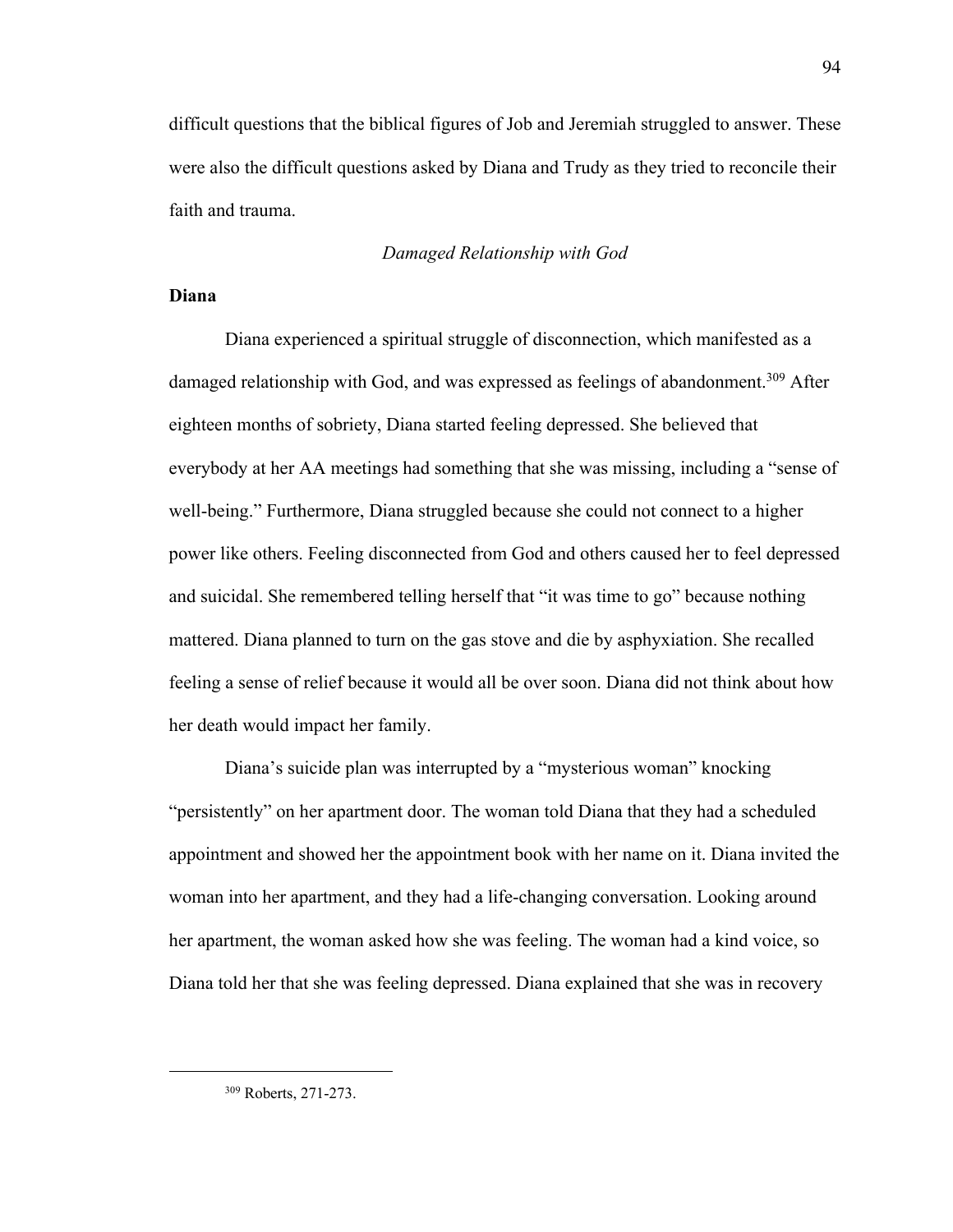and could not connect to a higher power like the other people in the meetings. The woman told Diana about her lived experience with alcoholism and depression and said:

I know what you're experiencing. Your entire spiritual experience is about to change, and you will know God in a new way. Just trust that on the other side of this abyss, God is waiting. You're going to be just fine. All you have to do is dare to reach across.

When the woman was done talking, she hugged Diana and said, "I think our business is done." The woman left, and Diana never saw her again. Diana felt transformed by the experience. She said, "the divine presence was right there. All I had to do was believe." Diana believed that the woman was an angel because the experience was "mysterious and perfect."

# **Trudy**

Trudy also experienced a spiritual struggle of disconnection, which manifested as a damaged relationship with God, but was expressed as feelings of anger.<sup>310</sup> Trudy's spiritual struggle was triggered by a set of circumstances. First, Trudy was raised in a religious tradition that followed a strict set of rules and they were intolerant of anything seen as sin. Studies show that children raised in "abusive and neglectful environments often conceive God as harsh, judgmental, and uncaring."<sup>311</sup> Second, Trudy's pastor told her that she was bad and unworthy during communion services. The pastor's words were

<sup>310</sup> Roberts, 271-273.

<sup>311</sup> J. Jeffrey Means, *Trauma* & *Evil: Healing the Wounded Soul* (Minneapolis, MN: Fortress Press, 2000), 24.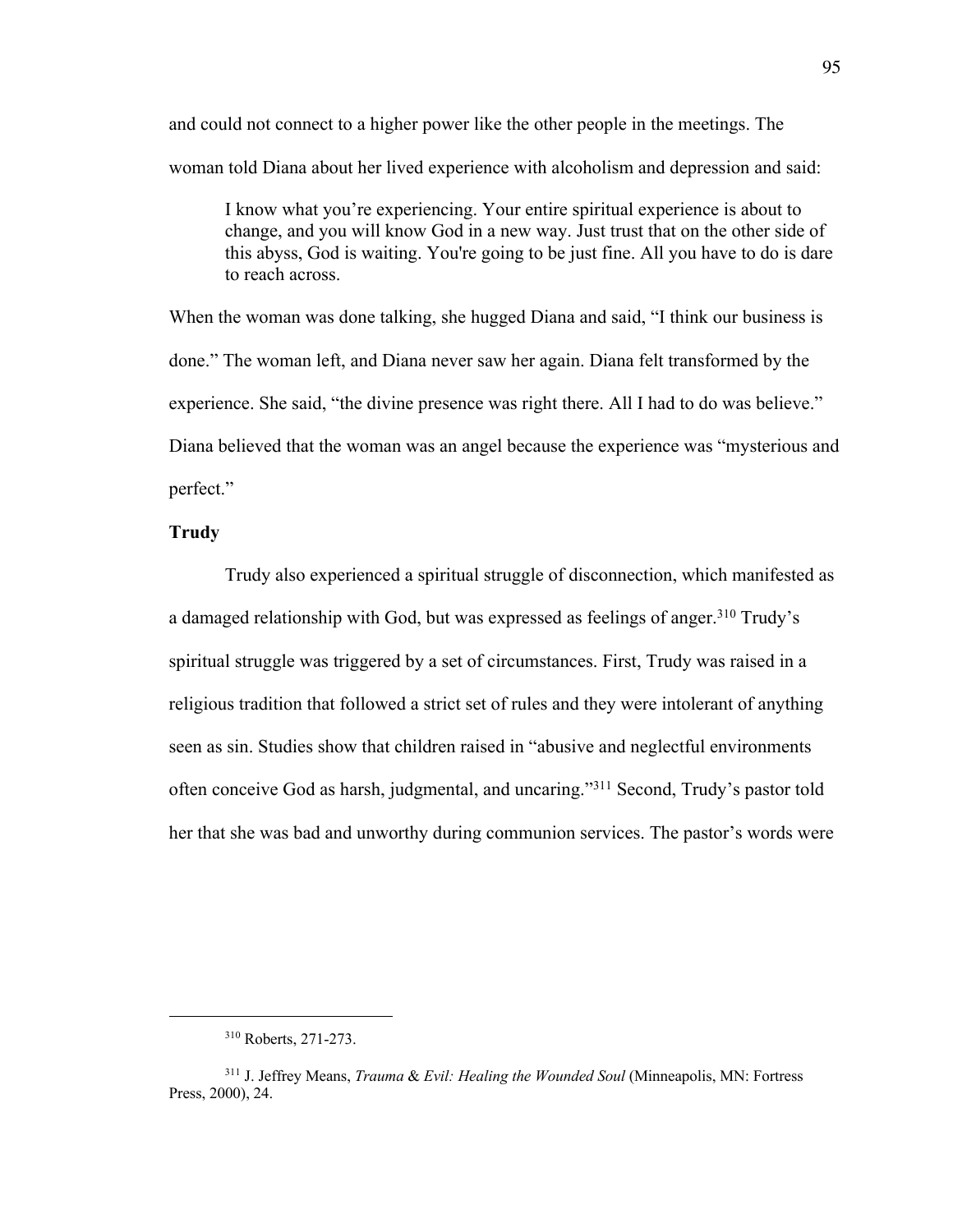harmful because as a head of the church he was speaking on behalf of God.<sup>312</sup> Katherine

van Wormer and Lois Berns writes:

The power of members of clergy is enhanced by the trappings of their religious position, including the mysterious rituals they enact, and their role in pastoral counseling. The clergy's very manner of dress call attention to their moral authority.<sup>313</sup>

The suffering she endured was evident in her inability to take communion and the

horrific incidents she experienced involving the communion cup. Third, being raped and

impregnated by her pastor shattered her faith and trust in God. Marianne Benkert and

Thomas Doyle stated:

Internalized religious duress confuses and psychologically overwhelms such individuals and renders them incapable of absorbing their sexual trauma. The consequent feelings of numbness and immobility distort the perception of reality. It then becomes impossible for the individuals to act in a manner that would protect and promote emotional growth and spiritual well-being.<sup>314</sup>

These circumstances caused serious harm and caused her to turn away from God.

Trudy found healing related to her relationship with God through practical things

people did for her, including a healing ritual and a well-executed plan to help her take

communion. The practical things people did for her did not follow rigid rules, which was

critical to her healing. She actively avoided rigid rules because of her past experiences

<sup>312</sup> Katherine van Wormer, and Lois Berns, "The Impact of Priest Sexual Abuse: Female Survivors' Narratives," *Affilia*, vol. 19, no. 1 (2004): 54, https://doi.org/10.1177/0886109903260667.

<sup>313</sup> van Wormer and Berns, 60.

<sup>314</sup> Marianne Benkert, and Thomas P Doyle, "Clericalism, Religious Duress and Its Psychological Impact on Victims of Clergy Sexual Abuse," *Pastoral Psychology* 58, no. 3 (June 2009): 237, https://doi.org/10.1007/s11089-008-0188-0.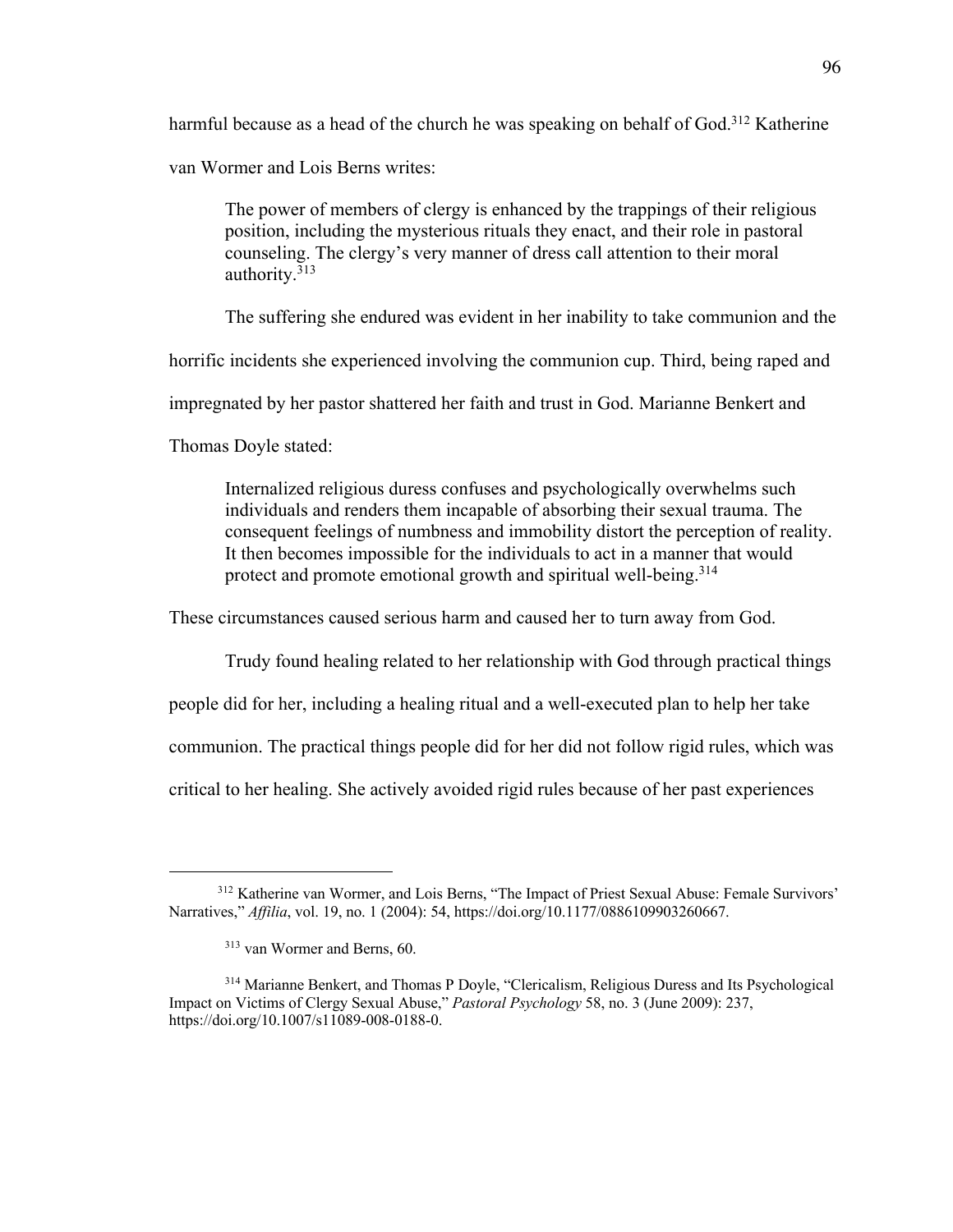with the church. Trudy said that it took years, but she finally found her way back to God. She also reported finding a new spiritual home in the church she attends with her family.

## **Childhood Sexual Trauma**

The researcher found that perpetrators of childhood sexual trauma exploit a child's most vulnerable traits—innocence, kindness, love—for personal sexual gratification. Exploiting a child's most vulnerable traits has the potential to cause grave harm to an innocent child. The field research showed that the participants' experiences permeated their entire being and manifested as a multitude of challenges into adulthood. Therefore, the researcher felt that the term sexual trauma more effectively described their lived experiences. Childhood sexual trauma "refers to one or multiple sexual violations that invoke significant distress."<sup>315</sup> The psychological consequences of sexual trauma in adulthood are "complex and highly individualized."<sup>316</sup>

### **Impact of Sexual Trauma**

### *Self-Image*

The data collected from this study showed that sexual trauma impacted all four of the participants' developing sense of self, which had long-term consequences in adulthood.<sup>317</sup> Janoff-Bulman writes:

Human-induced victimizations affect survivors' core beliefs about themselves. Personal autonomy, strength of will, pride of self-possession are broken, and in their place are personal violation, loss of self-respect, and lingering doubts about one's self-worth.<sup>318</sup>

<sup>315</sup> Yuan, Koss, and Stone, 2.

<sup>316</sup> Yuan, Koss, and Stone, 1.

<sup>317</sup> Kinnear, 37.

<sup>318</sup> Janoff-Bulman, 80.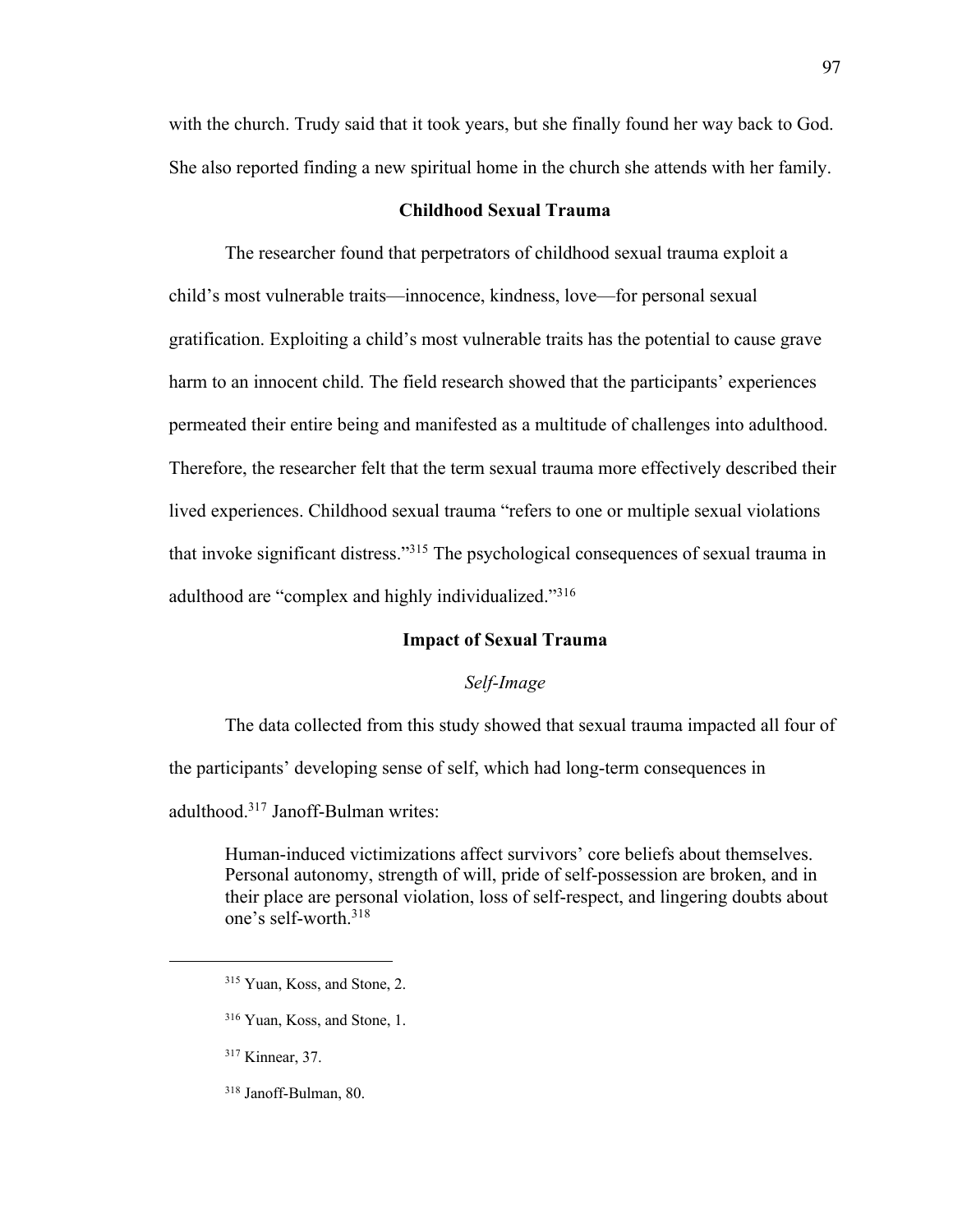Kate and Genevieve reported low self-esteem and distorted beliefs about how boys perceived them. Diana's experience caused her to question whether she was a good enough person. Diana also developed distorted beliefs about her body and boys and struggled with feelings of guilt. Trudy struggled to believe in her value and worth, including whether people "genuinely loved her."

# *Intimate Relationship Problems*

The data collected from this study showed that sexual trauma impacted all four of the participants' intimate relationships. Kate and Genevieve developed trust issues, especially with men, and they both reported keeping men at a distance. Pat Gilmartin argues, "Distrust of men and conflicts about heterosexuality are not dysfunctional reactions but part of women's active and adaptive attempts to cope with the reality of sexual violence."<sup>319</sup> Diana felt like her experience caused her to make "poor choices in relationships," including her decision to marry her first husband. Trudy said that trust is one of the biggest problems in her relationships, including the relationship she has with her husband. Courtois said, "The attitude that many survivors hold is: If I couldn't trust my family, who can I trust? No one is trustworthy."<sup>320</sup>

# *Secondary Injury*

The data collected from this study showed that negative reactions to sexual trauma could cause secondary injury.<sup>321</sup> Janoff-Bulman writes, "Following their

<sup>&</sup>lt;sup>319</sup> Pat Gilmartin, *Rape, Incest, and Childhood Abuse: Consequences and Recovery* (New York, NY: Garland Publishing, Inc., 1994)*,* 174.

<sup>320</sup> Gilmartin, 136.

<sup>321</sup> Janoff-Bulman, 146.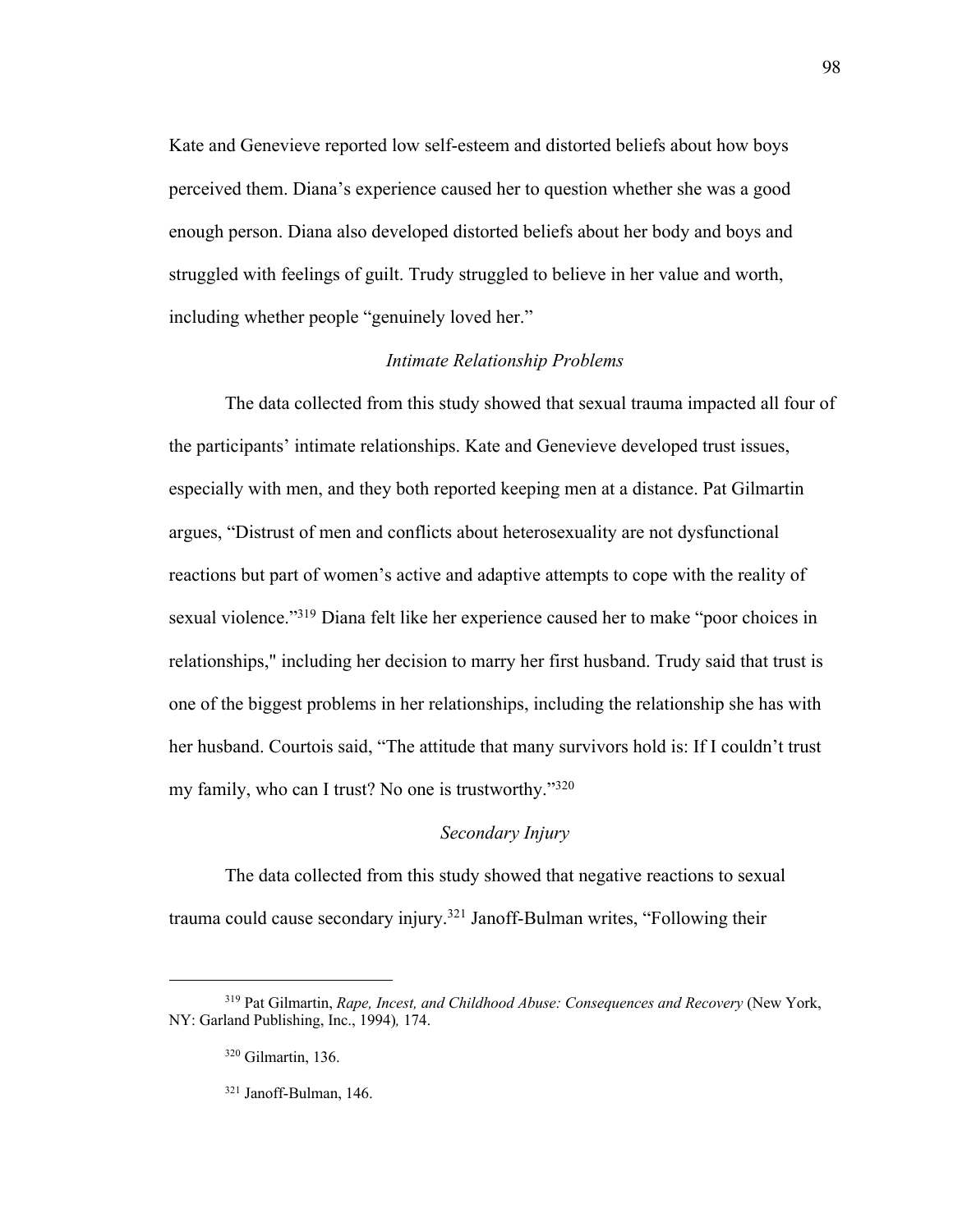traumatic experience, the survivors are re-injured through the failure to receive expected support from social agencies, communities, society in general, and even from family and friends.<sup>322</sup> The researcher identified four instances of secondary injury experienced by Genevieve. The first incident happened when she was called a "liar" at Girl Scout camp. The second incident happened when she was questioned and accused of "sexually abusing the girl who abused her." The third incident involved the bullying she endured because of the event. Genevieve said, "I buried it, which is why it was so extremely shocking to have it all come up again as a freshman in high school." The fourth incident involved the countless jokes made by friends and family about her sexual identity.

#### *Depression*

The data collected from this study showed that three out of the four participants experienced periods of depression. Diana Sullivan Everstine and Louis Everstine write:

Not being able to express their feelings of helpless rage for what was done to them, abused children may become clinically depressed, showing signs of emotional constriction and flat or bland affect, and so forth.<sup>323</sup>

Genevieve struggled with several episodes of depression starting in high school, and Diana struggled with chronic depression since childhood. Trudy struggled with flashbacks, memories, and nightmares, which caused psychological pain.

### *Substance Use*

The data collected from this study showed that sexual trauma increased the risk of drug or alcohol abuse. One study found that 25 percent of adults with a history of sexual

<sup>322</sup> Janoff-Bulman, 146.

<sup>323</sup> Diana Sullivan Everstine, and Louis Everstine, *Sexual Trauma in Children and Adolescents: Dynamics and Treatment* (New York, NY: Brunner/Mazel Publishers, 1989), 18.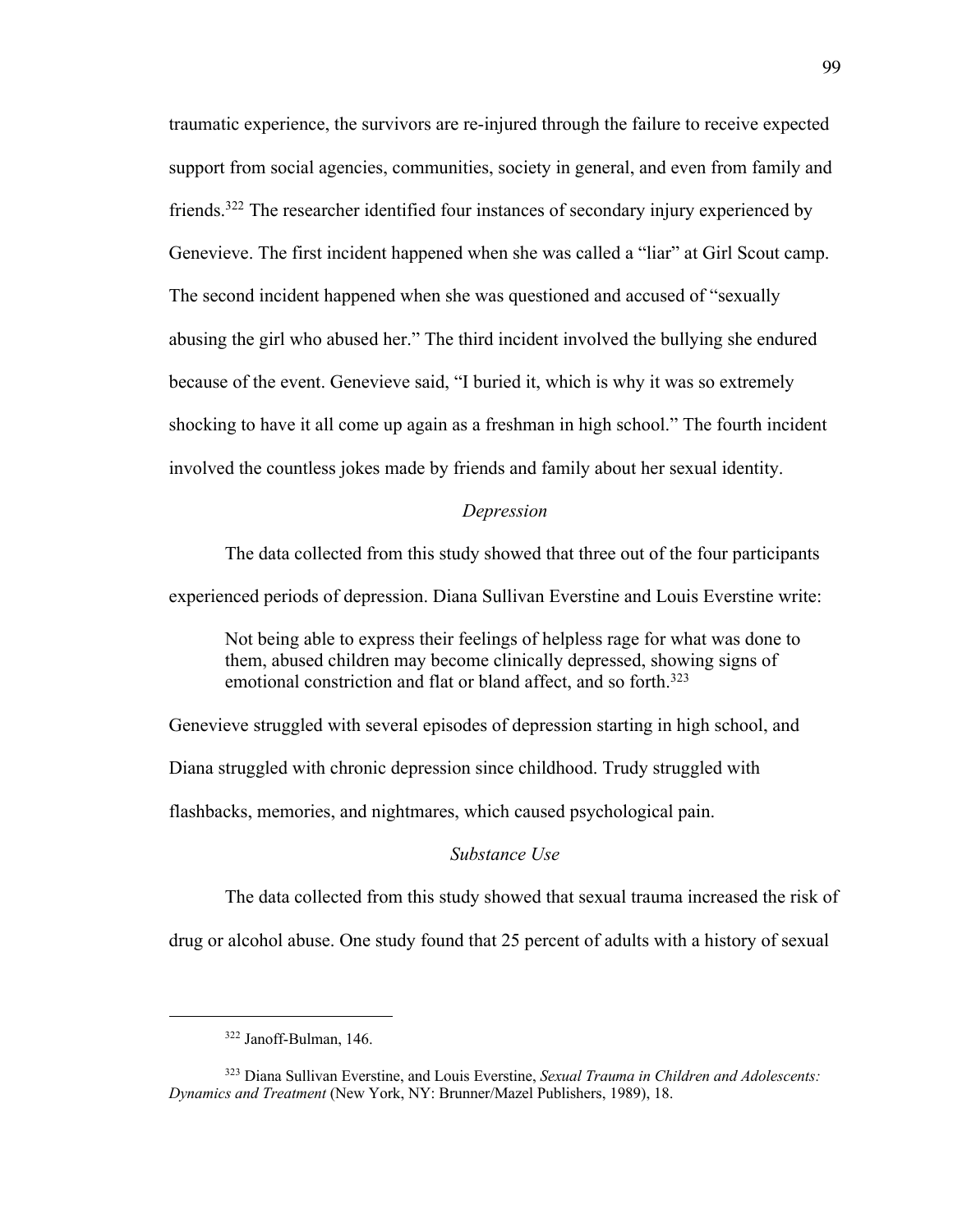trauma reported using drugs or alcohol.<sup>324</sup> Another study that focused on women found that 44 percent used drugs.<sup>325</sup> This study found that three out of four participants reported using drugs or alcohol. Kate experimented with alcohol and drugs in middle school and high school and smoked a pack of cigarettes a day. Genevieve reported "crutching on alcohol" as a coping strategy. Diana started drinking in high school and entered recovery when she was in her mid-thirties.

# *Suicide*

The data collected in this study found that childhood sexual trauma increased the risk for suicide.<sup>326</sup> Judith Lewis Herman writes:

Thereafter, a sense of alienation, of disconnection, pervades every relationship, from the most intimate familial bonds to the most abstract affiliations of community and religion. When trust is lost, traumatized people feel that they belong more to the dead than to the living.<sup>327</sup>

Kate reported an episode of suicidality in high school. Genevieve experienced an episode during her freshman year of high school and in her late thirties. Diana experienced a single episode of suicidality in her twenties. Trudy experienced an episode at sixteen and again in her twenties.

## **Posttraumatic Growth**

The researcher examined the participants' stories and found that their experiences

provided an opportunity for posttraumatic growth (PTG). PTG is associated with hope,

- <sup>325</sup> Kinnear, 41.
- <sup>326</sup> Courtois, 305.
- <sup>327</sup> Gilmartin, 91.

<sup>324</sup> Kinnear, 41.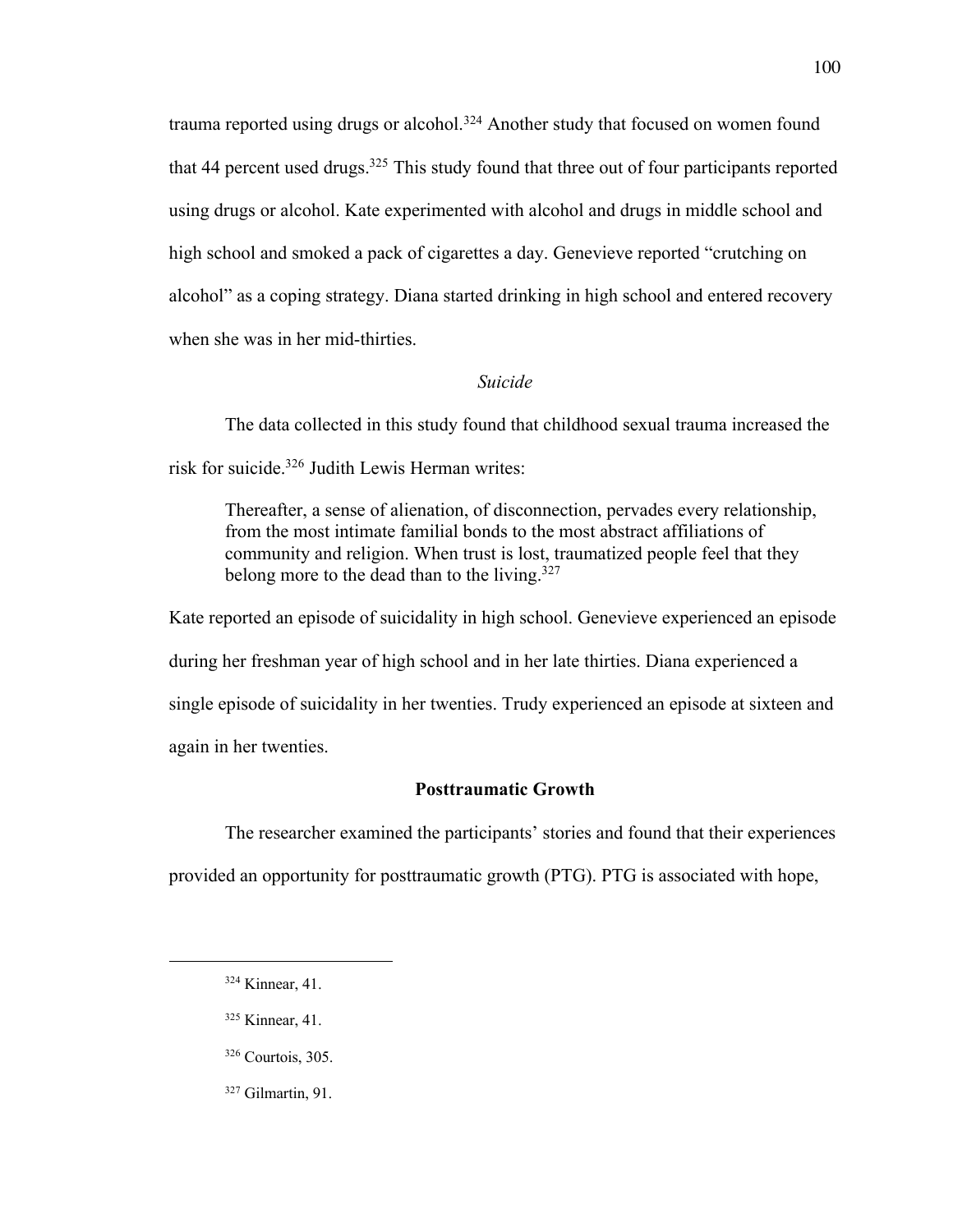interpersonal relationship functioning, and meaning making related to the traumatic event.<sup>328</sup> PTG is also beneficial in helping individuals cope with future stressors.<sup>329</sup> Individuals who experienced posttraumatic growth emerged with deeper relationships, new perspectives, and a belief in one's own strength. Individuals also found an appreciation for life, a sense of purpose and meaning, and were able to see all the possibilities of life.<sup>330</sup>

#### *Kate*

Kate learned to be a self-advocator at an early age, which helped her to develop problem-solving skills. Problem-solving skills helped her adapt and respond to change and develop plans for the future.<sup>331</sup> Problem-solving skills also gave her a sense of control, empowerment, and purpose. Kate's determination helped her stop drinking, doing drugs, let go of unhealthy toxic relationships, and make positive life choices. Kate also developed a life-long best friend. Her friendship provided support, stability, and genuine love and acceptance. Her best friend's parents also modeled appropriate and healthy parenting, which was essential to her healing. Kate's growth was also seen in her ability to talk to her husband about her trust issues. His positive response to her needs and his commitment to transparency helped her build trust. Kate's growth was also seen in

<sup>328</sup> Anne C. Wagner, Lindsay Torbit, Tiffany Jenzer, Meredith S.H. Landy, Nicole D. Pukay-Martin, Alexandra Macdonald, Steffany J. Freedman, and Candice M. Monson, "The Role of Posttraumatic Growth in a Randomized Controlled Trial of Cognitive-Behavioral Conjoint Therapy for PTSD," *Journal of Traumatic Stress* vol. 29, 4 (August 2016): 379, https://doi:10.1002/jts.22122.

<sup>329</sup> Wagner et al., 379.

<sup>330</sup> Wagner et al., 379.

<sup>&</sup>lt;sup>331</sup> Freedenthal, 184.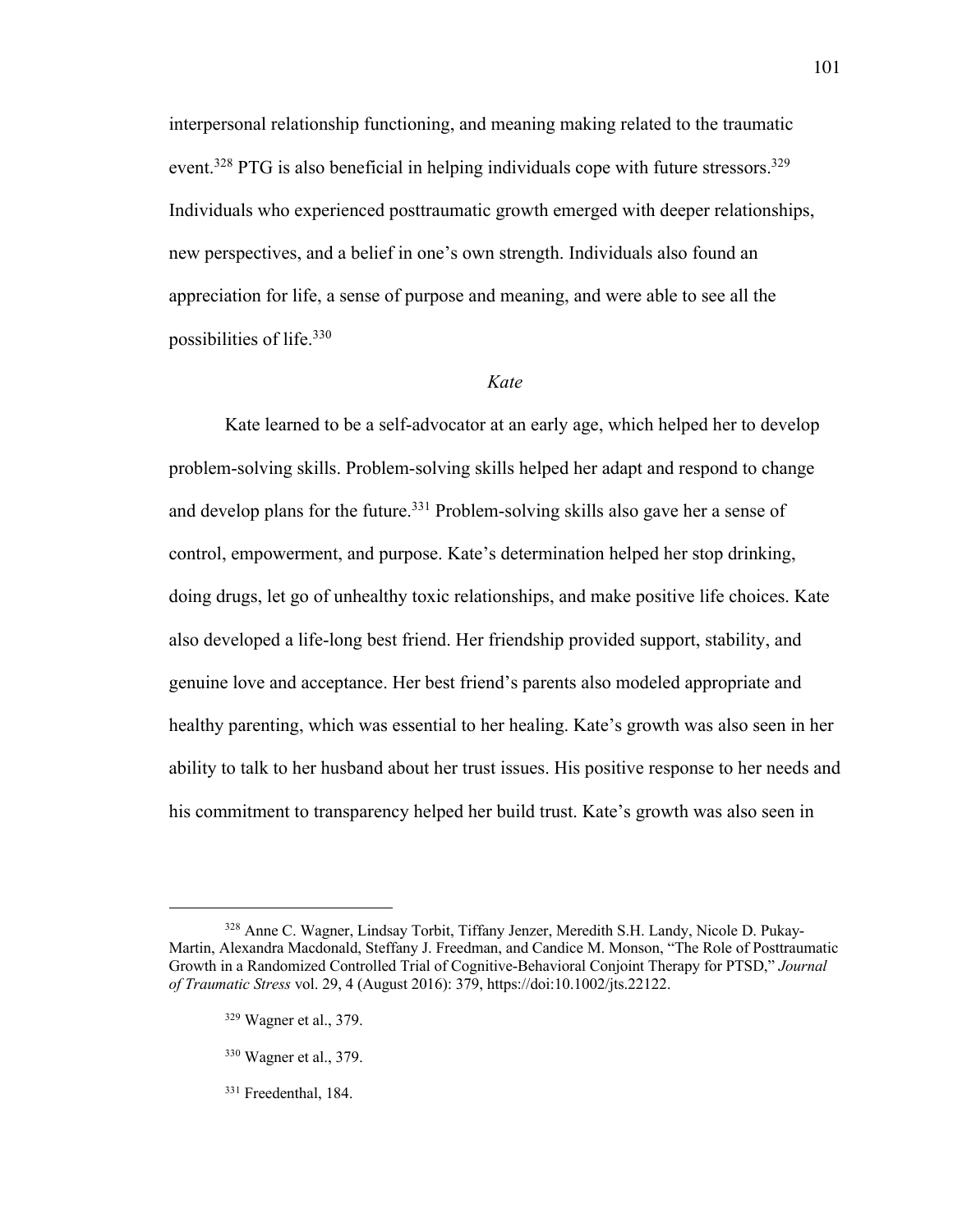her ability to claim that she is a "pretty good parent" even though her mother did not model appropriate or healthy parenting. Lastly, Kate's PTG was evident in her naming seven characteristics contributing to her surviving suicidality.

## *Genevieve*

Genevieve was in her forties when she realized that her neighbor abused her, and in her fifties, she noticed patterns in her life, which left her exposed to vulnerable situations. Her growing awareness helped her seek help from friends and a mental health provider. Genevieve said that her therapist is helping her work through other issues that she was not prepared to talk about during this interview. Genevieve's growth was also seen in her ability to see that she was "crutching on alcohol to cope" with chronic pain and difficult situations. The realization helped Genevieve reduce her drinking and seek help from a physical therapist to help with her chronic pain. Lastly, Genevieve's PTG was evident in naming seven characteristics contributing to her surviving suicidality.

### *Diana*

Diana's journey toward PTG started when she entered recovery and started seeing a counselor. The counselor helped her unravel what happened in her life, which helped her "open up everything and look at it." When Diana interviewed her mother, she learned her mother's hidden secret, which confirmed her life-long sense of abandonment and separation. The realization helped her find healing and see her mother with love and compassion. When Diana interviewed her father, she discovered the root of his anger, which helped her see him with love and compassion too. Diana also experienced a profound sense of forgiveness toward her brother-in-law, which was transformative, and freed her from the painful feelings related to the molestation. Diana started seeing her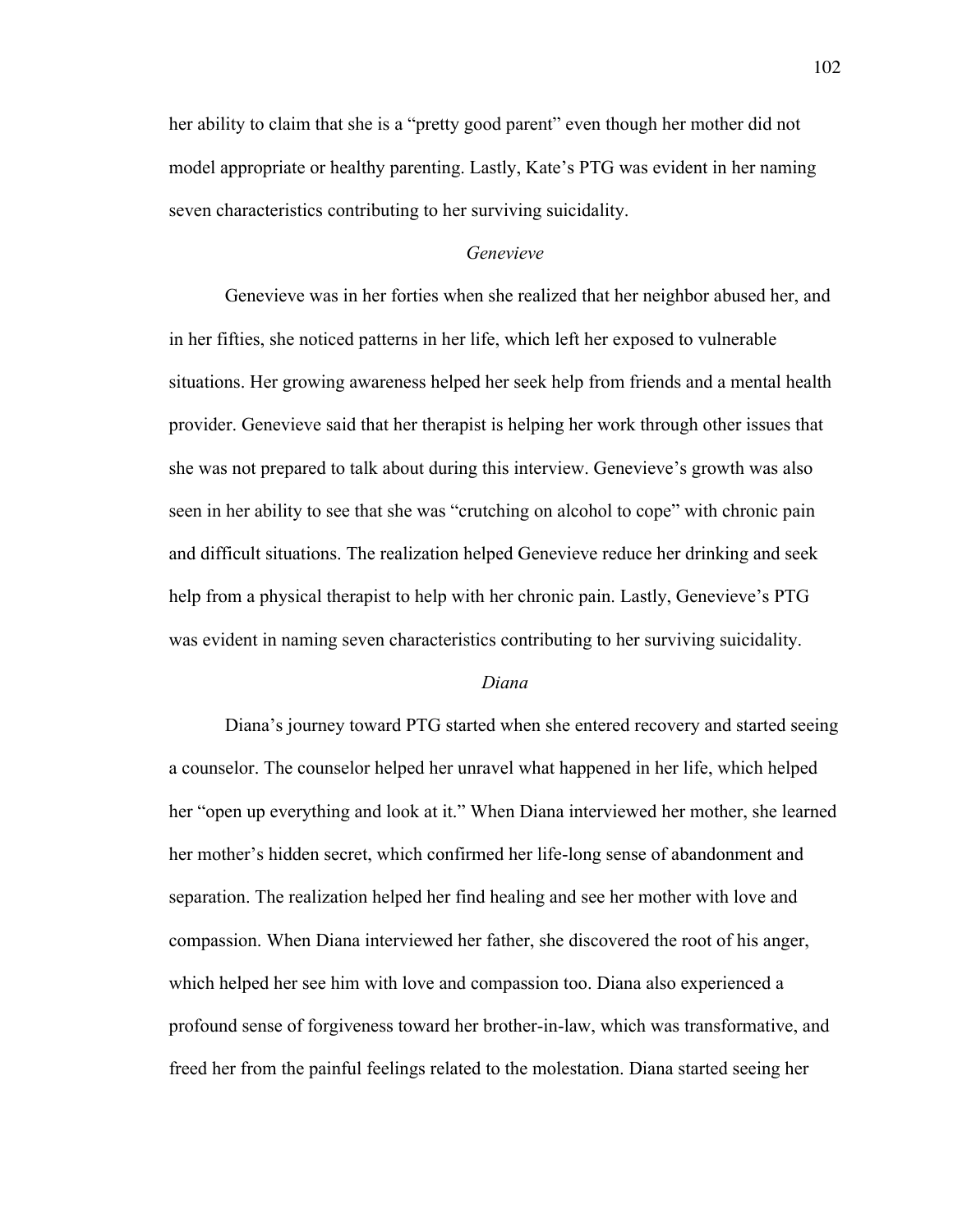brother-in-law with love and compassion at family gatherings instead of feeling uneasy and uncomfortable. Diana's experience with the "mysterious woman" helped her get in touch with the divine presence. The experience also helped her realize that she has a purpose in the lives of others, which she lives out through her writing and public speaking. Lastly, Diana's PTG was evident in naming nine characteristics contributing to her surviving suicidality.

#### *Trudy*

Trudy's journey toward PTG started when she broke down and confided in her counselor that she "felt like she was falling apart inside." The counselor provided a safe and supportive environment to talk about her experiences, which helped relieve her psychological pain. Trudy also developed and maintained a relationship with her "adopted family." Her adopted family provided acceptance, love, and stability, which was essential to her healing. They also modeled appropriate and healthy parenting, which helped her get acclimated into what she "called a normal life." Trudy also developed relationships with trustworthy individuals, which was critical to her growth and healing. Trudy also actively engaged in a therapeutic relationship with a mental health provider to work through the traumatic events, which was critical to her healing. Trudy's growth was revealed in her ability to articulate that she knows that the horrors of the past will never go away but accepts that they do not define her. Trudy's growth was also revealed in her ability to claim, "I have a wonderful life." Lastly, Trudy's PTG was evident in naming seven characteristics contributing to her surviving suicidality.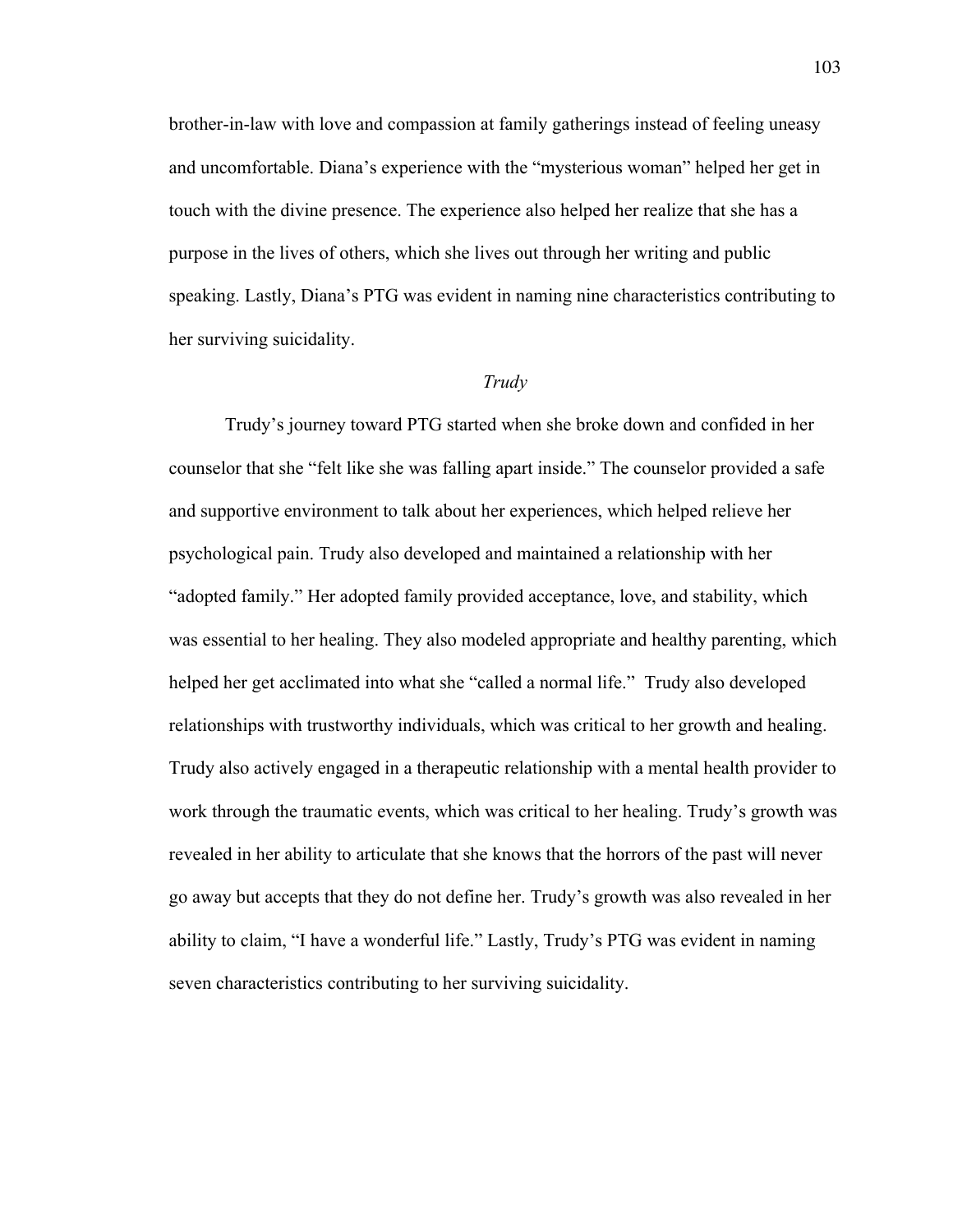## **Key Characteristics**

The researcher identified 27 characteristics that empowered individuals to survive suicidality. The characteristics were derived directly from the interviews with participants. The researcher felt that scholars could speak to protective factors and treatments that reduce the risk of suicidality. However, only someone who survived suicidality could speak to what characteristics helped them survive. This study revealed that what characteristics kept the participants alive was subjective and could change over time. This study also revealed the complex nature of human emotions and experiences.

The researcher listed the 27 characteristics identified in this study alphabetically to signify her belief that each characteristic held equal value to the research participants. The researcher also provided a definition based on how the participants expressed these characteristics and noted how many participants mentioned a specific characteristic as a factor contributing to surviving suicidality, e.g., advanced (1).

### *Key Characteristics*

*Characteristic Inferred Definition Expressed Characteristic*

| Acceptance (1) | To believe or<br>acknowledge an<br>explanation or situation. | "I'm never going to get an<br>apology from him. Not that I<br>ever asked for one."                                                                                                                                                                         |
|----------------|--------------------------------------------------------------|------------------------------------------------------------------------------------------------------------------------------------------------------------------------------------------------------------------------------------------------------------|
| Advanced (2)   | Far into the<br>development process                          | "I look back on how I got here,<br>and it was like everything<br>happened the way it was meant<br>to happen. I really believe that<br>that there is this divine<br>unfolding of our lives."<br>"It took an immense amount of<br>healing to be here today." |

104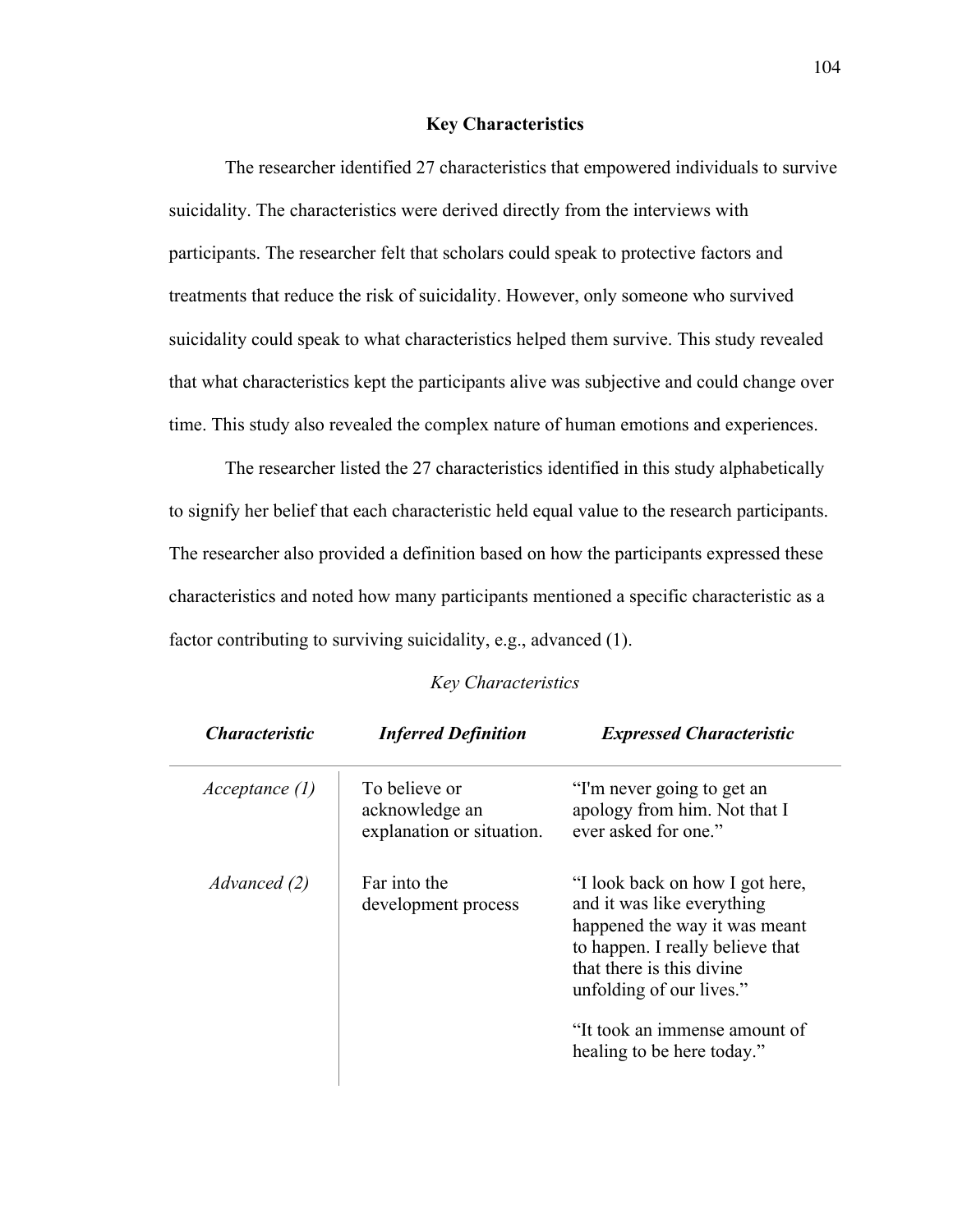| Compassionate<br>(1) | Feeling or showing<br>sympathy and concern<br>for others      | "From that day forward, I was<br>able to look at them both with<br>such compassion."                                                                |
|----------------------|---------------------------------------------------------------|-----------------------------------------------------------------------------------------------------------------------------------------------------|
| Courageous (1)       | Showing strength in the<br>face of pain or grief              | "I feel like whatever is in front of<br>me, I'll be able to handle it."                                                                             |
| Curious $(1)$        | Desire to investigate<br>and learn from the past              | "After I got sober, I wanted to<br>open everything and look at it."                                                                                 |
| Dedicated (2)        | Devoted to a cause or<br>purpose                              | "I have six cornerstones in my<br>life that I dedicate time to every<br>week. They help me stay<br>productive and well-rounded."                    |
|                      |                                                               | "I am a very organized person. I<br>sit down and write every day<br>because it feeds me. It feels good<br>and helps me remember who I<br>am."       |
| Determined (1)       | Remaining steadfast in<br>a decision or purpose               | "I just stopped everything. I<br>stopped smoking. I stopped<br>drinking. I stopped smoking pot.<br>I stopped hanging out with my<br>****** cousin." |
| Engaged (2)          | Activity involved in<br>healing and recovery                  | "I went to see a counselor and<br>began to unravel what had<br>happened in my own life."                                                            |
|                      |                                                               | "I reach out to my counselor<br>when there is something that I<br>can't work through on my own."                                                    |
| Felicific (1)        | Causing or intending to<br>cause happiness                    | "Happiness helps me think"<br>positivity about life and<br>everyday life."                                                                          |
| Fighter $(1)$        | Not admitting defeat<br>despite difficulties or<br>opposition | "I am a fighter with a lot of<br>inner-strength."                                                                                                   |
|                      |                                                               |                                                                                                                                                     |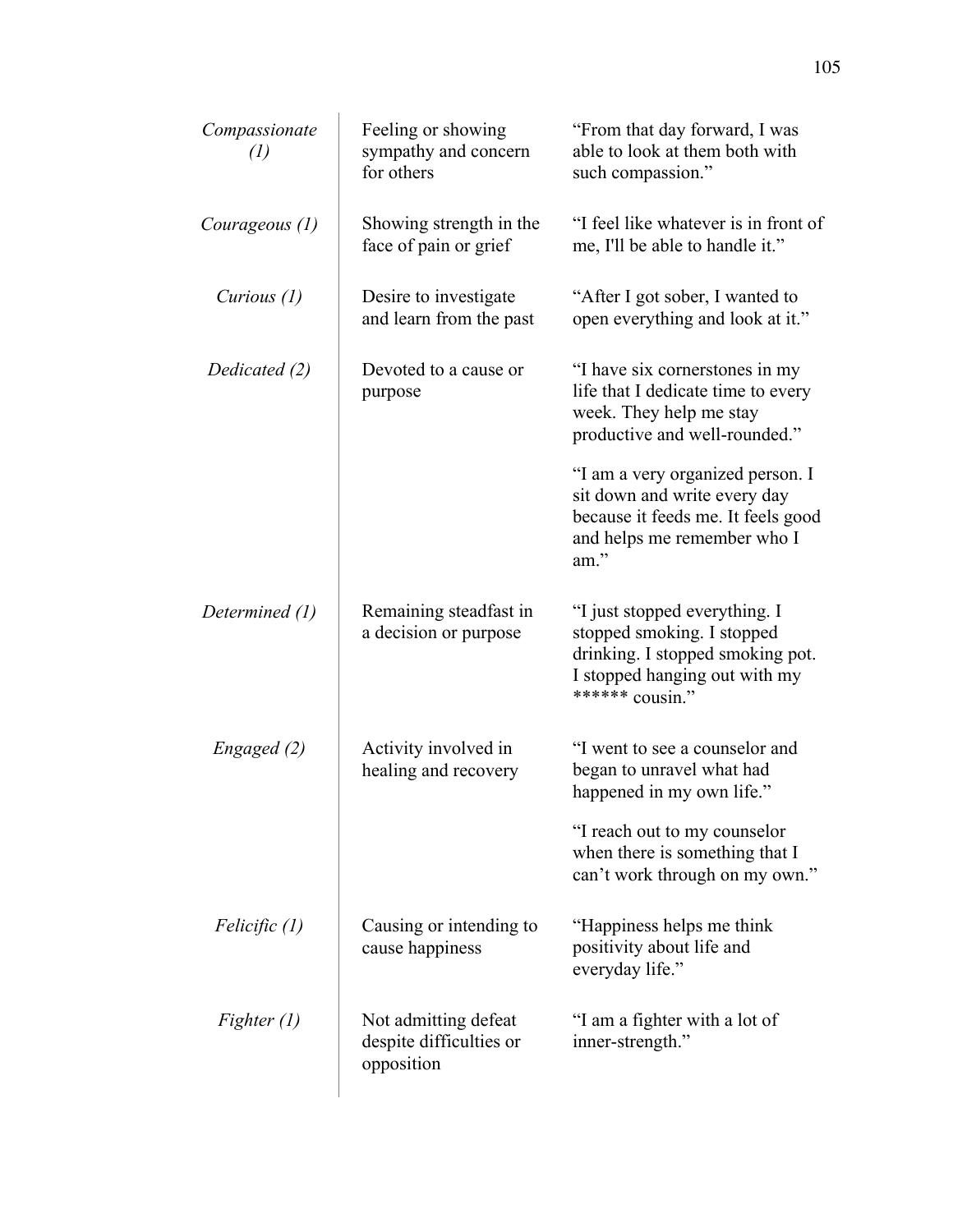| Forgiving (3) | Stop feelings of anger<br>or resentment toward<br>someone                                              | "Forgiveness of ourselves for our<br>judgments of others and<br>forgiveness of others. It was nice<br>to be finally free."                                                                                                                                    |
|---------------|--------------------------------------------------------------------------------------------------------|---------------------------------------------------------------------------------------------------------------------------------------------------------------------------------------------------------------------------------------------------------------|
|               |                                                                                                        | "I eventually had to work<br>through forgiving that part of it."                                                                                                                                                                                              |
|               |                                                                                                        | "The only thing I can do is find"<br>forgiveness or acceptance."                                                                                                                                                                                              |
| Fortitude (1) | Strength of mind that<br>enabled a person to<br>encounter or bear pain<br>or adversity with<br>courage | "I never let go of the belief that<br>there was something different<br>out there. Even if it never<br>happened, I would rather die<br>trying, than do nothing. These<br>were the thoughts that helped me<br>get through it and find the<br>courage to leave." |
| Generous (1)  | Showing kindness or<br>readiness to give to<br>others                                                  | "I want to be more giving to<br>others and my community."                                                                                                                                                                                                     |
| Hopeful $(2)$ | Expectation or desire<br>for certain outcome                                                           | "I feel real hopeful about life<br>even though I've struggled."                                                                                                                                                                                               |
|               |                                                                                                        | "I always had hope even after<br>the horrors in my life."                                                                                                                                                                                                     |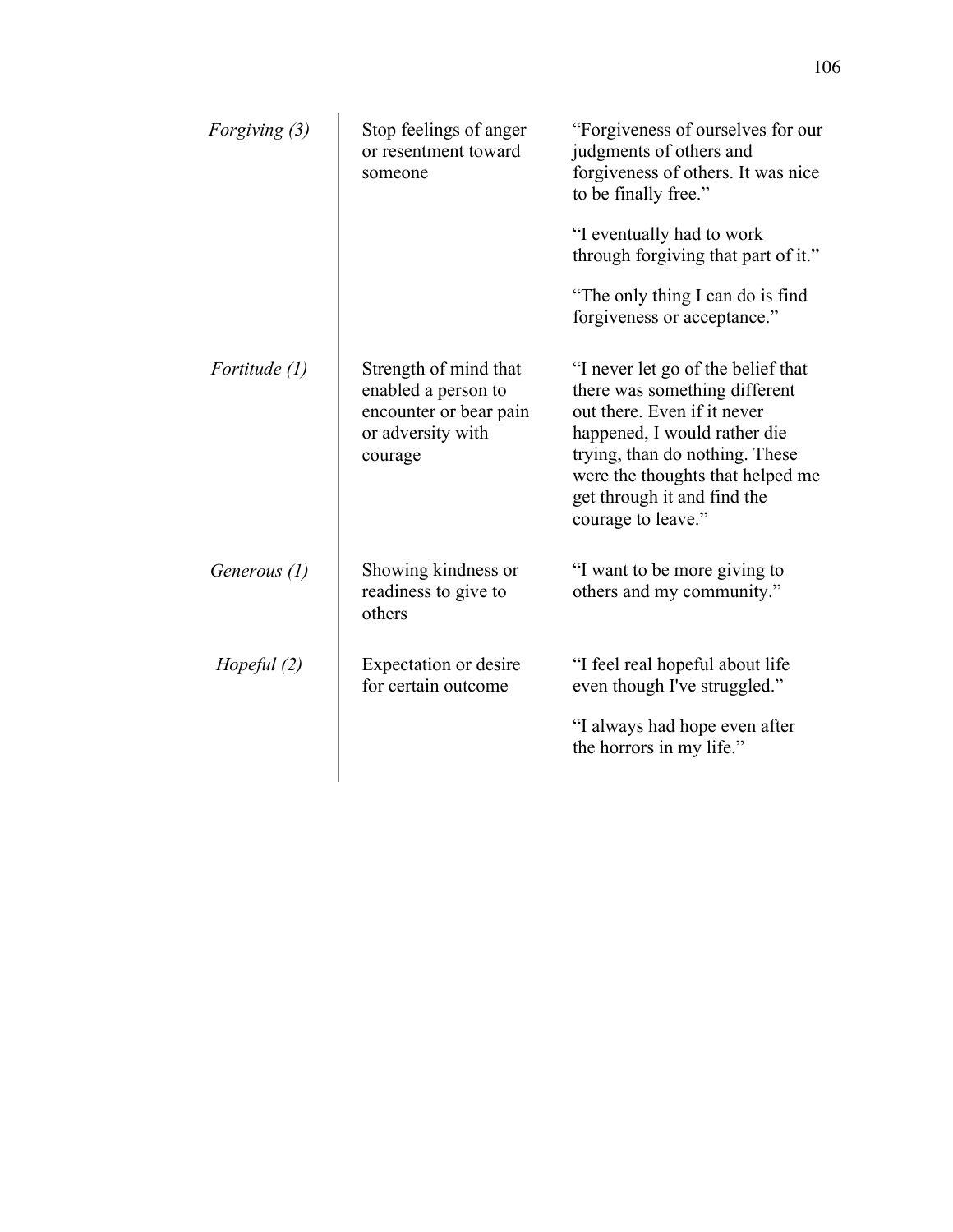| Insightful (4) | Having the ability to<br>see into a situation                                        | "I look at that experience of<br>forgiveness as something I<br>needed to know in order to help<br>others forgive."                                                                                                                                                                                     |
|----------------|--------------------------------------------------------------------------------------|--------------------------------------------------------------------------------------------------------------------------------------------------------------------------------------------------------------------------------------------------------------------------------------------------------|
|                |                                                                                      | "I don't want to waste my time"<br>dwelling on my past. I want to<br>move forward in the light."                                                                                                                                                                                                       |
|                |                                                                                      | "Every day is a new day. Not let<br>things that happened to you. Pull<br>you down. Every moment is<br>another moment to make a<br>choice. If you fall down; pick<br>yourself up. You can be a new<br>person. You can be the person<br>you want to be. You just need to<br>make that choice every day." |
|                |                                                                                      | "I know the horrors of the past"<br>will never go away but they do<br>not define who I am today."                                                                                                                                                                                                      |
| Kind (1)       | Having a considerate,<br>friendly, or generous<br>nature                             | "I'm going to live my life with<br>kindness toward others."                                                                                                                                                                                                                                            |
| Loved $(l)$    | Feeling of genuine<br>acceptance and<br>affection for another<br>person              | "A major turning point in my<br>story is when I've had a<br>relationship of trust in which<br>that person believed in me,<br>delighted in me, affirmed me,<br>love and told me I was beloved<br>of God."                                                                                               |
| Mindful (2)    | Focusing on the present<br>moment, including<br>living with intention<br>and purpose | "I'm more relaxed and present in<br>the moment."<br>"I live an intentional, purposeful<br>life."                                                                                                                                                                                                       |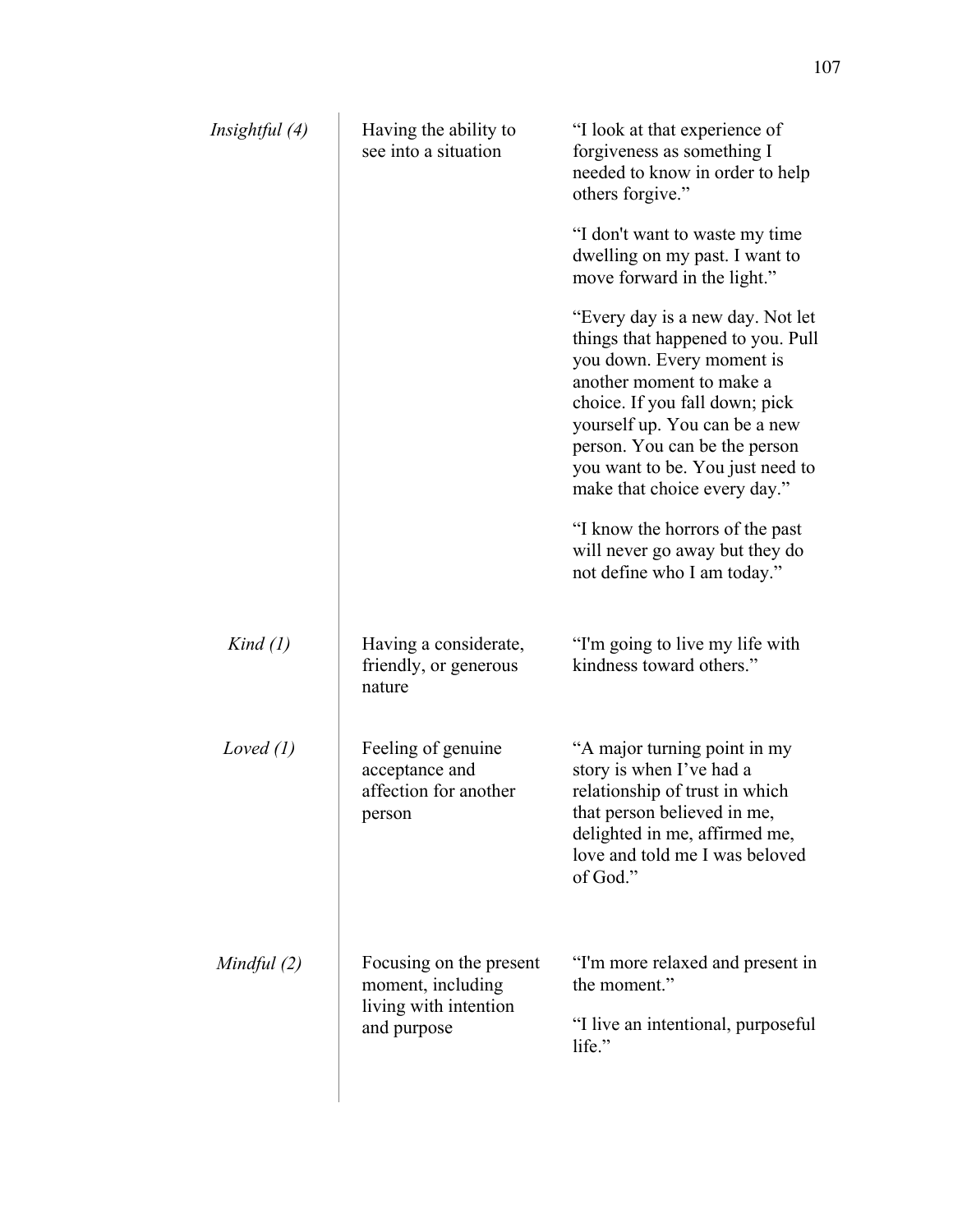| Open $(2)$           | Allowing others into<br>their life                                              | "My best friend kind of saved<br>me. She helped raise me and she<br>didn't even know it."                                                              |
|----------------------|---------------------------------------------------------------------------------|--------------------------------------------------------------------------------------------------------------------------------------------------------|
|                      |                                                                                 | "My adopted family were<br>essential to my healing. They<br>took me in as part of their<br>family and helped me get<br>acclimated into a normal life." |
| Perseverance (2)     | Persisting despite<br>difficulties or hardship.                                 | "I have great perseverance."                                                                                                                           |
|                      |                                                                                 | "I work twice as hard as anyone.<br>I will get through this."                                                                                          |
| Purposeful (1)       | Finding meaning in<br>suffering and using it<br>for the betterment of<br>others | "I have a purpose in the lives of<br>others."                                                                                                          |
| Receptive (1)        | Inclined to receive<br>ideas, impressions, or<br>suggestions                    | "People who helped me find"<br>healing were people who<br>provided very practical solutions<br>to things instead of following<br>rigid rules."         |
| <i>Religious (2)</i> | Devotion and trust in Goo                                                       | "I found my way back to God."                                                                                                                          |
|                      |                                                                                 | "I rely on the spiritual presence<br>to guide my life. I know that<br>there is nothing that God and I<br>can't handle."                                |
| Self-confident (3)   | Trusting in one's<br>abilities, qualities, and<br>judgments                     | "It was surprising for me to<br>discover that I was really smart."                                                                                     |
|                      |                                                                                 | "I'm actually a pretty good<br>parent."                                                                                                                |
|                      |                                                                                 | "Self-confidence helps me<br>challenge the negative self-talk."                                                                                        |
|                      |                                                                                 |                                                                                                                                                        |

 $\overline{\phantom{a}}$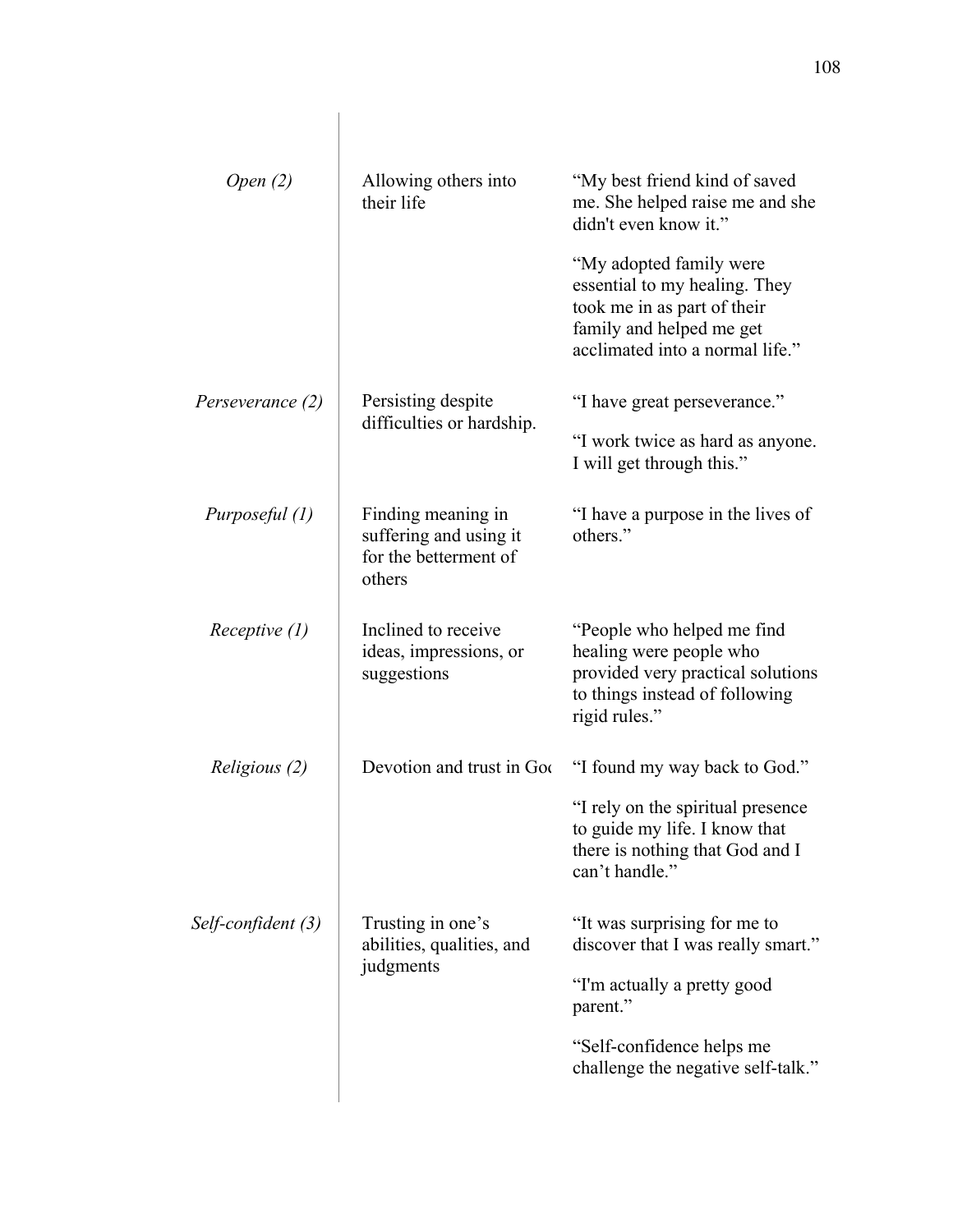| Self-reliant (1) | Having confidence to<br>exercise one's judgment                                                   | "I was raised by wolves. I moved<br>out a week after I graduated from<br>high school. I had like three or<br>four jobs all the time."                                                     |
|------------------|---------------------------------------------------------------------------------------------------|-------------------------------------------------------------------------------------------------------------------------------------------------------------------------------------------|
| Vulnerable (1)   | The state of being<br>exposed to the<br>possibility of being<br>attacked or emotionally<br>harmed | "I broke down because I just<br>couldn't do it anymore. It was<br>the first time that I let my guard<br>down and allowed someone in."                                                     |
| Wisdom(1)        | Having a deep<br>knowledge or<br>understanding                                                    | "I don't like the word survivor. I<br>understand why people use it.<br>But to me, it means the person<br>barely existed but is still living;<br>compared to being a thriving<br>warrior." |

### **Advantages of These findings**

The researcher identified several ways clergy and pastoral care providers might use the 27 characteristics related to surviving suicidality in their work with individuals experiencing trauma and spiritual struggles. First, clergy and pastoral care providers might find that many of the 27 key characteristics that empowered individuals to survive suicidality could be enhanced and reinforced by creating inclusive and welcoming communities where people feel safe, respected, valued, and loved. The researcher identified four values associated with inclusive and welcoming communities:

- **Compassion:** engaging and connecting through acceptance, genuine concern, and unconditional positive regard
- **Courage:** believing it takes courage to face challenges and meet new experiences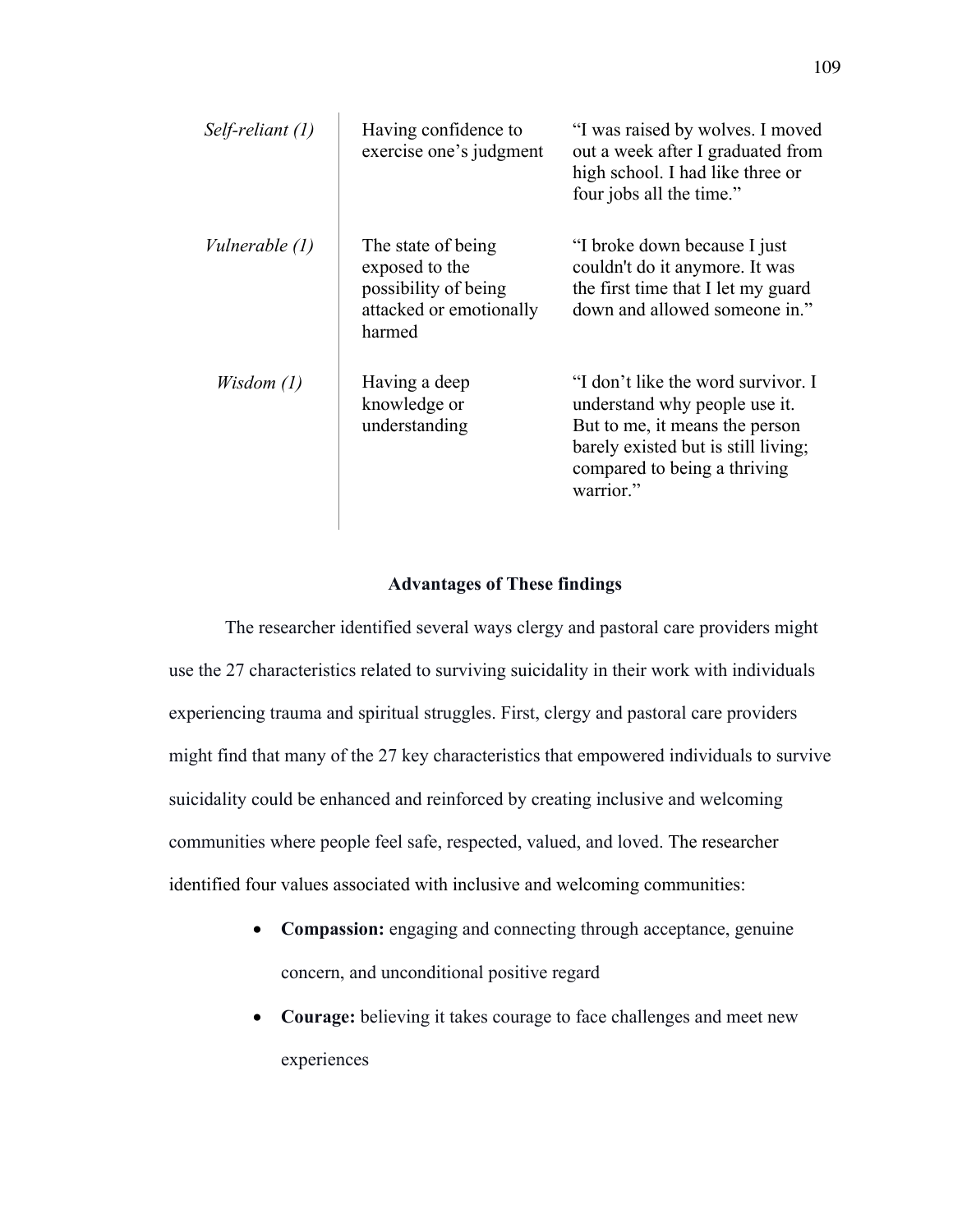- **Positivity:** believing in an individual's potential and life's endless possibilities
- **Respect:** believing in the intrinsic value and worth of each individual

Second, clergy and pastoral care providers could use spiritual assessments in their work with individuals experiencing spiritual struggles. Spiritual assessments are helpful tools for assessing a person's attitudes, beliefs, and perceptions about God. At a minimum, clergy and pastoral care providers could ask: Who is God to you? Who are you to God? How would you describe your relationship with God? What is one of your first experiences or memories of God? These questions could help clergy and pastoral care providers identify and heal negative attitudes, beliefs, and perceptions about God associated with spiritual struggles.

The researcher also identified several probing questions clergy and pastoral care providers could use to address negative religious coping: How do you feel about sharing your anger, grief, pain, fear, or sadness with God? What do you think God desires for you? How are you sensing God's presence in your life or this moment? How do you connect with God? Can you think of a time that God placed someone in your path? Can you tell me about the experience, person, or relationship? The researcher found that engaging in thought-provoking questions can promote healing and positive religious coping, and deepen one's awareness and understanding of God, self, and others.

Lastly, the 27 key characteristics related to surviving suicidality might help clergy and pastoral care providers understand the effects of trauma, recognize the signs and symptoms of trauma, avoid re-traumatization, and make appropriate referrals to medical and mental health professionals when needed.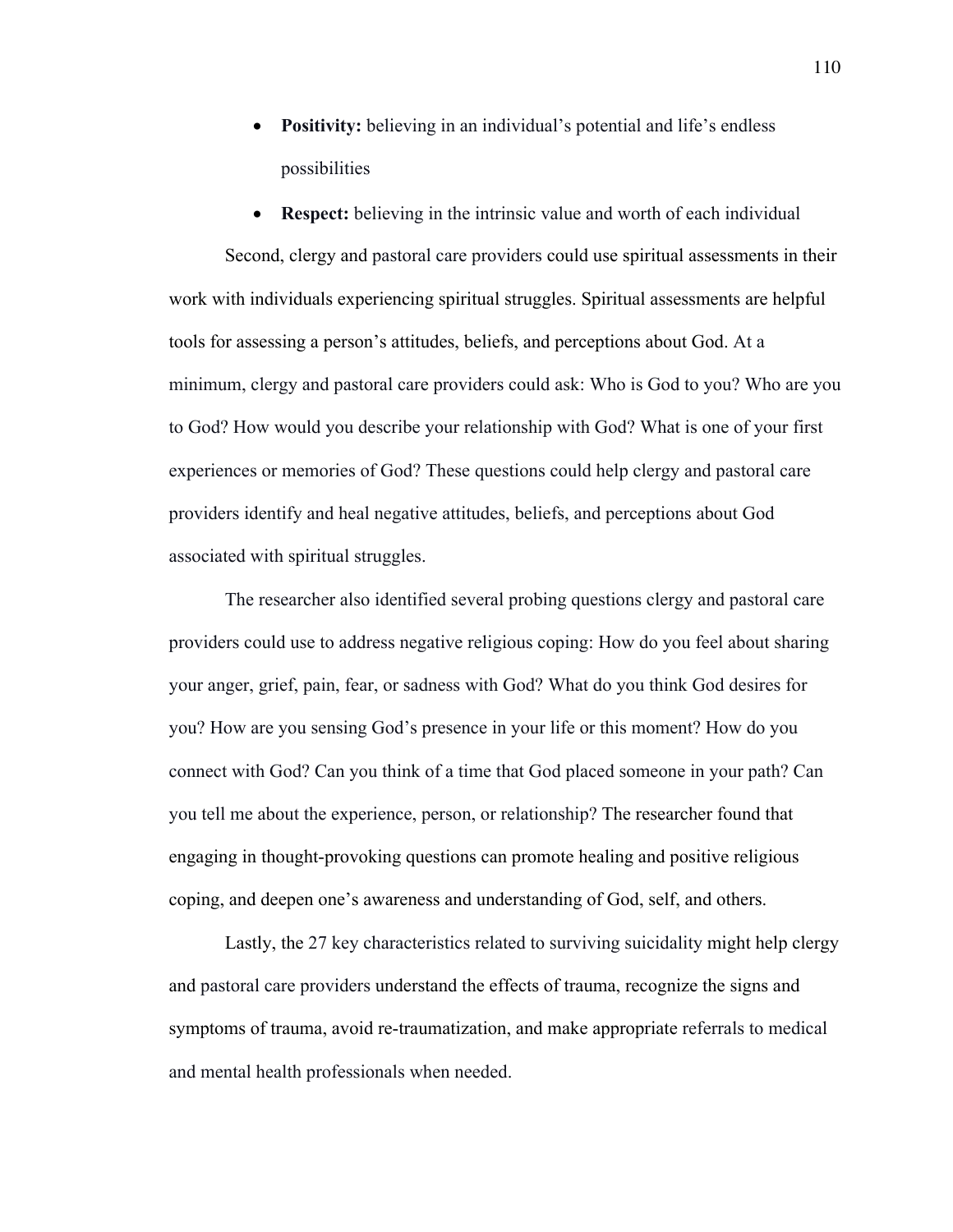#### **Benefits and Challenges**

A benefit related to this study was that the researcher collected data from four women who survived suicidality and had a history of abuse. Their stories provided great insight into what they experienced and how they experienced it in their daily lives. This helped the researcher understand the long-term impact of childhood sexual trauma in women of varying ages and experiences. The data collected in this study increased her ability to provide emotional and spiritual support to adults with a history of sexual trauma.

Another benefit related to this study is that the researcher learned that faith communities play a critical role in supporting individuals experiencing a crisis. Faith communities can provide a safe and supportive environment for individuals to express their pain and suffering without fear, embarrassment, or judgment.<sup>332</sup> Having a caring and healthy support system is critical to healing and recovery because it "provides direct evidence that the world is not necessarily malevolent and meaningless, and that the survivor is worthy of support."<sup>333</sup> Faith communities can also promote personal resiliency by fostering a sense of belonging and community connectedness. <sup>334</sup> A sense of belongingness and community connectedness targets feelings of isolation and thwarted belongingness, which reduces the risk of suicide.<sup>335</sup> Faith communities can also inspire

<sup>332</sup> Substance Abuse and Mental Health Services Administration, *Increasing Collaboration, Competence and Quality Care,* 45.

<sup>333</sup> Jannoff-Bulman, 173.

<sup>334</sup> Substance Abuse and Mental Health Services Administration, *Increasing Collaboration, Competence and Quality Care,* 45.

<sup>335</sup> Suicide Prevention Resource Center, "Risk and Protective Factors."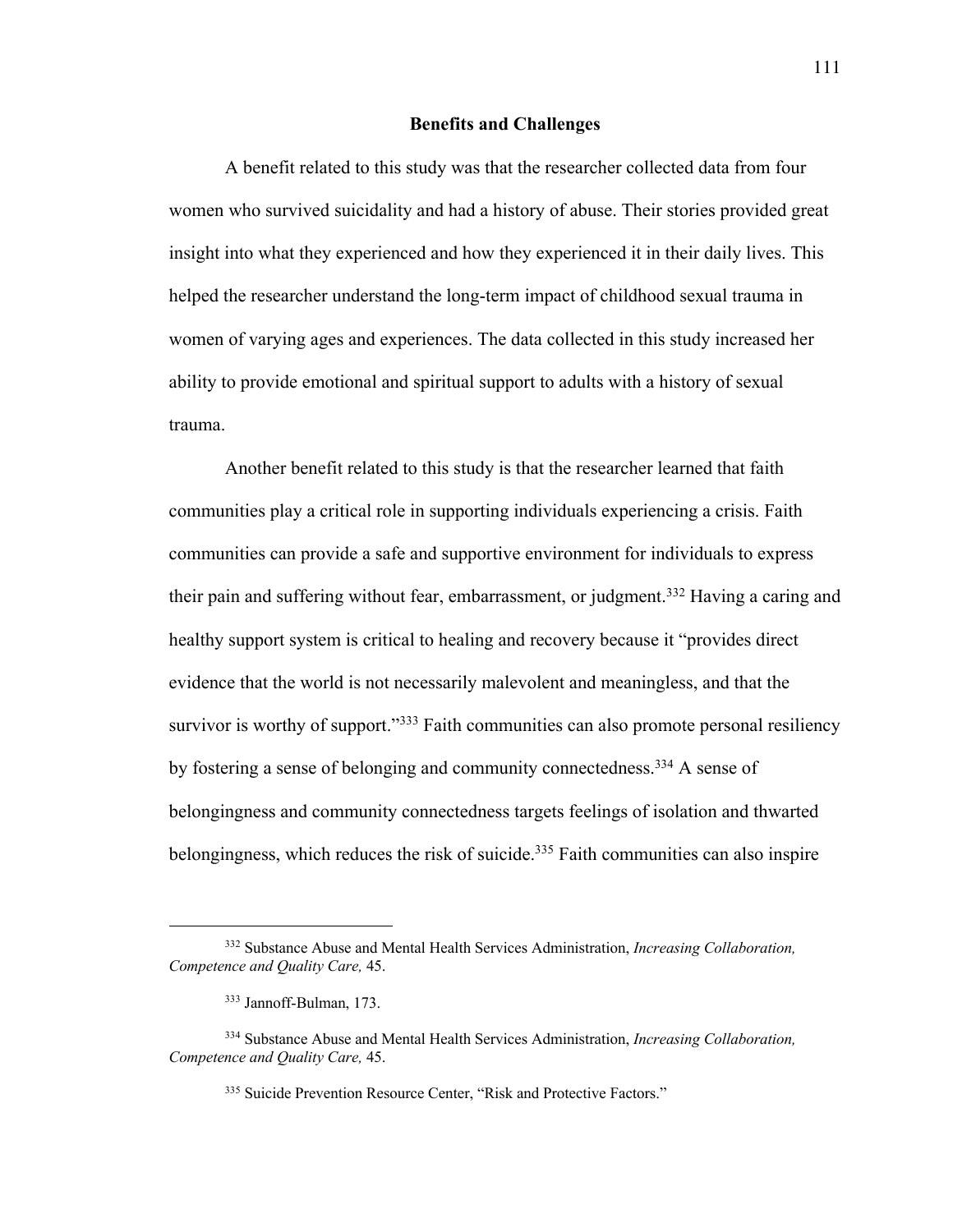hope through prayer and worship, which reduces the risk of suicide.<sup>336</sup> The information obtained in this study will help the researcher create an environment that fosters healing and promotes personal resiliency.

Another benefit related to these findings is that it shed light into the impact of personal trauma and how it could trigger a spiritual struggle. The information obtained in this study provided insight into spiritual struggles and how they are realized in the experience of personal trauma. The data collected in this study increased her ability to provide emotional and spiritual support to adults experiencing a spiritual struggle.

A challenge related to the findings is that faith communities are ill-equipped to support individuals experiencing a crisis. Faith leaders and church staff often lack the education, training, and support they need to respond to individuals in crisis. Faith communities also often lack the staff, volunteers, or financial resources to develop and maintain a faith-based mental health ministry. The data collected in this study helped the researcher understand the vital role communities play in healing, as well as their potential to cause grave harm in the forms of spiritual abuse. This information also helped the researcher understand the dilemma facing faith communities and their congregants.

#### **Strengths and Weaknesses**

A strength related to this study was the researcher's decision to follow a qualitative, collective case study approach. Using a collective case study approach 112

<sup>336</sup> Substance Abuse and Mental Health Services Administration, *Increasing Collaboration, Competence and Quality Care,* 45.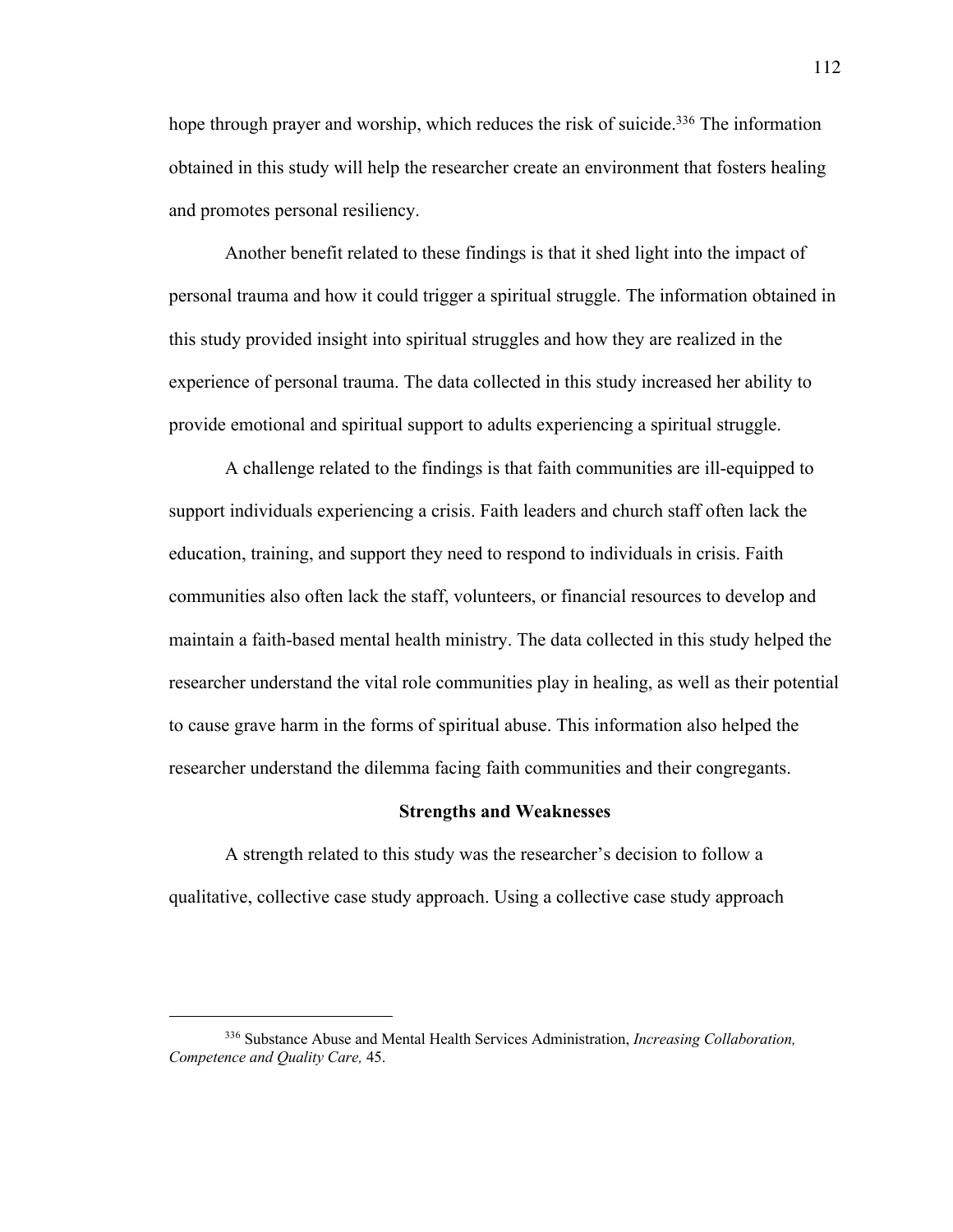provided insight into how the participants evolved and changed over time.<sup>337</sup> Also, conducting the study within a real-life contemporary setting provided insight into significant events and milestones in the participants' everyday life.<sup>338</sup> This approach allowed her to write a multifaceted description of the cases, which revealed the complex, multilayered nature of their experiences.<sup>339</sup>

Another strength of this study was that the researcher conducted in-depth, semistructured interviews. Semi-structured interviews in qualitative research, helped the researcher understand themes related to the "lived everyday world from the subjects' perspective."<sup>340</sup> The researcher asked four open-ended questions that focused on specific themes. Semi-structured interviews also gave participants the freedom to share elements of their story that were important to them, which allowed them to control the direction of the conversation. Having a sense of control provided comfort and was essential to easing fears and anxieties related to sharing their stories. The format also provided the researcher with the freedom to ask probing or follow-up questions to help clarify a "person's reasoning."<sup>341</sup> Follow-up questions helped the researcher collect an accurate and detailed account of the participants' experiences. The interviews were in-person and conducted in a safe and confidential location determined by the participant. In-person

- <sup>338</sup> Creswell and Poth, 96.
- <sup>339</sup> Leedy and Ormrod, 230.
- <sup>340</sup> Kvale, and Brinkmann, 27.
- <sup>341</sup> Leedy and Ormrod*,* 153.

<sup>337</sup> Leedy and Ormrod, 231.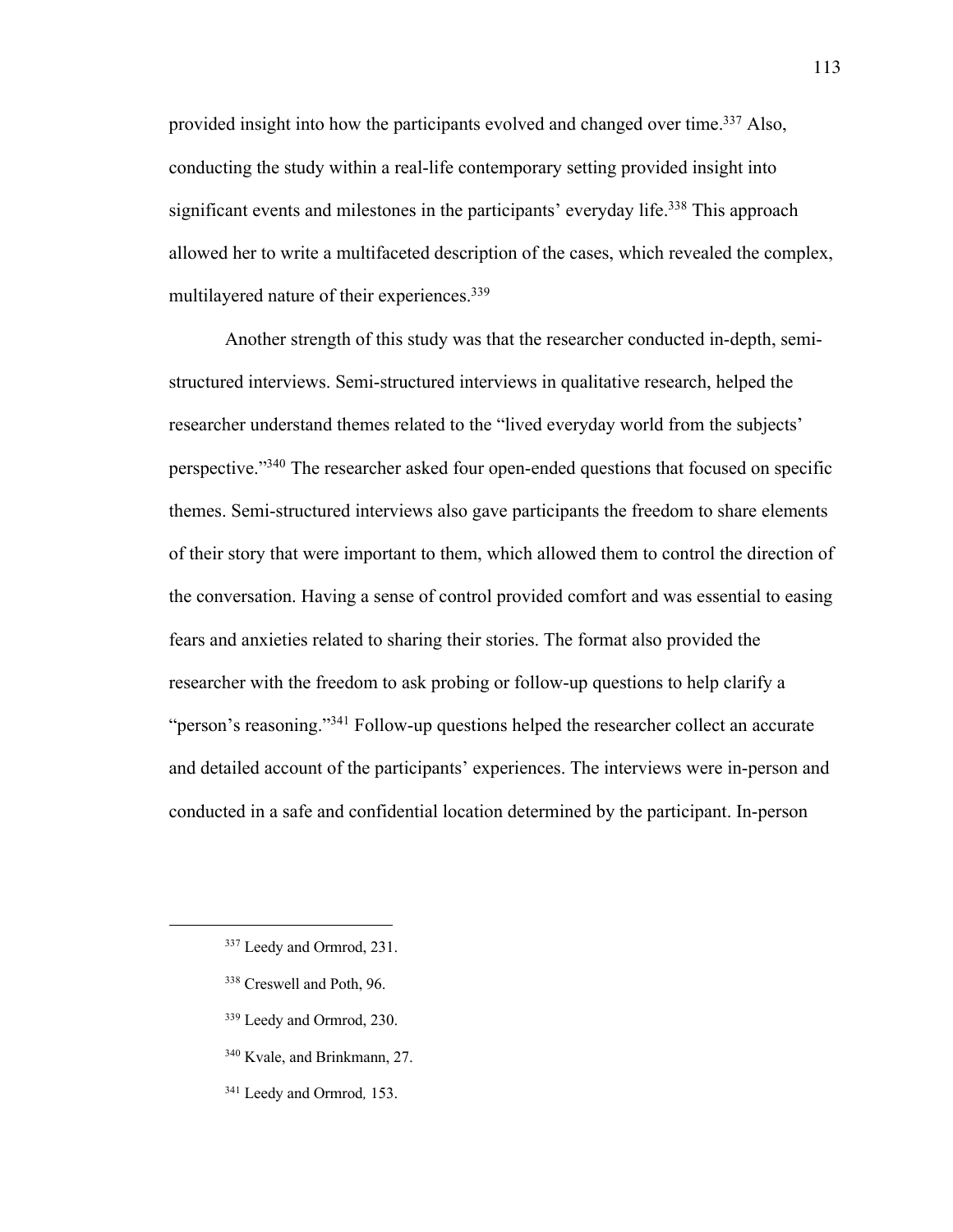interviews helped the researcher establish a meaningful connection with the participants, which helped her earn their trust.<sup>342</sup>

Another strength to this study was that the researcher conducted self-reports with research participants before analyzing and interpreting the data. Self-reports provided an opportunity for participants to amend, clarify, correct, or remove any statements or quotes from the transcriptions that made them feel uncomfortable.<sup>343</sup> Moustakas explained:

The importance of self-reports in data collection was emphasized so that the research participant felt his or her contributions "were valued as new knowledge on the topic and as an illumination of meanings inherent in the question. The research participant could also review and confirm or alter the research data to correspond to her or his perception of the experience.<sup>344</sup>

Self-reports helped reduce participants' fears and anxieties about participating in the research. Self-reports also helped participants maintain their autonomy and sense of control over what information the researcher used. This was critical because the data showed that childhood sexual trauma stripped them of their autonomy and sense of control. Lastly, self-reports helped the researcher obtain an accurate, detailed description of the participants' interpretation of their experiences.

Another strength related to this study was using a survey to collect pertinent demographic information from participants. The survey was short, simple, and easy to follow because it used clear, simple language, and specific instructions.<sup>345</sup> The researcher

<sup>342</sup> Leedy and Ormrod, 153.

<sup>343</sup> Moustakas, 7.

<sup>344</sup> Moustakas, 7.

<sup>345</sup> Leedy and Ormrod, 161.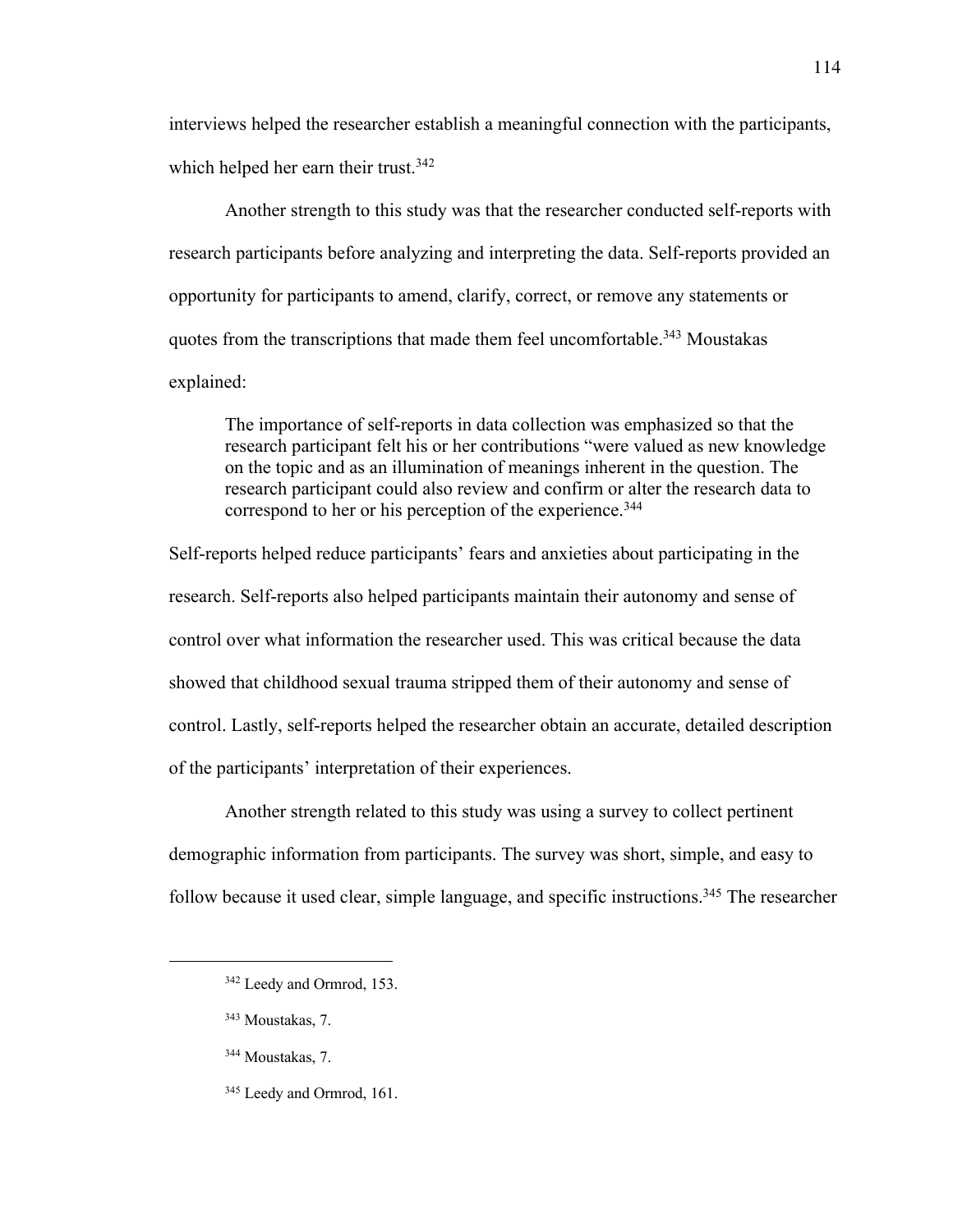asked nine questions that yielded valid and reliable descriptive data about the participants.<sup>346</sup> Descriptive data focused on information that the researcher used to provide a detailed description of the cases.

Another strength related to this study was that the four women named key characteristics that empowered them to survive suicidality. The data addressed the lack of understanding of the key characteristics that empowered sexual abuse victims to survive suicidality.

A weakness related to this study involved recruitment difficulties due to the pandemic and limits imposed by ethical considerations. The ethical considerations included limiting her recruitment of potential participants to one contact, with no additional follow-up invitations. Recruitment limitations proved challenging since the researcher could not initiate a second contact with potential participants who initially agreed to participate in this study.

Another weakness related to this study was the number of cases studied. The researcher felt that the cases she studied provided great insight but understands that having a larger number of male and female participants would have been beneficial. Having a larger number of participants would have provided more data, which would have allowed her to write a multifaceted description of the cases, including the similarities and differences related to how men and women interpret their experiences.<sup>347</sup>

<sup>&</sup>lt;sup>346</sup> Sherri L. Jackson, *Research Methods and Statistics: A Critical Thinking Approach*, 5th ed. (Cengage Learning US, 2015), 89, VitalSource Bookshelf.

<sup>347</sup> Leedy and Ormrod, 230.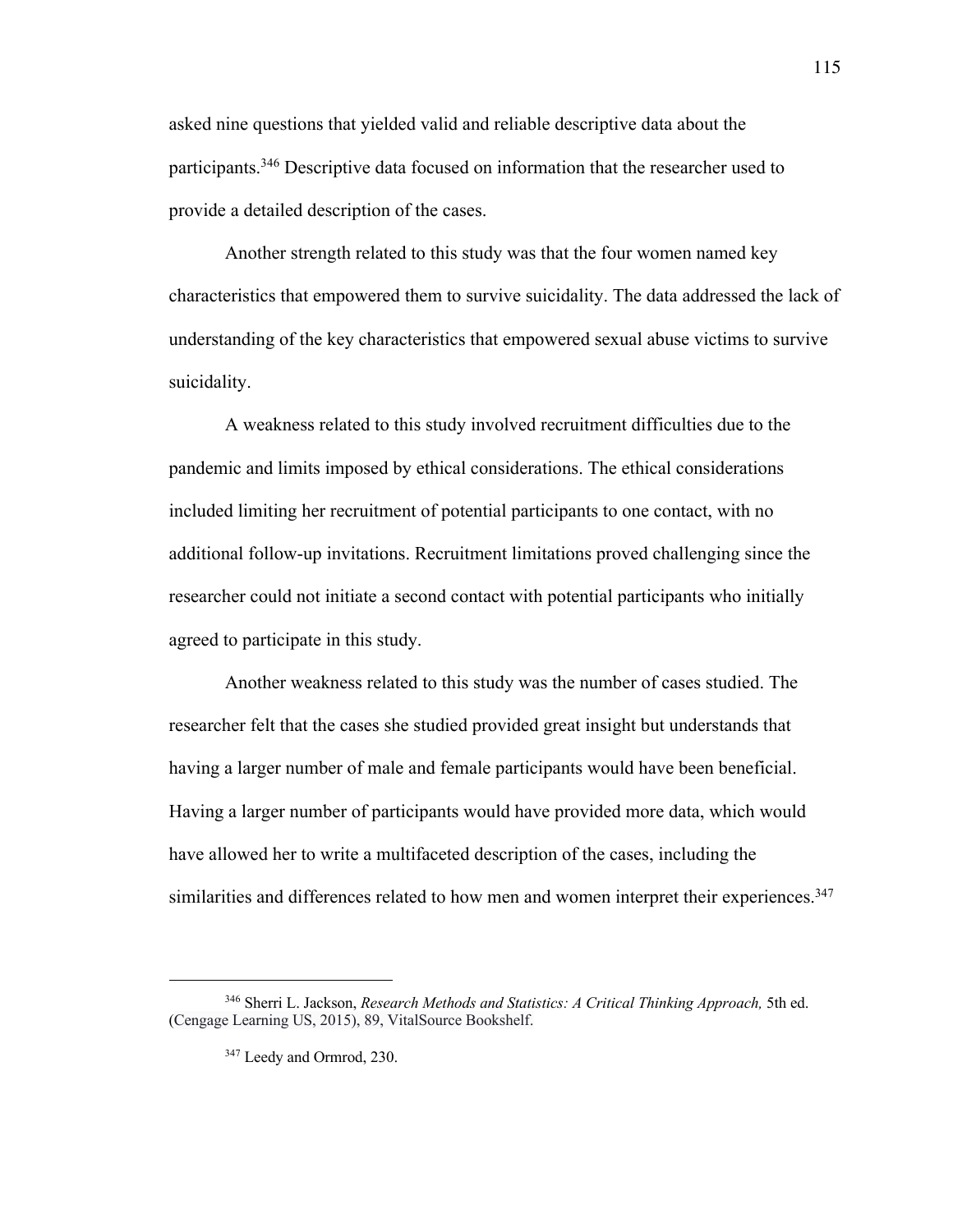#### **Suggestions for Further Research**

The data collected from this study helped the researcher understand the long-term impact of sexual abuse in women of varying ages and experiences and identify 27 key characteristics that empowered victims of sexual abuse to survive suicidality. Although the study was successful, the researcher feels that more information is needed to fill the knowledge gap. Therefore, the researcher suggests four topics that she feels are worthy of further study. First, the researcher suggests replicating this study with more male and female participants. The data collected from this study would prove beneficial for comparing how different genders interpret their experiences over time and how different genders experienced PTG. Replicating this study would also give greater validity to these findings and allow the researcher to make generalizations about the greater population.

Second, the researcher suggests conducting additional research focused on suicidality in the male and female populations, including the impact of attachment styles leading to suicidality. This study would provide insight into (1) patterns, (2) themes leading to suicidality, and (3) key characteristics empowering male and female sexual abuse victims to survive suicidality.

Third, this study examined the intersection between faith and trauma and discovered that personal trauma could trigger a spiritual struggle. The data collected in this study showed how spiritual struggles were experienced and reconciled. The researcher suggests conducting additional research that includes examining other types of spiritual struggles, including a spiritual struggle of shame and a spiritual struggle of guilt. In particular, how different spiritual struggles are experienced and reconciled. Additional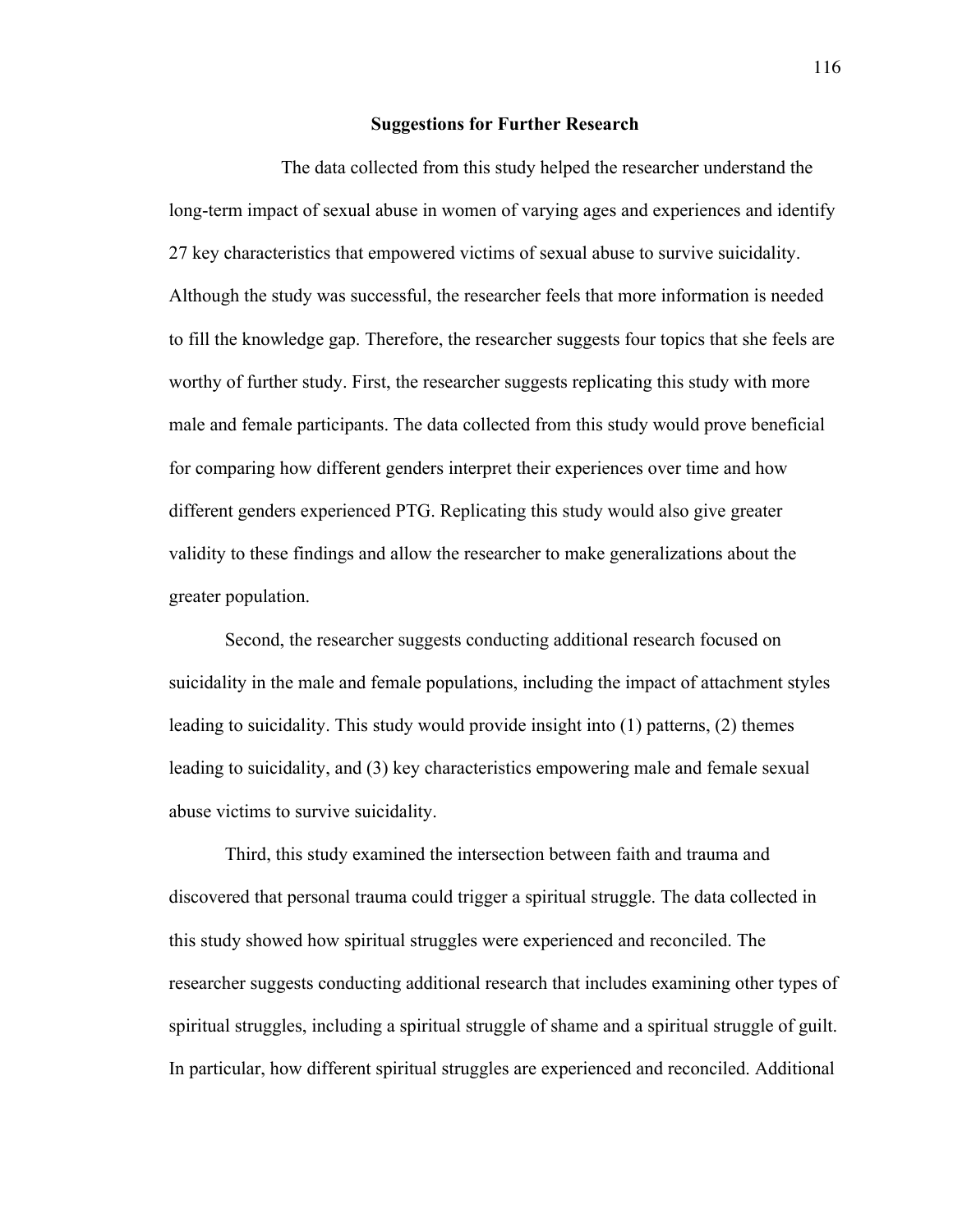data related to key themes would be beneficial in developing a screening tool to help clergy and other spiritual care providers recognize and support individuals experiencing spiritual struggles.

Fourth, this study also examined best practices for clinical counseling individuals with a history of abuse. The research showed that three out of the four participants were actively engaged in a therapeutic relationship, which aided in their healing and recovery. Unfortunately, the data did not provide insight into the specific modalities therapists employed or the type of therapy used in their treatment plan. The researcher suggests conducting additional research related to how the findings of this study might be applied explicitly through CBT, DBT, and schema therapy.

### **Conclusion**

In conclusion, the researcher documented her overall findings from the biblical review, literature review, and field research. The researcher identified three major themes and examined them through the lived experiences of the four women who participated in this study. The researcher also described the benefits and challenges related to the findings within the ministry context. The researcher also described the strengths and weaknesses of the study, and suggestions for further research. The researcher will explore her personal and spiritual formation and reflect on God's presence in her life in chapter seven.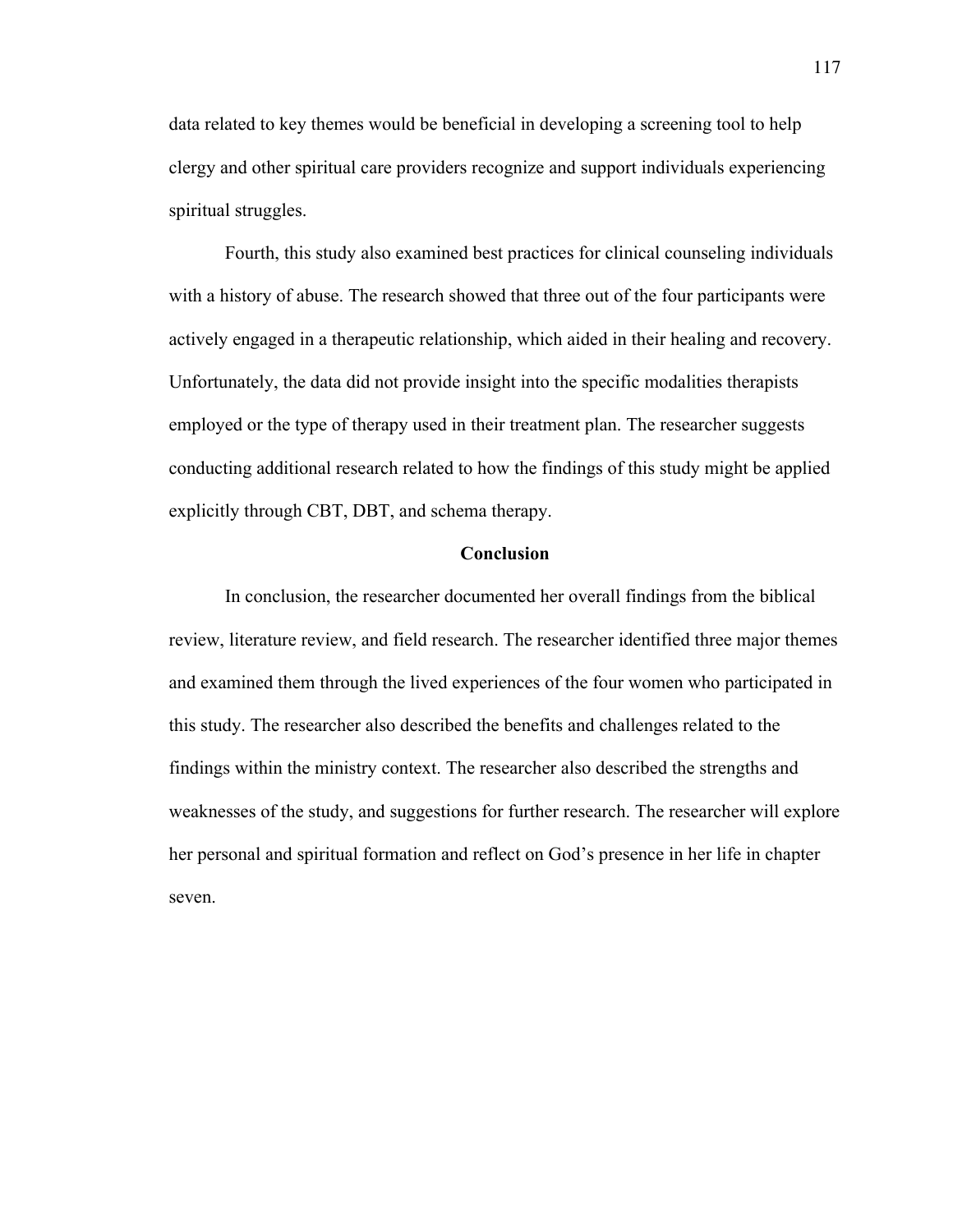### CHAPTER SEVEN: THEOLOGICAL REFLECTION

The researcher learned that personal trauma could trigger a spiritual struggle that challenges a person's fundamental belief system. This study showed that spiritual struggles paved the way for new perspectives, greater wisdom, and a more intimate relationship with God and others. Personal trauma also provided an opportunity for PTG. PTG was associated with hope, new perspectives, and the ability to believe in one's strength.<sup>348</sup> PTG was also associated with a greater appreciation for life, a sense of meaning and purpose, and the ability to recognize life's possibilities.<sup>349</sup> This study allowed the researcher to propose a theology of trauma that studies the presence and nature of God in the experience of trauma. The researcher became convicted of God's loving presence in the experience of trauma and suffering.

### **Personal Faith Journey**

The first theme related to the researcher's faith journey is that personal trauma triggered a spiritual struggle. The researcher's family of origin embraced Christian fundamentalism, which emphasized a literal interpretation of the Bible and stressed strict adherence to a set of basic principles. The researcher learned that any form of questioning about God, faith, or the Bible was wrong and considered a sign of disbelief. The

<sup>348</sup> Wagner et al., 379.

<sup>349</sup> Wagner et al., 379.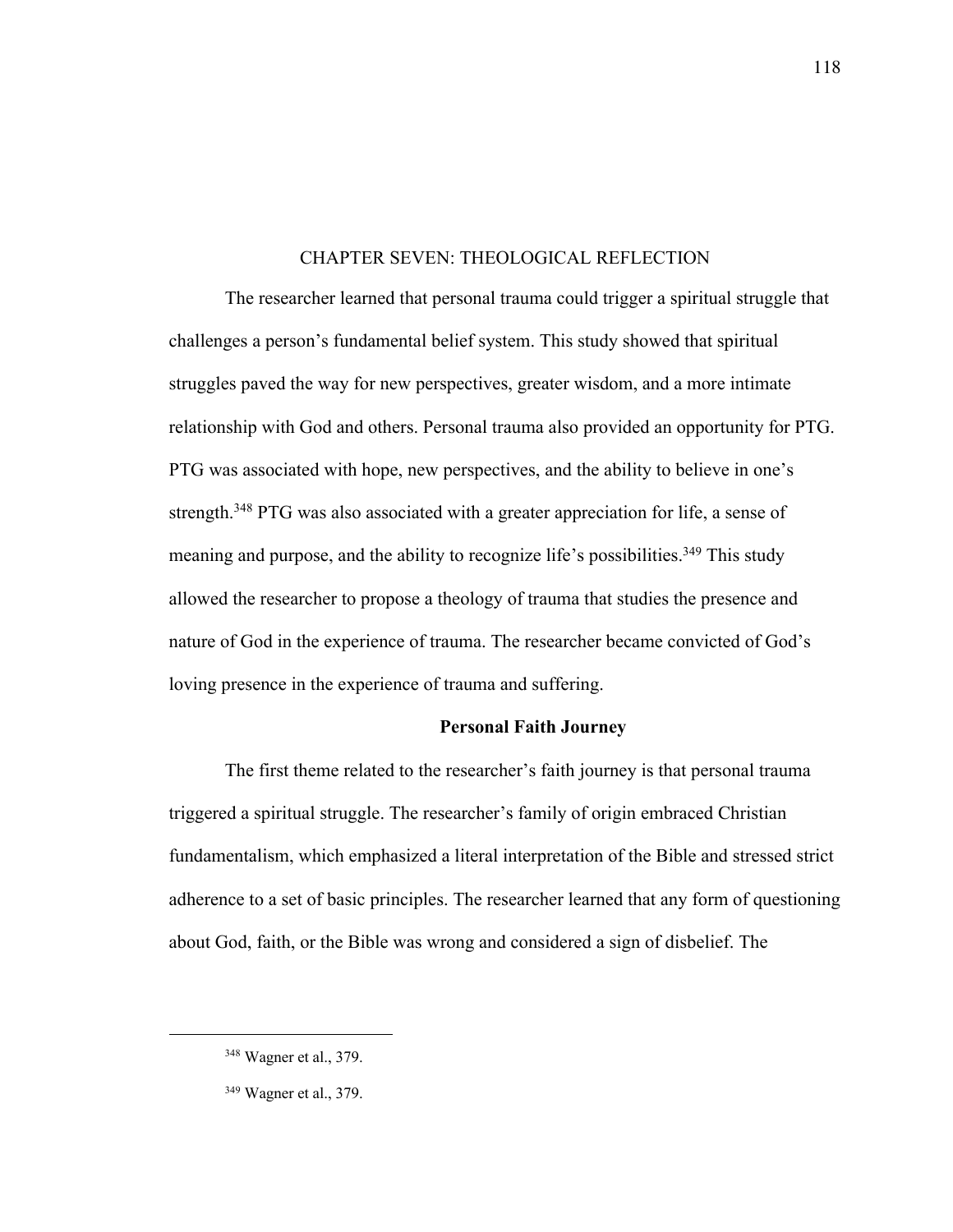researcher developed distorted beliefs about God—harsh, controlling, judgmental which caused her to feel insignificant, unworthy, and disconnected from God. These beliefs caused deeply rooted spiritual pain.

The researcher's worldviews began to shift with age, and she could no longer reconcile her faith and trauma. As an adult, the researcher endured years of escalating abuse and violence that culminated in the researcher's husband holding his loaded gun to her head before turning it on himself. The horror of these experiences left her ill-prepared to handle the devastating impact of her husband's suicide on her family, including poverty, homelessness, and a multitude of mental health challenges. This resulted in the researcher believing she was a failure as a mother and provider to her five children. The researcher also learned of her husband's infidelity, which shattered her belief in loving, committed relationships. The researcher's traumatic experiences exacerbated her beliefs about God, which served to reinforce that she was insignificant, unworthy, and disconnected from God. Consequently, the researcher started to question her value and worth, which caused her to believe her husband was correct; she deserved to die.

The second theme related to the researcher's faith journey is that spiritual struggles paved the way for new perspectives, greater wisdom, and a more intimate relationship with God and others. The fortress the researcher built to protect herself from the abuse collapsed around her, leaving her to sit among the ashes of her old life. The researcher was forced to challenge everything she believed about God, faith, and human existence. In this raw and desolate state, the researcher surrendered herself to God. In her darkest hour, God was there, waiting to love her, transform her, and renew her. Not the God of her childhood—harsh, controlling, judgmental—but a God of compassion, love,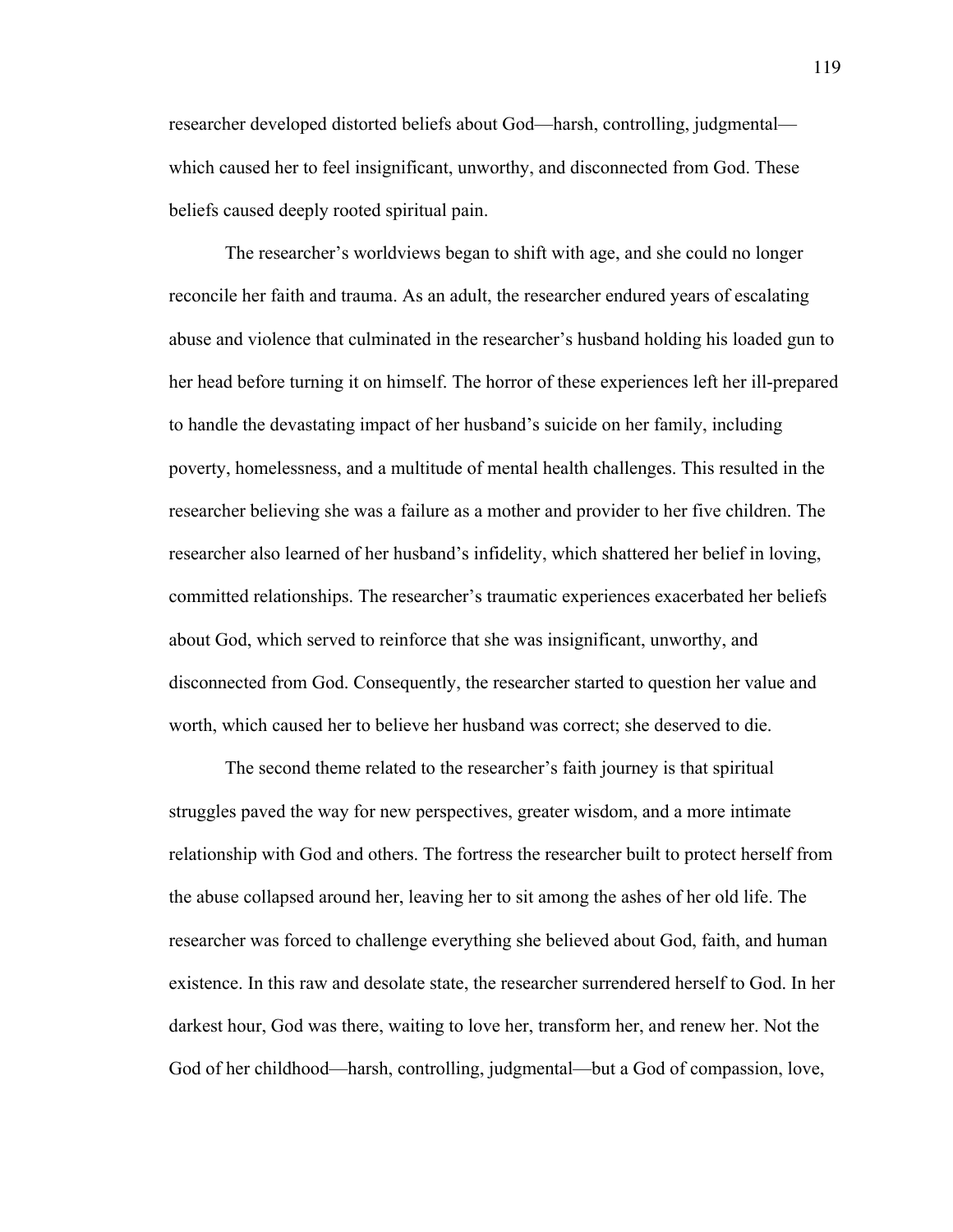and mercy. Surrendering herself to God gave the researcher the strength and the courage she needed to face the challenges ahead. Therefore, the researcher emerged from her spiritual struggle trusting God to guide her path even when she could not see where it was going. The researcher found that the destruction of her fundamental belief system sparked a spiritual awakening.

The researcher's relationship with God helped her experience a profound sense of forgiveness. The researcher learned that she could not ask God for grace, mercy, and forgiveness for herself, but punishment for her husband. This insight helped her find a sense of compassion for the pain and suffering that her husband experienced throughout his life. While married, the researcher maintained distant and detached relationships with everyone she knew, which helped her keep the abuse and her suffering a secret. However, once the researcher's life fell apart, she could no longer hide the truth about her marriage or continue to have distant and shallow relationships. Instead, she sought out relationships with authentic, trustworthy individuals, which helped her find hope and healing.

The third theme related to the researcher's faith journey is that personal trauma paved the way for PTG. The researcher learned the skills and best practices that she needed to be a chaplain. However, she soon realized that it did not matter what she learned or how well she executed these skills and practices because there was always something missing. It was not until her life fell apart that she understood that the missing piece was always and would always be *her*. The hurt, broken, and messy part of her that she could not face. This realization caused her to struggle with five important questions:

1. How could she provide emotional and spiritual support to others who are suffering if she lacked the courage to explore the depths of her own suffering?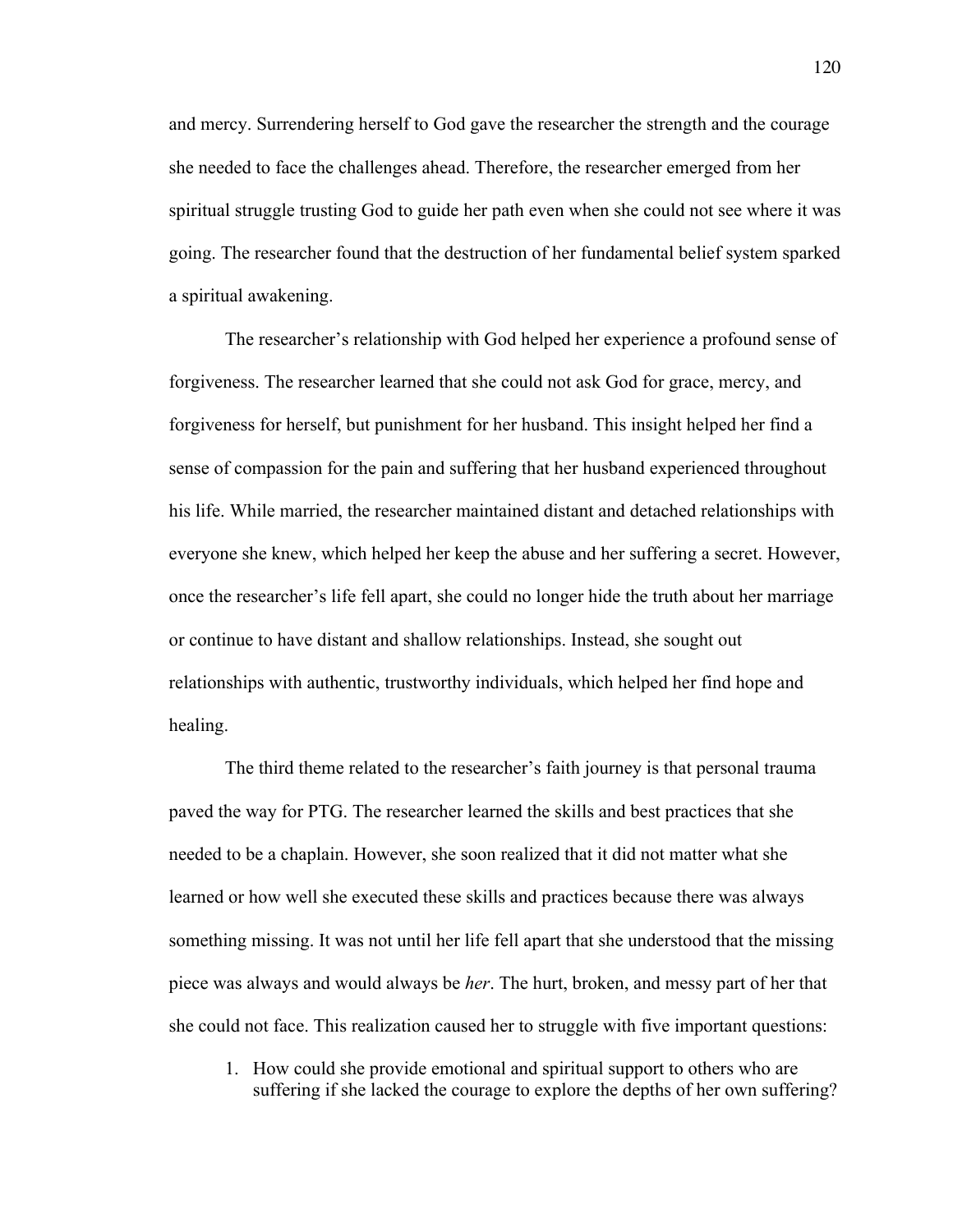- 2. How could she comprehend the depths of human suffering that leads to suicidality without experiencing it herself?
- 3. How could she comprehend the fortitude it took to survive suicidality without experiencing it herself?
- 4. How could she help guide others toward forgiveness if she could not forgive her husband?
- 5. How could she speak authentically and authoritatively about the Word of God if she felt lost and disconnected from God?

These were important questions that the researcher needed to answer to provide

spiritual care to others. The researcher understood that she could not form authentic

connections with others without carefully examining herself. Richard Rohr argued that

authentic connections with others are "formed much more by shared pain than shared

pleasure."<sup>350</sup> Rohr writes:

You can lead people on the spiritual journey as far as you yourself have gone. You can't talk about it or model the path beyond that. That's why the best thing you can keep doing for people is to stay on the journey yourself. Transformed people transform people. And when you can be healed yourself and not just talk about healing, you are as Henri Nouwen so well said, a 'wounded healer,' which is the only kind of healer.<sup>351</sup>

The researcher opened this study with a quote from Mary Oliver that stated,

"Someone I loved once gave me a box full of darkness. It took me years to understand

that this too, was a gift."<sup>352</sup> The researcher felt that this quote captured her journey

toward PTG. The researcher's experiences helped her grow into the person she is today.

<sup>350</sup> Richard Rohr, *A Spring Within Us: A Book of Daily Meditations* (Albuquerque, NM: CAC Publishing, 2016), 123.

<sup>351</sup> Rohr, 123.

<sup>352</sup> Mary Oliver, "The Uses of Sorrow," Online Literary Journal, accessed February 3, 2021, https://www.thehealingpoems.com/poem/the-uses-of-sorrow.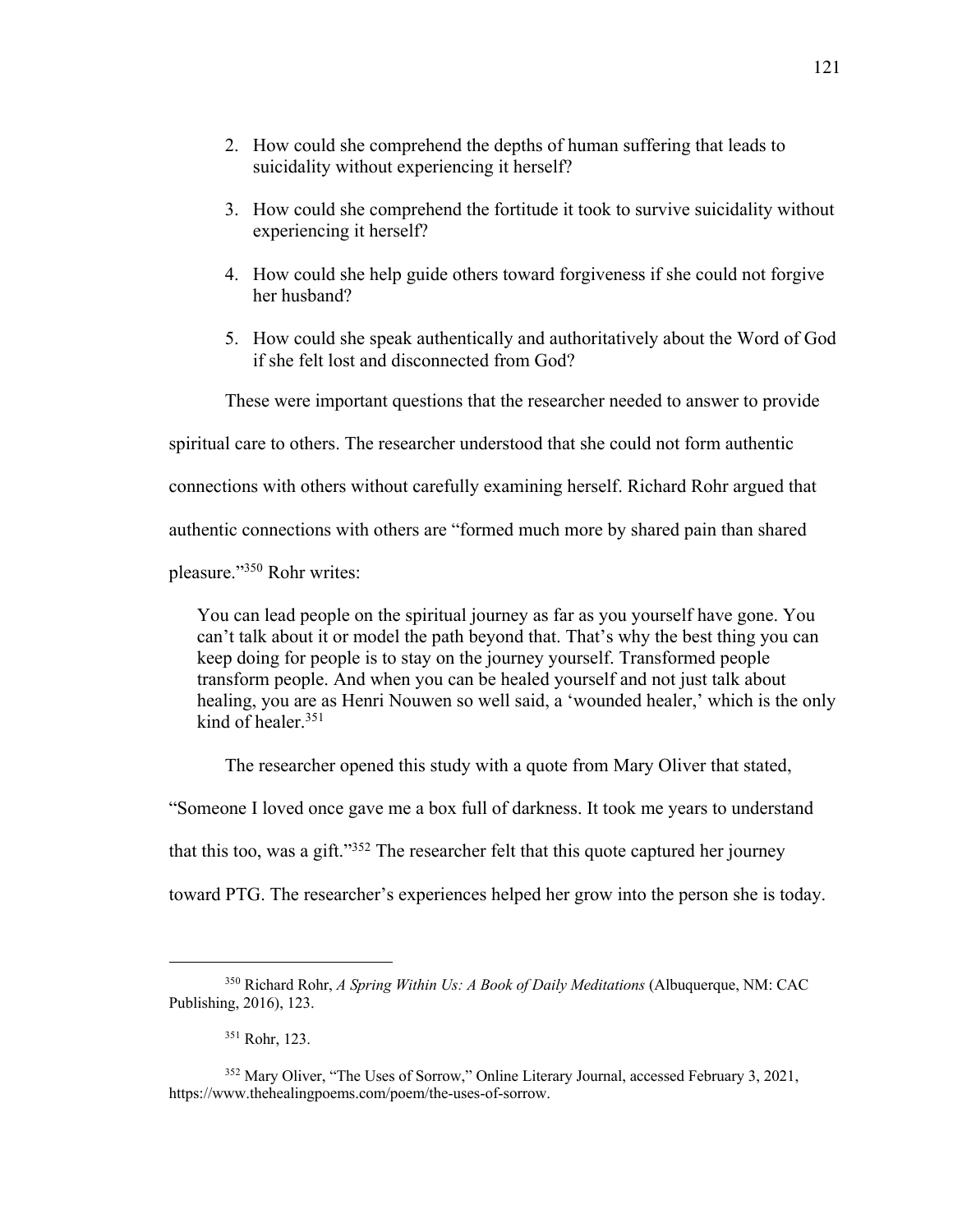The researcher emerged from her personal trauma as a more loving, compassionate, authentic, positive, and faith filled person. These are the qualities that guide her personal and professional life.

The fourth theme related to the researcher's faith journey is that God was present in her experience of trauma and suffering. First, the researcher discovered that God was bigger than her finite understanding. This realization helped her surrender to the mystery of God's infinite love, mercy, and forgiveness. Second, the researcher needed to make the distinction between her source of comfort and the cause of her suffering. Once that happened, the researcher understood that individuals are the source of human-induced trauma, not God. The researcher emerged from her trauma confident in God's loving presence in her life, even in her suffering. Having this conviction helped her speak authentically and authoritatively about the Word of God.

#### **Academic Growth**

This project also helped the researcher grow as an academician. The researcher learned valuable research skills, including communication, writing, and critical thinking skills. These skills helped the researcher read critically, formulate ideas, analyze data, and report on the research. The researcher also developed valuable organization and time management skills to help her find a balance within her personal life, professional life, and academic life. The researcher also found the confidence and perseverance she needed to complete this study successfully. The researcher started this project apprehensive about her ability to complete this study. To her surprise, she found the entire process challenging, rewarding, and inspiring. Lastly, the researcher found she had an aptitude and a passion for research, which she will draw upon to conduct future studies.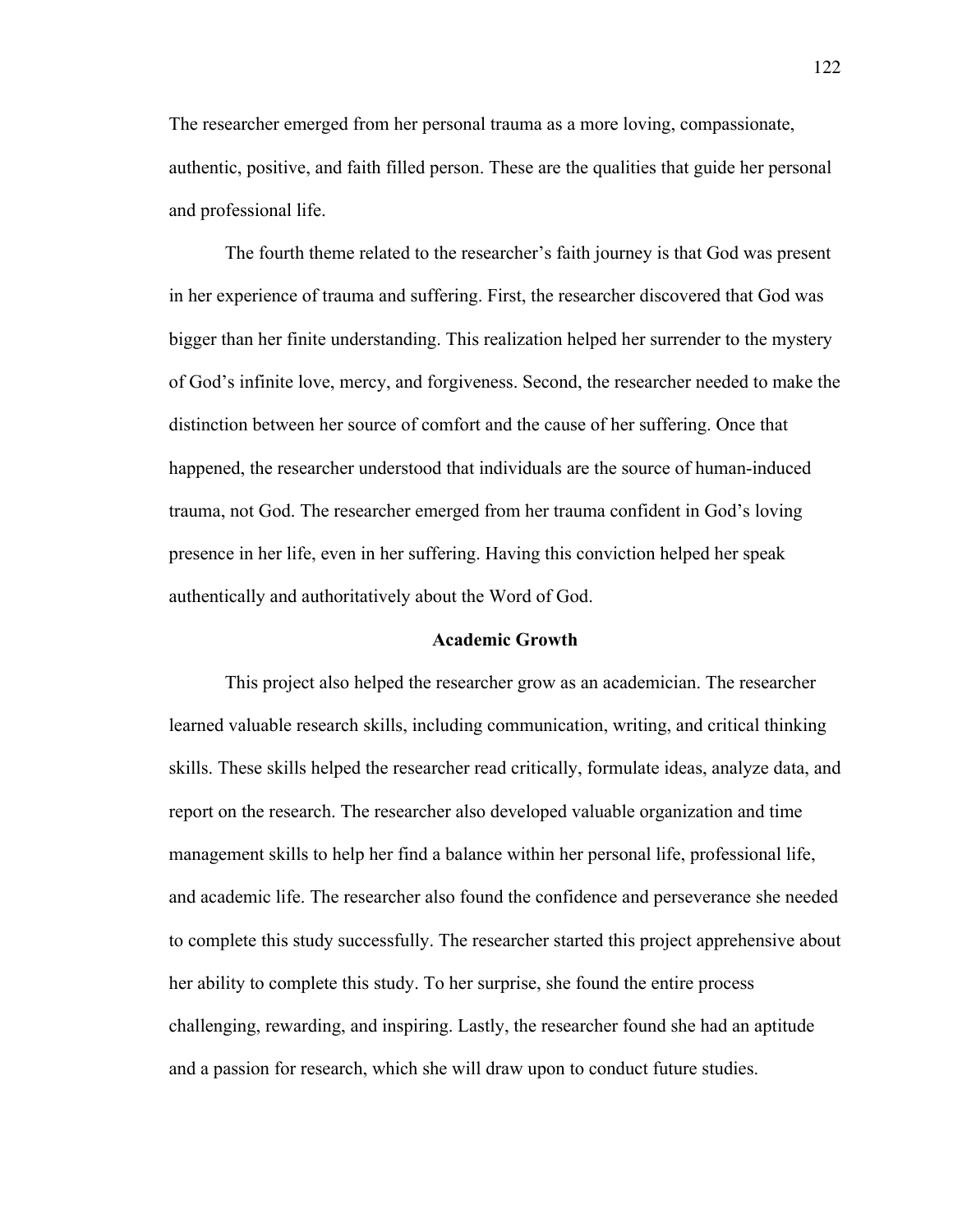### **Conclusion**

The researcher examined the intersection between faith and trauma. The researcher made the following conclusions based on this project. First, personal trauma could trigger a spiritual struggle that leads to profound questioning about God, faith, and human existence. Second, spiritual struggles paved the way for new perspectives, greater wisdom, and a more intimate relationship with God and others. In contrast, unresolved spiritual struggles are associated with chronic stress, mental health challenges, and poor physical health.<sup>353</sup> Third, personal trauma paved the way for PTG. PTG was associated with hope, new perspectives, and the belief in one's strength and abilities.<sup>354</sup> Lastly, studying the nature and presence of God in the experience of trauma provided insight into God's loving presence in the world, even in suffering.

<sup>353</sup> Wood, et al, 149–150.

<sup>354</sup> Wagner, et al, 379.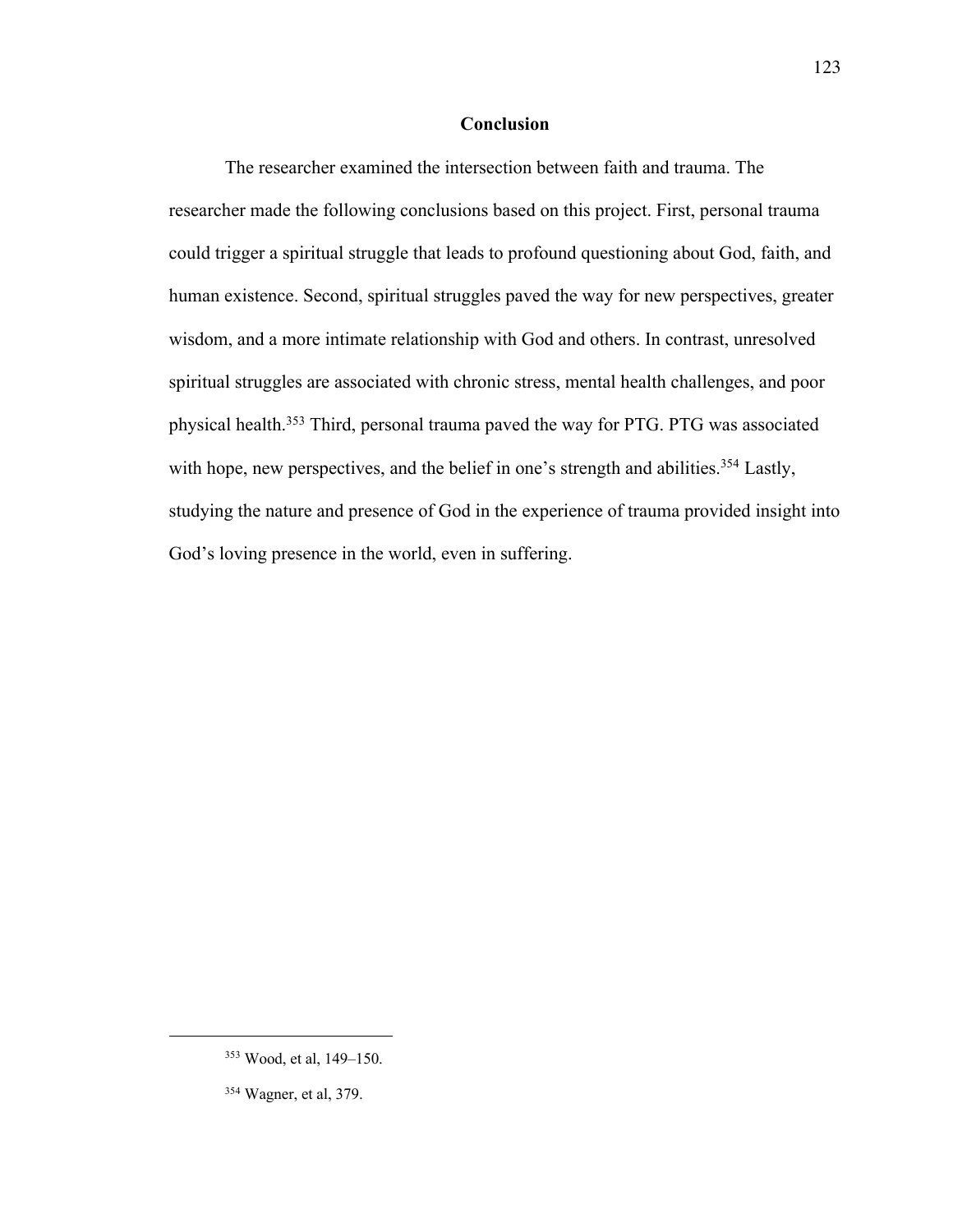### APPENDIX A

Interview Guide

**Date:** 

**Time:**

**Place:**

**Interviewee:**

The researcher is conducting a collective case study of key characteristics contributing to surviving suicidality in adults with a history of abuse. The data collected from the interviews will be used to report on the essence of the phenomenon and address the lack of understanding of the key characteristics that contribute to individuals surviving suicidality.

## **Questions:**

1. What have you experienced in terms of the phenomenon?

2. Can you tell me about how your experience affected different areas of your life?

3. Could you describe in as much detail as possible a situation/or situations in which learning occurred for you?

4. Could you identify key characteristics contributing to surviving suicidality?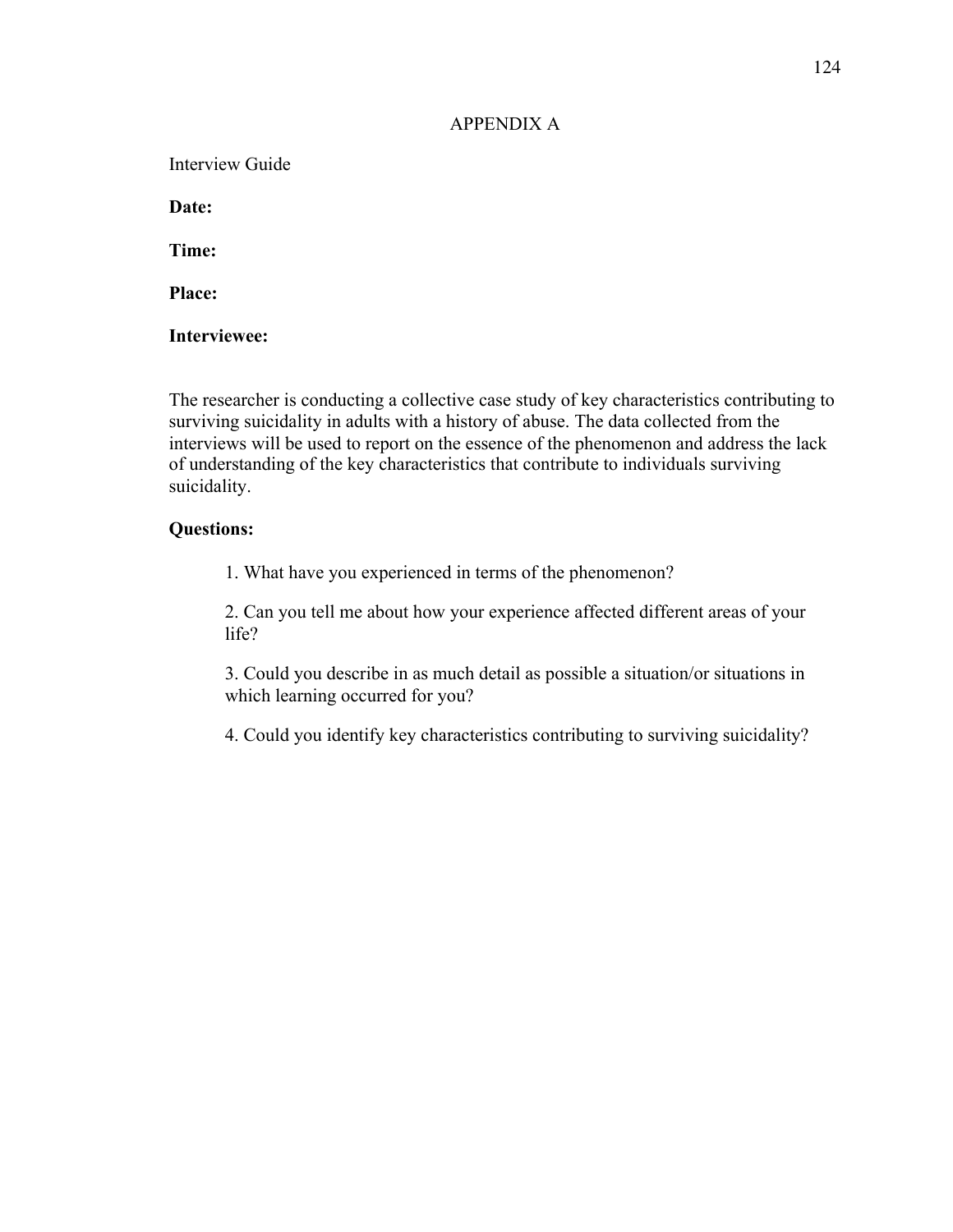# 125

### APPENDIX B

Demographic Survey

Participant's Initials:

## **Which category below indicates your age?**

- $18-20$
- $21-29$
- 30-39
- $40-49$
- $50-59$
- 60 or older

# **What is your gender?**

- Female
- Male
- Other (specify)

# **What is the highest level of education you have completed?**

- High school
- Some college
- Bachelor's degree
- Master's degree
- Advanced degree
- Prefer not to say

## **What is your marital status?**

- Married
- Divorced
- Separated
- Single/Never Married
- Widowed
- Prefer not to say

## **How many dependents do you have?**

- No dependents
- 1
- $-2-3$
- More than 4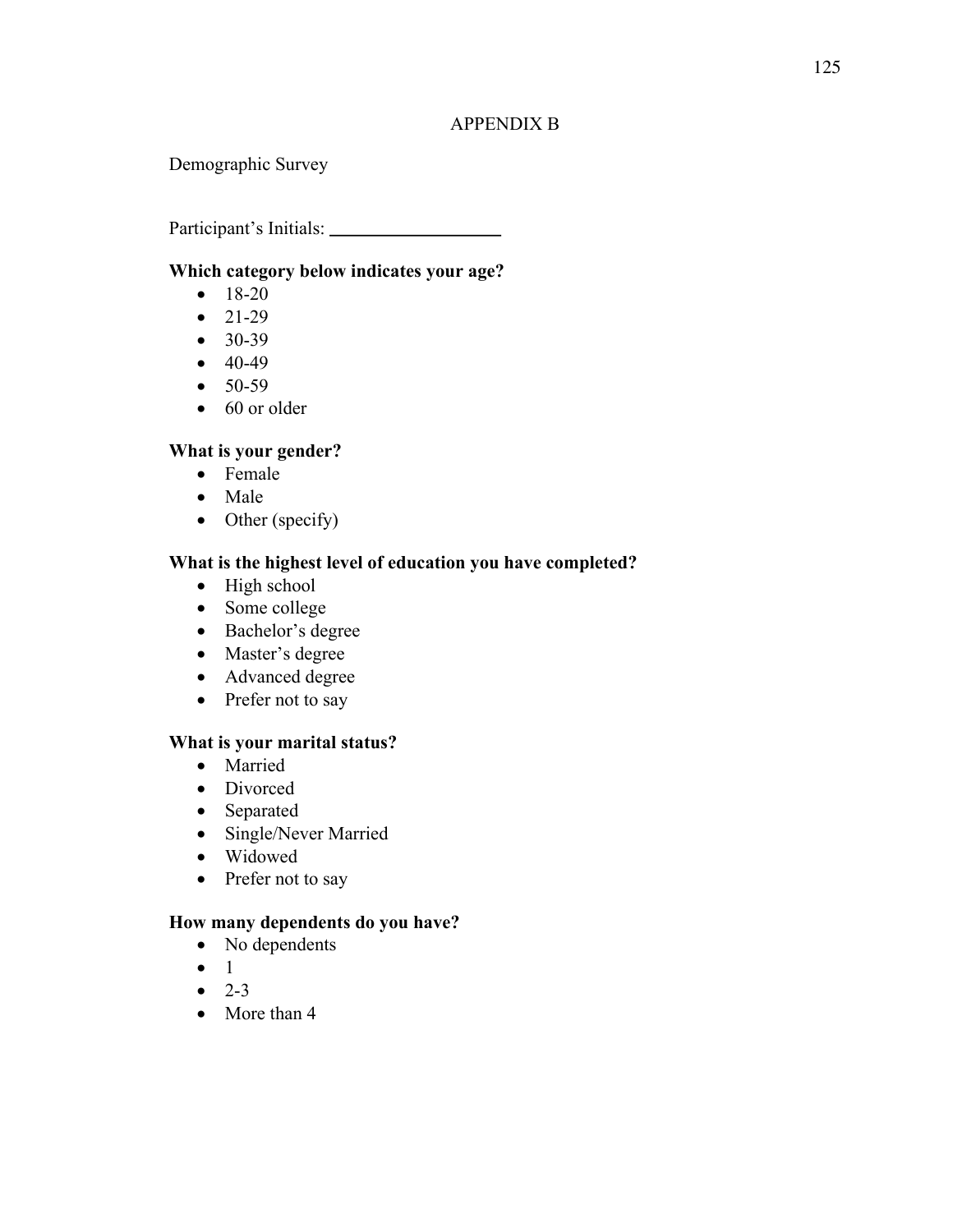## **How many siblings do you have?**

- No siblings
- 1
- $2 3$
- More than 4

# **What is your employment status?**

- Employed part-time
- Employed full-time
- Self-employed/Contract
- Retired
- Not employed
- Disabled, not able to work
- Other (specify)

# **What is the level of your household income?**

- Less than \$25,000
- \$25,000-\$50,000
- $$50,000-100,000$
- \$100,000-\$200,000
- Prefer not to say

# **What is your religion?**

- Protestant/Christian
- Roman Catholic
- Jewish
- Muslim
- Buddhist
- Hindu
- Atheist
- Agnostic
- Orthodox Greek
- Orthodox Russian
- Other
- Prefer not to say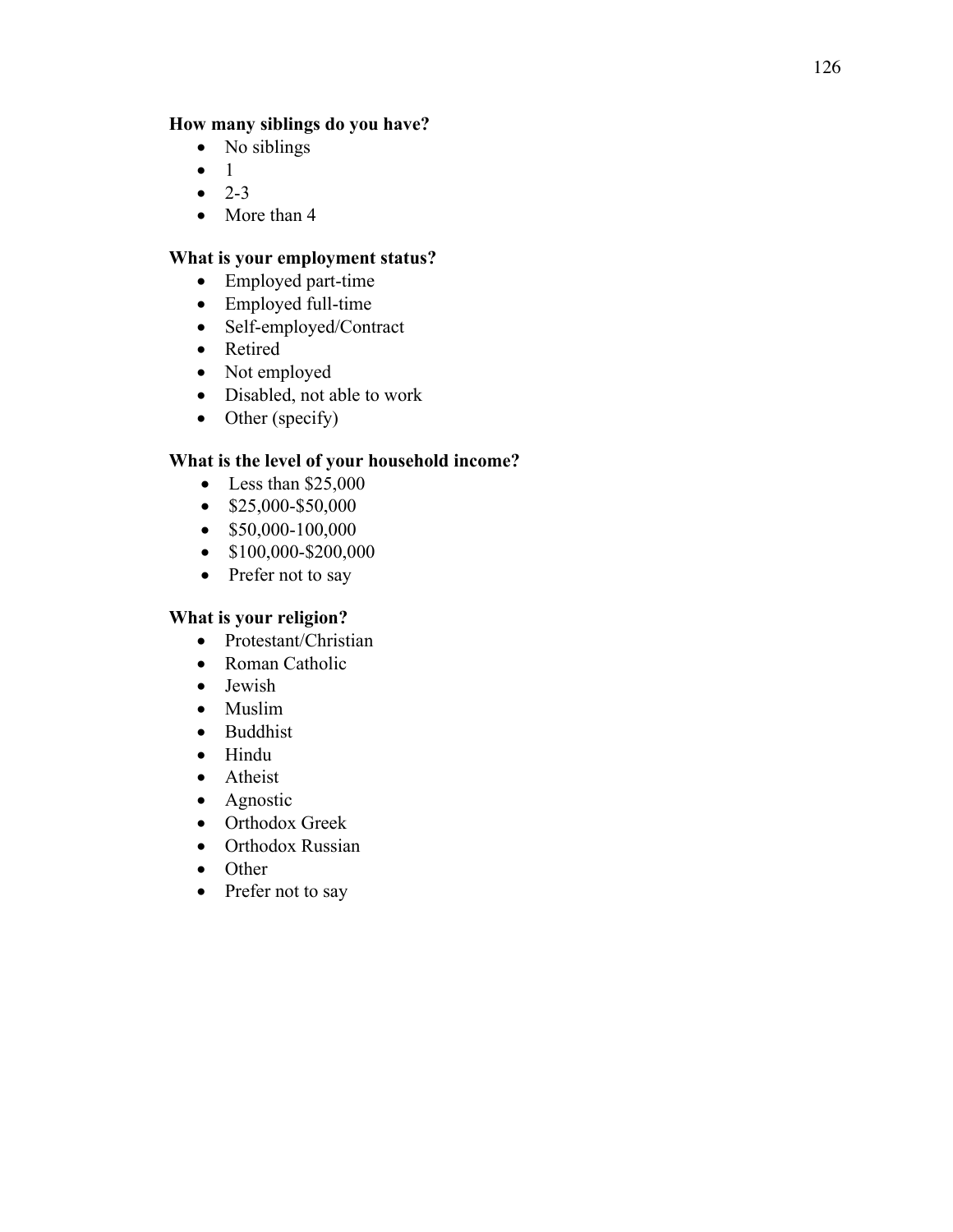#### APPENDIX C

Informed Consent for Research

You are invited to participate in a study investigating key characteristics that contribute to individuals surviving suicidality. The researcher is a student at Bethel Seminary, and this study is a requirement for the Doctor of Ministry Degree. No funding agency is involved in this study.

If you agree to participate in this study, you will complete two activities. First, you will participate in an in-person interview. The interview will take up to an hour, depending on how much you have to say, with an option for an additional half-hour for follow up questions. Second, participants you will complete a survey on pertinent demographic information. Any information obtained in connection with this study will remain confidential. The researcher will not use or disclose any names or other identifying information, and only aggregate data will be presented. Interviews will be recorded and transcribed by the researcher to ensure the data is valid and reliable. Recorded interviews and transcriptions will be destroyed once the thesis has been approved and the researcher has satisfied all the degree requirements. Implicit in this study is the duty to perform the research with integrity and respect.

Potential risks for participating in this study include episodes of anxiety and depression, or feelings of confusion, loss, sadness, and stress. To minimize these risks, the researcher will provide a list of community-based resources including, crisis lines, low-cost counseling, and support groups. The researcher will also conduct three postinterview check-ins after 24-hours, one-week, and one-month. The expected benefits associated with your participation include (a) advancing the study of suicide, (b) an opportunity to share your story and personal experience, (c) and an opportunity to participate in a qualitative study.

If you decide to participate in this study, you grant consent voluntarily, without duress or coercion of any kind. Furthermore, it is possible that you may feel obligated or compelled to participate in this study because of your previous relationship and/or experience with me, in a different role and context. Please do not feel any obligation whatsoever to participate because of our previous relationship. You are free to say 'no' without any consequence for that decision, and it will not negatively affect our relationship.

This research project has been reviewed and approved in accordance with Bethel's Levels of Review for Research with Humans. If you have any questions about the research and/or research participants' rights, or wish to report a research-related injury, please call Sherri Stella at 612-300-6228 or shs24796@bethel.edu, and the researcher's Doctor of Ministry Thesis Advisor, David Wick at 651-638-6180 or dhw32532@bethel.edu, and Bethel Seminary's Institutional Review Board Chair, Peter Jankowski at 651.638.6901 or pjankowski@bethel.edu.

You are making a decision whether or not to participate in this study. Your signature indicates that you have read the information above and have decided to participate. You may withdraw at any time without prejudice after signing this form should you choose to discontinue participation in this study. You will be offered a signed copy of this form for your records.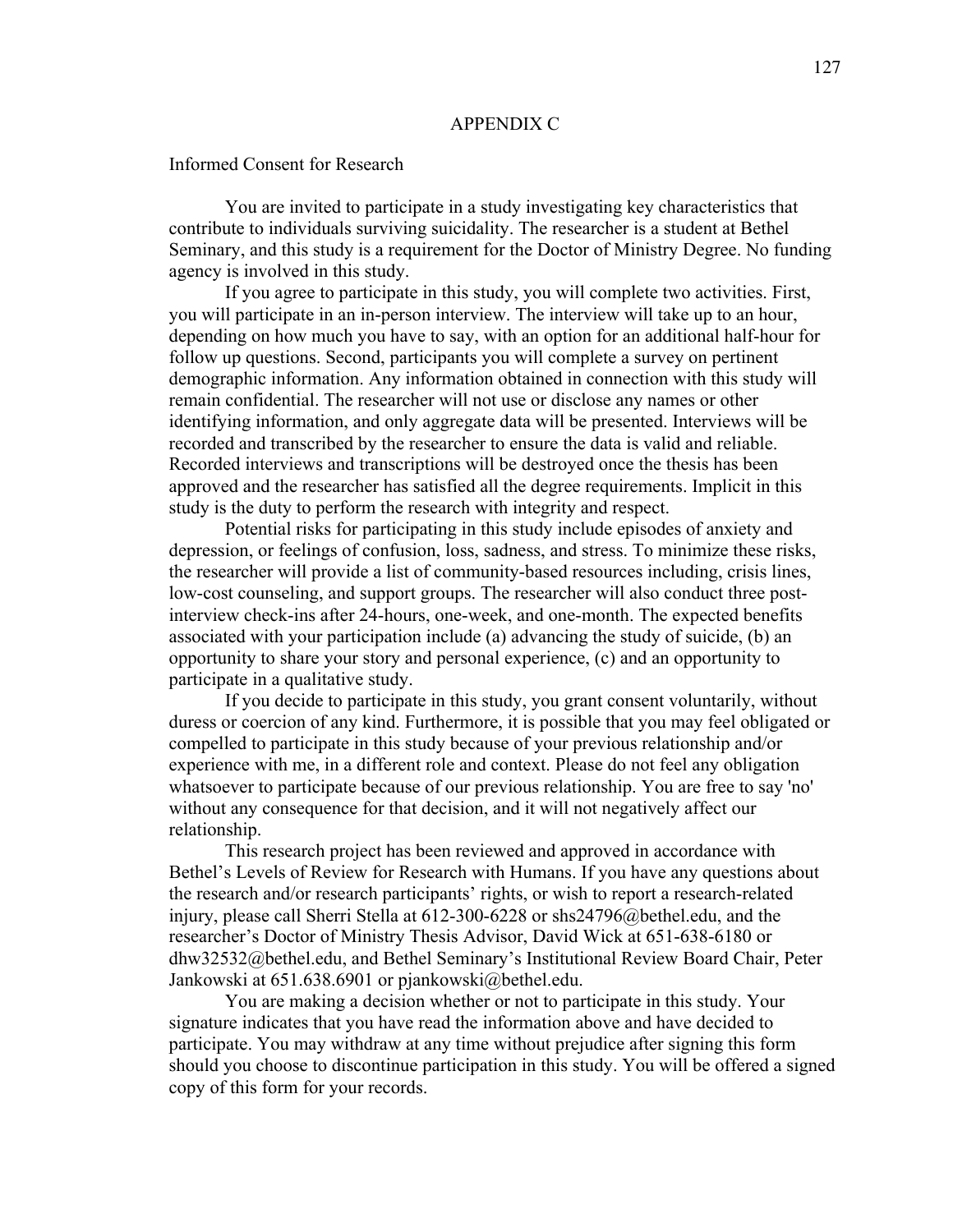Signature of Participant Date

Signature of Witness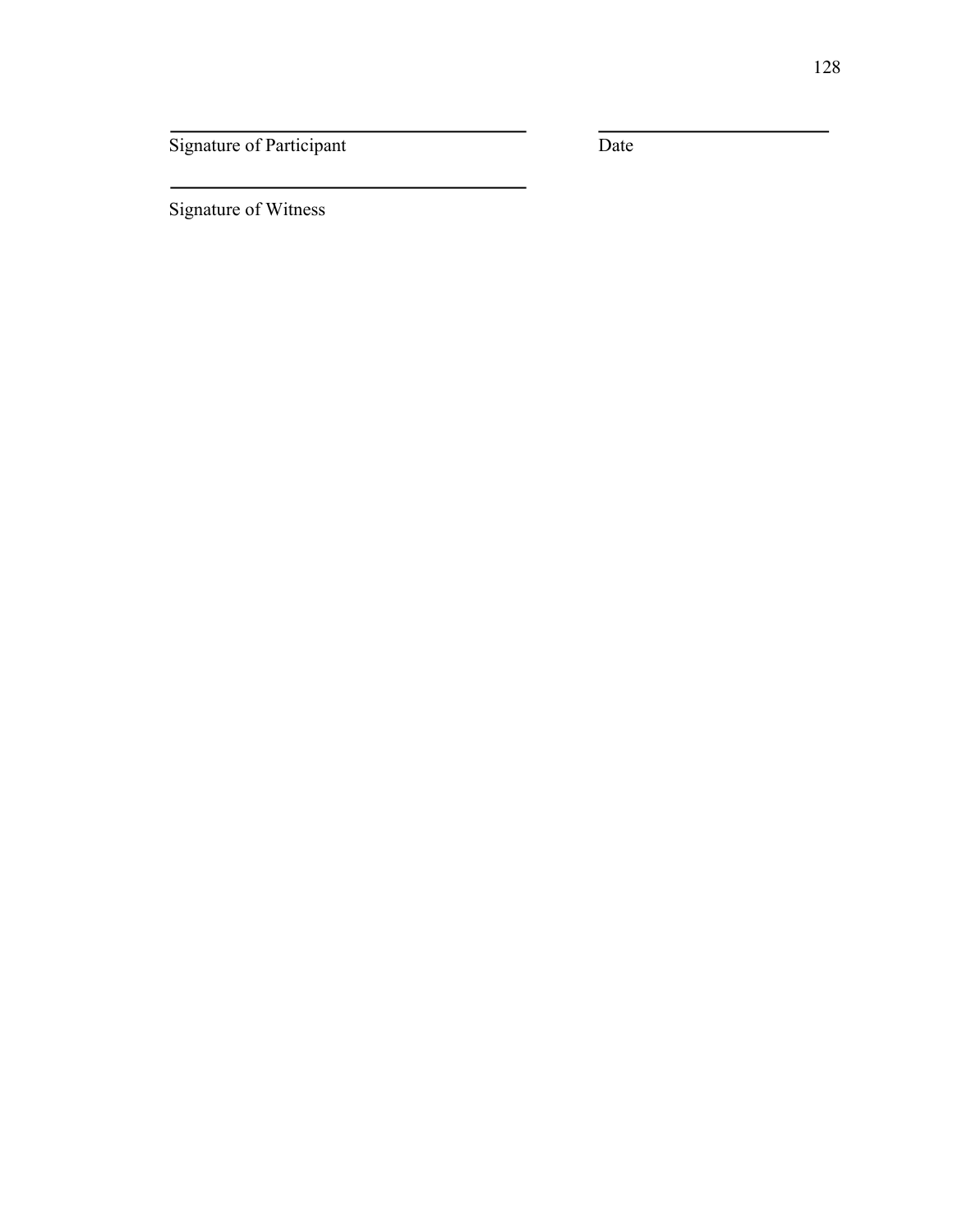### BIBLIOGRAPHY

- Allen, Leslie C. *Jeremiah: A Commentary.* Louisville, KY: Westminster John Knox Press, 2008.
- Beck, Aaron T., Gary Brown, Robert J. Berchick, Bonnie L. Stewart, and Robert A. Steer. "Relationship between Hopelessness and Ultimate Suicide: A Replication with Psychiatric Outpatients." *The American Journal of Psychiatry* 147, no. 2 (February 1990): 190–95. https://doi:10.1176/ajp.147.2.190.
- Benkert, Marianne, and Thomas P Doyle, "Clericalism, Religious Duress and Its Psychological Impact on Victims of Clergy Sexual Abuse," *Pastoral Psychology* 58, no. 3 (June 2009): 237, https://doi.org/10.1007/s11089-008-0188- 0.
- Bethel University. "Institutional Review Board." Institutional Review Board. Accessed February 3, 2022. https://www.bethel.edu/academics/irb/.

\_\_\_\_\_\_\_. "Research Ethics Training," Institutional Review Board, Accessed February 3, 2022. https://www.bethel.edu/academics/irb/research-ethics-training.

- Black, M.C., K.C. Basile, M.J. Breiding, S.G. Smith, M.L. Walters, M.T. Merrick, J. Chen, and M. R. Stevens. *The National Intimate Partner and Sexual Violence Survey (NISVS): 2010 Summary Report.* Atlanta, GA, 2010. https://www.cdc.gov/violenceprevention/pdf/nisvs\_report2010-a.pdf.
- Boadt, Lawrence, Richard Clifford, and Daniel Harrington. *Reading the Old Testament.*  2nd ed. New York, NY: Paulist Press, 2012.
- Boss, Jeffrey. *Human Consciousness of God in the Book of Job*. New York, NY: T & T Clark International, 2010.
- Boyda, David, Danielle McFeeters, Katie Dhingra, and Laura Rhoden. "Childhood Maltreatment and Psychotic Experiences: Exploring the Specificity of Early Maladaptive Schemas." *Journal of Clinical Psychology* 74, no. 12 (July 2018): 2287–2301. https://doi.org/10.1002/jclp.22690.

Bracke, John. *Jeremiah 1-29*. Louisville, KY: Westminster John Knox Press, 2000.

\_\_\_\_\_\_\_. *Jeremiah 30-52 and Lamentation*. Louisville, KY: Westminster John Knox Press, 2000.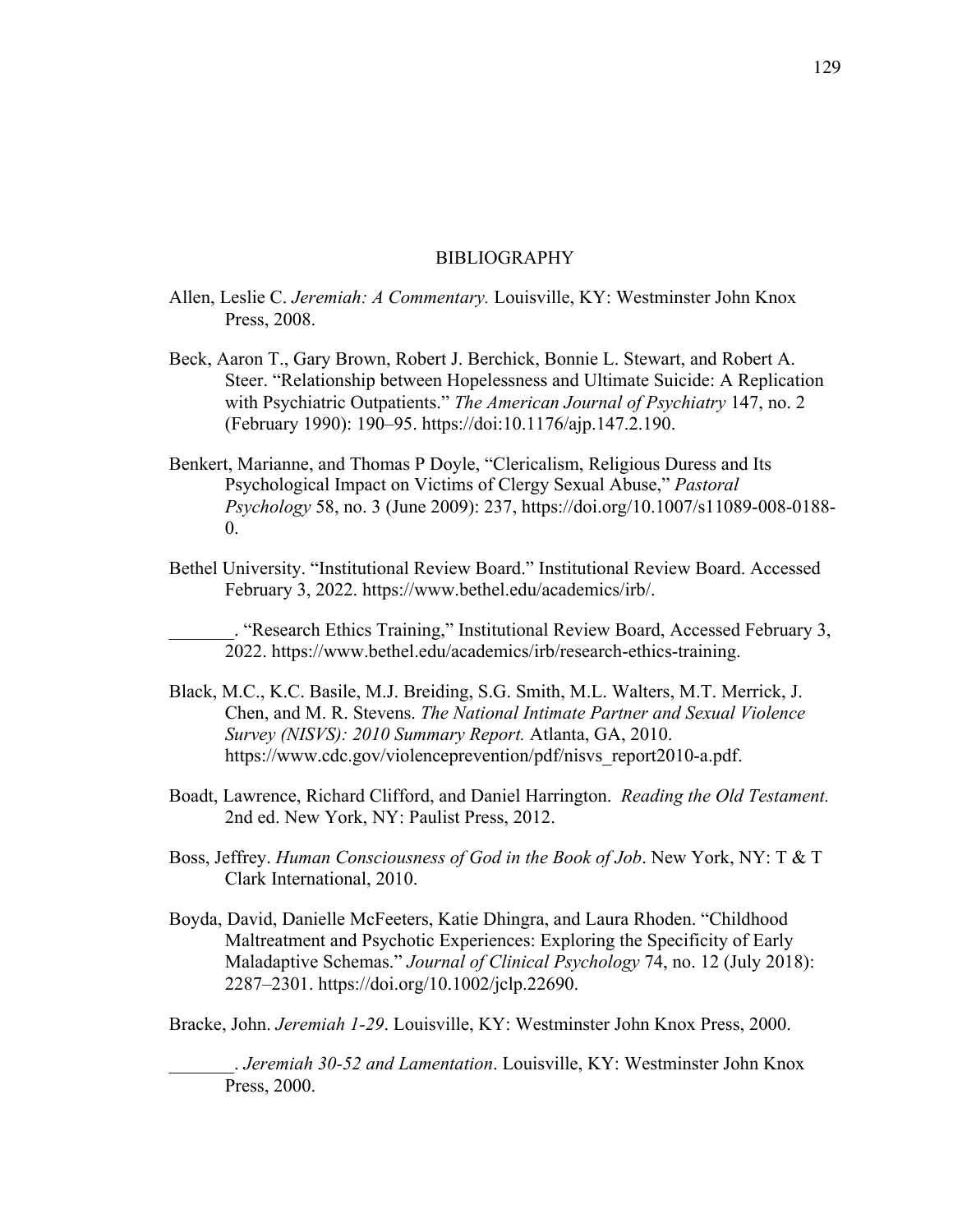- Briere, John, Diane Evans, Marsha Runtz, and Timothy Wall, "Symptomatology in Men Who Were Molested as Children," *American Journal of Orthopsychiatry,* 58, no. 3 (July 1988): 457, https://doi.org/10.1111/j.1939-0025.1988.tb01606.x.
- Briere, John, and Marsha Runtz. "Suicidal Thoughts and Behaviours in Former Sexual Abuse Victims." *Canadian Journal of Behavioural Science* 18, no. 4 (October 1986): 413–423. https://doi.org/10.1037/h0079962.
- Bright, John. *Jeremiah.* Garden City, NY: Double Day & Company Inc., 1965.
- Browne, Caroline, and Cecelia Winkelman. "The Effect of Childhood Trauma on Later Psychological Adjustment." *Journal of Interpersonal Violence* 22, no. 6 (June 2007): 684–697. https://doi.org/10.1177/0886260507300207.
- Center for Substance Abuse Treatment (US). "Understanding the Impact of Trauma." In *Trauma-Informed Care in Behavioral Health Services*: A Treatment Improvement Protocol Series, no. 57*.* Health Services Administration. Rockville, MD, 2014. https://www.ncbi.nlm.nih.gov/books/NBK207191/.
- Centers for Disease Control and Prevention. "Preventing Suicide." Suicide Prevention. Accessed June 1, 2021. https://www.cdc.gov/suicide/pdf/preventing-suicidefactsheet-2021-508.pdf.
	- \_\_\_\_\_\_\_. "Risk and Protective Factors." Violence and Prevention. Accessed June 1, 2021. https://www.cdc.gov/suicide/factors/index.html.

\_\_\_\_\_\_\_. "Preventing Childhood Sexual Abuse." Violence Prevention. Accessed June 1, 2021. fasthttps://www.cdc.gov/violenceprevention/childsexualabuse/fastfact.html.

- Coady, Jeffrey. "Increasing Collaboration, Cultural Competence and Quality Care." Community and Faith Leaders Summit, London, OH, October 16, 2012.
- Courtois, Christine. *Healing the Incest Wound: Adult Survivors in Therapy.* New York, NY: W.W. Norton & Company, 1988.
- Creswell, John W., and Cheryl N. Poth. *Qualitative Inquiry and Research Design: Choosing Among Five Approaches.* 4th ed. Thousand Oaks, CA: Sage Publications Inc., 2018.
- Davis, Joanne L., and Patricia A. Petretic-Jackson. "The Impact of Child Sexual Abuse on Adult Interpersonal Functioning." *Aggression and Violent Behavior* 5, no. 3 (May-June 2000): 291–328. https://doi.org/10.1016/s1359-1789(99)00010-5.
- Department of Justice. "Victims of Childhood Sexual Abuse Later Criminal Consequences." Office of Justice Programs, National Institute of Justice, March 1995. Accessed November 21, 2021. https://www.ojp.gov/pdffiles/abuse.pdf.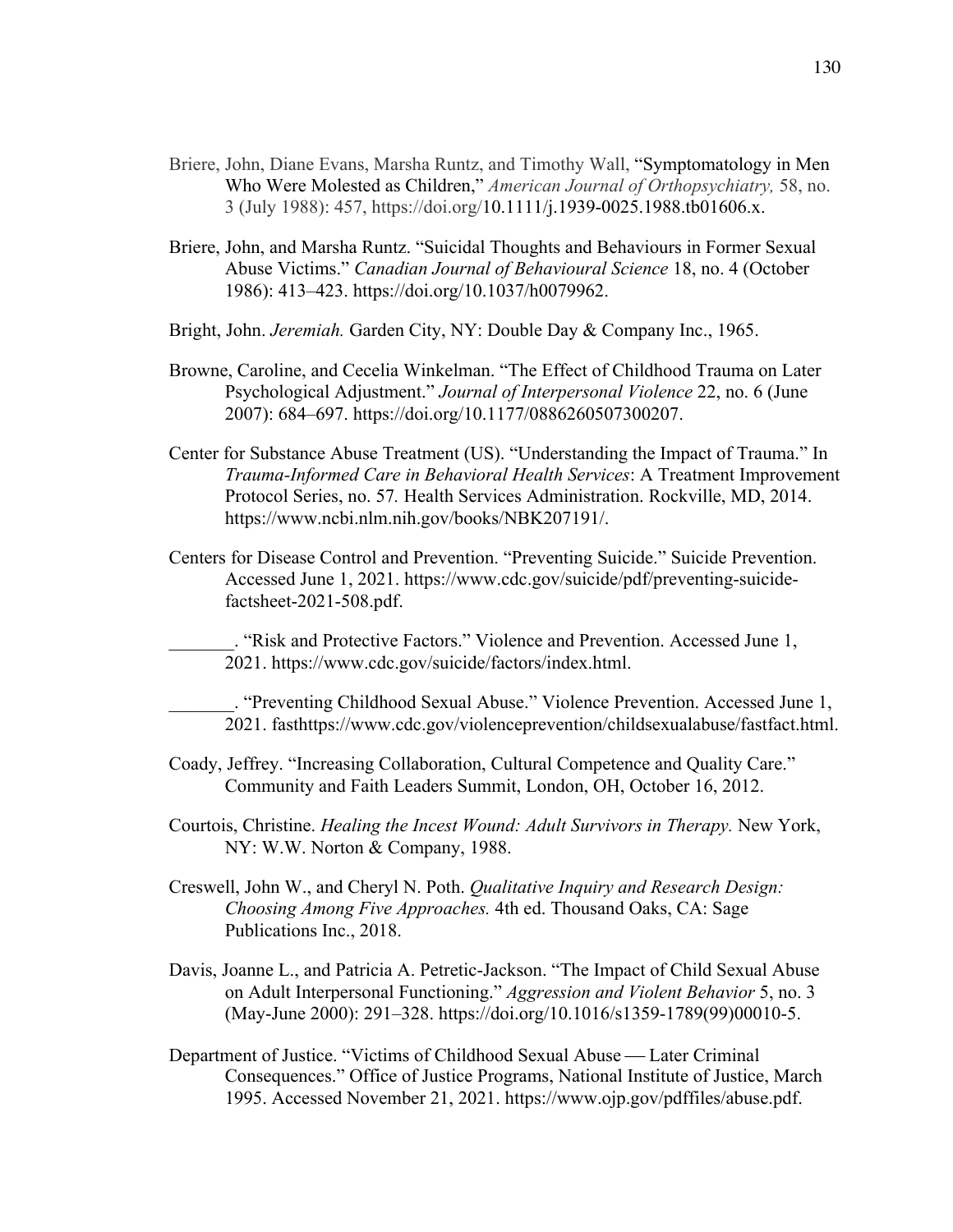- Dorahy, Martin J., Mary Corry, Maria Shannon, Kevin Webb, Brian McDermott, Margaret Ryan, and Kevin F. W. Dyer. "Complex Trauma and Intimate Relationships: The Impact of Shame, Guilt and Dissociation." *Journal of Affective Disorders* 147, no. 1 (November 2012): 72–79. https://doi.org/10.1016j.jad.2012.10.010.
- Dutra, Lissa, Kelley Callahan, Evan Forman, Michaela Mendelsohn, and Judith Herman. "Core Schemas and Suicidality in a Chronically Traumatized Population." *The Journal of Nervous and Mental Disease* 196, no. 1 (January 2008): 71-73. https://doi.org/10.1097/NMD.0b013e31815fa4c1.
- Firestone, Robert W., and Joyce Catlett. *Fear of Intimacy*. Washington, DC: American Psychological Association, 1999.
- Flink, N., S. M. Lehto, H. Koivumaa-Honkanen, H. Viinamäki, A. Ruusunen, M. Valkonen-Korhonen, and K. Honkalampi. "Early Maladaptive Schemas and Suicidal Ideation in Depressed Patients." *The European Journal of Psychiatry* 31, no. 3 (July-September 2017): 87-92. https://doi.org/10.1016/j.ejpsy.2017.07.001.
- Fredriksen, Kristin J., Helle K. Schoeyen, Jan O. Johannessen, Fredrik A. Walby, Larry Davidson, and Margrethe A. Schaufel. "Psychotic Depression and Suicidal Behavior." *Washington School of Psychiatry*, no.1 (Spring 2017): 17-29. https://doi.org/10.1007/s11126-019-09677-6.
- Freedenthal, Stacey. *Helping the Suicidal Person: Tips and Techniques for Professionals.* New York, NY: Routledge, 2018.
- Gilmartin, Pat. *Rape, Incest, and Childhood Abuse: Consequences and Recovery*. New York, NY: Garland Publishing, Inc., 1994.
- Ginerich, S.B., J. Roesler, and T. Carter. *Suicides in Minnesota Show Racial and Demographic Disparities, 2019 Report,* Saint Paul, MN: Minnesota Department of Health, 2021.
- Goldsmith, Sara K. *Risk Factors for Suicide*. Washington, DC: Institute of Medicine, Washington, 2001.
- Greenfield, Robert, M. "The Attachment Function of Acute and Chronic Suicidal Illness in the Psychotherapy of an Adult Female Incest Survivor." *Clinical Social Work Journal* 42, no. 1 (March 2014): 49–60. https://doi/10.1007/s10615-012-0429-7.
- Hartley, John E. *The Book of Job*. The New International Commentary on the Old Testament (NICOT). Grand Rapids, MI: Eerdmans Publishing Co., 1988.
- Hartford, Thomas, Hsiao-ye Yi, and Bridget F. Grant. "Associations Between Childhood Abuse and Interpersonal Aggression and Suicide Attempt Among U.S. Adults in a National Study." *Child Abuse & Neglect* 38, no. 8 (August 1, 2014): 1389–1398. https://doi.org/10.1016/j.chiabu.2014.02.011.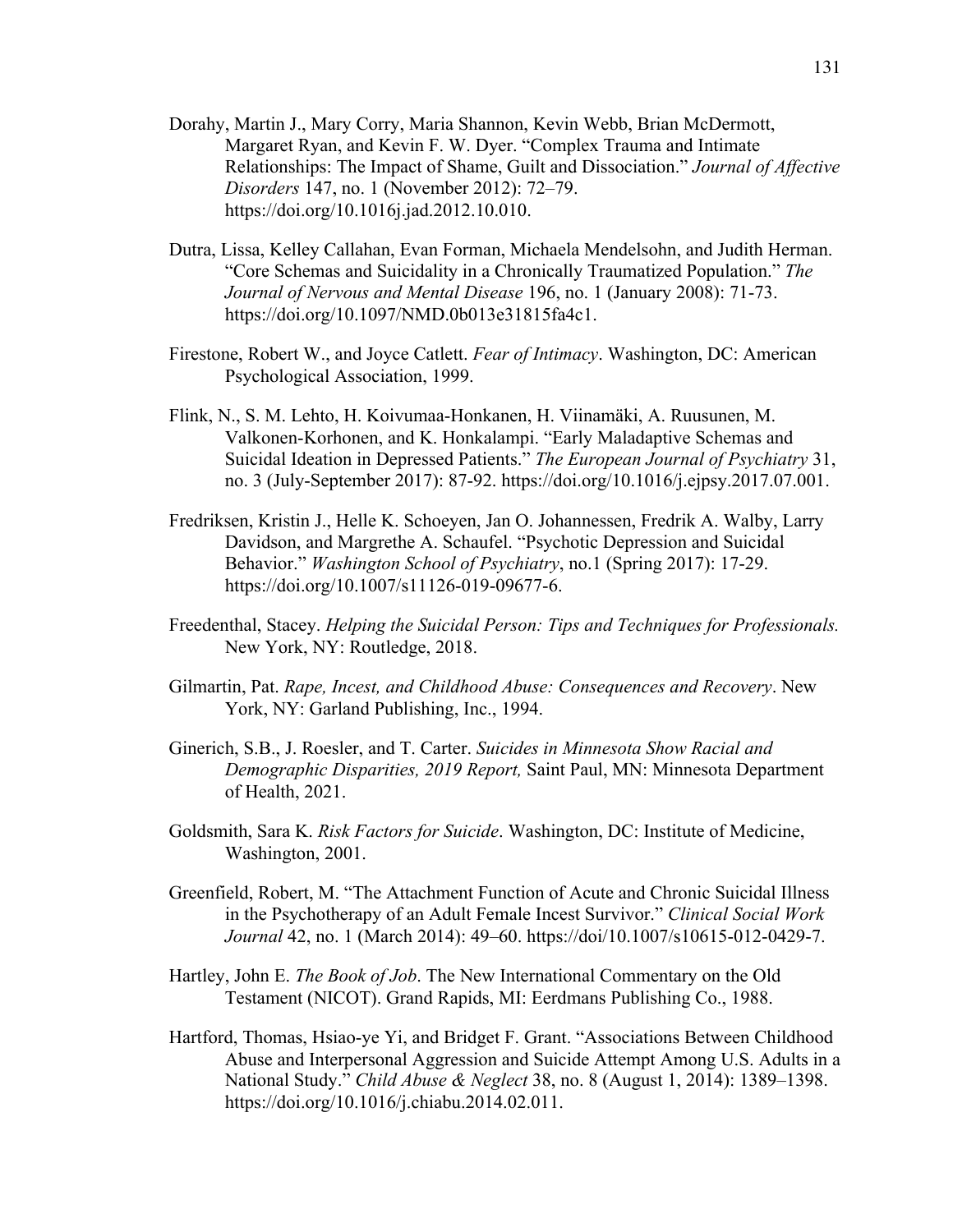- Heinen, Melissa, and J. Roesler. *Suicide in Minnesota, 1999-2017: Data Brief.* Saint Paul, MN: Minnesota Department of Health, 2018.
- Jackson, Sherri L. *Research Methods and Statistics: A Critical Thinking Approach.* 5th ed. Cengage Learning US, 2015. VitalSource Bookshelf.
- Janoff-Bulman, Ronnie. *Shattered Assumptions: Towards a New Psychology of Trauma.*  New York, NY: The Free Press, 1992.
- Joiner, Thomas. *Why People Die by Suicide.* Cambridge, MA: Harvard University Press, 2005.
- Joiner, Thomas, E., Natalie J. Sachs-Ericsson, LaRicka R. Wingate, Jessica S. Brown, Michael D. Anestis, and Edward A. Selby. "Childhood Physical and Sexual Abuse and Lifetime Number of Suicide Attempts: A Persistent and Theoretically Important Relationship." *Behavior Research and Therapy* 45, no. 3 (March 2007): 539–547. https://doi.org/10.1016/j.brat.2006.04.007.
- Jones, Douglas. *Jeremiah.* The New Century Bible Commentary. New York, NY: Harper Collins Publishers, 1991.
- Kahn, Jack. *Job's Illness: Loss, Grief and Integration: A Psychological Interpretation.*  London: Alden Press, 1986.
- Kvale, Steiner, and Svend Brinkmann. *Interviews: Learning the Craft of Qualitative Research Interviewing.* Los Angeles, CA: Sage Publications Inc., 2009.
- Kinnear, Karen. *Childhood Sexual Abuse*. Santa Barbara, CA: ABC-CLIO, Inc., 1995.
- Kunzman, Kristin A. *The Healing Way: Adult Recovery from Childhood Sexual Abuse.*  Center City, MN: Hazelden Foundation, 1990.
- Leahy, Robert, L., and Stephen J. Holland. *Treatment Plans and Interventions for Depression and Anxiety Disorders.* New York, NY: The Guilford Press, 2000.
- Leedy, Paul, D., and Jeanne Ellis Ormrod, *Practical Research: Planning and Design,*  12th ed. New York, NY: Pearson Education, Inc., 2016.
- Linehan, Marsha, M. *DBT Skills Training Manual.* 2nd ed. New York, NY: The Guilford Press, 2015.
	- \_\_\_\_\_\_\_. *DBT Skills Training Handouts and Worksheets*. 2nd ed. New York, NY: The Guilford Press, 2015.
- Ling Pan, M. *Preparing Literature Reviews: Qualitative and Quantitative Approaches.*  5th ed. Glendale, CA: Pyrczak Publishing, 2016.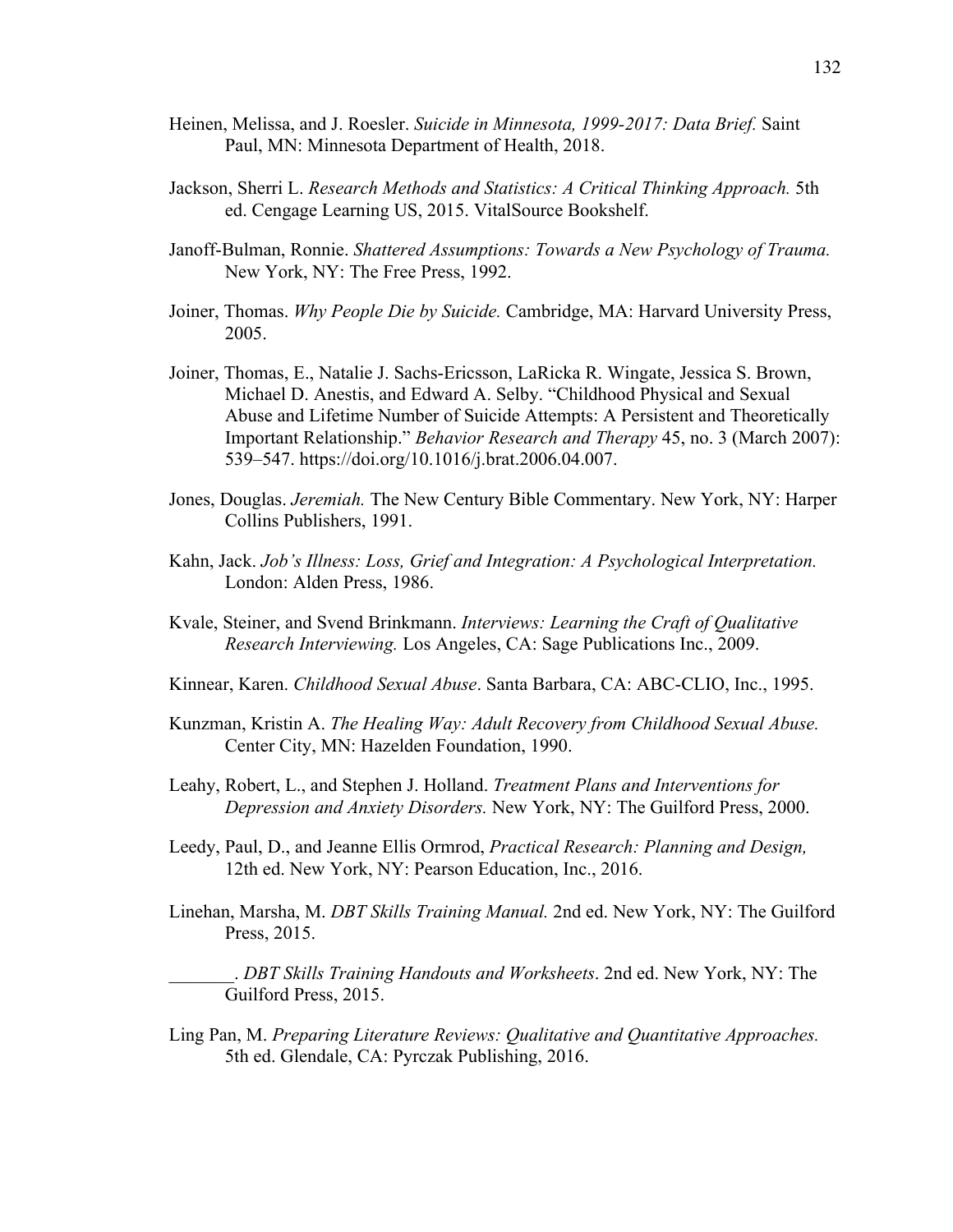- Longman, Tremper, and Peter Enns. s.v. Job. *Dictionary of the Old Testament: Wisdom, Poetry, and Writings.* Downers Grove, IL: InterVarsity Press, 2008.
- Lopez-Castroman, Jorge, Nadine Melhem, Boris Birmaher, Laurence Greenhill, David Kolko, Barbara Stanley, Jamie Zelazny, Beth Brodsky, Rebeca Garcia-Nieto, Ainsley Burke, J. John Mann, Davis Brent, Maria A. Oquendo. "Early Childhood Sexual Abuse Increases Suicidal Intent." World Psychiatry (June 2013): 149-154. https://doi.org/10.1002/wps.20039.
- McCann, Russell A., and Marcia Webb. "Enduring and Struggling with God in Relation to Traumatic Symptoms: The Mediating and Moderating Roles of Cognitive Flexibility." *Psychology of Religion and Spirituality* 4, no. 2 (May 2012): 143– 153. https://psycnet.apa.org/record/2012- 02794-001?doi=1.
- Means, Jeffrey, J. *Trauma* & *Evil: Healing the Wounded Soul*. Minneapolis, MN: Fortress Press, 2000.
- Metropolitan Council. "The Twin Cities Region." About Us. Accessed March 28, 2021. https://metrocouncil.org/About-Us/Who-We-Are/The-Twin-Cities-region.aspx.
- Minnesota Department of Health. *Adverse Childhood Experiences in Minnesota: Findings & Recommendations Based on the 2011 Minnesota Behavioral Risk Factor Surveillance System.* Saint Paul, MN: Minnesota Department of Health, 2013.
- Moustakas, Clark. *Methods and Procedures for Conducting Human Science Research*. Thousand Oaks, CA: Sage Publications Inc., 2011.
- Musliner, Katherine L., and Jonathan B. Singer. "Emotional Support and Adult Depression in Survivors of Childhood Sexual Abuse." *Child Abuse & Neglect* 38, no. 8 (August 2014): 1331–1340. https://doi.org/10.1016/j.chiabu.2014.01.016.
- Oliver, Mary. "The Uses of Sorrow." Online Literary Journal, Accessed February 3, 2021, https://www.thehealingpoems.com/poem/the-uses-of-sorrow.
- Panagioti, Maria, Patricia A. Gooding, Daniel Pratt, and Nicholas Tarrier. "An Empirical Investigation of Suicide Schemas in Individuals with Posttraumatic Stress Disorder." *Psychiatry Research* 227, no. 2 (June 2015): 302–308. https://doi.org/ 10.1016/j.psychres.2015.02.019.
- Pope, Marvin H. *Job*. Garden City, N.Y: Double Day & Company Inc., 1973.
- Regan, Pamela. *Close Relationships*. New York, NY: Routledge, 2011.
- Rezaei, Mehdi, Firoozeh Ghazanfari, and Fatemeh Rezaee. "The Role of Childhood Trauma, Early Maladaptive Schemas, Emotional Schemas and Experimental Avoidance on Depression: A Structural Equation Modeling." *Psychiatry Research*, 246 (December 2016): 407-414.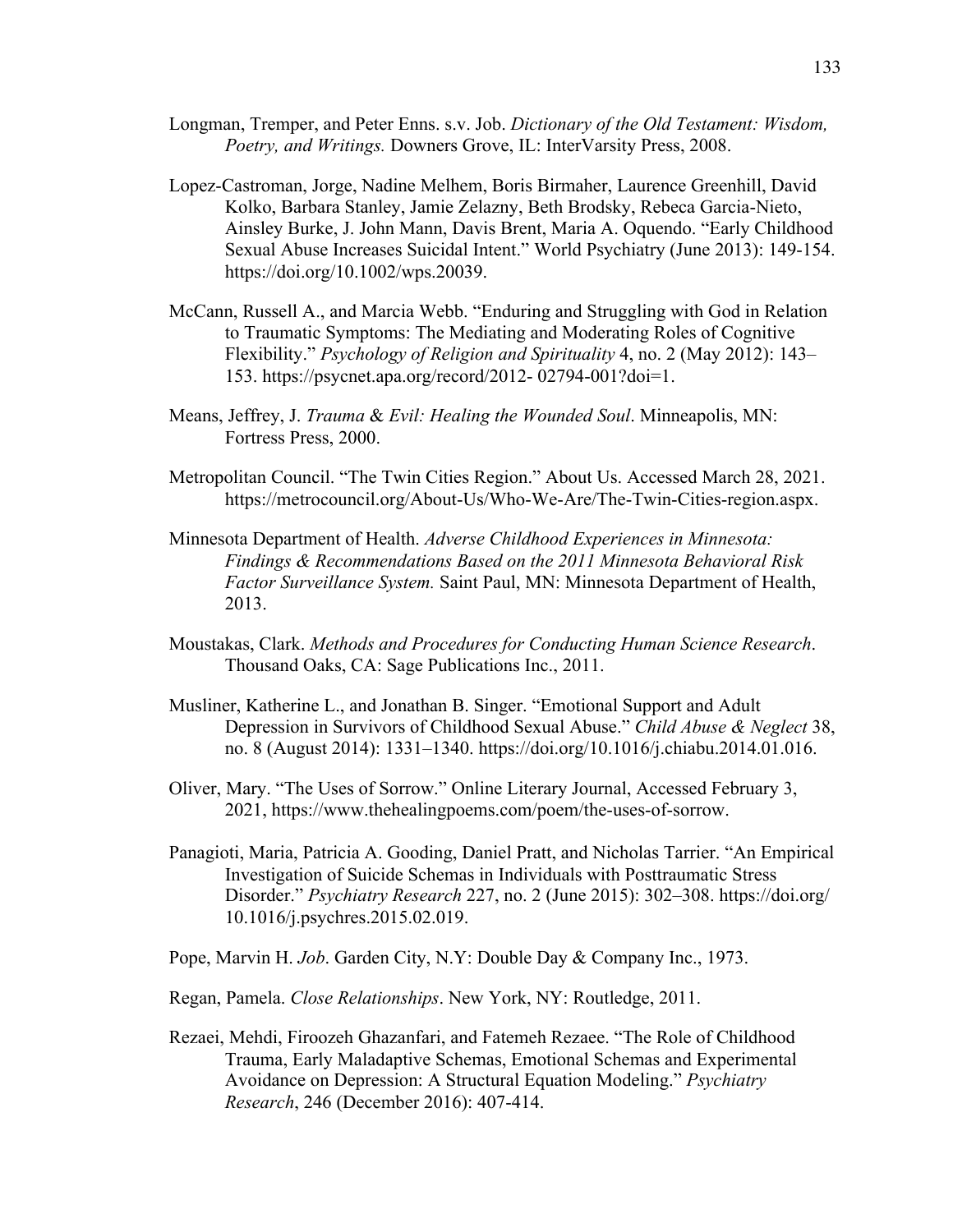https://dx.doi.org/10.1016/j.psychres.2016.10.037.

- Roberts, Stephen. *Professional Spiritual & Pastoral Care: A Practical Clergy and Chaplain's Handbook*. Woodstock, VT: SkyLight Paths Pub., 2012.
- Rohr, Richard. *A Spring Within Us: A Book of Daily Meditations*. Albuquerque, NM: CAC Publishing, 2016.
- Rumstein-McKean, Orly, and John Hunsley. "Interpersonal and Family Functioning of Female Survivors of Childhood Sexual Abuse." *Clinical Psychology Review* 21, no. 3 (April 2001): 471–490. https://doi.org/10.1016/s0272-7358(99)00069-0.

Shneidman, Edwin. *The Suicidal Mind.* New York, NY: Oxford University Press, 1996.

- Spokas, Megan, Amy Wenzel, Shannon Wiltsey Stirman, Gregory K. Brown, and Aaron T. Beck. "Suicide Risk Factors and Mediators Between Childhood Sexual Abuse and Suicide Ideation Among Male and Female Suicide Attempters." *Journal of Traumatic Stress* 22, no. 5 (October 2009): 467–470. https://doi.org/10.1002/jts.20438.
- Substance Abuse and Mental Health Services Administration. *Building Community and Interfaith Partnerships in Support of Recovery.* No: (SMA): 13-4739. Rockville, MD: HHS Publication, 2013.

\_\_\_\_\_\_\_. *Increasing Collaboration, Cultural Competence and Quality Care*." London, OH, 2012.

\_\_\_\_\_\_\_. *Addressing Suicidal Thoughts and Behaviors in Substance Abuse Treatment*. Rockville, MD: U.S. Department of Health and Human Services, 2009.

- Sullivan Everstine, Diana, and Louis Everstine. *Sexual Trauma in Children and Adolescents: Dynamics and Treatment*. New York, NY: Brunner/Mazel Publishers, 1989.
- van Wormer, Katherine, and Lois Berns. "The Impact of Priest Sexual Abuse: Female Survivors' Narratives." *Affilia*, 19, no. 1 (2004): 53-67. https://doi.org/10.1177/0886109903260667.
- Wagner, Anne C., Lindsay Torbit, Tiffany Jenzer, Meredith S.H. Landy, Nicole D. Pukay-Martin, Alexandra Macdonald, Steffany J. Freedman, and Candice M. Monson."The Role of Posttraumatic Growth in a Randomized Controlled Trial of Cognitive-Bahavioral Conjoint Therapy for PTSD." *Journal of Traumatic Stress*  vol. 29, 4 (August 2016): 379, https://doi:10.1002/jts.22122.
- Webb, Marcia. "The Book of Job: A Psychologist Takes a Whirlwind Tour." *Christian Scholar's Review* 44, no. 2 (2015): 155-174. https://christianscholars.com/thebook-of-job-a-psychologist-takes-a-whirlwind-tour/.